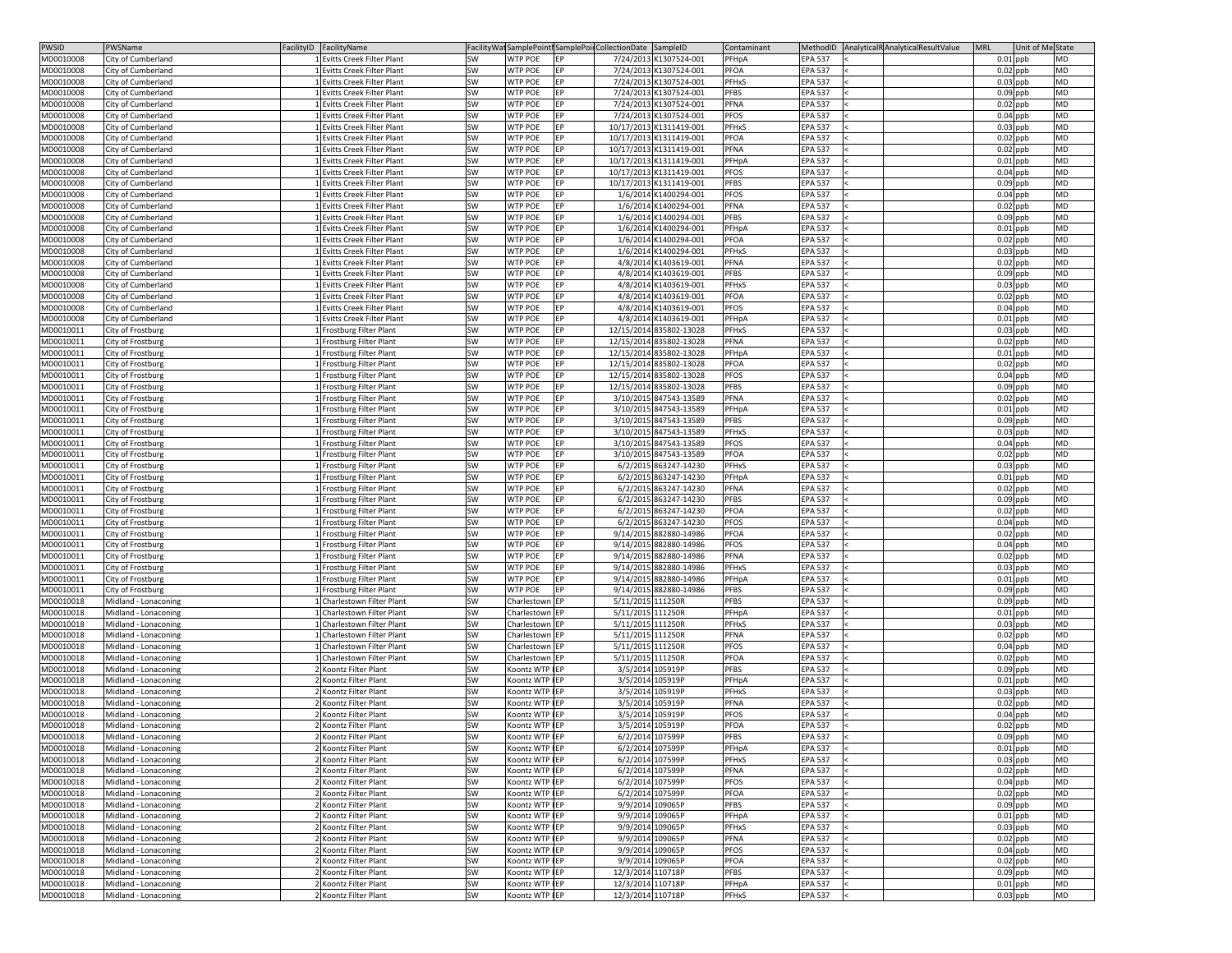| MD0010018                                                                                            | Midland - Lonaconing                          | 2 Koontz Filter Plant                                            | <b>SW</b>       | Koontz WTP IEP                               | 12/3/2014 110718P                      |                                                  | <b>PFNA</b><br><b>EPA 537</b>                                  | $0.02$ ppb<br><b>MD</b>                     |  |
|------------------------------------------------------------------------------------------------------|-----------------------------------------------|------------------------------------------------------------------|-----------------|----------------------------------------------|----------------------------------------|--------------------------------------------------|----------------------------------------------------------------|---------------------------------------------|--|
| MD0010018                                                                                            | Midland - Lonaconing                          | 2 Koontz Filter Plant                                            | SW              | Koontz WTP IEP                               | 12/3/2014 110718P                      |                                                  | <b>PFOS</b><br><b>EPA 537</b>                                  | $0.04$ ppb<br><b>MD</b>                     |  |
| MD0010018                                                                                            | Midland - Lonaconing                          | 2 Koontz Filter Plant                                            | SW              | Koontz WTP IEP                               | 12/3/2014 110718P                      |                                                  | PFOA<br><b>EPA 537</b>                                         | $0.02$ ppb<br><b>MD</b>                     |  |
| MD0010018                                                                                            | Midland - Lonaconing                          | 3 Gilmore Midland Filter Plant                                   | <b>SW</b>       | Gilmore WTPEP                                | 3/4/2014 105920P                       |                                                  | <b>PFBS</b><br><b>EPA 537</b>                                  | $0.09$ ppb<br><b>MD</b>                     |  |
| MD0010018                                                                                            | Midland - Lonaconing                          | 3 Gilmore Midland Filter Plant                                   | <b>SW</b>       | Gilmore WTPEP                                | 3/4/2014 105920P                       |                                                  | PFHpA<br><b>EPA 537</b>                                        | $0.01$ ppb<br><b>MD</b>                     |  |
| MD0010018                                                                                            | Midland - Lonaconing                          | 3 Gilmore Midland Filter Plant                                   | SW              | Gilmore WTPEP                                | 3/4/2014 105920P                       |                                                  | <b>PFHxS</b><br><b>EPA 537</b>                                 | $0.03$ ppb<br><b>MD</b>                     |  |
| MD0010018                                                                                            | Midland - Lonaconing                          | 3 Gilmore Midland Filter Plant                                   | <b>SW</b>       | Gilmore WTPEP                                | 3/4/2014 105920P                       |                                                  | <b>PFNA</b><br><b>EPA 537</b>                                  | $0.02$ ppb<br><b>MD</b>                     |  |
| MD0010018                                                                                            | Midland - Lonaconing                          | 3 Gilmore Midland Filter Plant                                   | <b>SW</b>       | Gilmore WTP EP                               | 3/4/2014 105920P                       |                                                  | <b>PFOS</b><br><b>EPA 537</b>                                  | $0.04$ ppb<br><b>MD</b>                     |  |
| MD0010018                                                                                            | Midland - Lonaconing                          | 3 Gilmore Midland Filter Plant                                   | <b>SW</b>       | Gilmore WTP EP                               | 3/4/2014 105920P                       |                                                  | <b>PFOA</b><br><b>EPA 537</b>                                  | $0.02$ ppb<br><b>MD</b>                     |  |
| MD0010018                                                                                            | Midland - Lonaconing                          | 3 Gilmore Midland Filter Plant                                   | <b>SW</b>       | Gilmore WTPEP                                | 6/2/2014 107600P                       |                                                  | <b>PFBS</b><br><b>EPA 537</b>                                  | $0.09$ ppb<br><b>MD</b>                     |  |
| MD0010018                                                                                            | Midland - Lonaconing                          | 3 Gilmore Midland Filter Plant                                   | <b>SW</b>       | Gilmore WTPEP                                | 6/2/2014 107600P                       |                                                  | PFHpA<br><b>EPA 537</b>                                        | $0.01$ ppb<br><b>MD</b>                     |  |
| MD0010018                                                                                            | Midland - Lonaconing                          | 3 Gilmore Midland Filter Plant                                   | <b>SW</b>       | Gilmore WTPEP                                | 6/2/2014 107600P                       |                                                  | PFHxS<br><b>EPA 537</b>                                        | $0.03$ ppb<br><b>MD</b>                     |  |
| MD0010018                                                                                            | Midland - Lonaconing                          | 3 Gilmore Midland Filter Plant                                   | SW              | Gilmore WTP EP                               | 6/2/2014 107600P                       |                                                  | <b>PFNA</b><br><b>EPA 537</b>                                  | $0.02$ ppb<br><b>MD</b>                     |  |
| MD0010018                                                                                            | Midland - Lonaconing                          | 3 Gilmore Midland Filter Plant                                   | <b>SW</b>       | Gilmore WTPEP                                | 6/2/2014 107600P                       |                                                  | <b>PFOS</b><br><b>EPA 537</b>                                  | <b>MD</b><br>$0.04$ ppb                     |  |
| MD0010018                                                                                            | Midland - Lonaconing                          | 3 Gilmore Midland Filter Plant                                   | <b>SW</b>       | Gilmore WTPEP                                | 6/2/2014 107600P                       |                                                  | <b>PFOA</b><br><b>EPA 537</b>                                  | $0.02$ ppb<br><b>MD</b>                     |  |
| MD0010018                                                                                            | Midland - Lonaconing                          | 3 Gilmore Midland Filter Plant                                   | <b>SW</b>       | Gilmore WTPEP                                | 9/9/2014 109066P                       |                                                  | <b>PFBS</b><br><b>EPA 537</b>                                  | $0.09$ ppb<br><b>MD</b>                     |  |
| MD0010018                                                                                            | Midland - Lonaconing                          | 3 Gilmore Midland Filter Plant                                   | <b>SW</b>       | Gilmore WTPEP                                | 9/9/2014 109066P                       |                                                  | PFHpA<br><b>EPA 537</b>                                        | $0.01$ ppb<br><b>MD</b>                     |  |
| MD0010018                                                                                            | Midland - Lonaconing                          | 3 Gilmore Midland Filter Plant                                   | SW              | Gilmore WTP EP                               | 9/9/2014 109066P                       |                                                  | PFHxS<br><b>EPA 537</b>                                        | $0.03$ ppb<br><b>MD</b>                     |  |
| MD0010018                                                                                            | Midland - Lonaconing                          | 3 Gilmore Midland Filter Plant                                   | <b>SW</b>       | Gilmore WTPEP                                | 9/9/2014 109066P                       |                                                  | <b>PFNA</b><br><b>EPA 537</b>                                  | $0.02$ ppb<br><b>MD</b>                     |  |
| MD0010018                                                                                            | Midland - Lonaconing                          | 3 Gilmore Midland Filter Plant                                   | SW              | Gilmore WTPEP                                | 9/9/2014 109066P                       |                                                  | <b>PFOS</b><br><b>EPA 537</b>                                  | $0.04$ ppb<br><b>MD</b>                     |  |
| MD0010018                                                                                            | Midland - Lonaconing                          | 3 Gilmore Midland Filter Plant                                   | <b>SW</b>       | Gilmore WTPEP                                | 9/9/2014 109066P                       |                                                  | <b>PFOA</b><br><b>EPA 537</b><br><b>PFBS</b>                   | $0.02$ ppb<br><b>MD</b><br><b>MD</b>        |  |
| MD0010018                                                                                            | Midland - Lonaconing                          | 3 Gilmore Midland Filter Plant                                   | SW              | Gilmore WTPEP                                | 12/3/2014 110719P                      |                                                  | <b>EPA 537</b>                                                 | $0.09$ ppb<br><b>MD</b>                     |  |
| MD0010018<br>MD0010018                                                                               | Midland - Lonaconing<br>Midland - Lonaconing  | 3 Gilmore Midland Filter Plant<br>3 Gilmore Midland Filter Plant | SW<br><b>SW</b> | Gilmore WTP EP<br>Gilmore WTPEP              | 12/3/2014 110719P<br>12/3/2014 110719P |                                                  | PFHpA<br><b>EPA 537</b><br>PFHxS<br><b>EPA 537</b>             | $0.01$ ppb<br>$0.03$ ppb<br><b>MD</b>       |  |
| MD0010018                                                                                            | Midland - Lonaconing                          | 3 Gilmore Midland Filter Plant                                   | SW              | Gilmore WTPEP                                | 12/3/2014 110719P                      |                                                  | <b>PFNA</b><br><b>EPA 537</b>                                  | $0.02$ ppb<br><b>MD</b>                     |  |
| MD0010018                                                                                            | Midland - Lonaconing                          | 3 Gilmore Midland Filter Plant                                   | <b>SW</b>       | Gilmore WTP EP                               | 12/3/2014 110719P                      |                                                  | <b>PFOS</b><br><b>EPA 537</b>                                  | <b>MD</b><br>$0.04$ ppb                     |  |
| MD0010018                                                                                            | Midland - Lonaconing                          | 3 Gilmore Midland Filter Plant                                   | SW              | Gilmore WTP EP                               | 12/3/2014 110719P                      |                                                  | <b>PFOA</b><br><b>EPA 537</b>                                  | $0.02$ ppb<br><b>MD</b>                     |  |
| MD0020001                                                                                            | City of Annapolis                             | 1 Annapolis Filter Plant                                         | GW              | <b>WTP POE</b><br>EP                         |                                        | 10/14/2013 752521-10038                          | <b>PFOA</b><br><b>EPA 537</b>                                  | $0.02$ ppb<br><b>MD</b>                     |  |
| MD0020001                                                                                            | City of Annapolis                             | 1 Annapolis Filter Plant                                         | GW              | <b>WTP POE</b><br>EP                         |                                        | 10/14/2013 752521-10038                          | <b>PFBS</b><br><b>EPA 537</b>                                  | $0.09$ ppb<br><b>MD</b>                     |  |
| MD0020001                                                                                            | City of Annapolis                             | 1 Annapolis Filter Plant                                         | GW              | <b>WTP POE</b><br>IEP.                       |                                        | 10/14/2013 752521-10038                          | PFHpA<br><b>EPA 537</b>                                        | $0.01$ ppb<br><b>MD</b>                     |  |
| MD0020001                                                                                            | <b>City of Annapolis</b>                      | 1 Annapolis Filter Plant                                         | GW              | <b>WTP POE</b>                               |                                        | 10/14/2013 752521-10038                          | <b>PFOS</b><br><b>EPA 537</b>                                  | $0.04$ ppb<br><b>MD</b>                     |  |
| MD0020001                                                                                            | City of Annapolis                             | 1 Annapolis Filter Plant                                         | GW              | <b>WTP POE</b><br>IEP.                       |                                        | 10/14/2013 752521-10038                          | <b>PFNA</b><br><b>EPA 537</b>                                  | $0.02$ ppb<br><b>MD</b>                     |  |
| MD0020001                                                                                            | City of Annapolis                             | 1 Annapolis Filter Plant                                         | GW              | <b>WTP POE</b><br>IFP.                       |                                        | 10/14/2013 752521-10038                          | PFHxS<br><b>EPA 537</b>                                        | $0.03$ ppb<br><b>MD</b>                     |  |
| MD0020001                                                                                            | City of Annapolis                             | 1 Annapolis Filter Plant                                         | GW              | <b>WTP POE</b><br>IEP.                       |                                        | 4/14/2014 780375-11205                           | <b>PFNA</b><br><b>EPA 537</b>                                  | $0.02$ ppb<br><b>MD</b>                     |  |
| MD0020001                                                                                            | City of Annapolis                             | 1 Annapolis Filter Plant                                         | GW              | <b>WTP POE</b><br>EP                         |                                        | 4/14/2014 780375-11205                           | <b>PFHxS</b><br><b>EPA 537</b>                                 | $0.03$ ppb<br><b>MD</b>                     |  |
| MD0020001                                                                                            | City of Annapolis                             | 1 Annapolis Filter Plant                                         | GW              | <b>WTP POE</b><br>EP                         |                                        | 4/14/2014 780375-11205                           | <b>PFOS</b><br><b>EPA 537</b>                                  | $0.04$ ppb<br><b>MD</b>                     |  |
| MD0020001                                                                                            | City of Annapolis                             | 1 Annapolis Filter Plant                                         | GW              | <b>WTP POE</b><br>EP                         |                                        | 4/14/2014 780375-11205                           | PFHpA<br><b>EPA 537</b>                                        | $0.01$ ppb<br><b>MD</b>                     |  |
|                                                                                                      |                                               |                                                                  |                 |                                              |                                        |                                                  |                                                                | <b>MD</b>                                   |  |
| MD0020001                                                                                            | City of Annapolis                             | 1 Annapolis Filter Plant                                         | GW              | <b>WTP POE</b><br>IFP.                       |                                        | 4/14/2014 780375-11205                           | <b>PFBS</b><br><b>EPA 537</b>                                  | $0.09$ ppb                                  |  |
| MD0020001                                                                                            | City of Annapolis                             | 1 Annapolis Filter Plant                                         | GW              | <b>WTP POE</b><br>FP.                        |                                        | 4/14/2014 780375-11205                           | PFOA<br><b>EPA 537</b>                                         | $0.02$ ppb<br><b>MD</b>                     |  |
| MD0020004                                                                                            | <b>Broad Creek</b>                            | 2 Broad Creek WTP II                                             | GW              | <b>WTP POE</b><br>EP                         |                                        | 8/28/2013 1308A02-001F                           | <b>PFBS</b><br><b>EPA 537</b>                                  | <b>MD</b><br>$0.09$ ppb                     |  |
| MD0020004                                                                                            | <b>Broad Creek</b>                            | 2 Broad Creek WTP II                                             | GW              | <b>WTP POE</b><br>EP                         |                                        | 8/28/2013 1308A02-001F                           | <b>EPA 537</b><br><b>PFNA</b>                                  | $0.02$ ppb<br><b>MD</b>                     |  |
| MD0020004                                                                                            | <b>Broad Creek</b>                            | 2 Broad Creek WTP II                                             | GW              | <b>WTP POE</b><br>EP                         |                                        | 8/28/2013 1308A02-001F                           | <b>PFOS</b><br><b>EPA 537</b>                                  | $0.04$ ppb<br><b>MD</b>                     |  |
| MD0020004                                                                                            | <b>Broad Creek</b>                            | 2 Broad Creek WTP II                                             | GW              | <b>WTP POE</b><br><b>IEP</b>                 |                                        | 8/28/2013 1308A02-001F                           | PFHpA<br><b>EPA 537</b>                                        | <b>MD</b><br>$0.01$ ppb                     |  |
| MD0020004                                                                                            | <b>Broad Creek</b>                            | 2 Broad Creek WTP II                                             | GW              | <b>WTP POE</b><br>IEP.                       |                                        | 8/28/2013 1308A02-001F                           | <b>PFHxS</b><br><b>EPA 537</b>                                 | $0.03$ ppb<br><b>MD</b>                     |  |
| MD0020004                                                                                            | <b>Broad Creek</b>                            | 2 Broad Creek WTP II                                             | GW              | <b>WTP POE</b><br>IFP.                       |                                        | 8/28/2013 1308A02-001F                           | PFOA<br><b>EPA 537</b>                                         | $0.02$ ppb<br><b>MD</b>                     |  |
| MD0020004                                                                                            | <b>Broad Creek</b>                            | <b>Pould Seek WTP II</b>                                         | GW              | <b>WTP POE</b><br><b>IEP</b>                 |                                        | 2/26/2014 1402961-001F                           | PFOA<br><b>EPA 537</b>                                         | $0.02$ ppb<br><b>MD</b>                     |  |
|                                                                                                      | <b>Broad Creek</b>                            | 2 Broad Creek WTP II                                             | GW              | <b>WTP POE</b><br>EP                         |                                        | 2/26/2014 1402961-001F                           | <b>PFOS</b><br><b>EPA 537</b>                                  | $0.04$ ppb<br><b>MD</b>                     |  |
| MD0020004<br>MD0020004                                                                               | <b>Broad Creek</b>                            | 2 Broad Creek WTP II                                             | GW              | <b>WTP POE</b><br><b>IEP</b>                 |                                        | 2/26/2014 1402961-001F                           | <b>PFNA</b><br><b>EPA 537</b>                                  | <b>MD</b><br>$0.02$ ppb                     |  |
| MD0020004                                                                                            | <b>Broad Creek</b>                            | 2 Broad Creek WTP II                                             | GW              | <b>WTP POE</b><br>EP                         |                                        | 2/26/2014 1402961-001F                           | PFHpA<br><b>EPA 537</b>                                        | $0.01$ ppb<br><b>MD</b>                     |  |
| MD0020004                                                                                            | <b>Broad Creek</b>                            | 2 Broad Creek WTP II                                             | GW              | <b>WTP POE</b><br>EP                         |                                        | 2/26/2014 1402961-001F                           | <b>PFHxS</b><br><b>EPA 537</b>                                 | $0.03$ ppb<br><b>MD</b>                     |  |
| MD0020004                                                                                            | <b>Broad Creek</b>                            | 2 Broad Creek WTP II                                             | GW              | <b>WTP POE</b><br>FP.                        |                                        | 2/26/2014 1402961-001F                           | <b>PFBS</b><br><b>EPA 537</b>                                  | $0.09$ ppb<br><b>MD</b>                     |  |
| MD0020008                                                                                            | Crofton-Odenton                               | <b>I</b> Crofton Meadows WTP II                                  | GW              | <b>WTP POE</b><br>EP                         |                                        | 2/25/2013 1302722-001F                           | <b>PFBS</b><br><b>EPA 537</b>                                  | $0.09$ ppb<br><b>MD</b>                     |  |
| MD0020008                                                                                            | Crofton-Odenton                               | 4 Crofton Meadows WTP II                                         | GW              | <b>WTP POE</b><br><b>IEP</b>                 |                                        | 2/25/2013 1302722-001F                           | PFHpA<br><b>EPA 537</b>                                        | $0.01$ ppb<br><b>MD</b>                     |  |
| MD0020008                                                                                            | Crofton-Odenton                               | Crofton Meadows WTP II                                           | GW              | <b>WTP POE</b><br>EP<br><b>IEP</b>           |                                        | 2/25/2013 1302722-001F                           | <b>PFHxS</b><br><b>EPA 537</b>                                 | $0.03$ ppb<br><b>MD</b><br><b>MD</b>        |  |
| MD0020008                                                                                            | Crofton-Odenton                               | 4 Crofton Meadows WTP II                                         | GW              | <b>WTP POE</b><br><b>WTP POE</b><br>IEP.     |                                        | 2/25/2013 1302722-001F                           | <b>PFNA</b><br><b>EPA 537</b>                                  | $0.02$ ppb<br><b>MD</b>                     |  |
| MD0020008<br>MD0020008                                                                               | Crofton-Odenton<br>Crofton-Odenton            | 4 Crofton Meadows WTP II<br>4 Crofton Meadows WTP II             | GW<br>GW        | <b>WTP POE</b><br>EP.                        |                                        | 2/25/2013 1302722-001F<br>2/25/2013 1302722-001F | <b>PFOS</b><br><b>EPA 537</b><br><b>PFOA</b><br><b>EPA 537</b> | $0.04$ ppb<br><b>MD</b><br>$0.02$ ppb       |  |
| MD0020008                                                                                            | Crofton-Odenton                               | Crofton Meadows WTP II                                           | GW              | <b>WTP POE</b><br>EP                         |                                        | 8/28/2013 1308999-001F                           | PFOA<br><b>EPA 537</b>                                         | <b>MD</b><br>$0.02$ ppb                     |  |
| MD0020008                                                                                            | Crofton-Odenton                               | Crofton Meadows WTP II                                           | GW              | <b>WTP POE</b><br>EP                         |                                        | 8/28/2013 1308999-001F                           | <b>PFOS</b><br><b>EPA 537</b>                                  | <b>MD</b><br>$0.04$ ppb                     |  |
| MD0020008                                                                                            | Crofton-Odenton                               | <b>I</b> Crofton Meadows WTP II                                  | GW              | <b>WTP POE</b><br>EP                         |                                        | 8/28/2013 1308999-001F                           | PFNA<br><b>EPA 537</b>                                         | $0.02$ ppb<br><b>MD</b>                     |  |
| MD0020008                                                                                            | Crofton-Odenton                               | <b>I</b> Crofton Meadows WTP II                                  | GW              | <b>WTP POE</b><br><b>IEP</b>                 |                                        | 8/28/2013 1308999-001F                           | <b>PFBS</b><br><b>EPA 537</b>                                  | $0.09$ ppb<br><b>MD</b>                     |  |
|                                                                                                      | Crofton-Odenton                               | 4 Crofton Meadows WTP II                                         | GW              | <b>WTP POE</b>                               |                                        | 8/28/2013 1308999-001F                           | <b>EPA 537</b><br>PFHpA                                        | $0.01$ ppb<br><b>MD</b>                     |  |
|                                                                                                      | Crofton-Odenton                               | 4 Crofton Meadows WTP II                                         | GW              | <b>WTP POE</b><br>EP                         |                                        | 8/28/2013 1308999-001F                           | <b>PFHxS</b><br><b>EPA 537</b>                                 | $0.03$ ppb<br><b>MD</b>                     |  |
|                                                                                                      | Fort George G. Meade                          | 1 Ft. Meade Filter Plant                                         | GW              | <b>WTP POE</b><br>EP                         | 12/3/2014                              | 27718101 PFOA                                    | <b>EPA 537</b>                                                 | $0.02$ ppb<br><b>MD</b>                     |  |
|                                                                                                      | Fort George G. Meade                          | 1 Ft. Meade Filter Plant                                         | GW              | <b>WTP POE</b><br>EP                         | 12/3/2014                              | 27718101 PFHxS                                   | <b>EPA 537</b>                                                 | $0.03$ ppb<br><b>MD</b>                     |  |
|                                                                                                      | Fort George G. Meade                          | 1 Ft. Meade Filter Plant                                         | GW              | <b>WTP POE</b><br>EP                         | 12/3/2014                              | 27718101 PFHpA                                   | <b>EPA 537</b>                                                 | $0.01$ ppb<br><b>MD</b>                     |  |
|                                                                                                      | Fort George G. Meade                          | 1 Ft. Meade Filter Plant                                         | GW              | <b>WTP POE</b><br>EP                         | 12/3/2014                              | 27718101 PFBS                                    | <b>EPA 537</b>                                                 | $0.09$ ppb<br><b>MD</b>                     |  |
|                                                                                                      | Fort George G. Meade                          | 1 Ft. Meade Filter Plant                                         | GW              | <b>WTP POE</b><br>EP                         | 12/3/2014                              | 27718101 PFOS                                    | <b>EPA 537</b>                                                 | $0.04$ ppb<br><b>MD</b>                     |  |
| MD0020008<br>MD0020008<br>MD0020012<br>MD0020012<br>MD0020012<br>MD0020012<br>MD0020012<br>MD0020012 | Fort George G. Meade                          | 1 Ft. Meade Filter Plant                                         | GW              | <b>WTP POE</b><br>EP                         | 12/3/2014                              | 27718101 PFNA                                    | <b>EPA 537</b>                                                 | $0.02$ ppb<br><b>MD</b>                     |  |
|                                                                                                      | Fort George G. Meade                          | 1 Ft. Meade Filter Plant                                         | GW              | <b>WTP POE</b><br>IEP.                       | 6/3/2015                               | 29085401 PFOS                                    | <b>EPA 537</b>                                                 | $0.04$ ppb<br><b>MD</b>                     |  |
| MD0020012<br>MD0020012                                                                               | Fort George G. Meade                          | 1 Ft. Meade Filter Plant                                         | GW              | <b>WTP POE</b><br>EP                         | 6/3/2015                               | 29085401 PFBS                                    | <b>EPA 537</b>                                                 | $0.09$ ppb<br><b>MD</b>                     |  |
| MD0020012                                                                                            | Fort George G. Meade                          | 1 Ft. Meade Filter Plant                                         | GW              | <b>WTP POE</b><br>EP                         | 6/3/2015                               | 29085401 PFHpA                                   | <b>EPA 537</b>                                                 | $0.01$ ppb<br><b>MD</b>                     |  |
| MD0020012                                                                                            | Fort George G. Meade                          | 1 Ft. Meade Filter Plant                                         | GW              | <b>WTP POE</b><br>EP                         | 6/3/2015                               | 29085401 PFHxS                                   | <b>EPA 537</b>                                                 | $0.03$ ppb<br><b>MD</b>                     |  |
| MD0020012                                                                                            | Fort George G. Meade                          | 1 Ft. Meade Filter Plant                                         | GW              | <b>WTP POE</b><br>EP                         | 6/3/2015                               | 29085401 PFOA                                    | <b>EPA 537</b>                                                 | $0.02$ ppb<br><b>MD</b>                     |  |
| MD0020012<br>MD0020017                                                                               | Fort George G. Meade<br>Glen Burnie-Broadneck | 1 Ft. Meade Filter Plant<br>2 Stevenson Road SCW                 | GW<br>GW        | <b>WTP POE</b><br>EP<br><b>WTP POE</b><br>EP | 6/3/2015                               | 29085401 PFNA<br>11/21/2013 1311816-001F         | <b>EPA 537</b><br><b>PFBS</b><br><b>EPA 537</b>                | $0.02$ ppb<br><b>MD</b><br>MD<br>$0.09$ ppb |  |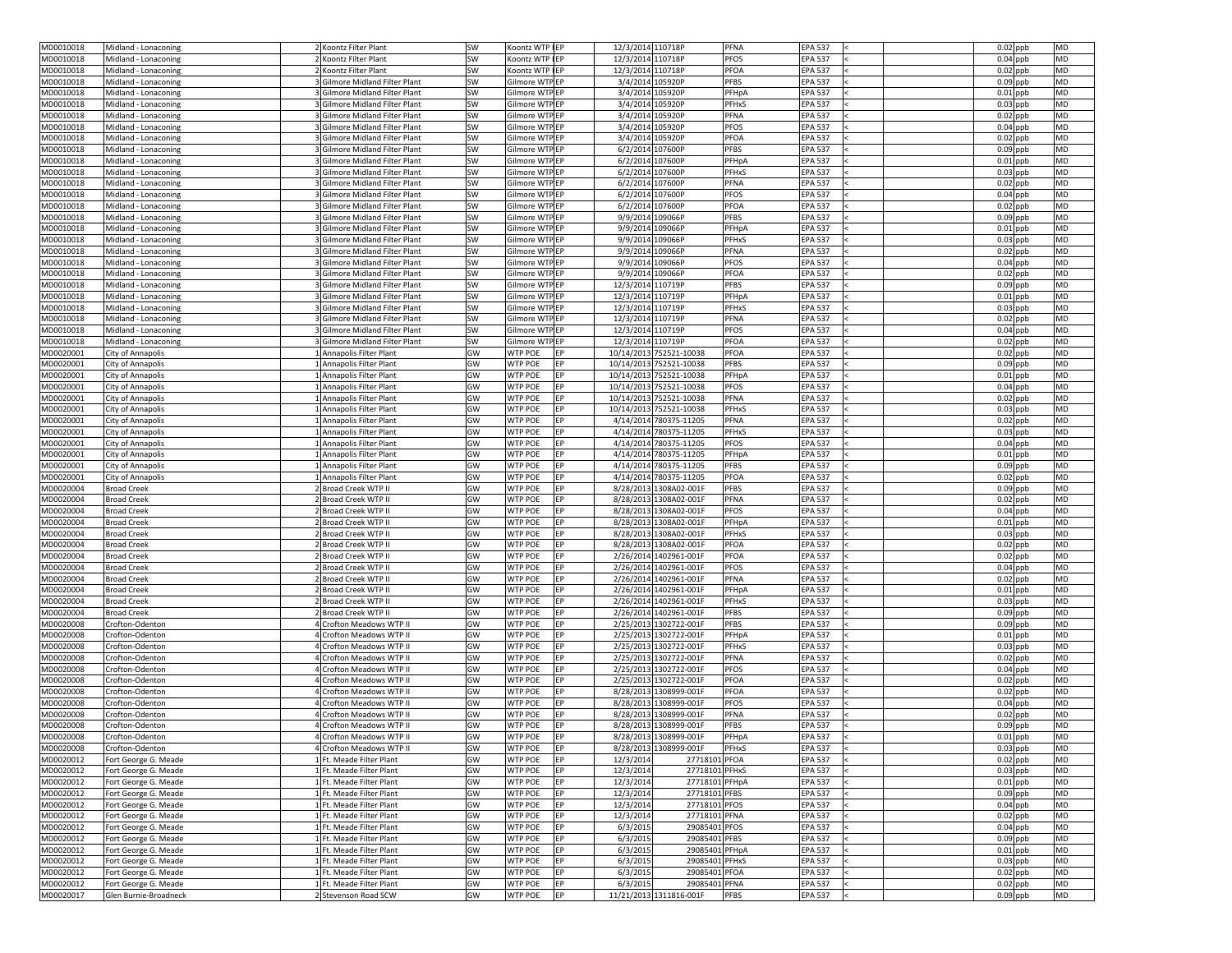| MD0020017              | Glen Burnie-Broadneck                          | 2 Stevenson Road SCW                                                 | GW              | <b>IEP</b><br><b>WTP POE</b>                        |                   | 11/21/2013 1311816-001F                            | PFHpA<br><b>EPA 537</b>                                         | $0.01$ ppb<br><b>MD</b>                            |
|------------------------|------------------------------------------------|----------------------------------------------------------------------|-----------------|-----------------------------------------------------|-------------------|----------------------------------------------------|-----------------------------------------------------------------|----------------------------------------------------|
| MD0020017              | Glen Burnie-Broadneck                          | 2 Stevenson Road SCW                                                 | GW              | <b>WTP POE</b><br>EP                                |                   | 11/21/2013 1311816-001F                            | <b>PFHxS</b><br><b>EPA 537</b>                                  | $0.03$ ppb<br><b>MD</b>                            |
| MD0020017              | Glen Burnie-Broadneck                          | 2 Stevenson Road SCW                                                 | GW              | <b>WTP POE</b><br>EP                                |                   | 11/21/2013 1311816-001F                            | PFNA<br><b>EPA 537</b>                                          | $0.02$ ppb<br><b>MD</b>                            |
| MD0020017              | Glen Burnie-Broadneck                          | 2 Stevenson Road SCW                                                 | GW              | <b>WTP POE</b><br>EP                                |                   | 11/21/2013 1311816-001F                            | PFOA<br><b>EPA 537</b>                                          | $0.02$ ppb<br><b>MD</b>                            |
| MD0020017              | Glen Burnie-Broadneck                          | 2 Stevenson Road SCW                                                 | GW              | <b>WTP POE</b><br><b>IEP</b>                        |                   | 11/21/2013 1311816-001F                            | <b>PFOS</b><br><b>EPA 537</b>                                   | $0.04$ ppb<br><b>MD</b>                            |
| MD0020017              | Glen Burnie-Broadneck                          | 2 Stevenson Road SCW                                                 | GW              | <b>WTP POE</b><br><b>IEP</b>                        |                   | 5/7/2014 1405278-001F                              | PFOA<br><b>EPA 537</b>                                          | <b>MD</b><br>$0.02$ ppb                            |
| MD0020017              | Glen Burnie-Broadneck                          | 2 Stevenson Road SCW                                                 | GW              | <b>WTP POE</b><br><b>IEP</b>                        |                   | 5/7/2014 1405278-001F                              | <b>PFNA</b><br><b>EPA 537</b>                                   | $0.02$ ppb<br><b>MD</b>                            |
| MD0020017              | Glen Burnie-Broadneck                          | 2 Stevenson Road SCW                                                 | GW              | <b>WTP POE</b><br>EP                                |                   | 5/7/2014 1405278-001F                              | PFHpA<br><b>EPA 537</b>                                         | $0.01$ ppb<br><b>MD</b>                            |
| MD0020017              | Glen Burnie-Broadneck                          | 2 Stevenson Road SCW                                                 | GW              | <b>WTP POE</b><br>EP                                |                   | 5/7/2014 1405278-001F                              | <b>PFOS</b><br><b>EPA 537</b>                                   | $0.04$ ppb<br><b>MD</b>                            |
| MD0020017              | Glen Burnie-Broadneck                          | 2 Stevenson Road SCW                                                 | GW              | <b>WTP POE</b><br><b>EP</b>                         |                   | 5/7/2014 1405278-001F                              | <b>PFHxS</b><br><b>EPA 537</b>                                  | $0.03$ ppb<br><b>MD</b>                            |
| MD0020017              | Glen Burnie-Broadneck                          | 2 Stevenson Road SCW                                                 | GW              | <b>WTP POE</b><br>EP                                |                   | 5/7/2014 1405278-001F                              | <b>PFBS</b><br><b>EPA 537</b>                                   | $0.09$ ppb<br><b>MD</b>                            |
| MD0020017              | Glen Burnie-Broadneck                          | 10 Baltimore - Hammonds Lane WBS                                     | <b>SW</b>       | <b>EPTDS</b> from <b>BEP</b>                        |                   | 11/21/2013 1311815-001F                            | <b>PFNA</b><br><b>EPA 537</b>                                   | $0.02$ ppb<br><b>MD</b>                            |
| MD0020017              | Glen Burnie-Broadneck                          | 10 Baltimore - Hammonds Lane WBS                                     | SW              | <b>EPTDS from HEP</b>                               |                   | 11/21/2013 1311815-001F                            | <b>PFOS</b><br><b>EPA 537</b>                                   | $0.04$ ppb<br><b>MD</b>                            |
| MD0020017              | Glen Burnie-Broadneck                          | 10 Baltimore - Hammonds Lane WBS                                     | <b>SW</b>       | <b>EPTDS</b> from <b>BEP</b>                        |                   | 11/21/2013 1311815-001F                            | PFOA<br><b>EPA 537</b>                                          | $0.02$ ppb<br><b>MD</b>                            |
| MD0020017              | Glen Burnie-Broadneck                          | 10 Baltimore - Hammonds Lane WBS                                     | <b>SW</b>       | EPTDS from EEP                                      |                   | 11/21/2013 1311815-001F                            | <b>PFBS</b><br><b>EPA 537</b>                                   | $0.09$ ppb<br><b>MD</b>                            |
| MD0020017              | Glen Burnie-Broadneck                          | 10 Baltimore - Hammonds Lane WBS                                     | SW              | <b>EPTDS from EEP</b>                               |                   | 11/21/2013 1311815-001F                            | PFHpA<br><b>EPA 537</b>                                         | $0.01$ ppb<br><b>MD</b>                            |
| MD0020017<br>MD0020017 | Glen Burnie-Broadneck                          | 10 Baltimore - Hammonds Lane WBS<br>10 Baltimore - Hammonds Lane WBS | SW              | <b>EPTDS from BEP</b><br><b>EPTDS from HEP</b>      |                   | 11/21/2013 1311815-001F<br>2/19/2014 1402962-001F  | <b>PFHxS</b><br><b>EPA 537</b><br><b>PFBS</b><br><b>EPA 537</b> | $0.03$ ppb<br><b>MD</b><br>$0.09$ ppb<br><b>MD</b> |
| MD0020017              | Glen Burnie-Broadneck<br>Glen Burnie-Broadneck | 10 Baltimore - Hammonds Lane WBS                                     | SW<br><b>SW</b> | <b>EPTDS from HEP</b>                               |                   | 2/19/2014 1402962-001F                             | PFHpA<br><b>EPA 537</b>                                         | $0.01$ ppb<br><b>MD</b>                            |
| MD0020017              | Glen Burnie-Broadneck                          | 10 Baltimore - Hammonds Lane WBS                                     | SW              | <b>EPTDS from BEP</b>                               |                   | 2/19/2014 1402962-001F                             | PFHxS<br><b>EPA 537</b>                                         | $0.03$ ppb<br><b>MD</b>                            |
| MD0020017              | Glen Burnie-Broadneck                          | 10 Baltimore - Hammonds Lane WBS                                     | <b>SW</b>       | <b>EPTDS from EEP</b>                               |                   | 2/19/2014 1402962-001F                             | <b>PFNA</b><br><b>EPA 537</b>                                   | $0.02$ ppb<br><b>MD</b>                            |
| MD0020017              | Glen Burnie-Broadneck                          | 10 Baltimore - Hammonds Lane WBS                                     | <b>SW</b>       | <b>EPTDS from BEP</b>                               |                   | 2/19/2014 1402962-001F                             | <b>PFOS</b><br><b>EPA 537</b>                                   | $0.04$ ppb<br><b>MD</b>                            |
| MD0020017              | Glen Burnie-Broadneck                          | 10 Baltimore - Hammonds Lane WBS                                     | SW              | <b>EPTDS from HEP</b>                               |                   | 2/19/2014 1402962-001F                             | <b>PFOA</b><br><b>EPA 537</b>                                   | $0.02$ ppb<br><b>MD</b>                            |
| MD0020017              | Glen Burnie-Broadneck                          | 10 Baltimore - Hammonds Lane WBS                                     | <b>SW</b>       | <b>EPTDS from BEP</b>                               |                   | 5/7/2014 1405279-001F                              | <b>PFBS</b><br><b>EPA 537</b>                                   | <b>MD</b><br>$0.09$ ppb                            |
| MD0020017              | Glen Burnie-Broadneck                          | 10 Baltimore - Hammonds Lane WBS                                     | SW              | <b>EPTDS from EEP</b>                               |                   | 5/7/2014 1405279-001F                              | <b>PFHxS</b><br><b>EPA 537</b>                                  | $0.03$ ppb<br><b>MD</b>                            |
| MD0020017              | Glen Burnie-Broadneck                          | 10 Baltimore - Hammonds Lane WBS                                     | <b>SW</b>       | <b>EPTDS from HEP</b>                               |                   | 5/7/2014 1405279-001F                              | <b>PFNA</b><br><b>EPA 537</b>                                   | <b>MD</b><br>$0.02$ ppb                            |
| MD0020017              | Glen Burnie-Broadneck                          | 10 Baltimore - Hammonds Lane WBS                                     | SW              | <b>EPTDS from HEP</b>                               |                   | 5/7/2014 1405279-001F                              | PFHpA<br><b>EPA 537</b>                                         | $0.01$ ppb<br><b>MD</b>                            |
| MD0020017              | Glen Burnie-Broadneck                          | 10 Baltimore - Hammonds Lane WBS                                     | <b>SW</b>       | <b>EPTDS from EEP</b>                               |                   | 5/7/2014 1405279-001F                              | PFOA<br><b>EPA 537</b>                                          | $0.02$ ppb<br><b>MD</b>                            |
| MD0020017              | Glen Burnie-Broadneck                          | 10 Baltimore - Hammonds Lane WBS                                     | <b>SW</b>       | <b>EPTDS from EEP</b>                               |                   | 5/7/2014 1405279-001F                              | <b>PFOS</b><br><b>EPA 537</b>                                   | $0.04$ ppb<br><b>MD</b>                            |
| MD0020017              | Glen Burnie-Broadneck                          | 10 Baltimore - Hammonds Lane WBS                                     | <b>SW</b>       | <b>EPTDS from HEP</b>                               |                   | 8/6/2014 1408212-001F                              | <b>PFBS</b><br><b>EPA 537</b>                                   | $0.09$ ppb<br><b>MD</b>                            |
| MD0020017              | Glen Burnie-Broadneck                          | 10 Baltimore - Hammonds Lane WBS                                     | <b>SW</b>       | <b>EPTDS from BEP</b>                               |                   | 8/6/2014 1408212-001F                              | <b>EPA 537</b><br>PFOA                                          | $0.02$ ppb<br><b>MD</b>                            |
| MD0020017              | Glen Burnie-Broadneck                          | 10 Baltimore - Hammonds Lane WBS                                     | <b>SW</b>       | <b>EPTDS</b> from <b>BEP</b>                        |                   | 8/6/2014 1408212-001F                              | <b>EPA 537</b><br>PFHpA                                         | $0.01$ ppb<br><b>MD</b>                            |
| MD0020017              | Glen Burnie-Broadneck                          | 10 Baltimore - Hammonds Lane WBS                                     | <b>SW</b>       | <b>EPTDS from EEP</b>                               |                   | 8/6/2014 1408212-001F                              | <b>PFOS</b><br><b>EPA 537</b>                                   | $0.04$ ppb<br><b>MD</b>                            |
| MD0020017              | Glen Burnie-Broadneck                          | 10 Baltimore - Hammonds Lane WBS                                     | <b>SW</b>       | <b>EPTDS from EEP</b>                               |                   | 8/6/2014 1408212-001F                              | <b>PFNA</b><br><b>EPA 537</b>                                   | $0.02$ ppb<br><b>MD</b>                            |
| MD0020017              | Glen Burnie-Broadneck                          | 10 Baltimore - Hammonds Lane WBS                                     | SW              | <b>EPTDS</b> from <b>BEP</b>                        |                   | 8/6/2014 1408212-001F                              | <b>PFHxS</b><br><b>EPA 537</b>                                  | $0.03$ ppb<br><b>MD</b>                            |
| MD0020017              | Glen Burnie-Broadneck                          | 11 Severndale WTP                                                    | GW              | <b>WTP POE</b><br>EP                                |                   | 11/21/2013 1311817-001F                            | <b>PFBS</b><br><b>EPA 537</b>                                   | $0.09$ ppb<br><b>MD</b>                            |
| MD0020017              | Glen Burnie-Broadneck                          | 11 Severndale WTP                                                    | GW              | <b>EP</b><br><b>WTP POE</b>                         |                   | 11/21/2013 1311817-001F                            | PFHpA<br><b>EPA 537</b>                                         | $0.01$ ppb<br><b>MD</b>                            |
| MD0020017              | Glen Burnie-Broadneck                          | 11 Severndale WTP                                                    | GW              | <b>WTP POE</b><br>EP                                |                   | 11/21/2013 1311817-001F                            | <b>PFHxS</b><br><b>EPA 537</b>                                  | <b>MD</b><br>$0.03$ ppb                            |
| MD0020017              | Glen Burnie-Broadneck                          | 11 Severndale WTP                                                    | GW              | <b>WTP POE</b><br><b>IEP</b>                        |                   | 11/21/2013 1311817-001F                            | <b>PFNA</b><br><b>EPA 537</b>                                   | $0.02$ ppb<br><b>MD</b>                            |
| MD0020017              | Glen Burnie-Broadneck                          | 11 Severndale WTP                                                    | GW              | <b>WTP POE</b><br>EP                                |                   | 11/21/2013 1311817-001F                            | PFOA<br><b>EPA 537</b>                                          | $0.02$ ppb<br><b>MD</b><br><b>MD</b>               |
| MD0020017<br>MD0020017 | Glen Burnie-Broadneck<br>Glen Burnie-Broadneck | 11 Severndale WTP<br>11 Severndale WTP                               | GW<br>GW        | <b>WTP POE</b><br><b>EP</b><br><b>WTP POE</b><br>EP |                   | 11/21/2013 1311817-001F<br>5/7/2014 1405277-001F   | <b>PFOS</b><br><b>EPA 537</b><br>PFHpA<br><b>EPA 537</b>        | $0.04$ ppb<br>$0.01$ ppb<br><b>MD</b>              |
| MD0020017              | Glen Burnie-Broadneck                          | 11 Severndale WTP                                                    | GW              | <b>WTP POE</b><br>EP                                |                   | 5/7/2014 1405277-001F                              | <b>PFOA</b><br><b>EPA 537</b>                                   | $0.02$ ppb<br><b>MD</b>                            |
| MD0020017              | Glen Burnie-Broadneck                          | 11 Severndale WTP                                                    | GW              | <b>WTP POE</b><br><b>IEP</b>                        |                   | 5/7/2014 1405277-001F                              | <b>PFOS</b><br><b>EPA 537</b>                                   | $0.04$ ppb<br><b>MD</b>                            |
| MD0020017              | Glen Burnie-Broadneck                          | 11 Severndale WTP                                                    | GW              | <b>WTP POE</b><br>EP                                |                   | 5/7/2014 1405277-001F                              | <b>PFHxS</b><br><b>EPA 537</b>                                  | $0.03$ ppb<br><b>MD</b>                            |
| MD0020017              | Glen Burnie-Broadneck                          | 11 Severndale WTP                                                    | GW              | <b>WTP POE</b><br><b>IEP</b>                        |                   | 5/7/2014 1405277-001F                              | <b>PFBS</b><br><b>EPA 537</b>                                   | $0.09$ ppb<br><b>MD</b>                            |
| MD0020017              | Glen Burnie-Broadneck                          | 11 Severndale WTP                                                    | GW              | <b>WTP POE</b><br>EP                                |                   | 5/7/2014 1405277-001F                              | <b>PFNA</b><br><b>EPA 537</b>                                   | $0.02$ ppb<br><b>MD</b>                            |
| MD0020017              | Glen Burnie-Broadneck                          | 16 Dorsey Road WTP                                                   | GW              | <b>WTP POE</b><br>EP                                |                   | 11/21/2013 1311813-001F                            | <b>PFBS</b><br><b>EPA 537</b>                                   | $0.09$ ppb<br><b>MD</b>                            |
| MD0020017              | Glen Burnie-Broadneck                          | 16 Dorsey Road WTP                                                   | GW              | <b>WTP POE</b><br>EP                                |                   | 11/21/2013 1311813-001F                            | <b>PFHxS</b><br><b>EPA 537</b>                                  | $0.03$ ppb<br><b>MD</b>                            |
| MD0020017              | Glen Burnie-Broadneck                          | 16 Dorsey Road WTP                                                   | GW              | <b>WTP POE</b><br><b>EP</b>                         |                   | 11/21/2013 1311813-001F                            | <b>PFNA</b><br><b>EPA 537</b>                                   | $0.02$ ppb<br><b>MD</b>                            |
| MD0020017              | Glen Burnie-Broadneck                          | 16 Dorsey Road WTP                                                   | GW              | <b>WTP POE</b><br>EP                                |                   | 11/21/2013 1311813-001F                            | <b>PFOS</b><br><b>EPA 537</b>                                   | <b>MD</b><br>$0.04$ ppb                            |
| MD0020017              | Glen Burnie-Broadneck                          | 16 Dorsey Road WTP                                                   | GW              | <b>WTP POE</b><br>EP                                |                   | 11/21/2013 1311813-001F                            | PFHpA<br><b>EPA 537</b>                                         | $0.01$ ppb<br><b>MD</b>                            |
| MD0020017              | Glen Burnie-Broadneck                          | 16 Dorsey Road WTP                                                   | GW              | <b>WTP POE</b><br>EP                                |                   | 11/21/2013 1311813-001F                            | PFOA<br><b>EPA 537</b>                                          | $0.02$ ppb<br><b>MD</b>                            |
| MD0020017              | Glen Burnie-Broadneck                          | 16 Dorsey Road WTP                                                   | GW              | <b>WTP POE</b><br>EP                                |                   | 5/7/2014 1405280-001F                              | PFHpA<br><b>EPA 537</b>                                         | $0.01$ ppb<br><b>MD</b>                            |
| MD0020017              | Glen Burnie-Broadneck                          | 16 Dorsey Road WTP                                                   | GW              | <b>WTP POE</b><br><b>EP</b>                         |                   | 5/7/2014 1405280-001F                              | <b>PFHxS</b><br><b>EPA 537</b>                                  | $0.03$ ppb<br><b>MD</b>                            |
| MD0020017              | Glen Burnie-Broadneck                          | 16 Dorsey Road WTP                                                   | GW              | <b>WTP POE</b><br><b>IEP</b>                        |                   | 5/7/2014 1405280-001F                              | <b>PFBS</b><br><b>EPA 537</b>                                   | $0.09$ ppb<br><b>MD</b>                            |
| MD0020017              | Glen Burnie-Broadneck                          | 16 Dorsey Road WTP                                                   | GW              | <b>WTP POE</b><br>EP                                |                   | 5/7/2014 1405280-001F                              | <b>PFOA</b><br><b>EPA 537</b>                                   | <b>MD</b><br>$0.02$ ppb                            |
| MD0020017              | Glen Burnie-Broadneck                          | 16 Dorsey Road WTP                                                   | GW              | <b>WTP POE</b><br>EP                                |                   | 5/7/2014 1405280-001F                              | <b>PFOS</b><br><b>EPA 537</b>                                   | <b>MD</b><br>$0.04$ ppb                            |
| MD0020017              | Glen Burnie-Broadneck                          | 16 Dorsey Road WTP                                                   | GW              | <b>WTP POE</b><br>EP                                |                   | 5/7/2014 1405280-001F                              | <b>PFNA</b><br><b>EPA 537</b>                                   | $0.02$ ppb<br><b>MD</b>                            |
| MD0020017              | Glen Burnie-Broadneck                          | 17 Arnold WTP<br>17 Arnold WTP                                       | GW<br>GW        | <b>WTP POE</b><br>EP<br><b>WTP POE</b>              |                   | 11/21/2013 1311814-001F                            | <b>PFOA</b><br><b>EPA 537</b>                                   | <b>MD</b><br>$0.02$ ppb<br><b>MD</b>               |
| MD0020017<br>MD0020017 | Glen Burnie-Broadneck<br>Glen Burnie-Broadneck | 17 Arnold WTP                                                        | GW              | EP<br><b>WTP POE</b><br>IEP.                        |                   | 11/21/2013 1311814-001F<br>11/21/2013 1311814-001F | <b>EPA 537</b><br>PFHpA<br><b>PFBS</b><br><b>EPA 537</b>        | $0.01$ ppb<br>$0.09$ ppb<br><b>MD</b>              |
| MD0020017              | Glen Burnie-Broadneck                          | 17 Arnold WTP                                                        | GW              | <b>WTP POE</b><br>EP                                |                   | 11/21/2013 1311814-001F                            | <b>EPA 537</b><br><b>PFHxS</b>                                  | $0.03$ ppb<br><b>MD</b>                            |
| MD0020017              | Glen Burnie-Broadneck                          | 17 Arnold WTP                                                        | GW              | <b>WTP POE</b><br>EP                                |                   | 11/21/2013 1311814-001F                            | <b>EPA 537</b><br><b>PFNA</b>                                   | $0.02$ ppb<br><b>MD</b>                            |
| MD0020017              | Glen Burnie-Broadneck                          | 17 Arnold WTP                                                        | GW              | <b>WTP POE</b><br>EP                                |                   | 11/21/2013 1311814-001F                            | <b>PFOS</b><br><b>EPA 537</b>                                   | $0.04$ ppb<br><b>MD</b>                            |
| MD0020017              | Glen Burnie-Broadneck                          | 17 Arnold WTP                                                        | GW              | <b>WTP POE</b><br>EP                                |                   | 5/7/2014 1405281-001F                              | <b>EPA 537</b><br><b>PFBS</b>                                   | $0.09$ ppb<br><b>MD</b>                            |
| MD0020017              | Glen Burnie-Broadneck                          | 17 Arnold WTP                                                        | GW              | <b>WTP POE</b><br>EP                                |                   | 5/7/2014 1405281-001F                              | <b>EPA 537</b><br>PFHpA                                         | $0.01$ ppb<br><b>MD</b>                            |
| MD0020017              | Glen Burnie-Broadneck                          | 17 Arnold WTP                                                        | GW              | <b>WTP POE</b><br>EP                                |                   | 5/7/2014 1405281-001F                              | <b>EPA 537</b><br>PFHxS                                         | $0.03$ ppb<br><b>MD</b>                            |
| MD0020017              | Glen Burnie-Broadneck                          | 17 Arnold WTP                                                        | GW              | <b>WTP POE</b><br><b>EP</b>                         |                   | 5/7/2014 1405281-001F                              | <b>PFNA</b><br><b>EPA 537</b>                                   | $0.02$ ppb<br><b>MD</b>                            |
| MD0020017              | Glen Burnie-Broadneck                          | 17 Arnold WTP                                                        | GW              | <b>WTP POE</b><br>EP                                |                   | 5/7/2014 1405281-001F                              | <b>PFOS</b><br><b>EPA 537</b>                                   | $0.04$ ppb<br><b>MD</b>                            |
| MD0020017              | Glen Burnie-Broadneck                          | 17 Arnold WTP                                                        | GW              | <b>WTP POE</b><br>EP                                |                   | 5/7/2014 1405281-001F                              | <b>PFOA</b><br><b>EPA 537</b>                                   | $0.02$ ppb<br><b>MD</b>                            |
| MD0020042              | <b>US Naval Academy</b>                        | LUSNA Filter Plant                                                   | GW              | EP<br><b>WTP POE</b>                                | 5/19/2015 113233P |                                                    | <b>PFBS</b><br><b>EPA 537</b>                                   | $0.09$ ppb<br><b>MD</b>                            |
| MD0020042              | <b>US Naval Academy</b>                        | USNA Filter Plant                                                    | GW              | <b>WTP POE</b><br>EP                                | 5/19/2015 113233P |                                                    | <b>EPA 537</b><br>PFHpA                                         | $0.01$ ppb<br><b>MD</b>                            |
| MD0020042              | <b>US Naval Academy</b>                        | 1 USNA Filter Plant                                                  | GW              | <b>WTP POE</b><br>EP                                | 5/19/2015 113233P |                                                    | PFHxS<br><b>EPA 537</b>                                         | $0.03$ ppb<br><b>MD</b>                            |
| MD0020042              | <b>US Naval Academy</b>                        | USNA Filter Plant                                                    | GW              | <b>WTP POE</b><br>EP                                | 5/19/2015 113233P |                                                    | PFNA<br><b>EPA 537</b>                                          | $0.02$ ppb<br><b>MD</b>                            |
| MD0020042              | <b>US Naval Academy</b>                        | 1USNA Filter Plant                                                   | GW              | <b>WTP POE</b><br>EP                                | 5/19/2015 113233P |                                                    | PFOS<br><b>EPA 537</b>                                          | <b>MD</b><br>$0.04$ ppb                            |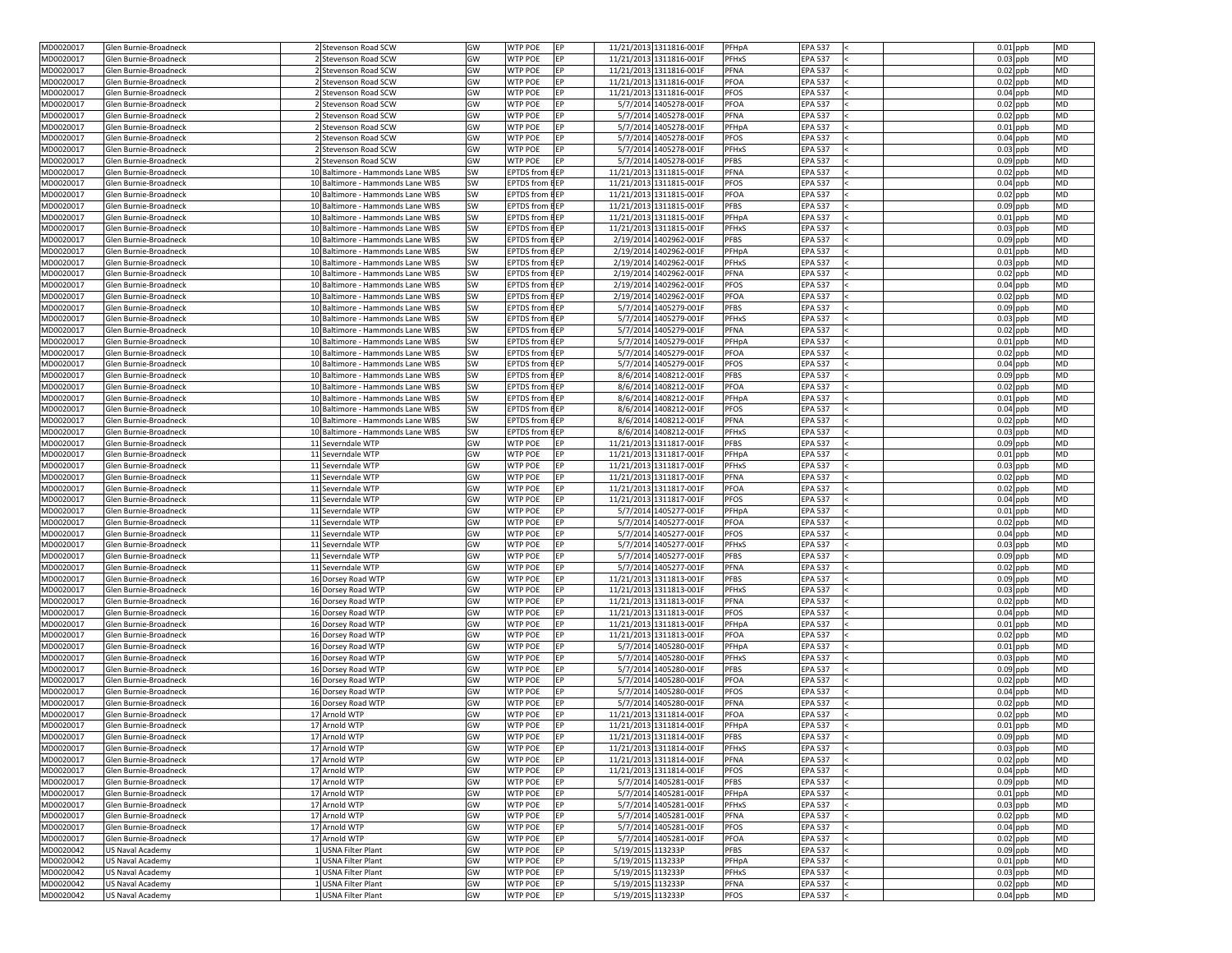| MD0020042              | <b>US Naval Academy</b>                     | 1 USNA Filter Plant                                                      | GW                     | <b>WTP POE</b><br>IEP.                        | 5/19/2015 113233P  |                                                  | <b>PFOA</b><br><b>EPA 537</b>                | $0.02$ ppb<br><b>MD</b>               |  |
|------------------------|---------------------------------------------|--------------------------------------------------------------------------|------------------------|-----------------------------------------------|--------------------|--------------------------------------------------|----------------------------------------------|---------------------------------------|--|
| MD0020042              | <b>US Naval Academy</b>                     | LUSNA Filter Plant                                                       | GW                     | <b>WTP POE</b><br>EP                          | 11/16/2015 116024Q |                                                  | <b>PFBS</b><br><b>EPA 537</b>                | $0.09$ ppb<br><b>MD</b>               |  |
| MD0020042              | <b>US Naval Academy</b>                     | 1 USNA Filter Plant                                                      | GW                     | WTP POE<br><b>IEP</b>                         | 11/16/2015 116024Q |                                                  | PFHpA<br><b>EPA 537</b>                      | $0.01$ ppb<br><b>MD</b>               |  |
| MD0020042              | <b>US Naval Academy</b>                     | 1 USNA Filter Plant                                                      | GW                     | <b>WTP POE</b><br>EP                          | 11/16/2015 116024Q |                                                  | <b>PFHxS</b><br><b>EPA 537</b>               | $0.03$ ppb<br><b>MD</b>               |  |
| MD0020042              | <b>US Naval Academy</b>                     | 1 USNA Filter Plant                                                      | GW                     | <b>WTP POE</b><br>IFP.                        | 11/16/2015 116024Q |                                                  | <b>PFNA</b><br><b>EPA 537</b>                | $0.02$ ppb<br><b>MD</b>               |  |
| MD0020042              | <b>US Naval Academy</b>                     | USNA Filter Plant                                                        | GW                     | <b>WTP POE</b><br>FP                          | 11/16/2015 116024Q |                                                  | <b>PFOS</b><br><b>EPA 537</b>                | $0.04$ ppb<br><b>MD</b>               |  |
| MD0020042              | <b>US Naval Academy</b>                     | LUSNA Filter Plant                                                       | GW                     | <b>WTP POE</b><br>FP                          | 11/16/2015 116024Q |                                                  | <b>PFOA</b><br><b>EPA 537</b>                | <b>MD</b><br>$0.02$ ppb               |  |
| MD0040018              | Chesapeake Heights (Bayside Forest)         | L Chesapeake Heights-Hill                                                | GW                     | <b>WTP POE</b><br><b>IEP</b>                  | 3/11/2013 100603P  |                                                  | <b>PFBS</b><br><b>EPA 537</b>                | <b>MD</b><br>$0.09$ ppb               |  |
| MD0040018              | Chesapeake Heights (Bayside Forest)         | 1 Chesapeake Heights-Hill                                                | GW                     | <b>WTP POE</b><br>EP                          | 3/11/2013 100603P  |                                                  | PFHpA<br><b>EPA 537</b>                      | $0.01$ ppb<br><b>MD</b>               |  |
| MD0040018              | Chesapeake Heights (Bayside Forest)         | 1 Chesapeake Heights-Hill                                                | GW                     | <b>WTP POE</b><br><b>IEP</b>                  | 3/11/2013 100603P  |                                                  | <b>PFHxS</b><br><b>EPA 537</b>               | $0.03$ ppb<br><b>MD</b>               |  |
| MD0040018              | Chesapeake Heights (Bayside Forest)         | 1 Chesapeake Heights-Hill                                                | GW                     | <b>WTP POE</b><br>EP                          | 3/11/2013 100603P  |                                                  | <b>PFNA</b><br><b>EPA 537</b>                | $0.02$ ppb<br><b>MD</b>               |  |
| MD0040018              | Chesapeake Heights (Bayside Forest)         | 1 Chesapeake Heights-Hill                                                | GW                     | <b>WTP POE</b><br><b>IEP</b>                  | 3/11/2013 100603P  |                                                  | <b>PFOS</b><br><b>EPA 537</b>                | $0.04$ ppb<br><b>MD</b>               |  |
| MD0040018              | Chesapeake Heights (Bayside Forest)         | L Chesapeake Heights-Hill                                                | GW                     | <b>WTP POE</b>                                | 3/11/2013 100603P  |                                                  | <b>PFOA</b><br><b>EPA 537</b>                | $0.02$ ppb<br><b>MD</b>               |  |
| MD0040018              | Chesapeake Heights (Bayside Forest)         | 1 Chesapeake Heights-Hill                                                | GW                     | <b>WTP POE</b><br>EP                          | 9/16/2013 102127P  |                                                  | <b>PFBS</b><br><b>EPA 537</b>                | $0.09$ ppb<br><b>MD</b>               |  |
| MD0040018              | Chesapeake Heights (Bayside Forest)         | 1 Chesapeake Heights-Hill                                                | GW                     | <b>WTP POE</b><br>IEP.                        | 9/16/2013 102127P  |                                                  | PFHpA<br><b>EPA 537</b>                      | $0.01$ ppb<br><b>MD</b>               |  |
| MD0040018              | Chesapeake Heights (Bayside Forest)         | 1 Chesapeake Heights-Hill                                                | GW                     | <b>WTP POE</b><br>EP                          | 9/16/2013 102127P  |                                                  | <b>PFHxS</b><br><b>EPA 537</b>               | $0.03$ ppb<br><b>MD</b>               |  |
| MD0040018              | Chesapeake Heights (Bayside Forest)         | 1 Chesapeake Heights-Hill                                                | GW                     | <b>WTP POE</b><br>EP                          | 9/16/2013 102127P  |                                                  | <b>PFNA</b><br><b>EPA 537</b>                | $0.02$ ppb<br><b>MD</b>               |  |
| MD0040018              | Chesapeake Heights (Bayside Forest)         | 1 Chesapeake Heights-Hill                                                | GW                     | <b>WTP POE</b><br>EP                          | 9/16/2013 102127P  |                                                  | <b>PFOS</b><br><b>EPA 537</b>                | $0.04$ ppb<br><b>MD</b>               |  |
| MD0040018              | Chesapeake Heights (Bayside Forest)         | 1 Chesapeake Heights-Hill                                                | GW                     | <b>WTP POE</b><br>FP.                         | 9/16/2013 102127P  |                                                  | <b>PFOA</b><br><b>EPA 537</b>                | $0.02$ ppb<br><b>MD</b>               |  |
| MD0060002              | Freedom District                            | 1 Filter Plant - Liberty Reservoir                                       | SW                     | <b>WTP POE</b><br>FP.                         |                    | 10/15/2014 K1411701-003                          | PFHpA<br><b>EPA 537</b>                      | <b>MD</b><br>$0.01$ ppb               |  |
| MD0060002              | Freedom District                            | 1 Filter Plant - Liberty Reservoir                                       | <b>SW</b>              | <b>WTP POE</b><br>EP                          |                    | 10/15/2014 K1411701-003                          | <b>PFOS</b><br><b>EPA 537</b>                | $0.04$ ppb<br><b>MD</b>               |  |
| MD0060002              | Freedom District                            | 1 Filter Plant - Liberty Reservoir                                       | <b>SW</b>              | <b>WTP POE</b><br><b>IEP</b>                  |                    | 10/15/2014 K1411701-003                          | PFNA<br><b>EPA 537</b>                       | $0.02$ ppb<br><b>MD</b>               |  |
| MD0060002              | <b>Freedom District</b>                     | 1 Filter Plant - Liberty Reservoir                                       | <b>SW</b>              | <b>WTP POE</b><br>IEP.                        |                    | 10/15/2014 K1411701-003                          | <b>PFHxS</b><br><b>EPA 537</b>               | <b>MD</b><br>$0.03$ ppb               |  |
| MD0060002              | <b>Freedom District</b>                     | 1 Filter Plant - Liberty Reservoir                                       | <b>SW</b>              | <b>WTP POE</b><br>IFP.                        |                    | 10/15/2014 K1411701-003                          | <b>PFBS</b><br><b>EPA 537</b>                | $0.09$ ppb<br><b>MD</b>               |  |
| MD0060002              | Freedom District                            | 1 Filter Plant - Liberty Reservoir                                       | <b>SW</b>              | <b>WTP POE</b><br>EP.                         |                    | 10/15/2014 K1411701-003                          | <b>PFOA</b><br><b>EPA 537</b>                | <b>MD</b><br>$0.02$ ppb               |  |
| MD0060002              | Freedom District                            | 1 Filter Plant - Liberty Reservoir                                       | <b>SW</b>              | <b>WTP POE</b><br>EP                          |                    | 1/19/2015 K1500569-001                           | PFHpA<br><b>EPA 537</b>                      | <b>MD</b><br>$0.01$ ppb               |  |
| MD0060002              | Freedom District                            | 1 Filter Plant - Liberty Reservoir                                       | <b>SW</b>              | <b>WTP POE</b><br>IFP.                        |                    | 1/19/2015 K1500569-001                           | <b>PFOS</b><br><b>EPA 537</b>                | <b>MD</b><br>$0.04$ ppb               |  |
| MD0060002              | <b>Freedom District</b>                     | 1 Filter Plant - Liberty Reservoir                                       | <b>SW</b>              | <b>WTP POE</b><br>EP                          |                    | 1/19/2015 K1500569-001                           | PFNA<br><b>EPA 537</b>                       | $0.02$ ppb<br><b>MD</b>               |  |
| MD0060002              | <b>Freedom District</b>                     | 1 Filter Plant - Liberty Reservoir                                       | <b>SW</b>              | <b>WTP POE</b><br><b>IEP</b>                  |                    | 1/19/2015 K1500569-001                           | PFOA<br><b>EPA 537</b>                       | $0.02$ ppb<br><b>MD</b>               |  |
| MD0060002              | Freedom District                            | 1 Filter Plant - Liberty Reservoir                                       | <b>SW</b>              | <b>WTP POE</b><br>EP                          |                    | 1/19/2015 K1500569-001                           | <b>PFBS</b><br><b>EPA 537</b>                | $0.09$ ppb<br><b>MD</b>               |  |
| MD0060002              | <b>Freedom District</b>                     | 1 Filter Plant - Liberty Reservoir                                       | <b>SW</b>              | <b>WTP POE</b>                                |                    | 1/19/2015 K1500569-001                           | <b>PFHxS</b><br><b>EPA 537</b>               | $0.03$ ppb<br><b>MD</b>               |  |
| MD0060002              | Freedom District                            | 1 Filter Plant - Liberty Reservoir                                       | <b>SW</b>              | <b>WTP POE</b><br>IEP.                        |                    | 4/6/2015 K1503592-001                            | PFHpA<br><b>EPA 537</b>                      | $0.01$ ppb<br><b>MD</b>               |  |
| MD0060002              | Freedom District                            | 1 Filter Plant - Liberty Reservoir                                       | <b>SW</b>              | <b>WTP POE</b><br>EP                          |                    | 4/6/2015 K1503592-001                            | <b>PFBS</b><br><b>EPA 537</b>                | $0.09$ ppb<br><b>MD</b>               |  |
| MD0060002              | Freedom District                            | 1 Filter Plant - Liberty Reservoir                                       | SW                     | <b>WTP POE</b><br>EP                          |                    | 4/6/2015 K1503592-001                            | PFOA<br><b>EPA 537</b>                       | $0.02$ ppb<br><b>MD</b>               |  |
| MD0060002              | Freedom District                            | 1 Filter Plant - Liberty Reservoir                                       | <b>SW</b>              | <b>WTP POE</b><br>EP                          |                    | 4/6/2015 K1503592-001                            | PFNA<br><b>EPA 537</b>                       | $0.02$ ppb<br><b>MD</b>               |  |
| MD0060002              | Freedom District                            | 1 Filter Plant - Liberty Reservoir                                       | <b>SW</b>              | <b>WTP POE</b><br>EP                          |                    | 4/6/2015 K1503592-001                            | <b>PFHxS</b><br><b>EPA 537</b>               | $0.03$ ppb<br><b>MD</b>               |  |
| MD0060002              | Freedom District                            | 1 Filter Plant - Liberty Reservoir                                       | SW                     | <b>WTP POE</b><br>IEP.                        |                    | 4/6/2015 K1503592-001                            | <b>PFOS</b><br><b>EPA 537</b><br><b>PFOS</b> | $0.04$ ppb<br><b>MD</b><br><b>MD</b>  |  |
| MD0060002              | Freedom District                            | 1 Filter Plant - Liberty Reservoir                                       | <b>SW</b>              | <b>WTP POE</b><br>EP<br>WTP POE<br><b>IEP</b> |                    | 7/13/2015 K1507663-001                           | <b>EPA 537</b><br><b>PFNA</b>                | $0.04$ ppb<br><b>MD</b>               |  |
| MD0060002<br>MD0060002 | Freedom District<br><b>Freedom District</b> | 1 Filter Plant - Liberty Reservoir<br>1 Filter Plant - Liberty Reservoir | <b>SW</b><br><b>SW</b> | <b>WTP POE</b><br>EP                          |                    | 7/13/2015 K1507663-001<br>7/13/2015 K1507663-001 | <b>EPA 537</b><br>PFOA<br><b>EPA 537</b>     | $0.02$ ppb<br>$0.02$ ppb<br><b>MD</b> |  |
| MD0060002              | <b>Freedom District</b>                     | 1 Filter Plant - Liberty Reservoir                                       | <b>SW</b>              | <b>WTP POE</b><br>EP                          |                    | 7/13/2015 K1507663-001                           | <b>PFBS</b><br><b>EPA 537</b>                | $0.09$ ppb<br><b>MD</b>               |  |
| MD0060002              | <b>Freedom District</b>                     | 1 Filter Plant - Liberty Reservoir                                       | <b>SW</b>              | <b>WTP POE</b><br>EP                          |                    | 7/13/2015 K1507663-001                           | PFHpA<br><b>EPA 537</b>                      | $0.01$ ppb<br><b>MD</b>               |  |
| MD0060002              | Freedom District                            | 1 Filter Plant - Liberty Reservoir                                       | <b>SW</b>              | <b>WTP POE</b><br>IEP.                        |                    | 7/13/2015 K1507663-001                           | <b>PFHxS</b><br><b>EPA 537</b>               | $0.03$ ppb<br><b>MD</b>               |  |
| MD0060002              | Freedom District                            | 2 Fairhaven WTP (Well 22B)                                               | GW                     | <b>WTP POE</b><br>IEP.                        |                    | 10/15/2014 K1411701-001                          | <b>PFBS</b><br><b>EPA 537</b>                | $0.09$ ppb<br><b>MD</b>               |  |
| MD0060002              | <b>Freedom District</b>                     | 2 Fairhaven WTP (Well 22B)                                               | GW                     | <b>WTP POE</b><br>EP                          |                    | 10/15/2014 K1411701-001                          | PFNA<br><b>EPA 537</b>                       | $0.02$ ppb<br><b>MD</b>               |  |
| MD0060002              | <b>Freedom District</b>                     | 2 Fairhaven WTP (Well 22B)                                               | GW                     | <b>WTP POE</b><br>IFP.                        |                    | 10/15/2014 K1411701-001                          | PFHxS<br><b>EPA 537</b>                      | $0.03$ ppb<br><b>MD</b>               |  |
| MD0060002              | <b>Freedom District</b>                     | 2 Fairhaven WTP (Well 22B)                                               | GW                     | <b>WTP POE</b><br>EP                          |                    | 10/15/2014 K1411701-001                          | <b>PFOS</b><br><b>EPA 537</b>                | $0.04$ ppb<br><b>MD</b>               |  |
| MD0060002              | Freedom District                            | 2 Fairhaven WTP (Well 22B)                                               | GW                     | <b>WTP POE</b><br>EP                          |                    | 10/15/2014 K1411701-001                          | <b>PFOA</b><br><b>EPA 537</b>                | $0.02$ ppb<br><b>MD</b>               |  |
| MD0060002              | Freedom District                            | 2 Fairhaven WTP (Well 22B)                                               | GW                     | <b>WTP POE</b><br>EP                          |                    | 10/15/2014 K1411701-001                          | PFHpA<br><b>EPA 537</b>                      | $0.01$ ppb<br><b>MD</b>               |  |
| MD0060002              | Freedom District                            | 2 Fairhaven WTP (Well 22B)                                               | GW                     | <b>WTP POE</b><br>IEP.                        |                    | 4/20/2015 K1504298-001                           | PFHpA<br><b>EPA 537</b>                      | $0.01$ ppb<br><b>MD</b>               |  |
| MD0060002              | Freedom District                            | 2 Fairhaven WTP (Well 22B)                                               | GW                     | <b>WTP POE</b><br><b>IEP</b>                  |                    | 4/20/2015 K1504298-001                           | <b>PFBS</b><br><b>EPA 537</b>                | <b>MD</b><br>$0.09$ ppb               |  |
| MD0060002              | Freedom District                            | 2 Fairhaven WTP (Well 22B)                                               | GW                     | <b>WTP POE</b><br>EP                          |                    | 4/20/2015 K1504298-001                           | <b>PFHxS</b><br><b>EPA 537</b>               | $0.03$ ppb<br><b>MD</b>               |  |
| MD0060002              | Freedom District                            | 2 Fairhaven WTP (Well 22B)                                               | GW                     | <b>WTP POE</b><br><b>IEP</b>                  |                    | 4/20/2015 K1504298-001                           | PFNA<br><b>EPA 537</b>                       | $0.02$ ppb<br><b>MD</b>               |  |
| MD0060002              | Freedom District                            | 2 Fairhaven WTP (Well 22B)                                               | GW                     | <b>WTP POE</b><br>EP                          |                    | 4/20/2015 K1504298-001                           | PFOA<br><b>EPA 537</b>                       | $0.02$ ppb<br><b>MD</b>               |  |
| MD0060002              | <b>Freedom District</b>                     | 2 Fairhaven WTP (Well 22B)                                               | GW                     | <b>WTP POE</b><br>IEP.                        |                    | 4/20/2015 K1504298-001                           | <b>PFOS</b><br><b>EPA 537</b>                | $0.04$ ppb<br><b>MD</b>               |  |
| MD0060015              | City of Westminster                         | L Cranberry WTP                                                          | SW                     | <b>WTP POE</b><br>EP                          |                    | 11/14/2013 201311150239AM                        | PFHpA<br><b>EPA 537</b>                      | $0.01$ ppb<br><b>MD</b>               |  |
| MD0060015              | City of Westminster                         | 1 Cranberry WTP                                                          | SW                     | <b>WTP POE</b><br>EP.                         |                    | 11/14/2013 201311150239AM PFNA                   | <b>EPA 537</b>                               | $0.02$ ppb<br><b>MD</b>               |  |
| MD0060015              | City of Westminster                         | L Cranberry WTP                                                          | SW                     | <b>WTP POE</b><br>IEP.                        |                    | 11/14/2013 201311150239AM PFOS                   | <b>EPA 537</b>                               | $0.04$ ppb<br><b>MD</b>               |  |
| MD0060015              | City of Westminster                         | 1 Cranberry WTP                                                          | SW                     | <b>WTP POE</b><br>EP                          |                    | 11/14/2013 201311150239AM                        | PFOA<br><b>EPA 537</b>                       | $0.02$ ppb<br><b>MD</b>               |  |
| MD0060015              | City of Westminster                         | 1 Cranberry WTP                                                          | <b>SW</b>              | <b>WTP POE</b><br>EP                          |                    | 11/14/2013 201311150239AM PFBS                   | <b>EPA 537</b>                               | <b>MD</b><br>$0.09$ ppb               |  |
| MD0060015              | City of Westminster                         | 1 Cranberry WTP                                                          | SW                     | <b>WTP POE</b><br>EP                          |                    | 11/14/2013 201311150239AM PFHxS                  | <b>EPA 537</b>                               | $0.03$ ppb<br><b>MD</b>               |  |
| MD0060015              | City of Westminster                         | 1 Cranberry WTP                                                          | <b>SW</b>              | <b>WTP POE</b>                                |                    | 2/11/2014 201402120481AM PFOA                    | <b>EPA 537</b>                               | $0.02$ ppb<br><b>MD</b>               |  |
| MD0060015              | City of Westminster                         | 1 Cranberry WTP                                                          | <b>SW</b>              | <b>WTP POE</b><br>EP                          |                    | 2/11/2014 201402120481AM PFHxS                   | <b>EPA 537</b>                               | $0.03$ ppb<br><b>MD</b>               |  |
| MD0060015              | City of Westminster                         | 1 Cranberry WTP                                                          | SW                     | EP<br><b>WTP POE</b>                          |                    | 2/11/2014 201402120481AM PFOS                    | <b>EPA 537</b>                               | $0.04$ ppb<br><b>MD</b>               |  |
| MD0060015              | City of Westminster                         | 1 Cranberry WTP                                                          | <b>SW</b>              | <b>WTP POE</b><br>EP                          |                    | 2/11/2014 201402120481AM PFNA                    | <b>EPA 537</b>                               | $0.02$ ppb<br><b>MD</b>               |  |
| MD0060015              | City of Westminster                         | 1 Cranberry WTP                                                          | <b>SW</b>              | <b>WTP POE</b><br>EP                          |                    | 2/11/2014 201402120481AM PFHpA                   | <b>EPA 537</b>                               | $0.01$ ppb<br><b>MD</b>               |  |
| MD0060015              | City of Westminster                         | 1 Cranberry WTP                                                          | <b>SW</b>              | <b>WTP POE</b><br>EP                          |                    | 2/11/2014 201402120481AM PFBS                    | <b>EPA 537</b>                               | $0.09$ ppb<br><b>MD</b>               |  |
| MD0060015              | City of Westminster                         | 1 Cranberry WTP                                                          | SW                     | <b>WTP POE</b><br>EP                          |                    | 5/13/2014 201405150091AM PFOS                    | <b>EPA 537</b>                               | $0.04$ ppb<br><b>MD</b>               |  |
| MD0060015              | City of Westminster                         | 1 Cranberry WTP                                                          | SW                     | <b>WTP POE</b><br>EP                          |                    | 5/13/2014 201405150091AM PFOA                    | <b>EPA 537</b>                               | $0.02$ ppb<br><b>MD</b>               |  |
| MD0060015              | City of Westminster                         | 1 Cranberry WTP                                                          | SW                     | <b>WTP POE</b><br>EP                          |                    | 5/13/2014 201405150091AM PFNA                    | <b>EPA 537</b>                               | $0.02$ ppb<br><b>MD</b>               |  |
| MD0060015              | City of Westminster                         | 1 Cranberry WTP                                                          | <b>SW</b>              | <b>WTP POE</b><br>EP                          |                    | 5/13/2014 201405150091AM PFHxS                   | <b>EPA 537</b>                               | $0.03$ ppb<br><b>MD</b>               |  |
| MD0060015              | City of Westminster                         | 1 Cranberry WTP                                                          | <b>SW</b>              | <b>WTP POE</b><br>EP                          |                    | 5/13/2014 201405150091AM PFBS                    | <b>EPA 537</b>                               | $0.09$ ppb<br><b>MD</b>               |  |
| MD0060015              | City of Westminster                         | 1 Cranberry WTP                                                          | SW                     | <b>WTP POE</b><br>EP                          |                    | 5/13/2014 201405150091AM PFHpA                   | <b>EPA 537</b>                               | $0.01$ ppb<br><b>MD</b>               |  |
| MD0060015              | City of Westminster                         | 1 Cranberry WTP                                                          | <b>SW</b>              | <b>WTP POE</b><br>EP                          |                    | 8/7/2014 201408080182AM PFOS                     | <b>EPA 537</b>                               | $0.04$ ppb<br><b>MD</b>               |  |
| MD0060015              | City of Westminster                         | 1 Cranberry WTP                                                          | <b>SW</b>              | <b>WTP POE</b><br>EP                          |                    | 8/7/2014 201408080182AM PFBS                     | <b>EPA 537</b>                               | $0.09$ ppb<br><b>MD</b>               |  |
| MD0060015              | City of Westminster                         | 1 Cranberry WTP                                                          | SW                     | <b>WTP POE</b><br>EP                          |                    | 8/7/2014 201408080182AM PFNA                     | <b>EPA 537</b>                               | MD<br>$0.02$ ppb                      |  |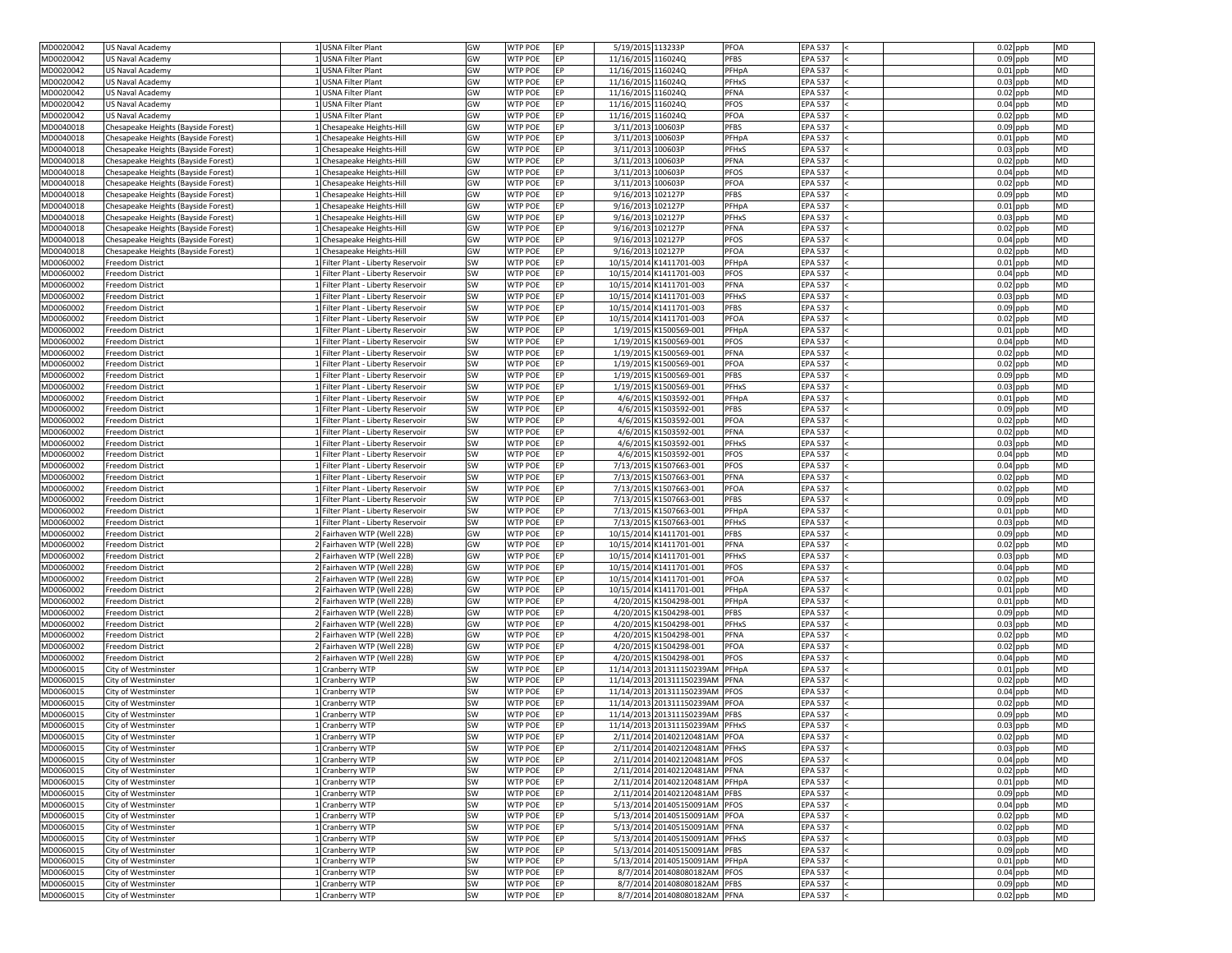| MD0060015                                                                                                                                                | City of Westminster              | 1 Cranberry WTP              | SW        | <b>EP</b><br><b>WTP POE</b>                  |                   | 8/7/2014 201408080182AM PFHxS   | <b>EPA 537</b>                                           | $0.03$ ppb<br><b>MD</b>                            |  |
|----------------------------------------------------------------------------------------------------------------------------------------------------------|----------------------------------|------------------------------|-----------|----------------------------------------------|-------------------|---------------------------------|----------------------------------------------------------|----------------------------------------------------|--|
| MD0060015                                                                                                                                                | City of Westminster              | Cranberry WTP                | SW        | <b>WTP POE</b><br><b>IEP</b>                 |                   | 8/7/2014 201408080182AM PFOA    | <b>EPA 537</b>                                           | $0.02$ ppb<br><b>MD</b>                            |  |
| MD0060015                                                                                                                                                | City of Westminster              | <b>Cranberry WTP</b>         | SW        | <b>WTP POE</b><br><b>IEP</b>                 |                   | 8/7/2014 201408080182AM PFHpA   | <b>EPA 537</b>                                           | $0.01$ ppb<br><b>MD</b>                            |  |
| MD0060015                                                                                                                                                | City of Westminster              | 3 Airport Well 4 WTP         | GW        | <b>WTP POE</b><br><b>EP</b>                  |                   | 11/14/2013 201311150376AM       | <b>EPA 537</b><br>PFHpA                                  | $0.01$ ppb<br><b>MD</b>                            |  |
| MD0060015                                                                                                                                                | City of Westminster              | 3 Airport Well 4 WTP         | GW        | <b>WTP POE</b><br><b>EP</b>                  |                   | 11/14/2013 201311150376AM PFHxS | <b>EPA 537</b>                                           | $0.03$ ppb<br><b>MD</b>                            |  |
| MD0060015                                                                                                                                                | City of Westminster              | 3 Airport Well 4 WTP         | GW        | <b>WTP POE</b><br>EP                         |                   | 11/14/2013 201311150376AM PFBS  | <b>EPA 537</b>                                           | $0.09$ ppb<br><b>MD</b>                            |  |
| MD0060015                                                                                                                                                | City of Westminster              | 3 Airport Well 4 WTP         | GW        | <b>WTP POE</b><br>EP                         |                   | 11/14/2013 201311150376AM PFNA  | <b>EPA 537</b>                                           | $0.02$ ppb<br><b>MD</b>                            |  |
| MD0060015                                                                                                                                                | City of Westminster              | 3 Airport Well 4 WTP         | GW        | <b>WTP POE</b><br><b>IEP</b>                 |                   | 11/14/2013 201311150376AM PFOA  | <b>EPA 537</b>                                           | <b>MD</b><br>$0.02$ ppb                            |  |
| MD0060015                                                                                                                                                | City of Westminster              | 3 Airport Well 4 WTP         | GW        | <b>WTP POE</b><br>EP                         |                   | 11/14/2013 201311150376AM PFOS  | <b>EPA 537</b>                                           | $0.04$ ppb<br><b>MD</b>                            |  |
| MD0060015                                                                                                                                                | City of Westminster              | 3 Airport Well 4 WTP         | GW        | <b>WTP POE</b><br><b>EP</b>                  |                   | 5/13/2014 201405140726AM PFNA   | <b>EPA 537</b>                                           | $0.02$ ppb<br><b>MD</b>                            |  |
| MD0060015                                                                                                                                                | City of Westminster              | 3 Airport Well 4 WTP         | GW        | <b>WTP POE</b><br>EP                         |                   | 5/13/2014 201405140726AM PFHxS  | <b>EPA 537</b>                                           | $0.03$ ppb<br><b>MD</b>                            |  |
|                                                                                                                                                          |                                  |                              |           |                                              |                   |                                 |                                                          | <b>MD</b>                                          |  |
| MD0060015                                                                                                                                                | City of Westminster              | 3 Airport Well 4 WTP         | GW        | <b>WTP POE</b><br><b>EP</b>                  |                   | 5/13/2014 201405140726AM PFHpA  | <b>EPA 537</b>                                           | $0.01$ ppb                                         |  |
| MD0060015                                                                                                                                                | City of Westminster              | 3 Airport Well 4 WTP         | GW        | <b>WTP POE</b><br><b>IEP</b>                 |                   | 5/13/2014 201405140726AM PFBS   | <b>EPA 537</b>                                           | $0.09$ ppb<br><b>MD</b>                            |  |
| MD0060015                                                                                                                                                | City of Westminster              | 3 Airport Well 4 WTP         | GW        | <b>WTP POE</b><br><b>IEP</b>                 |                   | 5/13/2014 201405140726AM PFOA   | <b>EPA 537</b>                                           | $0.02$ ppb<br><b>MD</b>                            |  |
| MD0060015                                                                                                                                                | City of Westminster              | 3 Airport Well 4 WTP         | GW        | <b>WTP POE</b><br><b>IEP</b>                 |                   | 5/13/2014 201405140726AM PFOS   | <b>EPA 537</b>                                           | <b>MD</b><br>$0.04$ ppb                            |  |
| MD0060015                                                                                                                                                | City of Westminster              | 5 Kriders Church Well 5 WTP  | GU        | <b>WTP POE</b><br><b>EP</b>                  |                   | 11/14/2013 201311150225AM PFOA  | <b>EPA 537</b>                                           | $0.02$ ppb<br><b>MD</b>                            |  |
| MD0060015                                                                                                                                                | City of Westminster              | 5 Kriders Church Well 5 WTP  | GU        | <b>WTP POE</b><br><b>EP</b>                  |                   | 11/14/2013 201311150225AM PFHpA | <b>EPA 537</b>                                           | $0.01$ ppb<br><b>MD</b>                            |  |
| MD0060015                                                                                                                                                | City of Westminster              | 5 Kriders Church Well 5 WTP  | GU        | <b>WTP POE</b><br>EP                         |                   | 11/14/2013 201311150225AM PFOS  | <b>EPA 537</b>                                           | $0.04$ ppb<br><b>MD</b>                            |  |
| MD0060015                                                                                                                                                | City of Westminster              | 5 Kriders Church Well 5 WTP  | GU        | <b>WTP POE</b><br>EP                         |                   | 11/14/2013 201311150225AM PFNA  | <b>EPA 537</b>                                           | $0.02$ ppb<br><b>MD</b>                            |  |
| MD0060015                                                                                                                                                | City of Westminster              | Kriders Church Well 5 WTP    | GU        | <b>WTP POE</b><br><b>IEP</b>                 |                   | 11/14/2013 201311150225AM PFHxS | <b>EPA 537</b>                                           | $0.03$ ppb<br><b>MD</b>                            |  |
| MD0060015                                                                                                                                                | City of Westminster              | SKriders Church Well 5 WTP   | GU        | <b>WTP POE</b><br>EP                         |                   | 11/14/2013 201311150225AM PFBS  | <b>EPA 537</b>                                           | $0.09$ ppb<br><b>MD</b>                            |  |
| MD0060015                                                                                                                                                | City of Westminster              | Kriders Church Well 5 WTP    | GU        | <b>WTP POE</b><br><b>IEP</b>                 |                   | 2/11/2014 201402120479AM PFBS   | <b>EPA 537</b>                                           | $0.09$ ppb<br><b>MD</b>                            |  |
| MD0060015                                                                                                                                                | City of Westminster              | 5 Kriders Church Well 5 WTP  | GU        | <b>WTP POE</b><br>EP                         |                   | 2/11/2014 201402120479AM PFOA   | <b>EPA 537</b>                                           | $0.02$ ppb<br><b>MD</b>                            |  |
| MD0060015                                                                                                                                                | City of Westminster              | 5 Kriders Church Well 5 WTP  | GU        | <b>WTP POE</b><br>EP                         |                   | 2/11/2014 201402120479AM PFOS   | <b>EPA 537</b>                                           | $0.04$ ppb<br><b>MD</b>                            |  |
| MD0060015                                                                                                                                                | City of Westminster              | Kriders Church Well 5 WTP    | GU        | <b>WTP POE</b><br>EP                         |                   | 2/11/2014 201402120479AM PFNA   | <b>EPA 537</b>                                           | $0.02$ ppb<br><b>MD</b>                            |  |
| MD0060015                                                                                                                                                | City of Westminster              | 5 Kriders Church Well 5 WTP  | GU        | <b>WTP POE</b><br><b>IEP</b>                 |                   | 2/11/2014 201402120479AM PFHxS  | <b>EPA 537</b>                                           | $0.03$ ppb<br><b>MD</b>                            |  |
| MD0060015                                                                                                                                                | City of Westminster              | S Kriders Church Well 5 WTP  | GU        | <b>WTP POE</b><br>IEP.                       |                   | 2/11/2014 201402120479AM PFHpA  | <b>EPA 537</b>                                           | $0.01$ ppb<br><b>MD</b>                            |  |
| MD0060015                                                                                                                                                | City of Westminster              | Kriders Church Well 5 WTP    | GU        | <b>WTP POE</b><br>EP                         |                   | 5/13/2014 201405150093AM        | <b>EPA 537</b><br>PFOA                                   | $0.02$ ppb<br><b>MD</b>                            |  |
| MD0060015                                                                                                                                                | City of Westminster              | Kriders Church Well 5 WTP    | GU        | <b>WTP POE</b><br>EP                         |                   | 5/13/2014 201405150093AM PFOS   | <b>EPA 537</b>                                           | $0.04$ ppb<br><b>MD</b>                            |  |
| MD0060015                                                                                                                                                | City of Westminster              | 5 Kriders Church Well 5 WTP  | GU        | <b>WTP POE</b><br><b>EP</b>                  |                   | 5/13/2014 201405150093AM PFNA   | <b>EPA 537</b>                                           | $0.02$ ppb<br><b>MD</b>                            |  |
| MD0060015                                                                                                                                                | City of Westminster              | 5 Kriders Church Well 5 WTP  | GU        | <b>WTP POE</b><br>IFP.                       |                   | 5/13/2014 201405150093AM PFHxS  | <b>EPA 537</b>                                           | <b>MD</b><br>$0.03$ ppb                            |  |
| MD0060015                                                                                                                                                | City of Westminster              | 5 Kriders Church Well 5 WTP  | GU        | <b>WTP POE</b><br><b>EP</b>                  |                   | 5/13/2014 201405150093AM PFHpA  | <b>EPA 537</b>                                           | $0.01$ ppb<br><b>MD</b>                            |  |
| MD0060015                                                                                                                                                | City of Westminster              | 5 Kriders Church Well 5 WTP  | GU        | <b>WTP POE</b><br><b>IEP</b>                 |                   | 5/13/2014 201405150093AM PFBS   | <b>EPA 537</b>                                           | $0.09$ ppb<br><b>MD</b>                            |  |
| MD0060015                                                                                                                                                | City of Westminster              | 5 Kriders Church Well 5 WTP  | GU        | <b>WTP POE</b><br><b>IEP</b>                 |                   | 8/7/2014 201408080184AM PFOA    | <b>EPA 537</b>                                           | <b>MD</b><br>$0.02$ ppb                            |  |
| MD0060015                                                                                                                                                | City of Westminster              | 5 Kriders Church Well 5 WTP  | GU        | <b>WTP POE</b><br><b>EP</b>                  |                   | 8/7/2014 201408080184AM         | PFOS<br><b>EPA 537</b>                                   | $0.04$ ppb<br><b>MD</b>                            |  |
|                                                                                                                                                          | City of Westminster              | 5 Kriders Church Well 5 WTP  |           | <b>WTP POE</b><br><b>EP</b>                  |                   | 8/7/2014 201408080184AM PFNA    | <b>EPA 537</b>                                           | <b>MD</b>                                          |  |
| MD0060015                                                                                                                                                |                                  |                              | GU        |                                              |                   |                                 |                                                          | $0.02$ ppb                                         |  |
| MD0060015                                                                                                                                                | City of Westminster              | 5 Kriders Church Well 5 WTP  | GU<br>GU  | <b>WTP POE</b><br>EP                         |                   | 8/7/2014 201408080184AM PFHpA   | <b>EPA 537</b><br><b>EPA 537</b>                         | $0.01$ ppb<br><b>MD</b><br>$0.03$ ppb<br><b>MD</b> |  |
| MD0060015                                                                                                                                                | City of Westminster              | 5 Kriders Church Well 5 WTP  |           |                                              |                   |                                 |                                                          |                                                    |  |
|                                                                                                                                                          |                                  |                              |           | <b>WTP POE</b><br>EP                         |                   | 8/7/2014 201408080184AM PFHxS   |                                                          |                                                    |  |
| MD0060015                                                                                                                                                | City of Westminster              | 5 Kriders Church Well 5 WTP  | GU        | <b>WTP POE</b><br><b>IEP</b>                 |                   | 8/7/2014 201408080184AM         | <b>PFBS</b><br><b>EPA 537</b>                            | $0.09$ ppb<br><b>MD</b>                            |  |
| MD0070011                                                                                                                                                | Town of Elkton                   | 1 Big Elk Creek Filter Plant | SW        | <b>WTP POE</b><br>EP                         | 7/29/2013 A990798 |                                 | PFHpA<br><b>EPA 537</b>                                  | $0.01$ ppb<br><b>MD</b>                            |  |
| MD0070011                                                                                                                                                | Town of Elkton                   | 1Big Elk Creek Filter Plant  | SW        | <b>WTP POE</b><br><b>EP</b>                  | 7/29/2013 A990798 |                                 | <b>PFBS</b><br><b>EPA 537</b>                            | $0.09$ ppb<br><b>MD</b>                            |  |
| MD0070011                                                                                                                                                | Town of Elkton                   | 1Big Elk Creek Filter Plant  | SW        | <b>WTP POE</b><br>EP                         | 7/29/2013 A990798 |                                 | PFHxS<br><b>EPA 537</b>                                  | $0.03$ ppb<br><b>MD</b>                            |  |
| MD0070011                                                                                                                                                | Town of Elkton                   | 1Big Elk Creek Filter Plant  | <b>SW</b> | <b>WTP POE</b><br>EP                         | 7/29/2013 A990798 |                                 | PFNA<br><b>EPA 537</b>                                   | $0.02$ ppb<br><b>MD</b>                            |  |
| MD0070011                                                                                                                                                | Town of Elkton                   | 1Big Elk Creek Filter Plant  | SW        | <b>WTP POE</b><br><b>IEP</b>                 | 7/29/2013 A990798 |                                 | <b>PFOA</b><br><b>EPA 537</b>                            | $0.02$ ppb<br><b>MD</b>                            |  |
| MD0070011                                                                                                                                                | Town of Elkton                   | 1 Big Elk Creek Filter Plant | SW        | <b>WTP POE</b><br><b>IEP</b>                 | 7/29/2013 A990798 |                                 | <b>PFOS</b><br><b>EPA 537</b>                            | <b>MD</b><br>$0.04$ ppb                            |  |
| MD0070011                                                                                                                                                | Town of Elkton                   | LBig Elk Creek Filter Plant  | SW        | <b>WTP POE</b><br><b>EP</b>                  |                   | 9/25/2013 K1310501-001          | <b>PFOA</b><br><b>EPA 537</b>                            | $0.02$ ppb<br><b>MD</b>                            |  |
| MD0070011                                                                                                                                                | Town of Elkton                   | 1Big Elk Creek Filter Plant  | SW        | <b>WTP POE</b><br><b>EP</b>                  |                   | 9/25/2013 K1310501-001          | <b>PFNA</b><br><b>EPA 537</b>                            | $0.02$ ppb<br><b>MD</b>                            |  |
| MD0070011                                                                                                                                                | Town of Elkton                   | 1Big Elk Creek Filter Plant  | SW        | <b>WTP POE</b><br>EP                         |                   | 9/25/2013 K1310501-001          | <b>PFHxS</b><br><b>EPA 537</b>                           | $0.03$ ppb<br><b>MD</b>                            |  |
| MD0070011                                                                                                                                                | Town of Elkton                   | 1Big Elk Creek Filter Plant  | SW        | <b>WTP POE</b><br>EP                         |                   | 9/25/2013 K1310501-001          | <b>PFBS</b><br><b>EPA 537</b>                            | $0.09$ ppb<br><b>MD</b>                            |  |
| MD0070011                                                                                                                                                | Town of Elkton                   | 1 Big Elk Creek Filter Plant | <b>SW</b> | <b>WTP POE</b><br><b>EP</b>                  |                   | 9/25/2013 K1310501-001          | PFHpA<br><b>EPA 537</b>                                  | <b>MD</b><br>$0.01$ ppb                            |  |
| MD0070011                                                                                                                                                | Town of Elkton                   | 1 Big Elk Creek Filter Plant | SW        | <b>WTP POE</b><br><b>IEP</b>                 |                   | 9/25/2013 K1310501-001          | <b>PFOS</b><br><b>EPA 537</b>                            | $0.04$ ppb<br><b>MD</b>                            |  |
| MD0070011                                                                                                                                                | Town of Elkton                   | 1 Big Elk Creek Filter Plant | SW        | <b>WTP POE</b><br>EP                         |                   | 12/19/2013 K1313955-001         | <b>PFHxS</b><br><b>EPA 537</b>                           | $0.03$ ppb<br><b>MD</b>                            |  |
| MD0070011                                                                                                                                                | Town of Elkton                   | LBig Elk Creek Filter Plant  | SW        | <b>WTP POE</b><br>EP                         |                   | 12/19/2013 K1313955-001         | <b>PFOS</b><br><b>EPA 537</b>                            | $0.04$ ppb<br><b>MD</b>                            |  |
| MD0070011                                                                                                                                                | Town of Elkton                   | 1Big Elk Creek Filter Plant  | SW        | <b>WTP POE</b><br><b>EP</b>                  |                   | 12/19/2013 K1313955-001         | PFNA<br><b>EPA 537</b>                                   | $0.02$ ppb<br><b>MD</b>                            |  |
| MD0070011                                                                                                                                                | Town of Elkton                   | 1Big Elk Creek Filter Plant  | SW        | <b>WTP POE</b><br><b>EP</b>                  |                   | 12/19/2013 K1313955-001         | <b>PFOA</b><br><b>EPA 537</b>                            | $0.02$ ppb<br><b>MD</b>                            |  |
| MD0070011                                                                                                                                                | Town of Elkton                   | 1Big Elk Creek Filter Plant  | SW        | <b>WTP POE</b><br>EP                         |                   | 12/19/2013 K1313955-001         | PFHpA<br><b>EPA 537</b>                                  | $0.01$ ppb<br><b>MD</b>                            |  |
| MD0070011                                                                                                                                                | Town of Elkton                   | 1 Big Elk Creek Filter Plant | SW        | <b>WTP POE</b><br>EP                         |                   | 12/19/2013 K1313955-001         | <b>PFBS</b><br><b>EPA 537</b>                            | $0.09$ ppb<br><b>MD</b>                            |  |
| MD0070011                                                                                                                                                | Town of Elkton                   | LBig Elk Creek Filter Plant  | SW        | <b>WTP POE</b><br><b>IEP</b>                 |                   | 3/24/2014 K1403154-001          | PFHpA<br><b>EPA 537</b>                                  | $0.01$ ppb<br><b>MD</b>                            |  |
|                                                                                                                                                          | Town of Elkton                   | 1Big Elk Creek Filter Plant  |           | <b>WTP POE</b><br><b>EP</b>                  |                   |                                 | <b>PFHxS</b>                                             | <b>MD</b>                                          |  |
| MD0070011                                                                                                                                                |                                  |                              | SW        |                                              |                   | 3/24/2014 K1403154-001          | <b>EPA 537</b>                                           | $0.03$ ppb                                         |  |
| MD0070011                                                                                                                                                | Town of Elkton                   | 1Big Elk Creek Filter Plant  | SW        | <b>WTP POE</b><br>EP                         |                   | 3/24/2014 K1403154-001          | <b>EPA 537</b><br><b>PFBS</b>                            | $0.09$ ppb<br><b>MD</b>                            |  |
|                                                                                                                                                          | Town of Elkton                   | 1Big Elk Creek Filter Plant  | SW        | <b>WTP POE</b><br>EP<br>IFP.                 |                   | 3/24/2014 K1403154-001          | <b>PFOS</b><br><b>EPA 537</b>                            | $0.04$ ppb<br><b>MD</b>                            |  |
|                                                                                                                                                          | Town of Elkton                   | 1 Big Elk Creek Filter Plant | SW        | <b>WTP POE</b>                               |                   | 3/24/2014 K1403154-001          | PFOA<br><b>EPA 537</b>                                   | $0.02$ ppb<br><b>MD</b>                            |  |
| MD0070011                                                                                                                                                | Town of Elkton                   | 1 Big Elk Creek Filter Plant | SW        | <b>WTP POE</b><br>EP                         |                   | 3/24/2014 K1403154-001          | <b>PFNA</b><br><b>EPA 537</b>                            | $0.02$ ppb<br><b>MD</b>                            |  |
| MD0070011                                                                                                                                                | Town of Elkton                   | 2 Well 3 WTP                 | GW        | <b>WTP POE</b><br>EP                         | 7/15/2013 A989792 |                                 | PFHpA<br><b>EPA 537</b>                                  | $0.01$ ppb<br><b>MD</b>                            |  |
|                                                                                                                                                          | Town of Elkton                   | 2 Well 3 WTP                 | GW        | <b>WTP POE</b><br>EP                         | 7/15/2013 A989792 |                                 | PFHxS<br><b>EPA 537</b>                                  | <b>MD</b><br>$0.03$ ppb                            |  |
|                                                                                                                                                          | Town of Elkton                   | 2 Well 3 WTP                 | GW        | <b>WTP POE</b><br>EP                         | 7/15/2013 A989792 |                                 | <b>PFBS</b><br><b>EPA 537</b>                            | MD<br>$0.09$ ppb                                   |  |
|                                                                                                                                                          | Town of Elkton                   | 2 Well 3 WTP                 | GW        | <b>WTP POE</b><br>EP                         | 7/15/2013 A989792 |                                 | <b>PFOA</b><br><b>EPA 537</b>                            | $0.02$ ppb<br><b>MD</b>                            |  |
|                                                                                                                                                          | Town of Elkton                   | 2 Well 3 WTP                 | GW        | <b>WTP POE</b><br>EP                         | 7/15/2013 A989792 |                                 | PFNA<br><b>EPA 537</b>                                   | <b>MD</b><br>$0.02$ ppb                            |  |
|                                                                                                                                                          | Town of Elkton                   | 2 Well 3 WTP                 | GW        | <b>WTP POE</b><br>EP                         | 7/15/2013 A989792 |                                 | PFOS<br><b>EPA 537</b>                                   | $0.04$ ppb<br><b>MD</b>                            |  |
| MD0070011                                                                                                                                                | Town of Elkton                   | 2 Well 3 WTP                 | GW        | <b>WTP POE</b><br>EP                         |                   | 12/19/2013 K1313960-001         | <b>PFOS</b><br><b>EPA 537</b>                            | $0.04$ ppb<br><b>MD</b>                            |  |
|                                                                                                                                                          | Town of Elkton                   | 2 Well 3 WTP                 | GW        | <b>WTP POE</b><br>EP                         |                   | 12/19/2013 K1313960-001         | PFHpA<br><b>EPA 537</b>                                  | $0.01$ ppb<br><b>MD</b>                            |  |
| MD0070011                                                                                                                                                | Town of Elkton                   | 2 Well 3 WTP                 | GW        | EP<br><b>WTP POE</b>                         |                   | 12/19/2013 K1313960-001         | <b>PFNA</b><br><b>EPA 537</b>                            | $0.02$ ppb<br><b>MD</b>                            |  |
|                                                                                                                                                          | Town of Elkton                   | 2 Well 3 WTP                 | GW        | <b>WTP POE</b><br>EP                         |                   | 12/19/2013 K1313960-001         | <b>EPA 537</b><br><b>PFBS</b>                            | $0.09$ ppb<br><b>MD</b>                            |  |
|                                                                                                                                                          | Town of Elkton                   | 2 Well 3 WTP                 | GW        | <b>WTP POE</b><br>EP                         |                   | 12/19/2013 K1313960-001         | <b>PFOA</b><br><b>EPA 537</b>                            | $0.02$ ppb<br><b>MD</b>                            |  |
| MD0070011<br>MD0070011<br>MD0070011<br>MD0070011<br>MD0070011<br>MD0070011<br>MD0070011<br>MD0070011<br>MD0070011<br>MD0070011<br>MD0070011<br>MD0070011 | Town of Elkton<br>Town of Elkton | 2 Well 3 WTP<br>3 Well 1     | GW<br>GW  | <b>WTP POE</b><br>EP<br>EP<br><b>WTP POE</b> | 7/15/2013 A989790 | 12/19/2013 K1313960-001         | <b>EPA 537</b><br>PFHxS<br><b>PFBS</b><br><b>EPA 537</b> | $0.03$ ppb<br><b>MD</b><br>$0.09$ ppb<br><b>MD</b> |  |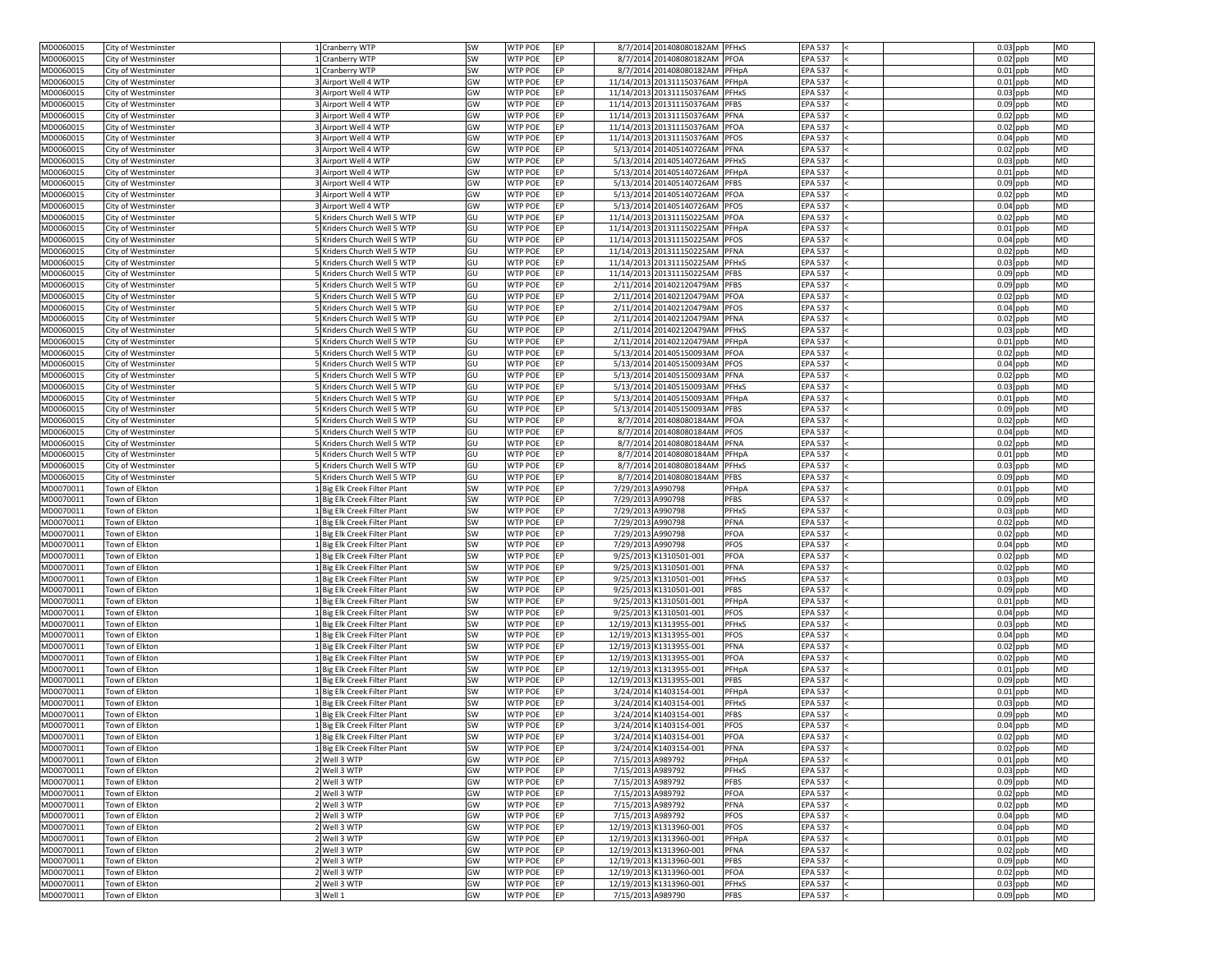| MD0070011              | Town of Elkton           | 3 Well 1                                                 | GW        | EP<br><b>WTP POE</b>         | 7/15/2013 A989790 |                         | <b>PFOS</b><br><b>EPA 537</b>  | $0.04$ ppb<br>MD                      |
|------------------------|--------------------------|----------------------------------------------------------|-----------|------------------------------|-------------------|-------------------------|--------------------------------|---------------------------------------|
| MD0070011              | Town of Elkton           | 3Well 1                                                  | GW        | <b>WTP POE</b><br>EP         | 7/15/2013 A989790 |                         | <b>PFOA</b><br><b>EPA 537</b>  | $0.02$ ppb<br><b>MD</b>               |
| MD0070011              | Town of Elkton           | 3Well 1                                                  | GW        | <b>WTP POE</b><br><b>IEP</b> | 7/15/2013 A989790 |                         | PFHpA<br><b>EPA 537</b>        | $0.01$ ppb<br><b>MD</b>               |
| MD0070011              | Town of Elkton           | Well 1                                                   | GW        | <b>WTP POE</b><br>EP         | 7/15/2013 A989790 |                         | <b>PFHxS</b><br><b>EPA 537</b> | $0.03$ ppb<br><b>MD</b>               |
| MD0070011              | Town of Elkton           | 3 Well 1                                                 | GW        | <b>WTP POE</b><br>EP         | 7/15/2013 A989790 |                         | PFNA<br><b>EPA 537</b>         | $0.02$ ppb<br><b>MD</b>               |
| MD0070011              | Town of Elkton           | 3Well 1                                                  | GW        | <b>WTP POE</b><br>EP         |                   | 12/19/2013 K1313959-001 | <b>PFOA</b><br><b>EPA 537</b>  | $0.02$ ppb<br><b>MD</b>               |
| MD0070011              | Town of Elkton           | 3 Well 1                                                 | GW        | <b>WTP POE</b><br>EP         |                   | 12/19/2013 K1313959-001 | <b>PFOS</b><br><b>EPA 537</b>  | <b>MD</b><br>$0.04$ ppb               |
| MD0070011              | Town of Elkton           | 3Well 1                                                  | GW        | <b>WTP POE</b><br>EP         |                   | 12/19/2013 K1313959-001 | <b>PFNA</b><br><b>EPA 537</b>  | <b>MD</b><br>$0.02$ ppb               |
| MD0070011              | Town of Elkton           | Well 1                                                   | GW        | <b>WTP POE</b><br>EP         |                   | 12/19/2013 K1313959-001 | <b>PFHxS</b><br><b>EPA 537</b> | $0.03$ ppb<br><b>MD</b>               |
| MD0070011              | Town of Elkton           | 3 Well 1                                                 | GW        | <b>WTP POE</b><br>EP         |                   | 12/19/2013 K1313959-001 | <b>EPA 537</b><br>PFHpA        | $0.01$ ppb<br><b>MD</b>               |
| MD0070011              | Town of Elkton           | 3 Well 1                                                 | GW        | <b>WTP POE</b><br>EP         |                   | 12/19/2013 K1313959-001 | <b>PFBS</b><br><b>EPA 537</b>  | $0.09$ ppb<br><b>MD</b>               |
| MD0080049              | Waldorf                  | 3 White Oak WTP                                          | GW        | EP<br><b>WTP POE</b>         |                   | 2/25/2013 1302713-001C  | <b>PFOS</b><br><b>EPA 537</b>  | $0.04$ ppb<br><b>MD</b>               |
| MD0080049              | Waldorf                  | White Oak WTP                                            | GW        | <b>WTP POE</b><br>EP         |                   | 2/25/2013 1302713-001C  | <b>PFBS</b><br><b>EPA 537</b>  | $0.09$ ppb<br><b>MD</b>               |
| MD0080049              | Waldorf                  | 3 White Oak WTP                                          | GW        | <b>WTP POE</b><br>EP         |                   | 2/25/2013 1302713-001C  | <b>PFHxS</b><br><b>EPA 537</b> | $0.03$ ppb<br><b>MD</b>               |
|                        | Waldorf                  |                                                          | GW        | <b>WTP POE</b><br>EP         |                   |                         | <b>PFOA</b><br><b>EPA 537</b>  | $0.02$ ppb<br><b>MD</b>               |
| MD0080049              |                          | White Oak WTP                                            |           |                              |                   | 2/25/2013 1302713-001C  |                                |                                       |
| MD0080049              | Waldorf                  | 3 White Oak WTP                                          | GW        | <b>WTP POE</b><br>EP         |                   | 2/25/2013 1302713-001C  | PFHpA<br><b>EPA 537</b>        | $0.01$ ppb<br><b>MD</b>               |
| MD0080049              | Waldorf                  | 3 White Oak WTP                                          | GW        | <b>WTP POE</b><br>EP         |                   | 2/25/2013 1302713-001C  | <b>PFNA</b><br><b>EPA 537</b>  | <b>MD</b><br>$0.02$ ppb               |
| MD0080049              | Waldorf                  | White Oak WTP                                            | GW        | <b>WTP POE</b><br>EP         |                   | 7/9/2013 1307258-001E   | <b>PFHxS</b><br><b>EPA 537</b> | $0.03$ ppb<br><b>MD</b>               |
| MD0080049              | Waldorf                  | 3 White Oak WTP                                          | GW        | <b>WTP POE</b><br>EP         |                   | 7/9/2013 1307258-001E   | <b>PFNA</b><br><b>EPA 537</b>  | $0.02$ ppb<br><b>MD</b>               |
| MD0080049              | Waldorf                  | 3 White Oak WTP                                          | GW        | <b>WTP POE</b><br>EP         |                   | 7/9/2013 1307258-001E   | <b>PFBS</b><br><b>EPA 537</b>  | $0.09$ ppb<br><b>MD</b>               |
| MD0080049              | Waldorf                  | 3 White Oak WTP                                          | GW        | EP<br><b>WTP POE</b>         |                   | 7/9/2013 1307258-001E   | <b>PFOS</b><br><b>EPA 537</b>  | $0.04$ ppb<br><b>MD</b>               |
| MD0080049              | Waldorf                  | White Oak WTP                                            | GW        | <b>WTP POE</b><br>EP         |                   | 7/9/2013 1307258-001E   | <b>PFOA</b><br><b>EPA 537</b>  | $0.02$ ppb<br><b>MD</b>               |
| MD0080049              | Waldorf                  | 3 White Oak WTP                                          | GW        | <b>WTP POE</b><br>EP         |                   | 7/9/2013 1307258-001E   | PFHpA<br><b>EPA 537</b>        | $0.01$ ppb<br><b>MD</b>               |
| MD0080049              | Waldorf                  | 13 WSSC Booster (16" Main)                               | SW        | <b>EPTDS from VEP</b>        |                   | 2/25/2013 1302721-001A  | PFHpA<br><b>EPA 537</b>        | $0.01$ ppb<br><b>MD</b>               |
| MD0080049              | Waldorf                  | 13 WSSC Booster (16" Main)                               | SW        | <b>EPTDS from VEP</b>        |                   | 2/25/2013 1302721-001A  | <b>PFNA</b><br><b>EPA 537</b>  | $0.02$ ppb<br><b>MD</b>               |
| MD0080049              | Waldorf                  | 13 WSSC Booster (16" Main)                               | SW        | <b>EPTDS from VEP</b>        |                   | 2/25/2013 1302721-001A  | <b>PFOS</b><br><b>EPA 537</b>  | <b>MD</b><br>$0.04$ ppb               |
| MD0080049              | Waldorf                  | 13 WSSC Booster (16" Main)                               | SW        | <b>EPTDS from VEP</b>        |                   | 2/25/2013 1302721-001A  | <b>PFBS</b><br><b>EPA 537</b>  | <b>MD</b><br>$0.09$ ppb               |
| MD0080049              | Waldorf                  | 13 WSSC Booster (16" Main)                               | SW        | <b>EPTDS from VEP</b>        |                   | 2/25/2013 1302721-001A  | <b>PFHxS</b><br><b>EPA 537</b> | $0.03$ ppb<br><b>MD</b>               |
| MD0080049              | Waldorf                  | 13 WSSC Booster (16" Main)                               | SW        | <b>EPTDS from VEP</b>        |                   | 2/25/2013 1302721-001A  | <b>PFOA</b><br><b>EPA 537</b>  | $0.02$ ppb<br><b>MD</b>               |
| MD0080049              | Waldorf                  | 13 WSSC Booster (16" Main)                               | SW        | <b>EPTDS from VEP</b>        |                   | 4/15/2013 1304494-001E  | <b>PFBS</b><br><b>EPA 537</b>  | $0.09$ ppb<br><b>MD</b>               |
| MD0080049              | Waldorf                  | 13 WSSC Booster (16" Main)                               | <b>SW</b> | <b>EPTDS</b> from VEP        |                   | 4/15/2013 1304494-001E  | <b>EPA 537</b><br>PFHpA        | $0.01$ ppb<br><b>MD</b>               |
| MD0080049              | Waldorf                  | 13 WSSC Booster (16" Main)                               | SW        | <b>EPTDS</b> from VEP        |                   | 4/15/2013 1304494-001E  | <b>PFNA</b><br><b>EPA 537</b>  | $0.02$ ppb<br><b>MD</b>               |
| MD0080049              | Waldorf                  | 13 WSSC Booster (16" Main)                               | SW        | <b>EPTDS from VEP</b>        |                   | 4/15/2013 1304494-001E  | <b>PFOS</b><br><b>EPA 537</b>  | $0.04$ ppb<br><b>MD</b>               |
| MD0080049              | Waldorf                  | 13 WSSC Booster (16" Main)                               | SW        | <b>EPTDS from VEP</b>        |                   | 4/15/2013 1304494-001E  | <b>PFHxS</b><br><b>EPA 537</b> | $0.03$ ppb<br><b>MD</b>               |
| MD0080049              | Waldorf                  | 13 WSSC Booster (16" Main)                               | SW        | <b>EPTDS from VEP</b>        |                   | 4/15/2013 1304494-001E  | PFOA<br><b>EPA 537</b>         | $0.02$ ppb<br><b>MD</b>               |
| MD0080049              | Waldorf                  | 13 WSSC Booster (16" Main)                               | SW        | <b>EPTDS from VEP</b>        |                   | 8/5/2013 1308227-001E   | <b>PFBS</b><br><b>EPA 537</b>  | $0.09$ ppb<br><b>MD</b>               |
| MD0080049              | Waldorf                  | 13 WSSC Booster (16" Main)                               | SW        | <b>EPTDS from VEP</b>        |                   | 8/5/2013 1308227-001E   | PFHpA<br><b>EPA 537</b>        | $0.01$ ppb<br><b>MD</b>               |
| MD0080049              | Waldorf                  | 13 WSSC Booster (16" Main)                               | SW        | <b>EPTDS from VEP</b>        |                   | 8/5/2013 1308227-001E   | PFNA<br><b>EPA 537</b>         | <b>MD</b><br>$0.02$ ppb               |
| MD0080049              | Waldorf                  | 13 WSSC Booster (16" Main)                               | SW        | <b>EPTDS from VEP</b>        |                   | 8/5/2013 1308227-001E   | PFOA<br><b>EPA 537</b>         | $0.02$ ppb<br><b>MD</b>               |
| MD0080049              | Waldorf                  | 13 WSSC Booster (16" Main)                               | SW        | <b>EPTDS</b> from VEP        |                   | 8/5/2013 1308227-001E   | <b>EPA 537</b><br><b>PFHxS</b> | <b>MD</b><br>$0.03$ ppb               |
| MD0080049              | Waldorf                  | 13 WSSC Booster (16" Main)                               | SW        | <b>EPTDS from VEP</b>        |                   | 8/5/2013 1308227-001E   | <b>PFOS</b><br><b>EPA 537</b>  | $0.04$ ppb<br><b>MD</b>               |
| MD0080049              | Waldorf                  | 13 WSSC Booster (16" Main)                               | SW        | <b>EPTDS from VEP</b>        |                   | 10/31/2013 1310A30-001E | <b>PFHxS</b><br><b>EPA 537</b> | $0.03$ ppb<br><b>MD</b>               |
|                        | Waldorf                  |                                                          |           | <b>EPTDS from VEP</b>        |                   | 10/31/2013 1310A30-001E | <b>PFNA</b><br><b>EPA 537</b>  | <b>MD</b>                             |
| MD0080049<br>MD0080049 | Waldorf                  | 13 WSSC Booster (16" Main)<br>13 WSSC Booster (16" Main) | SW<br>SW  | <b>EPTDS from VEP</b>        |                   | 10/31/2013 1310A30-001E | <b>PFOS</b><br><b>EPA 537</b>  | $0.02$ ppb<br>$0.04$ ppb<br><b>MD</b> |
|                        |                          |                                                          |           |                              |                   |                         |                                |                                       |
| MD0080049              | Waldorf                  | 13 WSSC Booster (16" Main)                               | SW        | <b>EPTDS from VEP</b>        |                   | 10/31/2013 1310A30-001E | <b>PFOA</b><br><b>EPA 537</b>  | $0.02$ ppb<br><b>MD</b>               |
| MD0080049              | Waldorf                  | 13 WSSC Booster (16" Main)                               | SW        | <b>EPTDS from VEP</b>        |                   | 10/31/2013 1310A30-001E | <b>PFBS</b><br><b>EPA 537</b>  | $0.09$ ppb<br><b>MD</b>               |
| MD0080049              | Waldorf                  | 13 WSSC Booster (16" Main)                               | SW        | <b>EPTDS from VEP</b>        |                   | 10/31/2013 1310A30-001E | PFHpA<br><b>EPA 537</b>        | $0.01$ ppb<br><b>MD</b>               |
| MD0090002              | Cambridge                | Stone Boundary WTP                                       | GW        | <b>WTP POE</b><br>EP         |                   | 1/27/2014 35124103001AM | <b>PFOA</b><br><b>EPA 537</b>  | <b>MD</b><br>$0.02$ ppb               |
| MD0090002              | Cambridge                | Stone Boundary WTP                                       | GW        | <b>WTP POE</b><br>EP         |                   | 1/27/2014 35124103001AM | <b>PFOS</b><br><b>EPA 537</b>  | $0.04$ ppb<br><b>MD</b>               |
| MD0090002              | Cambridge                | 1 Stone Boundary WTP                                     | GW        | <b>WTP POE</b><br>EP         |                   | 1/27/2014 35124103001AM | PFNA<br><b>EPA 537</b>         | $0.02$ ppb<br><b>MD</b>               |
| MD0090002              | Cambridge                | Stone Boundary WTP                                       | GW        | <b>WTP POE</b><br>EP         |                   | 1/27/2014 35124103001AM | <b>PFHxS</b><br><b>EPA 537</b> | <b>MD</b><br>$0.03$ ppb               |
| MD0090002              | Cambridge                | Stone Boundary WTP                                       | GW        | EP<br><b>WTP POE</b>         |                   | 1/27/2014 35124103001AM | PFHpA<br><b>EPA 537</b>        | <b>MD</b><br>$0.01$ ppb               |
| MD0090002              | Cambridge                | Stone Boundary WTP                                       | GW        | <b>WTP POE</b><br><b>IEP</b> |                   | 1/27/2014 35124103001AM | <b>PFBS</b><br><b>EPA 537</b>  | $0.09$ ppb<br><b>MD</b>               |
| MD0090002              | Cambridge                | Stone Boundary WTP                                       | GW        | <b>WTP POE</b><br>EP         |                   | 7/8/2014 35145286001AM  | <b>EPA 537</b><br><b>PFNA</b>  | $0.02$ ppb<br><b>MD</b>               |
| MD0090002              | Cambridge                | Stone Boundary WTP                                       | GW        | <b>WTP POE</b><br>EP         |                   | 7/8/2014 35145286001AM  | <b>EPA 537</b><br>PFHxS        | <b>MD</b><br>$0.03$ ppb               |
| MD0090002              | Cambridge                | Stone Boundary WTP                                       | GW        | EP<br><b>WTP POE</b>         |                   | 7/8/2014 35145286001AM  | PFHpA<br><b>EPA 537</b>        | $0.01$ ppb<br><b>MD</b>               |
| MD0090002              | Cambridge                | 1 Stone Boundary WTP                                     | GW        | EP<br><b>WTP POE</b>         |                   | 7/8/2014 35145286001AM  | <b>PFBS</b><br><b>EPA 537</b>  | <b>MD</b><br>$0.09$ ppb               |
| MD0090002              | Cambridge                | <b>Stone Boundary WTP</b>                                | GW        | <b>WTP POE</b><br>EP         |                   | 7/8/2014 35145286001AM  | PFOA<br><b>EPA 537</b>         | <b>MD</b><br>$0.02$ ppb               |
| MD0090002              | Cambridge                | Stone Boundary WTP                                       | GW        | <b>WTP POE</b><br>EP         |                   | 7/8/2014 35145286001AM  | <b>EPA 537</b><br><b>PFOS</b>  | <b>MD</b><br>$0.04$ ppb               |
| MD0100015              | <b>City of Frederick</b> | Monocacy Filter Plant                                    | SW        | <b>WTP POE</b><br>EP         |                   | 3/18/2015 K1503020-001  | <b>EPA 537</b><br><b>PFOS</b>  | $0.04$ ppb<br><b>MD</b>               |
| MD0100015              | City of Frederick        | Monocacy Filter Plant                                    | SW        | EP<br><b>WTP POE</b>         |                   | 3/18/2015 K1503020-001  | <b>PFNA</b><br><b>EPA 537</b>  | $0.02$ ppb<br><b>MD</b>               |
| MD0100015              | <b>City of Frederick</b> | 1 Monocacy Filter Plant                                  | SW        | <b>WTP POE</b><br><b>IEP</b> |                   | 3/18/2015 K1503020-001  | PFHxS<br><b>EPA 537</b>        | $0.03$ ppb<br><b>MD</b>               |
| MD0100015              | City of Frederick        | L Monocacy Filter Plant                                  | SW        | EP<br><b>WTP POE</b>         |                   | 3/18/2015 K1503020-001  | <b>PFBS</b><br><b>EPA 537</b>  | $0.09$ ppb<br><b>MD</b>               |
| MD0100015              | City of Frederick        | I Monocacy Filter Plant                                  | SW        | <b>WTP POE</b><br>EP         |                   | 3/18/2015 K1503020-001  | PFHpA<br><b>EPA 537</b>        | $0.01$ ppb<br><b>MD</b>               |
| MD0100015              | City of Frederick        | I Monocacy Filter Plant                                  | SW        | <b>WTP POE</b><br>EP         |                   | 3/18/2015 K1503020-001  | <b>PFOA</b><br><b>EPA 537</b>  | $0.02$ ppb<br><b>MD</b>               |
| MD0100015              | City of Frederick        | Monocacy Filter Plant                                    | SW        | <b>WTP POE</b><br>EP         |                   | 6/10/2015 K1506494-001  | <b>PFBS</b><br><b>EPA 537</b>  | $0.09$ ppb<br><b>MD</b>               |
| MD0100015              | City of Frederick        | Monocacy Filter Plant                                    | SW        | <b>WTP POE</b><br>EP         |                   | 6/10/2015 K1506494-001  | <b>EPA 537</b><br>PFHpA        | $0.01$ ppb<br><b>MD</b>               |
| MD0100015              | City of Frederick        | Monocacy Filter Plant                                    | SW        | EP<br><b>WTP POE</b>         |                   | 6/10/2015 K1506494-001  | <b>EPA 537</b><br>PFHxS        | <b>MD</b><br>$0.03$ ppb               |
| MD0100015              | City of Frederick        | 1 Monocacy Filter Plant                                  | SW        | EP<br><b>WTP POE</b>         |                   | 6/10/2015 K1506494-001  | <b>PFNA</b><br><b>EPA 537</b>  | $0.02$ ppb<br><b>MD</b>               |
| MD0100015              | City of Frederick        | Monocacy Filter Plant                                    | SW        | EP<br><b>WTP POE</b>         |                   | 6/10/2015 K1506494-001  | <b>PFOS</b><br><b>EPA 537</b>  | $0.04$ ppb<br><b>MD</b>               |
| MD0100015              | City of Frederick        | Monocacy Filter Plant                                    | <b>SW</b> | EP<br><b>WTP POE</b>         |                   | 6/10/2015 K1506494-001  | <b>PFOA</b><br><b>EPA 537</b>  | $0.02$ ppb<br><b>MD</b>               |
| MD0100015              |                          | Monocacy Filter Plant                                    |           | <b>WTP POE</b><br>EP         |                   | 9/2/2015 K1509924-001   | <b>EPA 537</b><br><b>PFNA</b>  | <b>MD</b>                             |
|                        | City of Frederick        |                                                          | SW        |                              |                   |                         |                                | $0.02$ ppb                            |
| MD0100015              | City of Frederick        | Monocacy Filter Plant                                    | SW        | EP<br><b>WTP POE</b>         |                   | 9/2/2015 K1509924-001   | <b>EPA 537</b><br><b>PFOS</b>  | $0.04$ ppb<br><b>MD</b>               |
| MD0100015              | City of Frederick        | Monocacy Filter Plant                                    | SW        | EP<br><b>WTP POE</b>         |                   | 9/2/2015 K1509924-001   | <b>PFBS</b><br><b>EPA 537</b>  | <b>MD</b><br>$0.09$ ppb               |
| MD0100015              | City of Frederick        | Monocacy Filter Plant                                    | SW        | EP<br><b>WTP POE</b>         |                   | 9/2/2015 K1509924-001   | <b>EPA 537</b><br>PFHxS        | $0.03$ ppb<br><b>MD</b>               |
| MD0100015              | City of Frederick        | 1 Monocacy Filter Plant                                  | SW        | EP<br><b>WTP POE</b>         |                   | 9/2/2015 K1509924-001   | <b>EPA 537</b><br>PFHpA        | <b>MD</b><br>$0.01$ ppb               |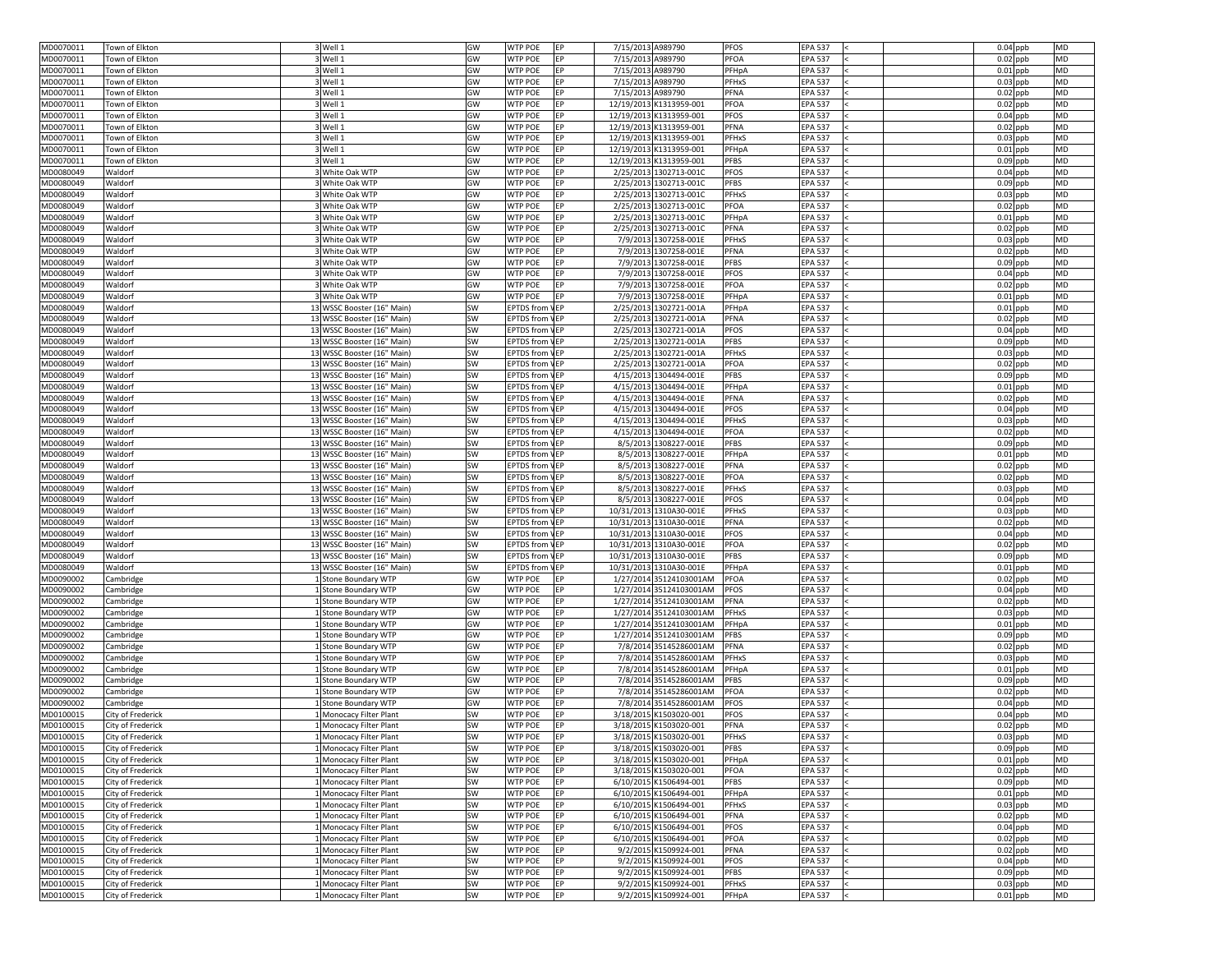| MD0100015              | City of Frederick                      | 1 Monocacy Filter Plant                                          | <b>SW</b>       | <b>WTP POE</b><br><b>IEP</b> | 9/2/2015 K1509924-001  | <b>PFOA</b><br><b>EPA 537</b>  | $0.02$ ppb               | <b>MD</b> |
|------------------------|----------------------------------------|------------------------------------------------------------------|-----------------|------------------------------|------------------------|--------------------------------|--------------------------|-----------|
| MD0100015              | City of Frederick                      | Monocacy Filter Plant                                            | SW              | <b>WTP POE</b><br>EP         | 12/9/2015 K1514272-001 | PFHpA<br><b>EPA 537</b>        | $0.01$ ppb               | <b>MD</b> |
| MD0100015              | City of Frederick                      | Monocacy Filter Plant                                            | SW              | <b>WTP POE</b><br>EP         | 12/9/2015 K1514272-001 | PFOA<br><b>EPA 537</b>         | $0.02$ ppb               | <b>MD</b> |
| MD0100015              | City of Frederick                      | Monocacy Filter Plant                                            | SW              | <b>WTP POE</b><br>EP         | 12/9/2015 K1514272-001 | <b>PFBS</b><br><b>EPA 537</b>  | $0.09$ ppb               | <b>MD</b> |
| MD0100015              | City of Frederick                      | L Monocacy Filter Plant                                          | SW              | <b>WTP POE</b><br><b>EP</b>  | 12/9/2015 K1514272-001 | <b>PFOS</b><br><b>EPA 537</b>  | $0.04$ ppb               | <b>MD</b> |
| MD0100015              | City of Frederick                      | Monocacy Filter Plant                                            | SW              | <b>WTP POE</b><br>EP         | 12/9/2015 K1514272-001 | <b>PFHxS</b><br><b>EPA 537</b> | $0.03$ ppb               | <b>MD</b> |
| MD0100015              | City of Frederick                      | L Monocacy Filter Plant                                          | SW              | <b>WTP POE</b><br><b>EP</b>  | 12/9/2015 K1514272-001 | <b>PFNA</b><br><b>EPA 537</b>  | $0.02$ ppb               | <b>MD</b> |
| MD0100015              | City of Frederick                      | 2 Linganore Creek Filter Plant                                   | <b>SW</b>       | <b>WTP POE</b><br>EP         | 3/18/2015 K1503021-001 | PFHpA<br><b>EPA 537</b>        | $0.01$ ppb               | <b>MD</b> |
| MD0100015              | City of Frederick                      | 2 Linganore Creek Filter Plant                                   | <b>SW</b>       | <b>WTP POE</b><br>EP         | 3/18/2015 K1503021-001 | <b>PFHxS</b><br><b>EPA 537</b> | $0.03$ ppb               | <b>MD</b> |
| MD0100015              | City of Frederick                      | 2 Linganore Creek Filter Plant                                   | <b>SW</b>       | <b>WTP POE</b><br><b>EP</b>  | 3/18/2015 K1503021-001 | <b>PFBS</b><br><b>EPA 537</b>  | $0.09$ ppb               | <b>MD</b> |
| MD0100015              | City of Frederick                      | 2 Linganore Creek Filter Plant                                   | SW              | EP<br><b>WTP POE</b>         | 3/18/2015 K1503021-001 | <b>PFNA</b><br><b>EPA 537</b>  | $0.02$ ppb               | <b>MD</b> |
| MD0100015              | City of Frederick                      | 2 Linganore Creek Filter Plant                                   | <b>SW</b>       | <b>WTP POE</b><br><b>EP</b>  | 3/18/2015 K1503021-001 | <b>PFOA</b><br><b>EPA 537</b>  | $0.02$ ppb               | <b>MD</b> |
| MD0100015              | City of Frederick                      | 2 Linganore Creek Filter Plant                                   | SW              | <b>WTP POE</b><br><b>IEP</b> | 3/18/2015 K1503021-001 | <b>PFOS</b><br><b>EPA 537</b>  | $0.04$ ppb               | <b>MD</b> |
| MD0100015              | City of Frederick                      | 2 Linganore Creek Filter Plant                                   | <b>SW</b>       | <b>WTP POE</b><br>EP         | 6/10/2015 K1506482-001 | PFOA<br><b>EPA 537</b>         | $0.02$ ppb               | <b>MD</b> |
|                        |                                        | 2 Linganore Creek Filter Plant                                   | <b>SW</b>       | <b>WTP POE</b><br><b>EP</b>  | 6/10/2015 K1506482-001 | <b>PFHxS</b><br><b>EPA 537</b> | $0.03$ ppb               | <b>MD</b> |
| MD0100015              | City of Frederick                      |                                                                  |                 |                              |                        |                                |                          |           |
| MD0100015              | City of Frederick                      | 2 Linganore Creek Filter Plant                                   | SW              | <b>WTP POE</b><br>EP         | 6/10/2015 K1506482-001 | <b>PFOS</b><br><b>EPA 537</b>  | $0.04$ ppb               | <b>MD</b> |
| MD0100015              | City of Frederick                      | 2 Linganore Creek Filter Plant                                   | <b>SW</b>       | <b>WTP POE</b><br>EP         | 6/10/2015 K1506482-001 | <b>PFNA</b><br><b>EPA 537</b>  | $0.02$ ppb               | <b>MD</b> |
| MD0100015              | City of Frederick                      | 2 Linganore Creek Filter Plant                                   | SW              | <b>WTP POE</b><br>EP         | 6/10/2015 K1506482-001 | PFHpA<br><b>EPA 537</b>        | $0.01$ ppb               | <b>MD</b> |
| MD0100015              | City of Frederick                      | 2 Linganore Creek Filter Plant                                   | <b>SW</b>       | <b>WTP POE</b><br>EP         | 6/10/2015 K1506482-001 | <b>PFBS</b><br><b>EPA 537</b>  | $0.09$ ppb               | <b>MD</b> |
| MD0100015              | City of Frederick                      | 2 Linganore Creek Filter Plant                                   | SW              | <b>WTP POE</b><br>EP         | 9/2/2015 K1509923-001  | <b>PFNA</b><br><b>EPA 537</b>  | $0.02$ ppb               | <b>MD</b> |
| MD0100015              | City of Frederick                      | 2 Linganore Creek Filter Plant                                   | SW              | <b>WTP POE</b><br>EP         | 9/2/2015 K1509923-001  | <b>PFOS</b><br><b>EPA 537</b>  | $0.04$ ppb               | <b>MD</b> |
| MD0100015              | City of Frederick                      | 2 Linganore Creek Filter Plant                                   | SW              | <b>WTP POE</b><br>EP         | 9/2/2015 K1509923-001  | <b>EPA 537</b><br><b>PFHxS</b> | $0.03$ ppb               | <b>MD</b> |
| MD0100015              | City of Frederick                      | 2 Linganore Creek Filter Plant                                   | SW              | <b>WTP POE</b><br>EP         | 9/2/2015 K1509923-001  | <b>PFBS</b><br><b>EPA 537</b>  | $0.09$ ppb               | <b>MD</b> |
| MD0100015              | City of Frederick                      | 2 Linganore Creek Filter Plant                                   | <b>SW</b>       | <b>WTP POE</b><br><b>EP</b>  | 9/2/2015 K1509923-001  | PFHpA<br><b>EPA 537</b>        | $0.01$ ppb               | <b>MD</b> |
| MD0100015              | City of Frederick                      | 2 Linganore Creek Filter Plant                                   | SW              | <b>WTP POE</b><br><b>IEP</b> | 9/2/2015 K1509923-001  | <b>PFOA</b><br><b>EPA 537</b>  | $0.02$ ppb               | <b>MD</b> |
| MD0100015              | City of Frederick                      | 2 Linganore Creek Filter Plant                                   | <b>SW</b>       | <b>WTP POE</b><br>EP         | 12/9/2015 K1514289-001 | <b>PFHxS</b><br><b>EPA 537</b> | $0.03$ ppb               | <b>MD</b> |
| MD0100015              | City of Frederick                      | 2 Linganore Creek Filter Plant                                   | SW              | <b>WTP POE</b><br><b>EP</b>  | 12/9/2015 K1514289-001 | <b>PFNA</b><br><b>EPA 537</b>  | $0.02$ ppb               | <b>MD</b> |
| MD0100015              | City of Frederick                      | 2 Linganore Creek Filter Plant                                   | <b>SW</b>       | <b>WTP POE</b><br>EP         | 12/9/2015 K1514289-001 | <b>PFOS</b><br><b>EPA 537</b>  | $0.04$ ppb               | <b>MD</b> |
|                        |                                        |                                                                  |                 | EP<br><b>WTP POE</b>         |                        | <b>PFOA</b><br><b>EPA 537</b>  |                          | <b>MD</b> |
| MD0100015<br>MD0100015 | City of Frederick<br>City of Frederick | 2 Linganore Creek Filter Plant<br>2 Linganore Creek Filter Plant | <b>SW</b><br>SW | <b>WTP POE</b><br>EP         | 12/9/2015 K1514289-001 | PFHpA<br><b>EPA 537</b>        | $0.02$ ppb<br>$0.01$ ppb | <b>MD</b> |
|                        |                                        |                                                                  |                 |                              | 12/9/2015 K1514289-001 |                                |                          |           |
| MD0100015              | City of Frederick                      | 2 Linganore Creek Filter Plant                                   | <b>SW</b>       | <b>WTP POE</b><br>IEP.       | 12/9/2015 K1514289-001 | <b>PFBS</b><br><b>EPA 537</b>  | $0.09$ ppb               | <b>MD</b> |
| MD0100015              | City of Frederick                      | 3 Lester R. Dingle Filter Plant                                  | <b>SW</b>       | <b>WTP POE</b><br>EP         | 3/18/2015 K1503017-001 | <b>PFNA</b><br><b>EPA 537</b>  | $0.02$ ppb               | <b>MD</b> |
| MD0100015              | City of Frederick                      | 3 Lester R. Dingle Filter Plant                                  | SW              | <b>WTP POE</b><br>EP         | 3/18/2015 K1503017-001 | <b>PFOS</b><br><b>EPA 537</b>  | $0.04$ ppb               | <b>MD</b> |
| MD0100015              | City of Frederick                      | 3 Lester R. Dingle Filter Plant                                  | <b>SW</b>       | <b>WTP POE</b><br>EP         | 3/18/2015 K1503017-001 | <b>PFBS</b><br><b>EPA 537</b>  | $0.09$ ppb               | <b>MD</b> |
| MD0100015              | City of Frederick                      | 3 Lester R. Dingle Filter Plant                                  | SW              | <b>WTP POE</b><br>EP         | 3/18/2015 K1503017-001 | PFHpA<br><b>EPA 537</b>        | $0.01$ ppb               | <b>MD</b> |
| MD0100015              | City of Frederick                      | 3 Lester R. Dingle Filter Plant                                  | <b>SW</b>       | <b>WTP POE</b><br>EP         | 3/18/2015 K1503017-001 | <b>PFOA</b><br><b>EPA 537</b>  | $0.02$ ppb               | <b>MD</b> |
| MD0100015              | City of Frederick                      | 3 Lester R. Dingle Filter Plant                                  | SW              | <b>WTP POE</b><br>EP         | 3/18/2015 K1503017-001 | <b>PFHxS</b><br><b>EPA 537</b> | $0.03$ ppb               | <b>MD</b> |
| MD0100015              | City of Frederick                      | 3 Lester R. Dingle Filter Plant                                  | SW              | <b>WTP POE</b><br><b>EP</b>  | 6/10/2015 K1506497-001 | PFHpA<br><b>EPA 537</b>        | $0.01$ ppb               | <b>MD</b> |
| MD0100015              | City of Frederick                      | 3 Lester R. Dingle Filter Plant                                  | SW              | <b>WTP POE</b><br>EP         | 6/10/2015 K1506497-001 | <b>PFHxS</b><br><b>EPA 537</b> | $0.03$ ppb               | <b>MD</b> |
| MD0100015              | City of Frederick                      | 3 Lester R. Dingle Filter Plant                                  | <b>SW</b>       | <b>WTP POE</b><br>EP         | 6/10/2015 K1506497-001 | <b>PFNA</b><br><b>EPA 537</b>  | $0.02$ ppb               | <b>MD</b> |
| MD0100015              | City of Frederick                      | 3 Lester R. Dingle Filter Plant                                  | <b>SW</b>       | <b>WTP POE</b><br>EP         | 6/10/2015 K1506497-001 | <b>PFOA</b><br><b>EPA 537</b>  | $0.02$ ppb               | <b>MD</b> |
| MD0100015              | City of Frederick                      | 3 Lester R. Dingle Filter Plant                                  | SW              | EP<br><b>WTP POE</b>         | 6/10/2015 K1506497-001 | <b>PFBS</b><br><b>EPA 537</b>  | $0.09$ ppb               | <b>MD</b> |
|                        |                                        |                                                                  |                 | <b>WTP POE</b><br>EP         |                        | <b>PFOS</b><br><b>EPA 537</b>  |                          | <b>MD</b> |
| MD0100015              | City of Frederick                      | 3 Lester R. Dingle Filter Plant                                  | <b>SW</b>       |                              | 6/10/2015 K1506497-001 |                                | $0.04$ ppb               |           |
| MD0100015              | City of Frederick                      | 3 Lester R. Dingle Filter Plant                                  | <b>SW</b>       | <b>WTP POE</b><br><b>IEP</b> | 9/2/2015 K1509925-001  | <b>PFNA</b><br><b>EPA 537</b>  | $0.02$ ppb               | <b>MD</b> |
| MD0100015              | City of Frederick                      | 3 Lester R. Dingle Filter Plant                                  | <b>SW</b>       | <b>WTP POE</b><br>EP         | 9/2/2015 K1509925-001  | PFHpA<br><b>EPA 537</b>        | $0.01$ ppb               | <b>MD</b> |
| MD0100015              | City of Frederick                      | 3 Lester R. Dingle Filter Plant                                  | <b>SW</b>       | <b>WTP POE</b><br>EP         | 9/2/2015 K1509925-001  | PFHxS<br><b>EPA 537</b>        | $0.03$ ppb               | <b>MD</b> |
| MD0100015              | City of Frederick                      | 3 Lester R. Dingle Filter Plant                                  | SW              | EP<br><b>WTP POE</b>         | 9/2/2015 K1509925-001  | <b>PFBS</b><br><b>EPA 537</b>  | $0.09$ ppb               | <b>MD</b> |
| MD0100015              | City of Frederick                      | 3 Lester R. Dingle Filter Plant                                  | <b>SW</b>       | <b>WTP POE</b><br>EP         | 9/2/2015 K1509925-001  | <b>PFOS</b><br><b>EPA 537</b>  | $0.04$ ppb               | <b>MD</b> |
| MD0100015              | City of Frederick                      | 3 Lester R. Dingle Filter Plant                                  | SW              | <b>WTP POE</b><br>EP         | 9/2/2015 K1509925-001  | PFOA<br><b>EPA 537</b>         | $0.02$ ppb               | <b>MD</b> |
| MD0100015              | City of Frederick                      | 3 Lester R. Dingle Filter Plant                                  | <b>SW</b>       | <b>WTP POE</b><br><b>EP</b>  | 12/9/2015 K1514275-001 | <b>PFBS</b><br><b>EPA 537</b>  | $0.09$ ppb               | <b>MD</b> |
| MD0100015              | City of Frederick                      | 3 Lester R. Dingle Filter Plant                                  | SW              | <b>WTP POE</b><br><b>EP</b>  | 12/9/2015 K1514275-001 | PFHpA<br><b>EPA 537</b>        | $0.01$ ppb               | <b>MD</b> |
| MD0100015              | City of Frederick                      | 3 Lester R. Dingle Filter Plant                                  | SW              | <b>WTP POE</b><br>EP         | 12/9/2015 K1514275-001 | <b>PFHxS</b><br><b>EPA 537</b> | $0.03$ ppb               | <b>MD</b> |
| MD0100015              | City of Frederick                      | 3 Lester R. Dingle Filter Plant                                  | <b>SW</b>       | <b>WTP POE</b><br>EP         | 12/9/2015 K1514275-001 | <b>PFNA</b><br><b>EPA 537</b>  | $0.02$ ppb               | <b>MD</b> |
| MD0100015              | City of Frederick                      | 3 Lester R. Dingle Filter Plant                                  | SW              | <b>WTP POE</b><br>EP         | 12/9/2015 K1514275-001 | <b>PFOS</b><br><b>EPA 537</b>  | $0.04$ ppb               | <b>MD</b> |
| MD0100015              | City of Frederick                      | 3 Lester R. Dingle Filter Plant                                  | <b>SW</b>       | <b>WTP POE</b><br><b>EP</b>  | 12/9/2015 K1514275-001 | <b>PFOA</b><br><b>EPA 537</b>  | $0.02$ ppb               | <b>MD</b> |
| MD0100015              | City of Frederick                      | 90001 Fredercik County Intertie                                  | SW              | EPTDS from <b>FEP</b>        | 3/10/2015 K1502713-001 | <b>PFBS</b><br><b>EPA 537</b>  | $0.09$ ppb               | <b>MD</b> |
| MD0100015              | City of Frederick                      | 90001 Fredercik County Intertie                                  | <b>SW</b>       | <b>EPTDS from FEP</b>        | 3/10/2015 K1502713-001 | PFHpA<br><b>EPA 537</b>        | $0.01$ ppb               | <b>MD</b> |
| MD0100015              | City of Frederick                      | 90001 Fredercik County Intertie                                  | <b>SW</b>       | <b>EPTDS from FEP</b>        | 3/10/2015 K1502713-001 | <b>PFHxS</b><br><b>EPA 537</b> | $0.03$ ppb               | <b>MD</b> |
| MD0100015              | City of Frederick                      | 90001 Fredercik County Intertie                                  | <b>SW</b>       | <b>EPTDS</b> from <b>FEP</b> | 3/10/2015 K1502713-001 | <b>PFNA</b><br><b>EPA 537</b>  | $0.02$ ppb               | <b>MD</b> |
| MD0100015              | City of Frederick                      | 90001 Fredercik County Intertie                                  | <b>SW</b>       | <b>EPTDS from FEP</b>        | 3/10/2015 K1502713-001 | <b>PFOS</b><br><b>EPA 537</b>  | $0.04$ ppb               | <b>MD</b> |
| MD0100015              | City of Frederick                      | 90001 Fredercik County Intertie                                  | SW              | <b>EPTDS from FEP</b>        | 3/10/2015 K1502713-001 | <b>PFOA</b><br><b>EPA 537</b>  | $0.02$ ppb               | <b>MD</b> |
| MD0100015              |                                        | 90001 Fredercik County Intertie                                  | <b>SW</b>       | <b>EPTDS from FEP</b>        | 6/10/2015 K1506526-001 | PFHxS<br><b>EPA 537</b>        | $0.03$ ppb               | <b>MD</b> |
|                        | City of Frederick                      |                                                                  |                 |                              |                        |                                |                          |           |
| MD0100015              | City of Frederick                      | 90001 Fredercik County Intertie                                  | <b>SW</b>       | <b>EPTDS</b> from <b>FEP</b> | 6/10/2015 K1506526-001 | <b>EPA 537</b><br><b>PFBS</b>  | $0.09$ ppb               | <b>MD</b> |
| MD0100015              | City of Frederick                      | 90001 Fredercik County Intertie                                  | <b>SW</b>       | <b>EPTDS</b> from <b>FEP</b> | 6/10/2015 K1506526-001 | <b>PFNA</b><br><b>EPA 537</b>  | $0.02$ ppb               | <b>MD</b> |
| MD0100015              | City of Frederick                      | 90001 Fredercik County Intertie                                  | <b>SW</b>       | <b>EPTDS from FEP</b>        | 6/10/2015 K1506526-001 | <b>PFOS</b><br><b>EPA 537</b>  | $0.04$ ppb               | <b>MD</b> |
| MD0100015              | City of Frederick                      | 90001 Fredercik County Intertie                                  | SW              | <b>EPTDS</b> from <b>FEP</b> | 6/10/2015 K1506526-001 | <b>PFOA</b><br><b>EPA 537</b>  | $0.02$ ppb               | <b>MD</b> |
| MD0100015              | City of Frederick                      | 90001 Fredercik County Intertie                                  | <b>SW</b>       | <b>EPTDS</b> from <b>FEP</b> | 6/10/2015 K1506526-001 | <b>EPA 537</b><br>PFHpA        | $0.01$ ppb               | <b>MD</b> |
| MD0100015              | City of Frederick                      | 90001 Fredercik County Intertie                                  | SW              | <b>EPTDS</b> from <b>FEP</b> | 9/2/2015 K1509921-001  | <b>PFNA</b><br><b>EPA 537</b>  | $0.02$ ppb               | <b>MD</b> |
| MD0100015              | City of Frederick                      | 90001 Fredercik County Intertie                                  | <b>SW</b>       | <b>EPTDS from FEP</b>        | 9/2/2015 K1509921-001  | <b>PFBS</b><br><b>EPA 537</b>  | $0.09$ ppb               | <b>MD</b> |
| MD0100015              | City of Frederick                      | 90001 Fredercik County Intertie                                  | SW              | <b>EPTDS</b> from <b>FEP</b> | 9/2/2015 K1509921-001  | PFHpA<br><b>EPA 537</b>        | $0.01$ ppb               | <b>MD</b> |
| MD0100015              | City of Frederick                      | 90001 Fredercik County Intertie                                  | SW              | <b>EPTDS</b> from <b>FEP</b> | 9/2/2015 K1509921-001  | <b>EPA 537</b><br>PFHxS        | $0.03$ ppb               | <b>MD</b> |
| MD0100015              | City of Frederick                      | 90001 Fredercik County Intertie                                  | <b>SW</b>       | <b>EPTDS</b> from <b>FEP</b> | 9/2/2015 K1509921-001  | <b>EPA 537</b><br><b>PFOS</b>  | $0.04$ ppb               | <b>MD</b> |
| MD0100015              | City of Frederick                      | 90001 Fredercik County Intertie                                  | SW              | <b>EPTDS</b> from <b>FEP</b> | 9/2/2015 K1509921-001  | PFOA<br><b>EPA 537</b>         | $0.02$ ppb               | <b>MD</b> |
| MD0100015              | City of Frederick                      | 90001 Fredercik County Intertie                                  | <b>SW</b>       | <b>EPTDS from FEP</b>        | 12/9/2015 K1514276-001 | PFHpA<br><b>EPA 537</b>        | $0.01$ ppb               | <b>MD</b> |
| MD0100015              | City of Frederick                      | 90001 Fredercik County Intertie                                  | <b>SW</b>       | <b>EPTDS from FEP</b>        | 12/9/2015 K1514276-001 | <b>PFBS</b><br><b>EPA 537</b>  | $0.09$ ppb               | <b>MD</b> |
| MD0100015              |                                        | 90001 Fredercik County Intertie                                  | SW              | <b>EPTDS from FEP</b>        | 12/9/2015 K1514276-001 | <b>PFOS</b><br><b>EPA 537</b>  |                          | <b>MD</b> |
|                        | City of Frederick                      |                                                                  |                 |                              |                        |                                | $0.04$ ppb               |           |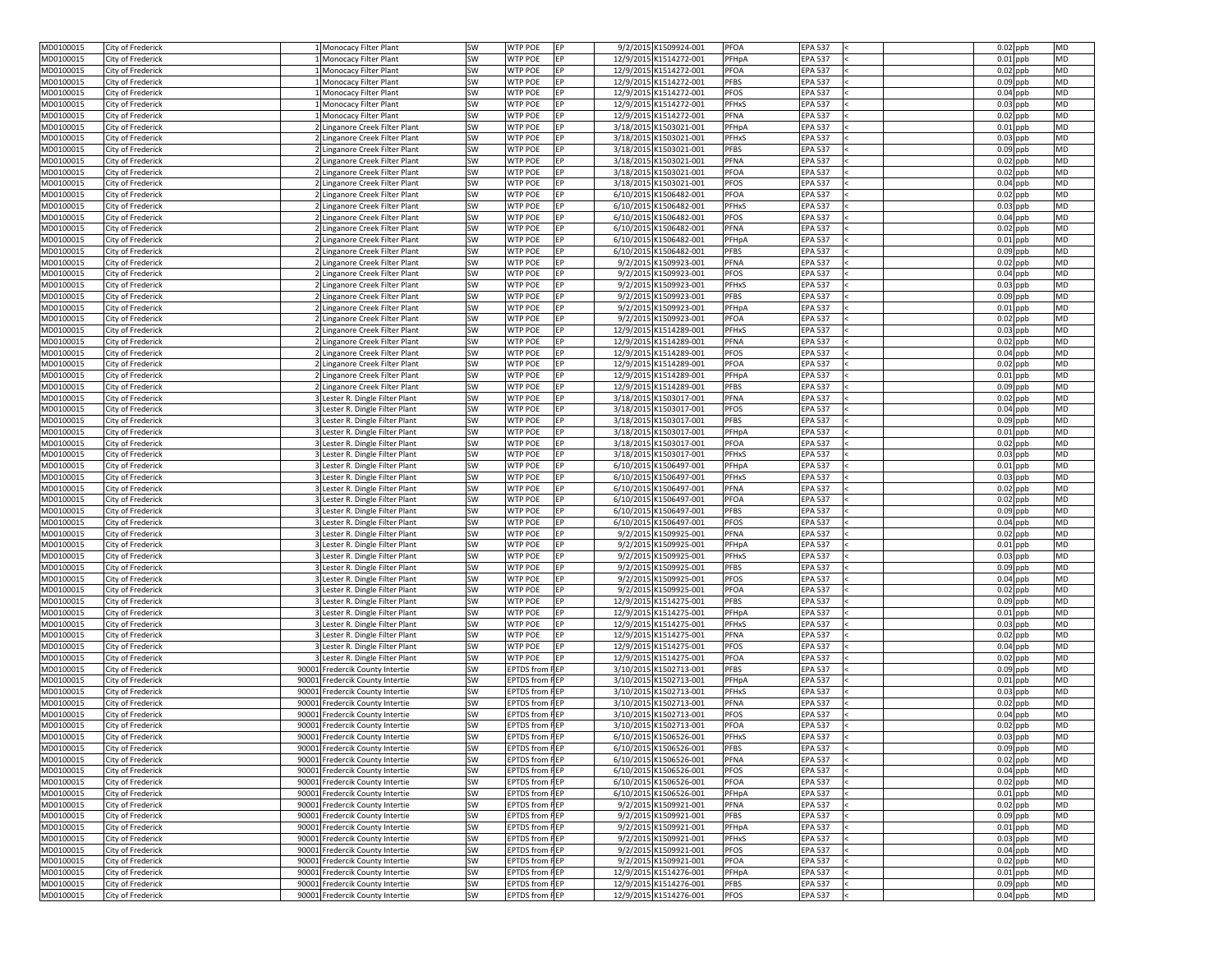| MD0100015              | City of Frederick                    | 90001 Fredercik County Intertie                  | <b>SW</b> | <b>EPTDS</b> from <b>FEP</b>                   |                   | 12/9/2015 K1514276-001                           | <b>PFOA</b><br><b>EPA 537</b>                            | $0.02$ ppb<br><b>MD</b>                            |
|------------------------|--------------------------------------|--------------------------------------------------|-----------|------------------------------------------------|-------------------|--------------------------------------------------|----------------------------------------------------------|----------------------------------------------------|
| MD0100015              | City of Frederick                    | 90001 Fredercik County Intertie                  | SW        | <b>EPTDS</b> from <b>FEP</b>                   |                   | 12/9/2015 K1514276-001                           | <b>PFNA</b><br><b>EPA 537</b>                            | $0.02$ ppb<br><b>MD</b>                            |
| MD0100015              | City of Frederick                    | 90001 Fredercik County Intertie                  | SW        | <b>EPTDS</b> from <b>FEP</b>                   |                   | 12/9/2015 K1514276-001                           | <b>PFHxS</b><br><b>EPA 537</b>                           | $0.03$ ppb<br><b>MD</b>                            |
| MD0100030              | New Design                           | New Design Plant 1 & 2                           | SW        | EP<br><b>WTP POE</b>                           |                   | 2/5/2014 K1401321-003                            | <b>EPA 537</b><br><b>PFNA</b>                            | $0.02$ ppb<br><b>MD</b>                            |
| MD0100030              | New Design                           | New Design Plant 1 & 2                           | SW        | EP<br><b>WTP POE</b>                           |                   | 2/5/2014 K1401321-003                            | PFHpA<br><b>EPA 537</b>                                  | <b>MD</b><br>$0.01$ ppb                            |
| MD0100030              | New Design                           | New Design Plant 1 & 2                           | SW        | <b>WTP POE</b><br>EP                           |                   | 2/5/2014 K1401321-003                            | <b>PFBS</b><br><b>EPA 537</b>                            | $0.09$ ppb<br><b>MD</b>                            |
| MD0100030              | New Design                           | INew Design Plant 1 & 2                          | SW        | EP<br><b>WTP POE</b>                           |                   | 2/5/2014 K1401321-003                            | <b>PFHxS</b><br><b>EPA 537</b>                           | $0.03$ ppb<br><b>MD</b>                            |
| MD0100030              | New Design                           | New Design Plant 1 & 2                           | SW        | <b>WTP POE</b><br>EP                           |                   | 2/5/2014 K1401321-003                            | <b>PFOA</b><br><b>EPA 537</b>                            | <b>MD</b><br>$0.02$ ppb                            |
| MD0100030              | New Design                           | New Design Plant 1 & 2                           | SW        | <b>WTP POE</b><br>EP                           |                   | 2/5/2014 K1401321-003                            | <b>PFOS</b><br><b>EPA 537</b>                            | <b>MD</b><br>$0.04$ ppb                            |
| MD0100030              | New Design                           | New Design Plant 1 & 2                           | SW        | <b>WTP POE</b><br>EP                           |                   | 5/8/2014 K1404747-001                            | <b>PFNA</b><br><b>EPA 537</b>                            | $0.02$ ppb<br><b>MD</b>                            |
| MD0100030              | New Design                           | New Design Plant 1 & 2                           | SW        | EP<br><b>WTP POE</b>                           |                   | 5/8/2014 K1404747-001                            | <b>PFOS</b><br><b>EPA 537</b>                            | $0.04$ ppb<br><b>MD</b>                            |
| MD0100030              | New Design                           | New Design Plant 1 & 2                           | SW        | EP<br><b>WTP POE</b>                           |                   | 5/8/2014 K1404747-001                            | <b>PFOA</b><br><b>EPA 537</b>                            | <b>MD</b><br>$0.02$ ppb                            |
| MD0100030              | New Design                           | New Design Plant 1 & 2                           | SW        | <b>WTP POE</b><br>EP                           |                   | 5/8/2014 K1404747-001                            | PFHpA<br><b>EPA 537</b>                                  | $0.01$ ppb<br><b>MD</b>                            |
| MD0100030              | New Design                           | INew Design Plant 1 & 2                          | SW        | <b>WTP POE</b><br>EP                           |                   | 5/8/2014 K1404747-001                            | <b>PFHxS</b><br><b>EPA 537</b>                           | $0.03$ ppb<br><b>MD</b>                            |
| MD0100030              | New Design                           | New Design Plant 1 & 2                           | SW        | <b>WTP POE</b><br>EP                           |                   | 5/8/2014 K1404747-001                            | <b>PFBS</b><br><b>EPA 537</b>                            | <b>MD</b><br>$0.09$ ppb                            |
| MD0100030              | New Design                           | New Design Plant 1 & 2                           | SW        | EP<br><b>WTP POE</b>                           |                   | 8/5/2014 K1408525-001                            | <b>PFOA</b><br><b>EPA 537</b>                            | $0.02$ ppb<br><b>MD</b>                            |
| MD0100030              | New Design                           | New Design Plant 1 & 2                           | SW        | <b>WTP POE</b><br>EP                           |                   | 8/5/2014 K1408525-001                            | PFHpA<br><b>EPA 537</b>                                  | <b>MD</b><br>$0.01$ ppb                            |
| MD0100030              | New Design                           | New Design Plant 1 & 2                           | SW        | <b>WTP POE</b><br>EP                           |                   | 8/5/2014 K1408525-001                            | <b>PFNA</b><br><b>EPA 537</b>                            | <b>MD</b><br>$0.02$ ppb                            |
| MD0100030              | New Design                           | 1 New Design Plant 1 & 2                         | SW        | EP<br><b>WTP POE</b>                           |                   | 8/5/2014 K1408525-001                            | <b>PFBS</b><br><b>EPA 537</b>                            | $0.09$ ppb<br><b>MD</b>                            |
| MD0100030              | New Design                           | New Design Plant 1 & 2                           | SW        | EP<br><b>WTP POE</b>                           |                   | 8/5/2014 K1408525-001                            | PFHxS<br><b>EPA 537</b>                                  | <b>MD</b><br>$0.03$ ppb                            |
| MD0100030              | New Design                           | New Design Plant 1 & 2                           | SW        | EP<br><b>WTP POE</b>                           |                   | 8/5/2014 K1408525-001                            | <b>PFOS</b><br><b>EPA 537</b>                            | $0.04$ ppb<br><b>MD</b>                            |
| MD0100030              | New Design                           | New Design Plant 1 & 2                           | SW        | <b>WTP POE</b><br><b>EP</b>                    |                   | 11/7/2014 K1412796-001                           | <b>PFOS</b><br><b>EPA 537</b>                            | $0.04$ ppb<br><b>MD</b>                            |
| MD0100030              | New Design                           | New Design Plant 1 & 2                           | SW        | <b>WTP POE</b><br>EP                           |                   | 11/7/2014 K1412796-001                           | <b>PFNA</b><br><b>EPA 537</b>                            | <b>MD</b><br>$0.02$ ppb                            |
| MD0100030              | New Design                           | New Design Plant 1 & 2                           | SW        | <b>WTP POE</b><br>EP                           |                   | 11/7/2014 K1412796-001                           | <b>PFOA</b><br><b>EPA 537</b>                            | $0.02$ ppb<br><b>MD</b>                            |
| MD0100030              | New Design                           | New Design Plant 1 & 2                           | SW        | EP<br><b>WTP POE</b>                           |                   | 11/7/2014 K1412796-001                           | <b>EPA 537</b><br>PFHpA                                  | $0.01$ ppb<br><b>MD</b>                            |
| MD0100030              | New Design                           | New Design Plant 1 & 2                           | SW        | EP<br><b>WTP POE</b>                           |                   | 11/7/2014 K1412796-001                           | <b>PFHxS</b><br><b>EPA 537</b>                           | <b>MD</b><br>$0.03$ ppb                            |
| MD0100030              | New Design                           | New Design Plant 1 & 2                           | SW        | <b>WTP POE</b><br>EP                           |                   | 11/7/2014 K1412796-001                           | <b>PFBS</b><br><b>EPA 537</b>                            | <b>MD</b><br>$0.09$ ppb                            |
| MD0100030              | New Design                           | Woodspring WTP (Wells 1 & 2)                     | GW        | <b>WTP POE</b><br>EP                           |                   | 2/5/2014 K1401321-001                            | PFOA<br><b>EPA 537</b>                                   | $0.02$ ppb<br><b>MD</b>                            |
| MD0100030              | New Design                           | 5 Woodspring WTP (Wells 1 & 2)                   | GW        | <b>WTP POE</b><br>EP                           |                   | 2/5/2014 K1401321-001                            | <b>PFBS</b><br><b>EPA 537</b>                            | $0.09$ ppb<br><b>MD</b>                            |
| MD0100030              | New Design                           | 5 Woodspring WTP (Wells 1 & 2)                   | GW        | EP<br><b>WTP POE</b>                           |                   | 2/5/2014 K1401321-001                            | PFHpA<br><b>EPA 537</b>                                  | <b>MD</b><br>$0.01$ ppb                            |
| MD0100030              | New Design                           | 5 Woodspring WTP (Wells 1 & 2)                   | GW        | <b>WTP POE</b><br><b>IEP</b>                   |                   | 2/5/2014 K1401321-001                            | <b>PFOS</b><br><b>EPA 537</b>                            | $0.04$ ppb<br><b>MD</b>                            |
| MD0100030              | New Design                           | 5 Woodspring WTP (Wells 1 & 2)                   | GW        | <b>WTP POE</b><br>EP                           |                   | 2/5/2014 K1401321-001                            | <b>PFNA</b><br><b>EPA 537</b>                            | $0.02$ ppb<br><b>MD</b>                            |
| MD0100030              | New Design                           | 5 Woodspring WTP (Wells 1 & 2)                   | GW        | <b>WTP POE</b><br>EP                           |                   | 2/5/2014 K1401321-001                            | <b>PFHxS</b><br><b>EPA 537</b>                           | <b>MD</b><br>$0.03$ ppb                            |
| MD0100030              | New Design                           | 5 Woodspring WTP (Wells 1 & 2)                   | GW        | <b>WTP POE</b><br>EP                           |                   | 8/5/2014 K1408525-003                            | <b>PFOA</b><br><b>EPA 537</b>                            | $0.02$ ppb<br><b>MD</b>                            |
| MD0100030              | New Design                           | Woodspring WTP (Wells 1 & 2)                     | GW        | EP<br><b>WTP POE</b>                           |                   | 8/5/2014 K1408525-003                            | PFHpA<br><b>EPA 537</b>                                  | $0.01$ ppb<br><b>MD</b>                            |
| MD0100030              | New Design                           | 5 Woodspring WTP (Wells 1 & 2)                   | GW        | <b>WTP POE</b><br>EP                           |                   | 8/5/2014 K1408525-003                            | PFHxS<br><b>EPA 537</b>                                  | $0.03$ ppb<br><b>MD</b>                            |
| MD0100030              | New Design                           | 5 Woodspring WTP (Wells 1 & 2)                   | GW        | EP<br><b>WTP POE</b>                           |                   | 8/5/2014 K1408525-003                            | <b>PFNA</b><br><b>EPA 537</b>                            | MD<br>$0.02$ ppb                                   |
| MD0100030              | New Design                           | 5 Woodspring WTP (Wells 1 & 2)                   | GW        | EP<br><b>WTP POE</b>                           |                   | 8/5/2014 K1408525-003                            | <b>PFBS</b><br><b>EPA 537</b>                            | $0.09$ ppb<br><b>MD</b>                            |
| MD0100030              | New Design                           | Woodspring WTP (Wells 1 & 2)                     | GW        | <b>WTP POE</b><br>EP                           |                   | 8/5/2014 K1408525-003                            | <b>PFOS</b><br><b>EPA 537</b>                            | <b>MD</b><br>$0.04$ ppb                            |
|                        |                                      |                                                  |           |                                                |                   |                                                  |                                                          |                                                    |
| MD0100040              | Sam Hill Estates (Mill Bottom)       | Sam Hill WTP                                     | GW        | <b>WTP POE</b><br>EP                           | 3/10/2014 105921P |                                                  | <b>PFBS</b><br><b>EPA 537</b>                            | $0.09$ ppb<br><b>MD</b>                            |
| MD0100040              | Sam Hill Estates (Mill Bottom)       | Sam Hill WTP                                     | GW        | <b>WTP POE</b><br>EP                           | 3/10/2014 105921P |                                                  | PFHpA<br><b>EPA 537</b>                                  | <b>MD</b><br>$0.01$ ppb                            |
| MD0100040              | Sam Hill Estates (Mill Bottom)       | Sam Hill WTP                                     | GW        | EP<br><b>WTP POE</b>                           | 3/10/2014 105921P |                                                  | PFHxS<br><b>EPA 537</b>                                  | $0.03$ ppb<br><b>MD</b>                            |
| MD0100040              | Sam Hill Estates (Mill Bottom)       | Sam Hill WTP                                     | GW        | EP<br><b>WTP POE</b>                           | 3/10/2014 105921P |                                                  | PFNA<br><b>EPA 537</b>                                   | MD<br>$0.02$ ppb                                   |
| MD0100040              | Sam Hill Estates (Mill Bottom)       | Sam Hill WTP                                     | GW        | <b>WTP POE</b><br>EP                           | 3/10/2014 105921P |                                                  | <b>PFOS</b><br><b>EPA 537</b>                            | $0.04$ ppb<br><b>MD</b>                            |
| MD0100040              | Sam Hill Estates (Mill Bottom)       | Sam Hill WTP                                     | GW        | <b>WTP POE</b><br>EP                           | 3/10/2014 105921P |                                                  | PFOA<br><b>EPA 537</b>                                   | $0.02$ ppb<br><b>MD</b>                            |
| MD0100040              | Sam Hill Estates (Mill Bottom)       | Sam Hill WTP                                     | GW        | <b>WTP POE</b><br>EP                           | 9/15/2014 109067P |                                                  | <b>PFBS</b><br><b>EPA 537</b>                            | $0.09$ ppb<br><b>MD</b>                            |
| MD0100040              | Sam Hill Estates (Mill Bottom)       | Sam Hill WTP                                     | GW        | <b>WTP POE</b><br>EP                           | 9/15/2014 109067P |                                                  | <b>EPA 537</b><br>PFHpA                                  | $0.01$ ppb<br><b>MD</b>                            |
| MD0100040              | Sam Hill Estates (Mill Bottom)       | Sam Hill WTP                                     | GW        | <b>WTP POE</b><br>EP                           | 9/15/2014 109067P |                                                  | PFHxS<br><b>EPA 537</b>                                  | <b>MD</b><br>$0.03$ ppb                            |
| MD0100040              | Sam Hill Estates (Mill Bottom)       | Sam Hill WTP                                     | GW        | <b>WTP POE</b><br>EP                           | 9/15/2014 109067P |                                                  | PFNA<br><b>EPA 537</b>                                   | <b>MD</b><br>$0.02$ ppb                            |
| MD0100040              | Sam Hill Estates (Mill Bottom)       | 1 Sam Hill WTP                                   | GW        | EP<br><b>WTP POE</b>                           | 9/15/2014 109067P |                                                  | PFOS<br><b>EPA 537</b>                                   | $0.04$ ppb<br><b>MD</b>                            |
| MD0100040              | Sam Hill Estates (Mill Bottom)       | Sam Hill WTP                                     | GW        | EP<br><b>WTP POE</b>                           | 9/15/2014 109067P |                                                  | <b>PFOA</b><br><b>EPA 537</b>                            | <b>MD</b><br>$0.02$ ppb                            |
| MD0120001              | City of Aberdeen                     | Aberdeen WTP                                     | GW        | <b>EP</b><br><b>WTP POE</b>                    |                   | 11/20/2014 K1413313-001                          | PFHpA<br><b>EPA 537</b>                                  | $0.01$ ppb<br><b>MD</b>                            |
| MD0120001              | City of Aberdeen                     | Aberdeen WTP                                     | GW        | <b>WTP POE</b><br>EP                           |                   | 11/20/2014 K1413313-001                          | <b>PFBS</b><br><b>EPA 537</b>                            | $0.09$ ppb<br><b>MD</b>                            |
| MD0120001              | City of Aberdeen                     | Aberdeen WTP                                     | GW        | EP<br><b>WTP POE</b>                           |                   | 11/20/2014 K1413313-001                          | <b>PFOS</b><br><b>EPA 537</b>                            | $0.04$ ppb<br><b>MD</b>                            |
| MD0120001              | City of Aberdeen                     | Aberdeen WTP                                     | GW        | <b>WTP POE</b><br>EP                           |                   | 11/20/2014 K1413313-001                          | <b>PFNA</b><br><b>EPA 537</b>                            | <b>MD</b><br>$0.02$ ppb                            |
| MD0120001              | City of Aberdeen                     | Aberdeen WTP                                     | GW        | EP<br><b>WTP POE</b>                           |                   | 11/20/2014 K1413313-001                          | <b>PFHxS</b><br><b>EPA 537</b>                           | $0.03$ ppb<br><b>MD</b>                            |
| MD0120001              | City of Aberdeen                     | Aberdeen WTP                                     | GW        | EP<br><b>WTP POE</b>                           |                   | 11/20/2014 K1413313-001                          | <b>PFOA</b><br><b>EPA 537</b>                            | <b>MD</b><br>$0.02$ ppb                            |
| MD0120001              | City of Aberdeen                     | Aberdeen WTP                                     | GW        | <b>WTP POE</b><br>EP                           |                   | 5/21/2015 K1505743-001                           | <b>PFBS</b><br><b>EPA 537</b>                            | <b>MD</b><br>$0.09$ ppb                            |
| MD0120001              | City of Aberdeen                     | Aberdeen WTP                                     | GW        | <b>WTP POE</b><br>EP                           |                   | 5/21/2015 K1505743-001                           | <b>EPA 537</b><br><b>PFHxS</b>                           | <b>MD</b><br>$0.03$ ppb                            |
| MD0120001              | City of Aberdeen                     | Aberdeen WTP                                     | GW        | <b>WTP POE</b><br>EP                           |                   | 5/21/2015 K1505743-001                           | <b>PFOS</b><br><b>EPA 537</b>                            | $0.04$ ppb<br><b>MD</b>                            |
| MD0120001              | City of Aberdeen                     | Aberdeen WTP                                     | GW        | EP<br><b>WTP POE</b>                           |                   | 5/21/2015 K1505743-001                           | <b>PFNA</b><br><b>EPA 537</b>                            | $0.02$ ppb<br><b>MD</b>                            |
| MD0120001              | City of Aberdeen                     | 1 Aberdeen WTP                                   | GW        | <b>WTP POE</b><br><b>IEP</b>                   |                   | 5/21/2015 K1505743-001                           | PFOA<br><b>EPA 537</b>                                   | $0.02$ ppb<br><b>MD</b>                            |
| MD0120001              | City of Aberdeen                     | 1 Aberdeen WTP                                   | GW        | <b>WTP POE</b><br>EP                           |                   | 5/21/2015 K1505743-001                           | <b>EPA 537</b><br>PFHpA                                  | $0.01$ ppb<br><b>MD</b>                            |
| MD0120001              | City of Aberdeen                     | 3 Harford DPW Intertie                           | SW        | <b>EPTDS</b> from HEP                          |                   | 11/20/2014 K1413320-001                          | <b>EPA 537</b><br><b>PFNA</b>                            | $0.02$ ppb<br><b>MD</b>                            |
| MD0120001              | City of Aberdeen                     | 3 Harford DPW Intertie                           | SW        | <b>EPTDS</b> from HEP                          |                   | 11/20/2014 K1413320-001                          | <b>PFOA</b><br><b>EPA 537</b>                            | $0.02$ ppb<br><b>MD</b>                            |
| MD0120001              | City of Aberdeen                     | 3 Harford DPW Intertie                           | SW        | <b>EPTDS</b> from HEP                          |                   | 11/20/2014 K1413320-001                          | <b>PFOS</b><br><b>EPA 537</b>                            | $0.04$ ppb<br><b>MD</b>                            |
| MD0120001              | City of Aberdeen                     | 3 Harford DPW Intertie                           | SW        | <b>EPTDS</b> from HEP                          |                   | 11/20/2014 K1413320-001                          | PFHxS<br><b>EPA 537</b>                                  | $0.03$ ppb<br><b>MD</b>                            |
| MD0120001              | City of Aberdeen                     | 3 Harford DPW Intertie                           | SW        | <b>EPTDS</b> from HEP                          |                   | 11/20/2014 K1413320-001                          | <b>PFBS</b><br><b>EPA 537</b>                            | $0.09$ ppb<br><b>MD</b>                            |
| MD0120001              | City of Aberdeen                     | 3 Harford DPW Intertie                           | SW        | <b>EPTDS</b> from HEP                          |                   | 11/20/2014 K1413320-001                          | PFHpA<br><b>EPA 537</b>                                  | $0.01$ ppb<br><b>MD</b>                            |
| MD0120001              | City of Aberdeen                     | 3 Harford DPW Intertie                           | SW        | <b>EPTDS</b> from HEP                          |                   | 2/12/2015 K1501633-001                           | PFOA<br><b>EPA 537</b>                                   | $0.02$ ppb<br><b>MD</b>                            |
| MD0120001              | City of Aberdeen                     | 3 Harford DPW Intertie                           | <b>SW</b> | <b>EPTDS</b> from HEP                          |                   | 2/12/2015 K1501633-001                           | <b>PFHxS</b><br><b>EPA 537</b>                           | $0.03$ ppb<br><b>MD</b>                            |
| MD0120001              | City of Aberdeen                     | Harford DPW Intertie                             | SW        | <b>EPTDS</b> from HEP                          |                   | 2/12/2015 K1501633-001                           | <b>PFBS</b><br><b>EPA 537</b>                            | $0.09$ ppb<br><b>MD</b>                            |
| MD0120001              | City of Aberdeen                     | 3 Harford DPW Intertie                           | SW        | <b>EPTDS</b> from HEP                          |                   | 2/12/2015 K1501633-001                           | <b>EPA 537</b><br><b>PFNA</b>                            | $0.02$ ppb<br><b>MD</b>                            |
| MD0120001              | City of Aberdeen                     | 3 Harford DPW Intertie                           | SW        | <b>EPTDS</b> from HEP                          |                   | 2/12/2015 K1501633-001                           | <b>PFOS</b><br><b>EPA 537</b>                            | $0.04$ ppb<br><b>MD</b>                            |
| MD0120001<br>MD0120001 | City of Aberdeen<br>City of Aberdeen | 3 Harford DPW Intertie<br>3 Harford DPW Intertie | SW<br>SW  | <b>EPTDS</b> from HEP<br><b>EPTDS</b> from HEP |                   | 2/12/2015 K1501633-001<br>5/21/2015 K1505739-001 | PFHpA<br><b>EPA 537</b><br><b>PFOS</b><br><b>EPA 537</b> | $0.01$ ppb<br><b>MD</b><br><b>MD</b><br>$0.04$ ppb |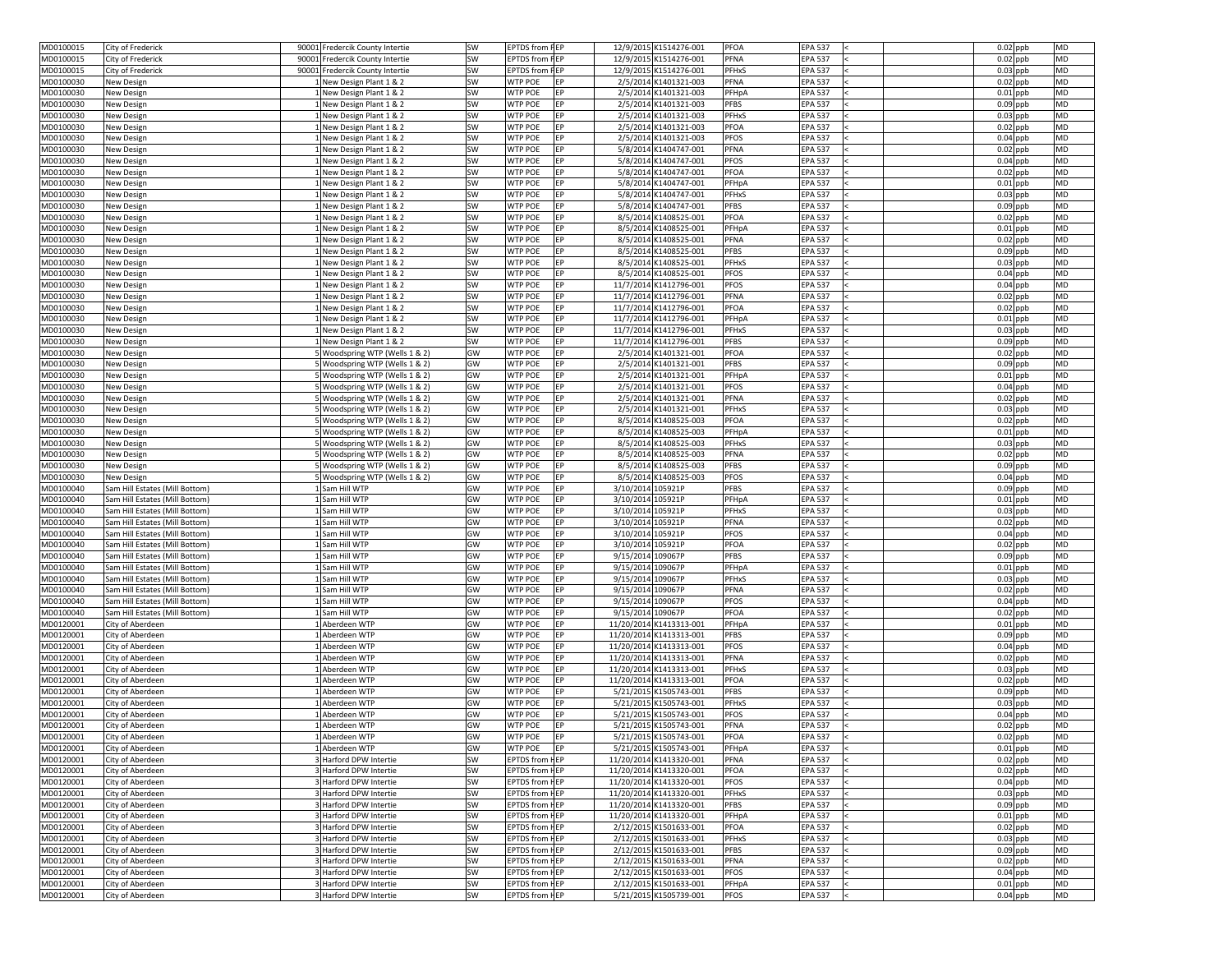| MD0120001 | City of Aberdeen       | 3 Harford DPW Intertie            | SW       | <b>EPTDS</b> from HEP |            |            | 5/21/2015 K1505739-001  | PFNA<br><b>EPA 537</b>         | $0.02$ ppb<br><b>MD</b> |
|-----------|------------------------|-----------------------------------|----------|-----------------------|------------|------------|-------------------------|--------------------------------|-------------------------|
| MD0120001 | City of Aberdeen       | 3 Harford DPW Intertie            | SW       | <b>EPTDS</b> from HEP |            |            | 5/21/2015 K1505739-001  | <b>PFHxS</b><br><b>EPA 537</b> | $0.03$ ppb<br><b>MD</b> |
| MD0120001 | City of Aberdeen       | 3 Harford DPW Intertie            | SW       | <b>EPTDS</b> from HEP |            |            | 5/21/2015 K1505739-001  | <b>EPA 537</b><br>PFHpA        | $0.01$ ppb<br><b>MD</b> |
| MD0120001 | City of Aberdeen       | 3 Harford DPW Intertie            | SW       | <b>EPTDS</b> from HEP |            |            | 5/21/2015 K1505739-001  | PFOA<br><b>EPA 537</b>         | $0.02$ ppb<br><b>MD</b> |
| MD0120001 | City of Aberdeen       | 3 Harford DPW Intertie            | SW       | <b>EPTDS</b> from HEP |            |            | 5/21/2015 K1505739-001  | <b>PFBS</b><br><b>EPA 537</b>  | $0.09$ ppb<br><b>MD</b> |
| MD0120001 | City of Aberdeen       | Harford DPW Intertie              | SW       | <b>EPTDS</b> from HEP |            |            | 8/17/2015 K1509148-001  | <b>PFNA</b><br><b>EPA 537</b>  | $0.02$ ppb<br><b>MD</b> |
| MD0120001 | City of Aberdeen       | 3 Harford DPW Intertie            | SW       | <b>EPTDS</b> from HEP |            |            | 8/17/2015 K1509148-001  | PFOA<br><b>EPA 537</b>         | <b>MD</b><br>$0.02$ ppb |
| MD0120001 | City of Aberdeen       | 3 Harford DPW Intertie            | SW       | <b>EPTDS</b> from HEP |            |            | 8/17/2015 K1509148-001  | PFHxS<br><b>EPA 537</b>        | <b>MD</b><br>$0.03$ ppb |
|           |                        |                                   |          | <b>EPTDS</b> from HEP |            |            |                         |                                |                         |
| MD0120001 | City of Aberdeen       | 3 Harford DPW Intertie            | SW       |                       |            |            | 8/17/2015 K1509148-001  | PFHpA<br><b>EPA 537</b>        | $0.01$ ppb<br><b>MD</b> |
| MD0120001 | City of Aberdeen       | 3 Harford DPW Intertie            | SW       | <b>EPTDS</b> from HEP |            |            | 8/17/2015 K1509148-001  | PFOS<br><b>EPA 537</b>         | $0.04$ ppb<br><b>MD</b> |
| MD0120001 | City of Aberdeen       | 3 Harford DPW Intertie            | SW       | <b>EPTDS</b> from HEP |            |            | 8/17/2015 K1509148-001  | <b>PFBS</b><br><b>EPA 537</b>  | $0.09$ ppb<br><b>MD</b> |
| MD0120002 | Chapel Hill            | 1 Chapel Hill WTP                 | SW       | <b>WTP POE</b>        | EP         |            | 10/22/2014 K1411980-001 | PFOA<br><b>EPA 537</b>         | $0.02$ ppb<br><b>MD</b> |
| MD0120002 | Chapel Hill            | LChapel Hill WTP                  | SW       | <b>WTP POE</b>        | <b>EP</b>  |            | 10/22/2014 K1411980-001 | <b>PFBS</b><br><b>EPA 537</b>  | $0.09$ ppb<br><b>MD</b> |
| MD0120002 | Chapel Hill            | 1 Chapel Hill WTP                 | SW       | <b>WTP POE</b>        | <b>EP</b>  |            | 10/22/2014 K1411980-001 | <b>PFOS</b><br><b>EPA 537</b>  | $0.04$ ppb<br><b>MD</b> |
| MD0120002 | Chapel Hill            | 1 Chapel Hill WTP                 | SW       | <b>WTP POE</b>        | EP         |            | 10/22/2014 K1411980-001 | PFNA<br><b>EPA 537</b>         | $0.02$ ppb<br><b>MD</b> |
| MD0120002 | Chapel Hill            | 1 Chapel Hill WTP                 | SW       | <b>WTP POE</b>        | EP         |            | 10/22/2014 K1411980-001 | PFHpA<br><b>EPA 537</b>        | $0.01$ ppb<br><b>MD</b> |
| MD0120002 | Chapel Hill            | 1 Chapel Hill WTP                 | SW       | <b>WTP POE</b>        | EP         |            | 10/22/2014 K1411980-001 | PFHxS<br><b>EPA 537</b>        | $0.03$ ppb<br><b>MD</b> |
| MD0120002 | Chapel Hill            | 1 Chapel Hill WTP                 | SW       | <b>WTP POE</b>        | <b>EP</b>  |            | 1/21/2015 K1500685-001  | PFOA<br><b>EPA 537</b>         | $0.02$ ppb<br><b>MD</b> |
| MD0120002 | Chapel Hill            | 1 Chapel Hill WTP                 | SW       | <b>WTP POE</b>        | EP         |            | 1/21/2015 K1500685-001  | <b>PFOS</b><br><b>EPA 537</b>  | $0.04$ ppb<br><b>MD</b> |
| MD0120002 | Chapel Hill            | LChapel Hill WTP                  | SW       | <b>WTP POE</b>        | <b>EP</b>  |            | 1/21/2015 K1500685-001  | PFNA<br><b>EPA 537</b>         | <b>MD</b><br>$0.02$ ppb |
| MD0120002 |                        | 1 Chapel Hill WTP                 |          | <b>WTP POE</b>        | <b>EP</b>  |            |                         | <b>PFBS</b><br><b>EPA 537</b>  | $0.09$ ppb<br><b>MD</b> |
|           | Chapel Hill            |                                   | SW       |                       |            |            | 1/21/2015 K1500685-001  |                                |                         |
| MD0120002 | <b>Chapel Hill</b>     | 1 Chapel Hill WTP                 | SW       | <b>WTP POE</b>        | EP         |            | 1/21/2015 K1500685-001  | <b>PFHxS</b><br><b>EPA 537</b> | $0.03$ ppb<br><b>MD</b> |
| MD0120002 | Chapel Hill            | 1 Chapel Hill WTP                 | SW       | <b>WTP POE</b>        | EP         |            | 1/21/2015 K1500685-001  | PFHpA<br><b>EPA 537</b>        | <b>MD</b><br>$0.01$ ppb |
| MD0120002 | Chapel Hill            | 1 Chapel Hill WTP                 | SW       | <b>WTP POE</b>        | EP         |            | 4/28/2015 K1504539-001  | PFHpA<br><b>EPA 537</b>        | $0.01$ ppb<br><b>MD</b> |
| MD0120002 | Chapel Hill            | LChapel Hill WTP                  | SW       | <b>WTP POE</b>        | <b>EP</b>  |            | 4/28/2015 K1504539-001  | <b>PFBS</b><br><b>EPA 537</b>  | $0.09$ ppb<br><b>MD</b> |
| MD0120002 | Chapel Hill            | 1 Chapel Hill WTP                 | SW       | <b>WTP POE</b>        | EP         |            | 4/28/2015 K1504539-001  | <b>PFHxS</b><br><b>EPA 537</b> | <b>MD</b><br>$0.03$ ppb |
| MD0120002 | Chapel Hill            | LChapel Hill WTP                  | SW       | <b>WTP POE</b>        | <b>EP</b>  |            | 4/28/2015 K1504539-001  | <b>EPA 537</b><br>PFNA         | $0.02$ ppb<br><b>MD</b> |
| MD0120002 | Chapel Hill            | LChapel Hill WTP                  | SW       | <b>WTP POE</b>        | EP         |            | 4/28/2015 K1504539-001  | <b>PFOS</b><br><b>EPA 537</b>  | $0.04$ ppb<br><b>MD</b> |
| MD0120002 | Chapel Hill            | 1 Chapel Hill WTP                 | SW       | <b>WTP POE</b>        | EP         |            | 4/28/2015 K1504539-001  | PFOA<br><b>EPA 537</b>         | $0.02$ ppb<br><b>MD</b> |
| MD0120002 | Chapel Hill            | 1 Chapel Hill WTP                 | SW       | <b>WTP POE</b>        | EP         |            | 7/23/2015 K1508155-001  | <b>EPA 537</b><br>PFHpA        | $0.01$ ppb<br><b>MD</b> |
| MD0120002 | <b>Chapel Hill</b>     | 1 Chapel Hill WTP                 | SW       | <b>WTP POE</b>        |            |            | 7/23/2015 K1508155-001  | <b>PFBS</b><br><b>EPA 537</b>  | $0.09$ ppb<br><b>MD</b> |
| MD0120002 | Chapel Hill            | 1 Chapel Hill WTP                 | SW       | <b>WTP POE</b>        | EP         |            | 7/23/2015 K1508155-001  | <b>PFHxS</b><br><b>EPA 537</b> | $0.03$ ppb<br><b>MD</b> |
| MD0120002 | Chapel Hill            | 1 Chapel Hill WTP                 | SW       | <b>WTP POE</b>        | <b>EP</b>  |            | 7/23/2015 K1508155-001  | PFNA<br><b>EPA 537</b>         | $0.02$ ppb<br><b>MD</b> |
| MD0120002 | <b>Chapel Hill</b>     | 1 Chapel Hill WTP                 |          | <b>WTP POE</b>        | EP         |            | 7/23/2015 K1508155-001  | PFOS<br><b>EPA 537</b>         | $0.04$ ppb<br><b>MD</b> |
|           |                        |                                   | SW       |                       |            |            |                         |                                |                         |
| MD0120002 | <b>Chapel Hill</b>     | 1 Chapel Hill WTP                 | SW       | <b>WTP POE</b>        | <b>EP</b>  |            | 7/23/2015 K1508155-001  | PFOA<br><b>EPA 537</b>         | $0.02$ ppb<br><b>MD</b> |
| MD0120003 | MD American Water Co.  | 1 Winters Run Filter Plant        | SW       | <b>WTP POE</b>        | EP         | 11/11/2014 | 27547501 PFNA           | <b>EPA 537</b>                 | $0.02$ ppb<br><b>MD</b> |
| MD0120003 | MD American Water Co.  | L Winters Run Filter Plant        | SW       | <b>WTP POE</b>        | <b>EP</b>  | 11/11/2014 | 27547501 PFHxS          | <b>EPA 537</b>                 | $0.03$ ppb<br><b>MD</b> |
| MD0120003 | MD American Water Co.  | L Winters Run Filter Plant        | SW       | <b>WTP POE</b>        | EP         | 11/11/2014 | 27547501 PFOS           | <b>EPA 537</b>                 | <b>MD</b><br>$0.04$ ppb |
| MD0120003 | MD American Water Co.  | Winters Run Filter Plant          | SW       | <b>WTP POE</b>        | EP         | 11/11/2014 | 27547501 PFBS           | <b>EPA 537</b>                 | $0.09$ ppb<br><b>MD</b> |
| MD0120003 | MD American Water Co.  | L Winters Run Filter Plant        | SW       | <b>WTP POE</b>        | EP         | 11/11/2014 | 27547501 PFHpA          | <b>EPA 537</b>                 | $0.01$ ppb<br><b>MD</b> |
| MD0120003 | MD American Water Co.  | 1 Winters Run Filter Plant        | SW       | <b>WTP POE</b>        | EP         | 11/11/2014 | 27547501 PFOA           | <b>EPA 537</b>                 | $0.02$ ppb<br><b>MD</b> |
| MD0120003 | MD American Water Co.  | Winters Run Filter Plant          | SW       | <b>WTP POE</b>        | EP         | 2/12/2015  | 28168801 PFOS           | <b>EPA 537</b>                 | $0.04$ ppb<br><b>MD</b> |
| MD0120003 | MD American Water Co.  | L Winters Run Filter Plant        | SW       | <b>WTP POE</b>        | EP         | 2/12/2015  | 28168801 PFOA           | <b>EPA 537</b>                 | $0.02$ ppb<br><b>MD</b> |
| MD0120003 | MD American Water Co.  | L Winters Run Filter Plant        | SW       | <b>WTP POE</b>        | EP         | 2/12/2015  | 28168801 PFNA           | <b>EPA 537</b>                 | $0.02$ ppb<br><b>MD</b> |
| MD0120003 | MD American Water Co.  | L Winters Run Filter Plant        | SW       | <b>WTP POE</b>        | EP         | 2/12/2015  | 28168801 PFHxS          | <b>EPA 537</b>                 | $0.03$ ppb<br><b>MD</b> |
| MD0120003 | MD American Water Co.  | 1 Winters Run Filter Plant        | SW       | <b>WTP POE</b>        | EP         | 2/12/2015  | 28168801 PFHpA          | <b>EPA 537</b>                 | $0.01$ ppb<br><b>MD</b> |
|           |                        |                                   |          | <b>WTP POE</b>        | <b>EP</b>  |            |                         | <b>EPA 537</b>                 | <b>MD</b>               |
| MD0120003 | MD American Water Co.  | UWinters Run Filter Plant         | SW       |                       |            | 2/12/2015  | 28168801 PFBS           |                                | $0.09$ ppb              |
| MD0120003 | MD American Water Co.  | 1 Winters Run Filter Plant        | SW       | <b>WTP POE</b>        | EP         | 5/11/2015  | 28899201 PFNA           | <b>EPA 537</b>                 | <b>MD</b><br>$0.02$ ppb |
| MD0120003 | MD American Water Co.  | L Winters Run Filter Plant        | SW       | <b>WTP POE</b>        | EP         | 5/11/2015  | 28899201 PFOA           | <b>EPA 537</b>                 | $0.02$ ppb<br><b>MD</b> |
| MD0120003 | MD American Water Co.  | 1 Winters Run Filter Plant        | SW       | <b>WTP POE</b>        | <b>EP</b>  | 5/11/2015  | 28899201 PFOS           | <b>EPA 537</b>                 | $0.04$ ppb<br><b>MD</b> |
| MD0120003 | MD American Water Co.  | Winters Run Filter Plant          | SW       | <b>WTP POE</b>        | <b>EP</b>  | 5/11/2015  | 28899201 PFHxS          | <b>EPA 537</b>                 | $0.03$ ppb<br><b>MD</b> |
| MD0120003 | MD American Water Co.  | UWinters Run Filter Plant         | SW       | <b>WTP POE</b>        | EP         | 5/11/2015  | 28899201 PFHpA          | <b>EPA 537</b>                 | $0.01$ ppb<br><b>MD</b> |
| MD0120003 | MD American Water Co.  | 1 Winters Run Filter Plant        | SW       | <b>WTP POE</b>        | <b>EP</b>  | 5/11/2015  | 28899201 PFBS           | <b>EPA 537</b>                 | $0.09$ ppb<br><b>MD</b> |
| MD0120003 | MD American Water Co.  | L Winters Run Filter Plant        | SW       | <b>WTP POE</b>        | <b>EP</b>  | 8/11/2015  | 29934201 PFBS           | <b>EPA 537</b>                 | $0.09$ ppb<br><b>MD</b> |
| MD0120003 | MD American Water Co.  | 1 Winters Run Filter Plant        | SW       | <b>WTP POE</b>        | EP         | 8/11/2015  | 29934201 PFOA           | <b>EPA 537</b>                 | $0.02$ ppb<br><b>MD</b> |
| MD0120003 | MD American Water Co.  | Winters Run Filter Plant          | SW       | <b>WTP POE</b>        | EP         | 8/11/2015  | 29934201 PFOS           | <b>EPA 537</b>                 | $0.04$ ppb<br><b>MD</b> |
| MD0120003 | MD American Water Co.  | L Winters Run Filter Plant        | SW       | <b>WTP POE</b>        | EP         | 8/11/2015  | 29934201 PFNA           | <b>EPA 537</b>                 | <b>MD</b><br>$0.02$ ppb |
| MD0120003 | MD American Water Co.  | UWinters Run Filter Plant         | SW       | <b>WTP POE</b>        | EP         | 8/11/2015  | 29934201 PFHxS          | <b>EPA 537</b>                 | <b>MD</b><br>$0.03$ ppb |
| MD0120003 | MD American Water Co.  | UWinters Run Filter Plant         | SW       | <b>WTP POE</b>        | <b>EP</b>  | 8/11/2015  | 29934201 PFHpA          | <b>EPA 537</b>                 | $0.01$ ppb<br><b>MD</b> |
| MD0120003 | MD American Water Co.  | 2 Bynum Well                      | GW       | <b>WTP POE</b>        | <b>EP</b>  | 11/11/2014 | 27547401 PFOS           | <b>EPA 537</b>                 | $0.04$ ppb<br><b>MD</b> |
| MD0120003 | MD American Water Co.  | 2 Bynum Well                      | GW       | <b>WTP POE</b>        | <b>EP</b>  | 11/11/2014 | 27547401 PFOA           | <b>EPA 537</b>                 | $0.02$ ppb<br><b>MD</b> |
| MD0120003 | MD American Water Co.  | 2 Bynum Well                      |          | <b>WTP POE</b>        | FP.        | 11/11/2014 | 27547401 PFNA           | <b>EPA 537</b>                 | $0.02$ ppb<br><b>MD</b> |
|           |                        |                                   | GW<br>GW |                       | <b>IEP</b> |            |                         | <b>EPA 537</b>                 | <b>MD</b>               |
| MD0120003 | MD American Water Co.  | 2 Bynum Well                      |          | <b>WTP POE</b>        |            | 11/11/2014 | 27547401 PFHpA          |                                | $0.01$ ppb              |
| MD0120003 | MD American Water Co.  | 2 Bynum Well                      | GW       | <b>WTP POE</b>        | <b>EP</b>  | 11/11/2014 | 27547401 PFBS           | <b>EPA 537</b>                 | $0.09$ ppb<br><b>MD</b> |
| MD0120003 | MD American Water Co.  | 2 Bynum Well                      | GW       | <b>WTP POE</b>        | EP         | 11/11/2014 | 27547401 PFHxS          | <b>EPA 537</b>                 | $0.03$ ppb<br><b>MD</b> |
| MD0120003 | MD American Water Co.  | 2 Bynum Well                      | GW       | <b>WTP POE</b>        | EP         | 5/11/2015  | 28899101 PFOS           | <b>EPA 537</b>                 | $0.04$ ppb<br><b>MD</b> |
| MD0120003 | MD American Water Co.  | 2 Bynum Well                      | GW       | <b>WTP POE</b>        | EP         | 5/11/2015  | 28899101 PFNA           | <b>EPA 537</b>                 | $0.02$ ppb<br><b>MD</b> |
| MD0120003 | MD American Water Co.  | 2 Bynum Well                      | GW       | <b>WTP POE</b>        | EP         | 5/11/2015  | 28899101 PFHxS          | <b>EPA 537</b>                 | $0.03$ ppb<br><b>MD</b> |
| MD0120003 | MD American Water Co.  | 2 Bynum Well                      | GW       | <b>WTP POE</b>        | EP         | 5/11/2015  | 28899101 PFBS           | <b>EPA 537</b>                 | $0.09$ ppb<br><b>MD</b> |
| MD0120003 | MD American Water Co.  | 2 Bynum Well                      | GW       | <b>WTP POE</b>        | EP         | 5/11/2015  | 28899101 PFOA           | <b>EPA 537</b>                 | $0.02$ ppb<br><b>MD</b> |
| MD0120003 | MD American Water Co.  | 2 Bynum Well                      | GW       | <b>WTP POE</b>        | EP         | 5/11/2015  | 28899101 PFHpA          | <b>EPA 537</b>                 | $0.01$ ppb<br><b>MD</b> |
| MD0120012 | City of Havre de Grace | 1 Havre de Grace Filtration Plant | SW       | <b>WTP POE</b>        | EP         |            | 5/22/2013 130528001-001 | PFOA<br><b>EPA 537</b>         | $0.02$ ppb<br><b>MD</b> |
| MD0120012 | City of Havre de Grace | 1 Havre de Grace Filtration Plant | SW       | <b>WTP POE</b>        | EP         |            | 5/22/2013 130528001-001 | <b>EPA 537</b><br>PFHpA        | $0.01$ ppb<br><b>MD</b> |
| MD0120012 | City of Havre de Grace | 1 Havre de Grace Filtration Plant | SW       | <b>WTP POE</b>        | EP         |            | 5/22/2013 130528001-001 | <b>PFOS</b><br><b>EPA 537</b>  | $0.04$ ppb<br><b>MD</b> |
|           |                        |                                   |          |                       |            |            |                         |                                |                         |
| MD0120012 | City of Havre de Grace | 1 Havre de Grace Filtration Plant | SW       | <b>WTP POE</b>        | EP         |            | 5/22/2013 130528001-001 | <b>PFBS</b><br><b>EPA 537</b>  | $0.09$ ppb<br><b>MD</b> |
| MD0120012 | City of Havre de Grace | 1 Havre de Grace Filtration Plant | SW       | <b>WTP POE</b>        | EP         |            | 5/22/2013 130528001-001 | <b>EPA 537</b><br>PFHxS        | <b>MD</b><br>$0.03$ ppb |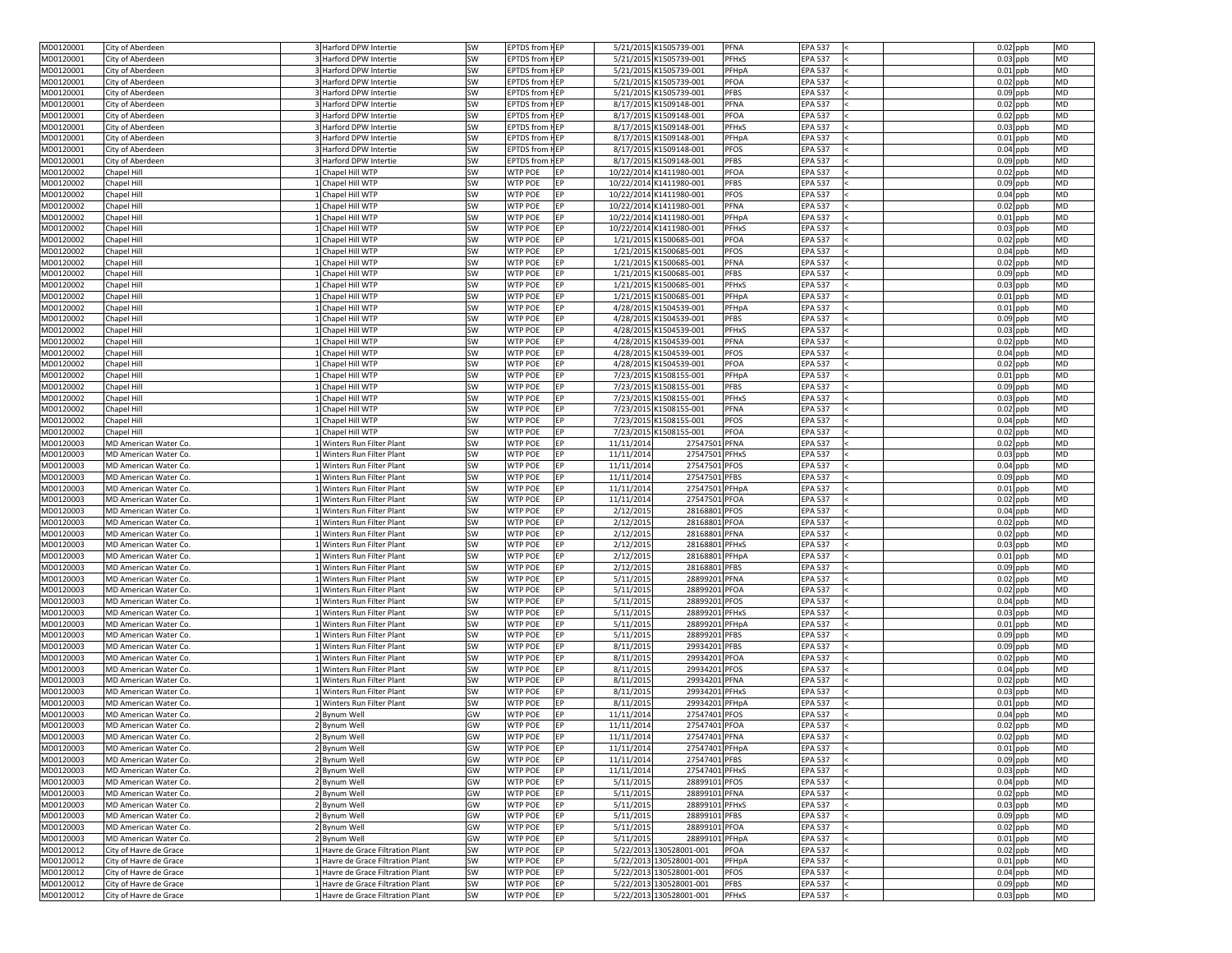| MD0120012              | City of Havre de Grace                                 | 1 Havre de Grace Filtration Plant                  | SW        | <b>WTP POE</b>                   | EP              | 5/22/2013 130528001-001                      | PFNA                 | <b>EPA 537</b>                   |         |            | $0.02$ ppb               | <b>MD</b>              |
|------------------------|--------------------------------------------------------|----------------------------------------------------|-----------|----------------------------------|-----------------|----------------------------------------------|----------------------|----------------------------------|---------|------------|--------------------------|------------------------|
| MD0120012              | City of Havre de Grace                                 | Havre de Grace Filtration Plant                    | SW        | <b>WTP POE</b>                   | EP              | 8/26/2013 130828012-001                      | <b>PFNA</b>          | <b>EPA 537</b>                   |         |            | $0.02$ ppb               | <b>MD</b>              |
| MD0120012              | City of Havre de Grace                                 | Havre de Grace Filtration Plant                    | SW        | <b>WTP POE</b>                   | EP              | 8/26/2013 130828012-001                      | PFHpA                | <b>EPA 537</b>                   |         |            | $0.01$ ppb               | <b>MD</b>              |
| MD0120012              | City of Havre de Grace                                 | LHavre de Grace Filtration Plant                   | SW        | <b>WTP POE</b>                   | EP              | 8/26/2013 130828012-001                      | <b>PFBS</b>          | <b>EPA 537</b>                   |         |            | $0.09$ ppb               | <b>MD</b>              |
| MD0120012              | City of Havre de Grace                                 | 1 Havre de Grace Filtration Plant                  | SW        | <b>WTP POE</b>                   | EP              | 8/26/2013 130828012-001                      | PFHxS                | <b>EPA 537</b>                   |         |            | $0.03$ ppb               | <b>MD</b>              |
| MD0120012              | City of Havre de Grace                                 | Havre de Grace Filtration Plant                    | SW        | <b>WTP POE</b>                   | EP              | 8/26/2013 130828012-001                      | <b>PFOS</b>          | <b>EPA 537</b>                   |         |            | $0.04$ ppb               | MD                     |
| MD0120012              | City of Havre de Grace                                 | Havre de Grace Filtration Plant                    | SW        | <b>WTP POE</b>                   | <b>EP</b>       | 8/26/2013 130828012-001                      | PFOA                 | <b>EPA 537</b>                   |         |            | $0.02$ ppb               | <b>MD</b>              |
| MD0120012              | City of Havre de Grace                                 | Havre de Grace Filtration Plant                    | SW        | <b>WTP POE</b>                   | EP              | 11/14/2013 131115037-001                     | PFHpA                | <b>EPA 537</b>                   |         |            | $0.01$ ppb               | <b>MD</b>              |
| MD0120012              | City of Havre de Grace                                 | LHavre de Grace Filtration Plant                   | SW        | <b>WTP POE</b>                   | EP              | 11/14/2013 131115037-001                     | PFHxS                | <b>EPA 537</b>                   |         |            | $0.03$ ppb               | <b>MD</b>              |
| MD0120012              | City of Havre de Grace                                 | LHavre de Grace Filtration Plant                   | SW        | <b>WTP POE</b>                   | EP              | 11/14/2013 131115037-001                     | <b>PFOS</b>          | <b>EPA 537</b>                   |         |            | $0.04$ ppb               | <b>MD</b>              |
| MD0120012              | City of Havre de Grace                                 | LHavre de Grace Filtration Plant                   | SW        | <b>WTP POE</b>                   | EP              | 11/14/2013 131115037-001                     | <b>PFBS</b>          | <b>EPA 537</b>                   |         |            | $0.09$ ppb               | MD                     |
| MD0120012              | City of Havre de Grace                                 | LHavre de Grace Filtration Plant                   | SW        | <b>WTP POE</b>                   | EP              | 11/14/2013 131115037-001                     | PFOA                 | <b>EPA 537</b>                   |         |            | $0.02$ ppb               | <b>MD</b>              |
| MD0120012              | City of Havre de Grace                                 | Havre de Grace Filtration Plant                    | SW        | <b>WTP POE</b>                   | <b>EP</b>       | 11/14/2013 131115037-001                     | PFNA                 | <b>EPA 537</b>                   |         |            | $0.02$ ppb               | MD                     |
| MD0120012              | City of Havre de Grace                                 | Havre de Grace Filtration Plant                    | SW        | <b>WTP POE</b>                   | EP              | 2/19/2014 140220019-001                      | <b>PFBS</b>          | <b>EPA 537</b>                   |         |            | $0.09$ ppb               | <b>MD</b>              |
| MD0120012              | City of Havre de Grace                                 | Havre de Grace Filtration Plant                    | SW        | <b>WTP POE</b>                   | EP              | 2/19/2014 140220019-001                      | PFHpA                | <b>EPA 537</b>                   |         |            | $0.01$ ppb               | <b>MD</b>              |
| MD0120012              | City of Havre de Grace                                 | LHavre de Grace Filtration Plant                   | SW        | <b>WTP POE</b>                   | EP              | 2/19/2014 140220019-001                      | PFOA                 | <b>EPA 537</b>                   |         |            | $0.02$ ppb               | <b>MD</b>              |
| MD0120012              | City of Havre de Grace                                 | LHavre de Grace Filtration Plant                   | SW        | <b>WTP POE</b>                   | EP              | 2/19/2014 140220019-001                      | <b>PFOS</b>          | <b>EPA 537</b>                   |         |            | $0.04$ ppb               | MD                     |
| MD0120012              | City of Havre de Grace                                 | Havre de Grace Filtration Plant                    | SW        | <b>WTP POE</b>                   | EP              | 2/19/2014 140220019-001                      | PFHxS                | <b>EPA 537</b>                   |         |            | $0.03$ ppb               | <b>MD</b>              |
| MD0120012              | City of Havre de Grace                                 | LHavre de Grace Filtration Plant                   | SW        | <b>WTP POE</b>                   | EP              | 2/19/2014 140220019-001                      | PFNA                 | <b>EPA 537</b>                   |         |            | $0.02$ ppb               | <b>MD</b>              |
| MD0120016              | <b>Harford County DPW</b>                              | Perryman WTP                                       | GW        | <b>WTP POE</b>                   | EP              | 3/4/2013 707726-8270                         | PFOA                 | <b>EPA 537</b>                   |         |            | $0.02$ ppb               | <b>MD</b>              |
| MD0120016              | <b>Harford County DPW</b>                              | Perryman WTP                                       | GW        | <b>WTP POE</b>                   | EP              | 3/4/2013 707726-8270                         | <b>PFNA</b>          | <b>EPA 537</b>                   |         |            | $0.02$ ppb               | <b>MD</b>              |
| MD0120016              | <b>Harford County DPW</b>                              | Perryman WTP                                       | GW        | <b>WTP POE</b>                   | EP              | 3/4/2013 707726-8270                         | PFHpA                | <b>EPA 537</b>                   |         |            | $0.01$ ppb               | <b>MD</b>              |
| MD0120016              | <b>Harford County DPW</b>                              | I Perryman WTP                                     | GW        | <b>WTP POE</b>                   | EP              | 3/4/2013 707726-8270                         | <b>PFBS</b>          | <b>EPA 537</b>                   |         |            | $0.09$ ppb               | MD                     |
| MD0120016              | <b>Harford County DPW</b>                              | 1 Perryman WTP                                     | <b>GW</b> | <b>WTP POE</b>                   | EP              | 3/4/2013 707726-8270                         | PFHxS                | <b>EPA 537</b>                   |         |            | $0.03$ ppb               | <b>MD</b>              |
| MD0120016              | Harford County DPW                                     | Perryman WTP                                       | <b>GW</b> | <b>WTP POE</b>                   | EP              | 3/4/2013 707726-8270                         | <b>PFOS</b>          | <b>EPA 537</b>                   |         |            | $0.04$ ppb               | MD                     |
| MD0120016              | <b>Harford County DPW</b>                              | L Perryman WTP                                     | GW        | <b>WTP POE</b>                   | EP              | 9/3/2013 741741-9706                         | <b>PFOS</b>          | <b>EPA 537</b>                   |         |            | $0.04$ ppb               | <b>MD</b>              |
| MD0120016              | <b>Harford County DPW</b>                              | Perryman WTP                                       | GW        | <b>WTP POE</b>                   | EP              | 9/3/2013 741741-9706                         | <b>PFNA</b>          | <b>EPA 537</b>                   |         |            | $0.02$ ppb               | <b>MD</b>              |
| MD0120016              | <b>Harford County DPW</b>                              | Perryman WTP                                       | GW        | <b>WTP POE</b>                   | EP              | 9/3/2013 741741-9706                         | PFHxS                | <b>EPA 537</b>                   |         |            | $0.03$ ppb               | <b>MD</b>              |
| MD0120016              | <b>Harford County DPW</b>                              | <b>Perryman WTP</b>                                | <b>GW</b> | <b>WTP POE</b>                   | EP.             | 9/3/2013 741741-9706                         | <b>PFOA</b>          | <b>EPA 537</b>                   | 0.02123 | $0.02$ ppb |                          | <b>MD</b>              |
| MD0120016              | Harford County DPW                                     | 1 Perryman WTP                                     | GW        | <b>WTP POE</b>                   | EP              | 9/3/2013 741741-9706                         | <b>PFBS</b>          | <b>EPA 537</b>                   |         |            | $0.09$ ppb               | <b>MD</b>              |
| MD0120016              | <b>Harford County DPW</b>                              | 1 Perryman WTP                                     | <b>GW</b> | <b>WTP POE</b>                   | <b>EP</b>       | 9/3/2013 741741-9706                         | PFHpA                | <b>EPA 537</b>                   |         |            | $0.01$ ppb               | <b>MD</b>              |
| MD0120016              | Harford County DPW                                     | 2 Havre de Grace FP Susquehana                     | SW        | <b>WTP POE</b>                   | EP              | 3/4/2013 707728-8270                         | PFOA                 | <b>EPA 537</b>                   |         |            | $0.02$ ppb               | <b>MD</b>              |
| MD0120016              | <b>Harford County DPW</b>                              | 2 Havre de Grace FP Susquehana                     | SW        | <b>WTP POE</b>                   | EP              | 3/4/2013 707728-8270                         | <b>PFOS</b>          | <b>EPA 537</b>                   |         |            | $0.04$ ppb               | <b>MD</b>              |
| MD0120016              | <b>Harford County DPW</b>                              | 2 Havre de Grace FP Susquehana                     | SW        | <b>WTP POE</b>                   | EP              | 3/4/2013 707728-8270                         | PFHpA                | <b>EPA 537</b>                   |         |            | $0.01$ ppb               | <b>MD</b>              |
| MD0120016              | <b>Harford County DPW</b>                              | 2 Havre de Grace FP Susquehana                     | SW        | <b>WTP POE</b>                   | EP              | 3/4/2013 707728-8270                         | <b>PFBS</b>          | <b>EPA 537</b>                   |         |            | $0.09$ ppb               | MD                     |
| MD0120016              | <b>Harford County DPW</b>                              | 2 Havre de Grace FP Susquehana                     | SW        | <b>WTP POE</b>                   | EP              | 3/4/2013 707728-8270                         | PFHxS                | <b>EPA 537</b>                   |         |            | $0.03$ ppb               | MD                     |
| MD0120016              | Harford County DPW                                     | 2 Havre de Grace FP Susquehana                     | SW        | <b>WTP POE</b>                   | EP              | 3/4/2013 707728-8270                         | <b>PFNA</b>          | <b>EPA 537</b>                   |         |            | $0.02$ ppb               | <b>MD</b>              |
| MD0120016              | Harford County DPW                                     | Havre de Grace FP Susquehana                       | SW        | <b>WTP POE</b>                   | EP              | 6/3/2013 722832-9087                         | PFOA                 | <b>EPA 537</b>                   |         |            | $0.02$ ppb               | <b>MD</b>              |
| MD0120016              | <b>Harford County DPW</b>                              | Havre de Grace FP Susquehana                       | SW        | <b>WTP POE</b>                   | EP              | 6/3/2013 722832-9087                         | <b>PFOS</b>          | <b>EPA 537</b>                   |         |            | $0.04$ ppb               | MD                     |
| MD0120016              | <b>Harford County DPW</b>                              | 2 Havre de Grace FP Susquehana                     | SW        | <b>WTP POE</b>                   | EP              | 6/3/2013 722832-9087                         | <b>PFNA</b>          | <b>EPA 537</b>                   |         |            | $0.02$ ppb               | <b>MD</b>              |
| MD0120016              | <b>Harford County DPW</b>                              | 2 Havre de Grace FP Susquehana                     | SW        | <b>WTP POE</b>                   | EP              | 6/3/2013 722832-9087                         | PFHxS                | <b>EPA 537</b>                   |         |            | $0.03$ ppb               | <b>MD</b>              |
| MD0120016              | <b>Harford County DPW</b>                              | 2 Havre de Grace FP Susquehana                     | SW        | <b>WTP POE</b>                   | EP              | 6/3/2013 722832-9087                         | <b>PFBS</b>          | <b>EPA 537</b>                   |         |            | $0.09$ ppb               | MD                     |
| MD0120016              | <b>Harford County DPW</b>                              | 2 Havre de Grace FP Susquehana                     | SW        | <b>WTP POE</b>                   | EP              | 6/3/2013 722832-9087                         | PFHpA                | <b>EPA 537</b>                   |         |            | $0.01$ ppb               | <b>MD</b>              |
| MD0120016              | Harford County DPW                                     | Havre de Grace FP Susquehana                       | SW        | <b>WTP POE</b>                   | EP              | 9/3/2013 741743-9706                         | <b>PFBS</b>          | <b>EPA 537</b>                   |         |            | $0.09$ ppb               | <b>MD</b>              |
| MD0120016              | <b>Harford County DPW</b>                              | 2 Havre de Grace FP Susquehana                     | SW        | <b>WTP POE</b>                   | EP              | 9/3/2013 741743-9706                         | PFHpA                | <b>EPA 537</b>                   |         |            | $0.01$ ppb               | <b>MD</b>              |
| MD0120016              | <b>Harford County DPW</b>                              | 2 Havre de Grace FP Susquehana                     | SW        | <b>WTP POE</b>                   | EP              | 9/3/2013 741743-9706                         | PFHxS                | <b>EPA 537</b>                   |         |            | $0.03$ ppb               | <b>MD</b>              |
| MD0120016              | <b>Harford County DPW</b>                              | 2 Havre de Grace FP Susquehana                     | SW        | <b>WTP POE</b>                   | EP              | 9/3/2013 741743-9706                         | <b>PFNA</b>          | <b>EPA 537</b>                   |         |            | $0.02$ ppb               | <b>MD</b>              |
| MD0120016              | <b>Harford County DPW</b>                              | 2 Havre de Grace FP Susquehana                     | SW        | <b>WTP POE</b>                   | EP              | 9/3/2013 741743-9706                         | PFOA                 | <b>EPA 537</b>                   |         |            | $0.02$ ppb               | <b>MD</b>              |
| MD0120016              | Harford County DPW                                     | 2 Havre de Grace FP Susquehana                     | SW        | <b>WTP POE</b>                   | EP              | 9/3/2013 741743-9706                         | <b>PFOS</b>          | <b>EPA 537</b>                   |         |            | $0.04$ ppb               | <b>MD</b>              |
| MD0120016              | <b>Harford County DPW</b>                              | 2 Havre de Grace FP Susquehana                     | SW        | <b>WTP POE</b>                   | EP              | 12/3/2013 761265-10407                       | PFOA                 | <b>EPA 537</b>                   |         |            | $0.02$ ppb               | <b>MD</b>              |
| MD0120016              | <b>Harford County DPW</b>                              | Havre de Grace FP Susquehana                       | SW        | <b>WTP POE</b>                   | EP              | 12/3/2013 761265-10407                       | <b>PFOS</b>          | <b>EPA 537</b>                   |         |            | $0.04$ ppb               | <b>MD</b>              |
| MD0120016              | <b>Harford County DPW</b>                              | 2 Havre de Grace FP Susquehana                     | SW        | <b>WTP POE</b>                   | EP              | 12/3/2013 761265-10407                       | <b>PFNA</b>          | <b>EPA 537</b>                   |         |            | $0.02$ ppb               | <b>MD</b>              |
| MD0120016              | <b>Harford County DPW</b>                              | 2 Havre de Grace FP Susquehana                     | SW        | <b>WTP POE</b>                   | EP              | 12/3/2013 761265-10407                       | PFHxS                | <b>EPA 537</b>                   |         |            | $0.03$ ppb               | <b>MD</b>              |
| MD0120016              | <b>Harford County DPW</b>                              | 2 Havre de Grace FP Susquehana                     | SW        | <b>WTP POE</b>                   | EP              | 12/3/2013 761265-10407                       | PFHpA                | <b>EPA 537</b>                   |         |            | $0.01$ ppb               | MD                     |
| MD0120016              | <b>Harford County DPW</b>                              | 2 Havre de Grace FP Susquehana                     | SW<br>SW  | <b>WTP POE</b><br><b>WTP POE</b> | EP<br>EP        | 12/3/2013 761265-10407                       | <b>PFBS</b>          | <b>EPA 537</b>                   |         |            | $0.09$ ppb               | <b>MD</b><br>MD        |
| MD0120016              | Harford County DPW                                     | Abingdon Filter Plant                              |           |                                  |                 | 3/4/2013 707718-8270                         | PFHpA                | <b>EPA 537</b>                   |         |            | $0.01$ ppb               |                        |
| MD0120016<br>MD0120016 | <b>Harford County DPW</b><br><b>Harford County DPW</b> | 3 Abingdon Filter Plant<br>3 Abingdon Filter Plant | SW<br>SW  | <b>WTP POE</b><br><b>WTP POE</b> | EP<br><b>EP</b> | 3/4/2013 707718-8270<br>3/4/2013 707718-8270 | PFOA<br><b>PFOS</b>  | <b>EPA 537</b><br><b>EPA 537</b> |         |            | $0.02$ ppb<br>$0.04$ ppb | <b>MD</b><br><b>MD</b> |
|                        |                                                        |                                                    |           |                                  |                 |                                              |                      |                                  |         |            |                          |                        |
| MD0120016              | <b>Harford County DPW</b><br><b>Harford County DPW</b> | 3 Abingdon Filter Plant<br>3 Abingdon Filter Plant | SW<br>SW  | <b>WTP POE</b><br><b>WTP POE</b> | EP<br>EP        | 3/4/2013 707718-8270<br>3/4/2013 707718-8270 | PFHxS<br><b>PFBS</b> | <b>EPA 537</b><br><b>EPA 537</b> |         |            | $0.03$ ppb               | <b>MD</b><br><b>MD</b> |
| MD0120016<br>MD0120016 | <b>Harford County DPW</b>                              | 3 Abingdon Filter Plant                            | SW        | <b>WTP POE</b>                   | EP              | 3/4/2013 707718-8270                         | PFNA                 | <b>EPA 537</b>                   |         |            | $0.09$ ppb<br>$0.02$ ppb | <b>MD</b>              |
|                        |                                                        |                                                    |           | <b>WTP POE</b>                   | <b>EP</b>       | 6/3/2013 722826-9087                         | PFOS                 | <b>EPA 537</b>                   |         |            | $0.04$ ppb               |                        |
| MD0120016<br>MD0120016 | <b>Harford County DPW</b><br>Harford County DPW        | 3 Abingdon Filter Plant<br>3 Abingdon Filter Plant | SW<br>SW  | <b>WTP POE</b>                   | EP              | 6/3/2013 722826-9087                         | <b>PFBS</b>          | <b>EPA 537</b>                   |         |            | $0.09$ ppb               | <b>MD</b><br><b>MD</b> |
| MD0120016              | <b>Harford County DPW</b>                              | 3 Abingdon Filter Plant                            | SW        | <b>WTP POE</b>                   | EP              | 6/3/2013 722826-9087                         | PFHpA                | <b>EPA 537</b>                   |         |            | $0.01$ ppb               | <b>MD</b>              |
| MD0120016              | Harford County DPW                                     | 3 Abingdon Filter Plant                            | SW        | <b>WTP POE</b>                   | EP              | 6/3/2013 722826-9087                         | PFNA                 | <b>EPA 537</b>                   |         |            | $0.02$ ppb               | MD                     |
| MD0120016              | <b>Harford County DPW</b>                              | 3 Abingdon Filter Plant                            | SW        | <b>WTP POE</b>                   | EP              | 6/3/2013 722826-9087                         | PFOA                 | <b>EPA 537</b>                   |         |            | $0.02$ ppb               | MD                     |
| MD0120016              | Harford County DPW                                     | 3 Abingdon Filter Plant                            | SW        | <b>WTP POE</b>                   | EP              | 6/3/2013 722826-9087                         | PFHxS                | <b>EPA 537</b>                   |         |            | $0.03$ ppb               | MD                     |
| MD0120016              | <b>Harford County DPW</b>                              | 3 Abingdon Filter Plant                            | SW        | <b>WTP POE</b>                   | EP              | 9/3/2013 741717-9706                         | <b>PFBS</b>          | <b>EPA 537</b>                   |         |            | $0.09$ ppb               | <b>MD</b>              |
| MD0120016              | <b>Harford County DPW</b>                              | 3 Abingdon Filter Plant                            | SW        | <b>WTP POE</b>                   | EP              | 9/3/2013 741717-9706                         | PFOA                 | <b>EPA 537</b>                   |         |            | $0.02$ ppb               | <b>MD</b>              |
| MD0120016              | <b>Harford County DPW</b>                              | 3 Abingdon Filter Plant                            | SW        | WTP POE                          | EP              | 9/3/2013 741717-9706                         | <b>PFOS</b>          | <b>EPA 537</b>                   |         |            | $0.04$ ppb               | MD                     |
| MD0120016              | <b>Harford County DPW</b>                              | 3 Abingdon Filter Plant                            | SW        | <b>WTP POE</b>                   | EP              | 9/3/2013 741717-9706                         | <b>PFNA</b>          | <b>EPA 537</b>                   |         |            | $0.02$ ppb               | MD                     |
| MD0120016              | <b>Harford County DPW</b>                              | 3 Abingdon Filter Plant                            | SW        | <b>WTP POE</b>                   | EP              | 9/3/2013 741717-9706                         | PFHxS                | <b>EPA 537</b>                   |         |            | $0.03$ ppb               | <b>MD</b>              |
| MD0120016              | Harford County DPW                                     | 3 Abingdon Filter Plant                            | SW        | <b>WTP POE</b>                   | EP              | 9/3/2013 741717-9706                         | PFHpA                | <b>EPA 537</b>                   |         |            | $0.01$ ppb               | MD                     |
| MD0120016              | <b>Harford County DPW</b>                              | 3 Abingdon Filter Plant                            | SW        | <b>WTP POE</b>                   | EP              | 12/2/2013 760947-10360                       | PFOA                 | <b>EPA 537</b>                   |         |            | $0.02$ ppb               | MD                     |
| MD0120016              | <b>Harford County DPW</b>                              | 3 Abingdon Filter Plant                            | SW        | <b>WTP POE</b>                   | EP              | 12/2/2013 760947-10360                       | <b>PFOS</b>          | <b>EPA 537</b>                   |         |            | $0.04$ ppb               | <b>MD</b>              |
| MD0120016              | Harford County DPW                                     | 3 Abingdon Filter Plant                            | SW        | <b>WTP POE</b>                   | EP              | 12/2/2013 760947-10360                       | PFNA                 | <b>EPA 537</b>                   |         |            | $0.02$ ppb               | <b>MD</b>              |
|                        |                                                        |                                                    |           |                                  |                 |                                              |                      |                                  |         |            |                          |                        |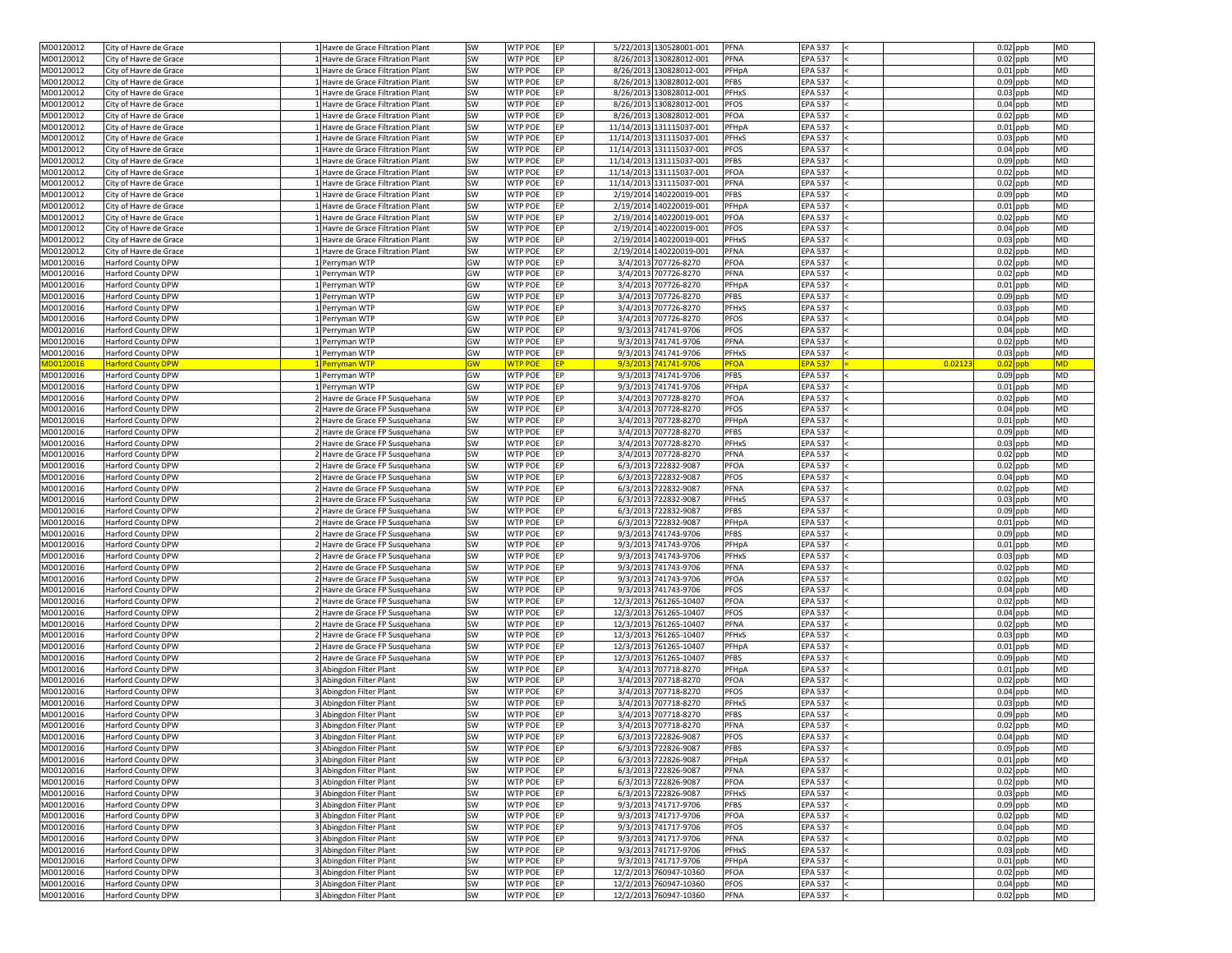| MD0120016              | <b>Harford County DPW</b>               | 3 Abingdon Filter Plant                      | SW        | <b>WTP POE</b><br><b>IEP</b>  | 12/2/2013 760947-10360                           | <b>PFBS</b><br><b>EPA 537</b>  | $0.09$ ppb<br><b>MD</b>               |
|------------------------|-----------------------------------------|----------------------------------------------|-----------|-------------------------------|--------------------------------------------------|--------------------------------|---------------------------------------|
| MD0120016              | <b>Harford County DPW</b>               | Abingdon Filter Plant                        | SW        | <b>WTP POE</b><br>EP          | 12/2/2013 760947-10360                           | PFHpA<br><b>EPA 537</b>        | $0.01$ ppb<br><b>MD</b>               |
| MD0120016              | Harford County DPW                      | 3 Abingdon Filter Plant                      | SW        | <b>WTP POE</b><br>EP          | 12/2/2013 760947-10360                           | <b>PFHxS</b><br><b>EPA 537</b> | $0.03$ ppb<br><b>MD</b>               |
| MD0130002              | Howard County DPW Distribution          | Baltimore City Water Intertie                | SW        | <b>EPTDS</b> from <b>BEP</b>  | 1/28/2015 K1501015-001AM                         | PFNA<br><b>EPA 537</b>         | $0.02$ ppb<br><b>MD</b>               |
| MD0130002              | Howard County DPW Distribution          | Baltimore City Water Intertie                | SW        | <b>EPTDS</b> from <b>BEP</b>  | 1/28/2015 K1501015-001AM                         | PFOS<br><b>EPA 537</b>         | $0.04$ ppb<br><b>MD</b>               |
| MD0130002              | <b>Howard County DPW Distribution</b>   | Baltimore City Water Intertie                | SW        | <b>EPTDS from BEP</b>         | 1/28/2015 K1501015-001AM                         | PFOA<br><b>EPA 537</b>         | $0.02$ ppb<br>MD                      |
| MD0130002              | Howard County DPW Distribution          | Baltimore City Water Intertie                | SW        | <b>EPTDS from BEP</b>         | 1/28/2015 K1501015-001AM                         | PFHpA<br><b>EPA 537</b>        | $0.01$ ppb<br><b>MD</b>               |
| MD0130002              | Howard County DPW Distribution          | Baltimore City Water Intertie                | SW        | <b>EPTDS from BEP</b>         | 1/28/2015 K1501015-001AM                         | PFHxS<br><b>EPA 537</b>        | $0.03$ ppb<br><b>MD</b>               |
| MD0130002              | Howard County DPW Distribution          | Baltimore City Water Intertie                | SW        | <b>EPTDS</b> from <b>BEP</b>  | 1/28/2015 K1501015-001AM                         | PFBS<br><b>EPA 537</b>         | $0.09$ ppb<br><b>MD</b>               |
| MD0130002              | Howard County DPW Distribution          | Baltimore City Water Intertie                | <b>SW</b> | <b>EPTDS from BEP</b>         | 4/23/2015 K1504454-001AM                         | PFHxS<br><b>EPA 537</b>        | <b>MD</b><br>$0.03$ ppb               |
| MD0130002              | Howard County DPW Distribution          | Baltimore City Water Intertie                | <b>SW</b> | <b>EPTDS</b> from <b>BEP</b>  | 4/23/2015 K1504454-001AM                         | <b>PFBS</b><br><b>EPA 537</b>  | $0.09$ ppb<br>MD                      |
| MD0130002              | Howard County DPW Distribution          | Baltimore City Water Intertie                | SW        | <b>EPTDS</b> from <b>BEP</b>  | 4/23/2015 K1504454-001AM                         | PFNA<br><b>EPA 537</b>         | $0.02$ ppb<br><b>MD</b>               |
| MD0130002              | Howard County DPW Distribution          | Baltimore City Water Intertie                | SW        | <b>EPTDS</b> from <b>BEP</b>  | 4/23/2015 K1504454-001AM                         | PFOA<br><b>EPA 537</b>         | $0.02$ ppb<br><b>MD</b>               |
| MD0130002              | Howard County DPW Distribution          | Baltimore City Water Intertie                | SW        | <b>EPTDS</b> from <b>BEP</b>  | 4/23/2015 K1504454-001AM                         | PFOS<br><b>EPA 537</b>         | $0.04$ ppb<br><b>MD</b>               |
| MD0130002              | Howard County DPW Distribution          | Baltimore City Water Intertie                | SW        | <b>EPTDS from BEP</b>         | 4/23/2015 K1504454-001AM                         | PFHpA<br><b>EPA 537</b>        | $0.01$ ppb<br><b>MD</b>               |
| MD0130002              | Howard County DPW Distribution          | Baltimore City Water Intertie                | <b>SW</b> | <b>EPTDS</b> from <b>B</b> EP | 7/30/2015 K1508447-003AM                         | <b>EPA 537</b><br>PFHpA        | $0.01$ ppb<br><b>MD</b>               |
| MD0130002              | Howard County DPW Distribution          | Baltimore City Water Intertie                | SW        | <b>EPTDS</b> from <b>BEP</b>  | 7/30/2015 K1508447-003AM                         | PFHxS<br><b>EPA 537</b>        | $0.03$ ppb<br>MD                      |
| MD0130002              | Howard County DPW Distribution          | Baltimore City Water Intertie                | SW        | <b>EPTDS</b> from <b>BEP</b>  | 7/30/2015 K1508447-003AM                         | PFNA<br><b>EPA 537</b>         | $0.02$ ppb<br><b>MD</b>               |
| MD0130002              | Howard County DPW Distribution          | Baltimore City Water Intertie                | SW        | <b>EPTDS</b> from <b>BEP</b>  | 7/30/2015 K1508447-003AM                         | <b>PFOS</b><br><b>EPA 537</b>  | $0.04$ ppb<br><b>MD</b>               |
| MD0130002              | <b>Howard County DPW Distribution</b>   | Baltimore City Water Intertie                | SW        | <b>EPTDS from EEP</b>         | 7/30/2015 K1508447-003AM                         | PFOA<br><b>EPA 537</b>         | <b>MD</b><br>$0.02$ ppb               |
| MD0130002              | Howard County DPW Distribution          | Baltimore City Water Intertie                | SW        | <b>EPTDS</b> from <b>BEP</b>  | 7/30/2015 K1508447-003AM                         | <b>PFBS</b><br><b>EPA 537</b>  | $0.09$ ppb<br><b>MD</b>               |
| MD0130002              | Howard County DPW Distribution          | Baltimore City Water Intertie                | SW        | <b>EPTDS from BEP</b>         | 10/29/2015 K1512626-001                          | <b>EPA 537</b><br>PFHpA        | $0.01$ ppb<br><b>MD</b>               |
| MD0130002              | Howard County DPW Distribution          | Baltimore City Water Intertie                | SW        | <b>EPTDS</b> from <b>BEP</b>  | 10/29/2015 K1512626-001                          | <b>PFBS</b><br><b>EPA 537</b>  | <b>MD</b><br>$0.09$ ppb               |
| MD0130002              | Howard County DPW Distribution          | Baltimore City Water Intertie                | SW        | <b>EPTDS</b> from <b>BEP</b>  | 10/29/2015 K1512626-001                          | <b>PFOS</b><br><b>EPA 537</b>  | <b>MD</b><br>$0.04$ ppb               |
| MD0130002              | <b>Howard County DPW Distribution</b>   | Baltimore City Water Intertie                | SW        | <b>EPTDS from BEP</b>         | 10/29/2015 K1512626-001                          | <b>PFHxS</b><br><b>EPA 537</b> | $0.03$ ppb<br>MD                      |
| MD0130002              | Howard County DPW Distribution          | Baltimore City Water Intertie                | SW        | <b>EPTDS</b> from <b>BEP</b>  | 10/29/2015 K1512626-001                          | PFOA<br><b>EPA 537</b>         | <b>MD</b><br>$0.02$ ppb               |
|                        |                                         |                                              |           | <b>EPTDS from BEP</b>         | 10/29/2015 K1512626-001                          | <b>EPA 537</b><br><b>PFNA</b>  | <b>MD</b>                             |
| MD0130002              | Howard County DPW Distribution          | Baltimore City Water Intertie                | <b>SW</b> |                               |                                                  |                                | $0.02$ ppb                            |
| MD0130002              | Howard County DPW Distribution          | WSSC                                         | SW        | EP<br><b>EPFWSSC</b>          | 1/28/2015 K1501022-001AM                         | <b>PFOA</b><br><b>EPA 537</b>  | $0.02$ ppb<br><b>MD</b>               |
| MD0130002              | Howard County DPW Distribution          | 2 WSSC                                       | <b>SW</b> | EP<br><b>EPFWSSC</b>          | 1/28/2015 K1501022-001AM                         | PFHxS<br><b>EPA 537</b>        | <b>MD</b><br>$0.03$ ppb               |
| MD0130002              | Howard County DPW Distribution          | 2 WSSC                                       | SW        | EP<br><b>EPFWSSC</b>          | 1/28/2015 K1501022-001AM                         | PFBS<br><b>EPA 537</b>         | $0.09$ ppb<br><b>MD</b>               |
| MD0130002              | <b>Howard County DPW Distribution</b>   | 2 WSSC                                       | SW        | <b>EPFWSSC</b><br>EP          | 1/28/2015 K1501022-001AM                         | <b>EPA 537</b><br>PFNA         | $0.02$ ppb<br>MD                      |
| MD0130002              | Howard County DPW Distribution          | 2 WSSC                                       | SW        | <b>EPFWSSC</b><br><b>EP</b>   | 1/28/2015 K1501022-001AM                         | <b>EPA 537</b><br>PFHpA        | $0.01$ ppb<br><b>MD</b>               |
| MD0130002              | Howard County DPW Distribution          | 2 WSSC                                       | SW        | <b>EPFWSSC</b><br><b>EP</b>   | 1/28/2015 K1501022-001AM                         | <b>EPA 537</b><br><b>PFOS</b>  | $0.04$ ppb<br><b>MD</b>               |
| MD0130002              | Howard County DPW Distribution          | 2 WSSC                                       | <b>SW</b> | <b>EPFWSSC</b><br>EP          | 4/23/2015 K1504456-001AM                         | <b>EPA 537</b><br>PFNA         | $0.02$ ppb<br><b>MD</b>               |
| MD0130002              | Howard County DPW Distribution          | 2 WSSC                                       | SW        | <b>EPFWSSC</b><br>EP          | 4/23/2015 K1504456-001AM                         | <b>EPA 537</b><br>PFHpA        | $0.01$ ppb<br><b>MD</b>               |
| MD0130002              | Howard County DPW Distribution          | 2 WSSC                                       | SW        | <b>EPFWSSC</b><br>EP          | 4/23/2015 K1504456-001AM                         | <b>EPA 537</b><br><b>PFBS</b>  | $0.09$ ppb<br><b>MD</b>               |
| MD0130002              | Howard County DPW Distribution          | 2 WSSC                                       | SW        | <b>EP</b><br><b>EPFWSSC</b>   | 4/23/2015 K1504456-001AM                         | <b>PFOS</b><br><b>EPA 537</b>  | $0.04$ ppb<br>MD                      |
| MD0130002              | Howard County DPW Distribution          | 2 WSSC                                       | SW        | <b>EPFWSSC</b><br>EP          | 4/23/2015 K1504456-001AM                         | PFOA<br><b>EPA 537</b>         | $0.02$ ppb<br><b>MD</b>               |
| MD0130002              | Howard County DPW Distribution          | 2 WSSC                                       | SW        | <b>EPFWSSC</b><br>EP          | 4/23/2015 K1504456-001AM                         | PFHxS<br><b>EPA 537</b>        | <b>MD</b><br>$0.03$ ppb               |
| MD0130002              | Howard County DPW Distribution          | 2 WSSC                                       | SW        | <b>EPFWSSC</b><br><b>EP</b>   | 7/29/2015 K1508447-001AM                         | PFHpA<br><b>EPA 537</b>        | <b>MD</b><br>$0.01$ ppb               |
| MD0130002              | Howard County DPW Distribution          | 2 WSSC                                       | <b>SW</b> | <b>EPFWSSC</b><br>EP          | 7/29/2015 K1508447-001AM                         | PFNA<br><b>EPA 537</b>         | $0.02$ ppb<br><b>MD</b>               |
| MD0130002              | Howard County DPW Distribution          | WSSC                                         | SW        | EP<br><b>EPFWSSC</b>          | 7/29/2015 K1508447-001AM                         | <b>PFBS</b><br><b>EPA 537</b>  | <b>MD</b><br>$0.09$ ppb               |
| MD0130002              | Howard County DPW Distribution          | 2 WSSC                                       | SW        | <b>EPFWSSC</b><br>EP          | 7/29/2015 K1508447-001AM                         | <b>EPA 537</b><br><b>PFHxS</b> | $0.03$ ppb<br><b>MD</b>               |
| MD0130002              | Howard County DPW Distribution          | 2 WSSC                                       | SW        | <b>EPFWSSC</b><br>EP          | 7/29/2015 K1508447-001AM                         | <b>PFOS</b><br><b>EPA 537</b>  | $0.04$ ppb<br><b>MD</b>               |
| MD0130002              | Howard County DPW Distribution          | 2 WSSC                                       | SW        | <b>EPFWSSC</b><br>EP          | 7/29/2015 K1508447-001AM                         | PFOA<br><b>EPA 537</b>         | $0.02$ ppb<br><b>MD</b>               |
| MD0130002              | Howard County DPW Distribution          | 2 WSSC                                       | <b>SW</b> | <b>EPFWSSC</b><br><b>EP</b>   | 10/29/2015 K1512623-001                          | PFOA<br><b>EPA 537</b>         | $0.02$ ppb<br><b>MD</b>               |
| MD0130002              | Howard County DPW Distribution          | <b>WSSC</b>                                  | SW        | <b>EP</b><br><b>EPFWSSC</b>   | 10/29/2015 K1512623-001                          | <b>PFNA</b><br><b>EPA 537</b>  | $0.02$ ppb<br><b>MD</b>               |
| MD0130002              | Howard County DPW Distribution          | 2 WSSC                                       | SW        | <b>EPFWSSC</b><br>EP          | 10/29/2015 K1512623-001                          | <b>PFBS</b><br><b>EPA 537</b>  | $0.09$ ppb<br><b>MD</b>               |
| MD0130002              | Howard County DPW Distribution          | 2 WSSC                                       | SW        | <b>EPFWSSC</b><br><b>EP</b>   | 10/29/2015 K1512623-001                          | <b>PFOS</b><br><b>EPA 537</b>  | $0.04$ ppb<br><b>MD</b>               |
| MD0130002              | Howard County DPW Distribution          | 2 WSSC                                       | SW        | <b>EPFWSSC</b><br>EP          | 10/29/2015 K1512623-001                          | PFHpA<br><b>EPA 537</b>        | $0.01$ ppb<br><b>MD</b>               |
| MD0130002              | Howard County DPW Distribution          | 2 WSSC                                       | SW        | <b>EPFWSSC</b><br><b>EP</b>   | 10/29/2015 K1512623-001                          | <b>PFHxS</b><br><b>EPA 537</b> | <b>MD</b><br>$0.03$ ppb               |
| MD0150003              | City of Rockville                       | Potomac Filter Plant                         | SW        | <b>WTP POE</b><br>EP          | 3/18/2014 K1402843-001                           | PFOA<br><b>EPA 537</b>         | $0.02$ ppb<br><b>MD</b>               |
| MD0150003              | City of Rockville                       | Potomac Filter Plant                         | SW        | <b>WTP POE</b><br>EP          | 3/18/2014 K1402843-001                           | <b>PFNA</b><br><b>EPA 537</b>  | $0.02$ ppb<br><b>MD</b>               |
| MD0150003              | City of Rockville                       | Potomac Filter Plant                         | SW        | <b>WTP POE</b><br>EP          | 3/18/2014 K1402843-001                           | <b>PFOS</b><br><b>EPA 537</b>  | $0.04$ ppb<br><b>MD</b>               |
| MD0150003              | City of Rockville                       | Potomac Filter Plant                         | SW        | EP<br><b>WTP POE</b>          | 3/18/2014 K1402843-001                           | <b>PFHxS</b><br><b>EPA 537</b> | $0.03$ ppb<br><b>MD</b>               |
| MD0150003              | City of Rockville                       | Potomac Filter Plant                         | SW        | EP<br><b>WTP POE</b>          | 3/18/2014 K1402843-001                           | PFHpA<br><b>EPA 537</b>        | $0.01$ ppb<br><b>MD</b>               |
| MD0150003              | City of Rockville                       | Potomac Filter Plant                         | SW        | <b>WTP POE</b><br><b>EP</b>   | 3/18/2014 K1402843-001                           | <b>PFBS</b><br><b>EPA 537</b>  | <b>MD</b><br>$0.09$ ppb               |
| MD0150003              | City of Rockville                       | Potomac Filter Plant                         | SW        | <b>WTP POE</b><br>EP          | 6/10/2014 K1405960-001                           | <b>PFNA</b><br><b>EPA 537</b>  | $0.02$ ppb<br><b>MD</b>               |
| MD0150003              | City of Rockville                       | Potomac Filter Plant                         | SW        | <b>WTP POE</b><br>EP          | 6/10/2014 K1405960-001                           | PFHpA<br><b>EPA 537</b>        | $0.01$ ppb<br><b>MD</b>               |
|                        | City of Rockville                       |                                              | <b>SW</b> | EP<br><b>WTP POE</b>          |                                                  | <b>PFBS</b><br><b>EPA 537</b>  | <b>MD</b>                             |
| MD0150003              | City of Rockville                       | Potomac Filter Plant<br>Potomac Filter Plant |           | EP<br><b>WTP POE</b>          | 6/10/2014 K1405960-001                           | <b>PFHxS</b><br><b>EPA 537</b> | $0.09$ ppb<br><b>MD</b>               |
| MD0150003<br>MD0150003 | City of Rockville                       | 1 Potomac Filter Plant                       | SW<br>SW  | <b>WTP POE</b><br>EP          | 6/10/2014 K1405960-001<br>6/10/2014 K1405960-001 | <b>PFOS</b><br><b>EPA 537</b>  | $0.03$ ppb<br><b>MD</b><br>$0.04$ ppb |
|                        |                                         |                                              |           |                               |                                                  |                                |                                       |
| MD0150003              | City of Rockville                       | 1 Potomac Filter Plant                       | SW        | <b>WTP POE</b><br>EP          | 6/10/2014 K1405960-001                           | <b>PFOA</b><br><b>EPA 537</b>  | $0.02$ ppb<br><b>MD</b>               |
| MD0150003              | City of Rockville                       | Potomac Filter Plant                         | SW        | EP<br><b>WTP POE</b>          | 9/10/2014 K1409918-001                           | <b>EPA 537</b><br><b>PFNA</b>  | $0.02$ ppb<br><b>MD</b>               |
| MD0150003              | City of Rockville                       | 1 Potomac Filter Plant                       | SW        | <b>WTP POE</b><br>EP          | 9/10/2014 K1409918-001                           | <b>EPA 537</b><br>PFHxS        | $0.03$ ppb<br><b>MD</b>               |
| MD0150003              | City of Rockville                       | Potomac Filter Plant                         | SW        | <b>WTP POE</b><br>EP          | 9/10/2014 K1409918-001                           | <b>EPA 537</b><br>PFHpA        | $0.01$ ppb<br><b>MD</b>               |
| MD0150003              | City of Rockville                       | Potomac Filter Plant                         | SW        | <b>WTP POE</b><br>EP          | 9/10/2014 K1409918-001                           | <b>PFBS</b><br><b>EPA 537</b>  | $0.09$ ppb<br><b>MD</b>               |
| MD0150003              | City of Rockville                       | Potomac Filter Plant                         | SW        | EP<br><b>WTP POE</b>          | 9/10/2014 K1409918-001                           | PFOA<br><b>EPA 537</b>         | $0.02$ ppb<br><b>MD</b>               |
| MD0150003              | City of Rockville                       | Potomac Filter Plant                         | SW        | EP<br><b>WTP POE</b>          | 9/10/2014 K1409918-001                           | <b>PFOS</b><br><b>EPA 537</b>  | $0.04$ ppb<br><b>MD</b>               |
| MD0150003              | City of Rockville                       | Potomac Filter Plant                         | SW        | <b>WTP POE</b><br>EP          | 12/9/2014 K1413883-001                           | <b>PFOS</b><br><b>EPA 537</b>  | $0.04$ ppb<br><b>MD</b>               |
| MD0150003              | City of Rockville                       | Potomac Filter Plant                         | SW        | <b>WTP POE</b><br>EP          | 12/9/2014 K1413883-001                           | <b>EPA 537</b><br><b>PFNA</b>  | $0.02$ ppb<br><b>MD</b>               |
| MD0150003              | City of Rockville                       | Potomac Filter Plant                         | SW        | <b>WTP POE</b><br>EP          | 12/9/2014 K1413883-001                           | <b>PFBS</b><br><b>EPA 537</b>  | $0.09$ ppb<br><b>MD</b>               |
| MD0150003              | City of Rockville                       | Potomac Filter Plant                         | SW        | EP<br><b>WTP POE</b>          | 12/9/2014 K1413883-001                           | <b>EPA 537</b><br>PFHpA        | $0.01$ ppb<br><b>MD</b>               |
| MD0150003              | City of Rockville                       | 1 Potomac Filter Plant                       | SW        | EP<br><b>WTP POE</b>          | 12/9/2014 K1413883-001                           | <b>PFOA</b><br><b>EPA 537</b>  | $0.02$ ppb<br><b>MD</b>               |
| MD0150003              | City of Rockville                       | Potomac Filter Plant                         | SW        | EP<br><b>WTP POE</b>          | 12/9/2014 K1413883-001                           | <b>PFHxS</b><br><b>EPA 537</b> | $0.03$ ppb<br><b>MD</b>               |
| MD0150005              | Washington Suburban Sanitary Commission | 1 Potomac Filter Plant                       | SW        | <b>WTP POE</b><br>EP          | 7/15/2013 201307160497AM PFNA                    | <b>EPA 537</b>                 | MD<br>$0.02$ ppb                      |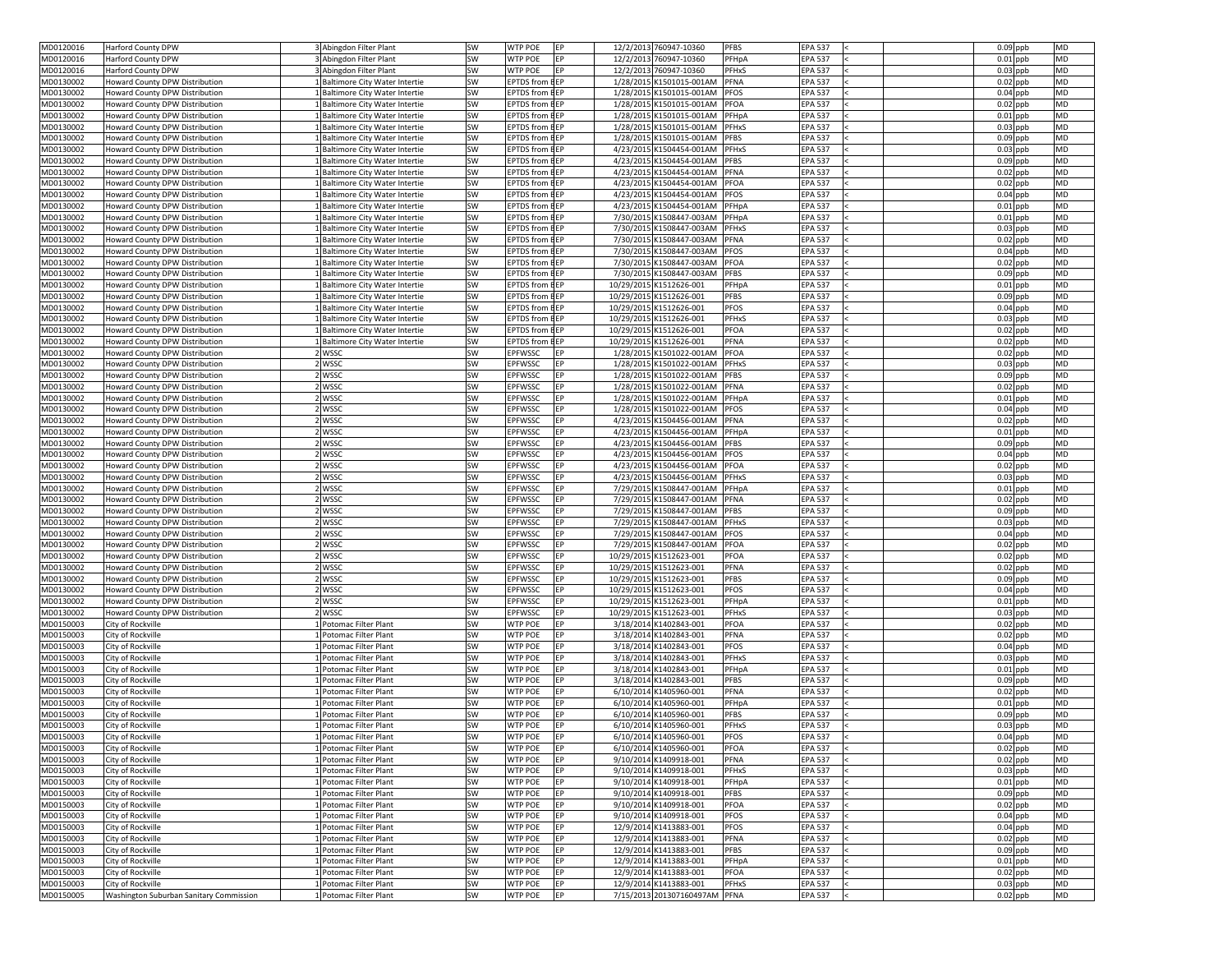| MD0150005                           | Washington Suburban Sanitary Commission        | 1 Potomac Filter Plant           | <b>SW</b> | <b>WTP POE</b>                   | EP         | 7/15/2013 201307160497AM PFHxS                     | <b>EPA 537</b>                                                  | $0.03$ ppb<br><b>MD</b>                            |
|-------------------------------------|------------------------------------------------|----------------------------------|-----------|----------------------------------|------------|----------------------------------------------------|-----------------------------------------------------------------|----------------------------------------------------|
| MD0150005                           | Washington Suburban Sanitary Commission        | 1 Potomac Filter Plant           | SW        | <b>WTP POE</b>                   | IFP.       | 7/15/2013 201307160497AM PFHpA                     | <b>EPA 537</b>                                                  | $0.01$ ppb<br><b>MD</b>                            |
| MD0150005                           | Washington Suburban Sanitary Commission        | LPotomac Filter Plant            | SW        | WTP POE                          | <b>FP</b>  | 7/15/2013 201307160497AM                           | PFBS<br><b>EPA 537</b>                                          | $0.09$ ppb<br><b>MD</b>                            |
| MD0150005                           | Washington Suburban Sanitary Commission        | 1 Potomac Filter Plant           | SW        | <b>WTP POE</b>                   | EP         | 7/15/2013 201307160497AM                           | <b>PFOS</b><br><b>EPA 537</b>                                   | $0.04$ ppb<br><b>MD</b>                            |
|                                     |                                                |                                  |           | <b>WTP POE</b>                   | <b>IEP</b> | 7/15/2013 201307160497AM PFOA                      | <b>EPA 537</b>                                                  | <b>MD</b>                                          |
| MD0150005                           | Washington Suburban Sanitary Commission        | 1 Potomac Filter Plant           | SW        |                                  |            |                                                    |                                                                 | $0.02$ ppb                                         |
| MD0150005                           | Washington Suburban Sanitary Commission        | 1 Potomac Filter Plant           | SW        | <b>WTP POE</b>                   | EP         | 10/21/2013 201310220211AM                          | <b>EPA 537</b><br>PFNA                                          | $0.02$ ppb<br><b>MD</b>                            |
| MD0150005                           | Washington Suburban Sanitary Commission        | 1 Potomac Filter Plant           | SW        | <b>WTP POE</b>                   | IEP.       | 10/21/2013 201310220211AM PFOS                     | <b>EPA 537</b>                                                  | $0.04$ ppb<br><b>MD</b>                            |
| MD0150005                           | Washington Suburban Sanitary Commission        | 1 Potomac Filter Plant           | SW        | <b>WTP POE</b>                   | FP         | 10/21/2013 201310220211AM                          | PFHxS<br><b>EPA 537</b>                                         | <b>MD</b><br>$0.03$ ppb                            |
| MD0150005                           | Washington Suburban Sanitary Commission        | 1  Potomac Filter Plant          | SW        | <b>WTP POE</b>                   | FP.        | 10/21/2013 201310220211AM                          | <b>EPA 537</b><br>PFOA                                          | $0.02$ ppb<br><b>MD</b>                            |
| MD0150005                           | Washington Suburban Sanitary Commission        | L Potomac Filter Plant           | SW        | <b>WTP POE</b>                   | <b>FP</b>  | 10/21/2013 201310220211AM PFBS                     | <b>EPA 537</b>                                                  | $0.09$ ppb<br><b>MD</b>                            |
| MD0150005                           | Washington Suburban Sanitary Commission        | 1 Potomac Filter Plant           | SW        | <b>WTP POE</b>                   | EP         | 10/21/2013 201310220211AM                          | <b>EPA 537</b><br>PFHpA                                         | $0.01$ ppb<br><b>MD</b>                            |
| MD0150005                           | Washington Suburban Sanitary Commission        | 1 Potomac Filter Plant           | <b>SW</b> | <b>WTP POE</b>                   | IEP.       | 1/21/2014 201401220119AM PFBS                      | <b>EPA 537</b>                                                  | <b>MD</b><br>$0.09$ ppb                            |
| MD0150005                           | Washington Suburban Sanitary Commission        | 1 Potomac Filter Plant           | SW        | <b>WTP POE</b>                   | <b>FP</b>  | 1/21/2014 201401220119AM                           | <b>EPA 537</b><br><b>PFHxS</b>                                  | $0.03$ ppb<br><b>MD</b>                            |
|                                     |                                                |                                  |           |                                  |            |                                                    |                                                                 |                                                    |
| MD0150005                           | <b>Washington Suburban Sanitary Commission</b> | 1   Potomac Filter Plant         | SW        | <b>WTP POE</b>                   | FP         | 1/21/2014 201401220119AM PFNA                      | <b>EPA 537</b>                                                  | <b>MD</b><br>$0.02$ ppb                            |
| MD0150005                           | Washington Suburban Sanitary Commission        | LPotomac Filter Plant            | SW        | <b>WTP POE</b>                   | <b>FP</b>  | 1/21/2014 201401220119AM PFOS                      | <b>EPA 537</b>                                                  | <b>MD</b><br>$0.04$ ppb                            |
| MD0150005                           | Washington Suburban Sanitary Commission        | 1 Potomac Filter Plant           | <b>SW</b> | <b>WTP POE</b>                   | IEP.       | 1/21/2014 201401220119AM                           | <b>EPA 537</b><br>PFOA                                          | $0.02$ ppb<br><b>MD</b>                            |
| MD0150005                           | <b>Washington Suburban Sanitary Commission</b> | 1 Potomac Filter Plant           | SW        | WTP POE                          | IEP.       | 1/21/2014 201401220119AM PFHpA                     | <b>EPA 537</b>                                                  | $0.01$ ppb<br><b>MD</b>                            |
| MD0150005                           | Washington Suburban Sanitary Commission        | 1 Potomac Filter Plant           | SW        | <b>WTP POE</b>                   | EP         | 4/14/2014 201404150437AM                           | PFHpA<br><b>EPA 537</b>                                         | $0.01$ ppb<br><b>MD</b>                            |
| MD0150005                           | Washington Suburban Sanitary Commission        | 1 Potomac Filter Plant           | <b>SW</b> | <b>WTP POE</b>                   | IEP.       | 4/14/2014 201404150437AM PFBS                      | <b>EPA 537</b>                                                  | $0.09$ ppb<br><b>MD</b>                            |
| MD0150005                           | Washington Suburban Sanitary Commission        | LPotomac Filter Plant            | SW        | WTP POE                          | IEP.       | 4/14/2014 201404150437AM PFHxS                     | <b>EPA 537</b>                                                  | $0.03$ ppb<br><b>MD</b>                            |
| MD0150005                           | Washington Suburban Sanitary Commission        | 1 Potomac Filter Plant           | SW        | <b>WTP POE</b>                   | FP         | 4/14/2014 201404150437AM PFNA                      | <b>EPA 537</b>                                                  | $0.02$ ppb<br><b>MD</b>                            |
|                                     |                                                |                                  |           |                                  |            |                                                    |                                                                 |                                                    |
| MD0150005                           | Washington Suburban Sanitary Commission        | 1 Potomac Filter Plant           | SW        | <b>WTP POE</b>                   | FP.        | 4/14/2014 201404150437AM                           | <b>PFOS</b><br><b>EPA 537</b>                                   | $0.04$ ppb<br><b>MD</b>                            |
| MD0150005                           | Washington Suburban Sanitary Commission        | 1 Potomac Filter Plant           | SW        | <b>WTP POE</b>                   | EP         | 4/14/2014 201404150437AM                           | PFOA<br><b>EPA 537</b>                                          | $0.02$ ppb<br><b>MD</b>                            |
| MD0150005                           | Washington Suburban Sanitary Commission        | 2 Patuxent Filter Plant          | SW        | <b>WTP POE</b>                   | <b>IEP</b> | 7/15/2013 201307160419AM PFBS                      | <b>EPA 537</b>                                                  | <b>MD</b><br>$0.09$ ppb                            |
| MD0150005                           | Washington Suburban Sanitary Commission        | 2 Patuxent Filter Plant          | SW        | <b>WTP POE</b>                   | EP         | 7/15/2013 201307160419AM PFOA                      | <b>EPA 537</b>                                                  | $0.02$ ppb<br><b>MD</b>                            |
| MD0150005                           | <b>Washington Suburban Sanitary Commission</b> | 2 Patuxent Filter Plant          | SW        | <b>WTP POE</b>                   | FP.        | 7/15/2013 201307160419AM PFOS                      | <b>EPA 537</b>                                                  | $0.04$ ppb<br><b>MD</b>                            |
| MD0150005                           | <b>Washington Suburban Sanitary Commission</b> | 2 Patuxent Filter Plant          | SW        | <b>WTP POE</b>                   | FP.        | 7/15/2013 201307160419AM                           | <b>PFNA</b><br><b>EPA 537</b>                                   | <b>MD</b><br>$0.02$ ppb                            |
| MD0150005                           | Washington Suburban Sanitary Commission        | 2 Patuxent Filter Plant          | SW        | <b>WTP POE</b>                   | EP.        | 7/15/2013 201307160419AM                           | PFHxS<br><b>EPA 537</b>                                         | $0.03$ ppb<br><b>MD</b>                            |
| MD0150005                           | Washington Suburban Sanitary Commission        | 2 Patuxent Filter Plant          | SW        | WTP POE                          | IEP.       | 7/15/2013 201307160419AM PFHpA                     | <b>EPA 537</b>                                                  | $0.01$ ppb<br><b>MD</b>                            |
| MD0150005                           |                                                |                                  |           | <b>WTP POE</b>                   | IEP.       | 10/21/2013 201310220261AM PFBS                     |                                                                 | <b>MD</b>                                          |
|                                     | Washington Suburban Sanitary Commission        | 2 Patuxent Filter Plant          | <b>SW</b> |                                  |            |                                                    | <b>EPA 537</b>                                                  | $0.09$ ppb                                         |
| MD0150005                           | <b>Washington Suburban Sanitary Commission</b> | 2 Patuxent Filter Plant          | <b>SW</b> | <b>WTP POE</b>                   | IFP.       | 10/21/2013 201310220261AM PFOA                     | <b>EPA 537</b>                                                  | $0.02$ ppb<br><b>MD</b>                            |
| MD0150005                           | Washington Suburban Sanitary Commission        | 2 Patuxent Filter Plant          | SW        | <b>WTP POE</b>                   | EP         | 10/21/2013 201310220261AM PFOS                     | <b>EPA 537</b>                                                  | $0.04$ ppb<br><b>MD</b>                            |
| MD0150005                           | Washington Suburban Sanitary Commission        | 2 Patuxent Filter Plant          | SW        | <b>WTP POE</b>                   | IFP.       | 10/21/2013 201310220261AM PFNA                     | <b>EPA 537</b>                                                  | $0.02$ ppb<br><b>MD</b>                            |
| MD0150005                           | Washington Suburban Sanitary Commission        | 2 Patuxent Filter Plant          | SW        | WTP POE                          | FP.        | 10/21/2013 201310220261AM                          | PFHpA<br><b>EPA 537</b>                                         | <b>MD</b><br>$0.01$ ppb                            |
| MD0150005                           | Washington Suburban Sanitary Commission        | 2 Patuxent Filter Plant          | SW        | <b>WTP POE</b>                   | EP         | 10/21/2013 201310220261AM                          | PFHxS<br><b>EPA 537</b>                                         | $0.03$ ppb<br><b>MD</b>                            |
| MD0150005                           | Washington Suburban Sanitary Commission        | 2 Patuxent Filter Plant          | SW        | <b>WTP POE</b>                   | IEP.       | 1/21/2014 201401220157AM PFOA                      | <b>EPA 537</b>                                                  | $0.02$ ppb<br><b>MD</b>                            |
| MD0150005                           | Washington Suburban Sanitary Commission        | 2 Patuxent Filter Plant          | SW        | <b>WTP POE</b>                   | EP         | 1/21/2014 201401220157AM PFOS                      | <b>EPA 537</b>                                                  | $0.04$ ppb<br><b>MD</b>                            |
| MD0150005                           | Washington Suburban Sanitary Commission        | 2 Patuxent Filter Plant          | SW        | <b>WTP POE</b>                   | IEP.       | 1/21/2014 201401220157AM PFHpA                     | <b>EPA 537</b>                                                  | $0.01$ ppb<br><b>MD</b>                            |
|                                     |                                                |                                  |           |                                  |            |                                                    |                                                                 |                                                    |
| MD0150005                           | <b>Washington Suburban Sanitary Commission</b> | 2 Patuxent Filter Plant          | SW        | <b>WTP POE</b>                   | FP.        | 1/21/2014 201401220157AM PFBS                      | <b>EPA 537</b>                                                  | $0.09$ ppb<br><b>MD</b>                            |
| MD0150005                           | Washington Suburban Sanitary Commission        | 2 Patuxent Filter Plant          | SW        | <b>WTP POE</b>                   | FP.        | 1/21/2014 201401220157AM                           | PFHxS<br><b>EPA 537</b>                                         | $0.03$ ppb<br><b>MD</b>                            |
| MD0150005                           | Washington Suburban Sanitary Commission        | 2 Patuxent Filter Plant          | SW        | <b>WTP POE</b>                   | IFP.       | 1/21/2014 201401220157AM PFNA                      | <b>EPA 537</b>                                                  | $0.02$ ppb<br><b>MD</b>                            |
| MD0150005                           | Washington Suburban Sanitary Commission        | 2 Patuxent Filter Plant          | SW        | <b>WTP POE</b>                   | EP         | 4/14/2014 201404150446AM                           | <b>EPA 537</b><br><b>PFOS</b>                                   | $0.04$ ppb<br><b>MD</b>                            |
| MD0150005                           | Washington Suburban Sanitary Commission        | 2 Patuxent Filter Plant          | SW        | <b>WTP POE</b>                   | <b>IEP</b> | 4/14/2014 201404150446AM PFOA                      | <b>EPA 537</b>                                                  | $0.02$ ppb<br><b>MD</b>                            |
| MD0150005                           | Washington Suburban Sanitary Commission        | 2 Patuxent Filter Plant          | SW        | <b>WTP POE</b>                   | <b>FP</b>  | 4/14/2014 201404150446AM PFNA                      | <b>EPA 537</b>                                                  | $0.02$ ppb<br><b>MD</b>                            |
| MD0150005                           | Washington Suburban Sanitary Commission        | 2 Patuxent Filter Plant          | SW        | <b>WTP POE</b>                   | FP         | 4/14/2014 201404150446AM                           | <b>PFBS</b><br><b>EPA 537</b>                                   | <b>MD</b><br>$0.09$ ppb                            |
| MD0150005                           | Washington Suburban Sanitary Commission        | 2 Patuxent Filter Plant          | SW        | <b>WTP POE</b>                   | FP         | 4/14/2014 201404150446AM                           | PFHpA<br><b>EPA 537</b>                                         | $0.01$ ppb<br><b>MD</b>                            |
| MD0150005                           | Washington Suburban Sanitary Commission        | 2 Patuxent Filter Plant          | SW        | <b>WTP POE</b>                   | EP         | 4/14/2014 201404150446AM                           | <b>EPA 537</b><br>PFHxS                                         | $0.03$ ppb<br><b>MD</b>                            |
|                                     |                                                |                                  |           |                                  |            |                                                    |                                                                 |                                                    |
| MD0160002                           | <b>Bowie</b>                                   | 1 Bowie WTP for Wells            | GW        | <b>WTP POE</b>                   | <b>IEP</b> | 3/4/2013 707722-8270                               | <b>PFOS</b><br><b>EPA 537</b>                                   | $0.04$ ppb<br><b>MD</b>                            |
| MD0160002                           | <b>Bowie</b>                                   | LBowie WTP for Wells             | GW        | <b>WTP POE</b>                   | EP         | 3/4/2013 707722-8270                               | <b>PFHxS</b><br><b>EPA 537</b>                                  | $0.03$ ppb<br><b>MD</b>                            |
| MD0160002                           | Bowie                                          | 1 Bowie WTP for Wells            | GW        | <b>WTP POE</b>                   | <b>IEP</b> | 3/4/2013 707722-8270                               | PFHpA<br><b>EPA 537</b>                                         | <b>MD</b><br>$0.01$ ppb                            |
| MD0160002                           | <b>Bowie</b>                                   | LBowie WTP for Wells             | GW        | <b>WTP POE</b>                   | IEP.       | 3/4/2013 707722-8270                               | <b>PFBS</b><br><b>EPA 537</b>                                   | <b>MD</b><br>$0.09$ ppb                            |
| MD0160002                           | <b>Bowie</b>                                   | 1 Bowie WTP for Wells            | GW        | <b>WTP POE</b>                   | FP.        | 3/4/2013 707722-8270                               | PFNA<br><b>EPA 537</b>                                          | $0.02$ ppb<br><b>MD</b>                            |
| MD0160002                           | <b>Bowie</b>                                   | LBowie WTP for Wells             | GW        | <b>WTP POE</b>                   | <b>FP</b>  | 3/4/2013 707722-8270                               | PFOA<br><b>EPA 537</b>                                          | $0.02$ ppb<br><b>MD</b>                            |
| MD0160002                           | <b>Bowie</b>                                   | LBowie WTP for Wells             | GW        | <b>WTP POE</b>                   | EP         | 9/11/2013 744317-9733                              | PFOS<br><b>EPA 537</b>                                          | $0.04$ ppb<br><b>MD</b>                            |
| MD0160002                           | <b>Bowie</b>                                   | 1 Bowie WTP for Wells            | GW        | <b>WTP POE</b>                   | <b>IEP</b> | 9/11/2013 744317-9733                              | <b>EPA 537</b><br>PFHpA                                         | $0.01$ ppb<br><b>MD</b>                            |
| MD0160002                           | <b>Bowie</b>                                   | LBowie WTP for Wells             | GW        | <b>WTP POE</b>                   | EP         | 9/11/2013 744317-9733                              | <b>PFOA</b><br><b>EPA 537</b>                                   | $0.02$ ppb<br><b>MD</b>                            |
|                                     |                                                |                                  |           |                                  |            |                                                    |                                                                 |                                                    |
| MD0160002                           | <b>Bowie</b>                                   | 1 Bowie WTP for Wells            | GW        | <b>WTP POE</b>                   | IEP.       | 9/11/2013 744317-9733                              | PFNA<br><b>EPA 537</b>                                          | $0.02$ ppb<br><b>MD</b>                            |
| MD0160002                           | <b>Bowie</b>                                   | 1 Bowie WTP for Wells            | GW        | <b>WTP POE</b>                   | FP.        | 9/11/2013 744317-9733                              | PFHxS<br><b>EPA 537</b>                                         | $0.03$ ppb<br><b>MD</b>                            |
| MD0160002                           | <b>Bowie</b>                                   | 1Bowie WTP for Wells             | GW        | <b>WTP POE</b>                   | EP         | 9/11/2013 744317-9733                              | <b>PFBS</b><br><b>EPA 537</b>                                   | $0.09$ ppb<br><b>MD</b>                            |
| MD0180007                           | Lexington Park                                 | 5 Town Creek 3                   | GW        | WTP POE                          | <b>IEP</b> | 2/27/2015 35177878001AM                            | <b>PFHxS</b><br><b>EPA 537</b>                                  | $0.03$ ppb<br><b>MD</b>                            |
| MD0180007                           | <b>Lexington Park</b>                          | 5 Town Creek 3                   | GW        | <b>WTP POE</b>                   | EP         | 2/27/2015 35177878001AM                            | <b>EPA 537</b><br>PFHpA                                         | $0.01$ ppb<br><b>MD</b>                            |
| MD0180007                           | <b>Lexington Park</b>                          | 5 Town Creek 3                   | GW        | <b>WTP POE</b>                   | IFP.       | 2/27/2015 35177878001AM                            | <b>PFBS</b><br><b>EPA 537</b>                                   | $0.09$ ppb<br><b>MD</b>                            |
| MD0180007                           | Lexington Park                                 | 5 Town Creek 3                   | GW        | <b>WTP POE</b>                   | EP         | 2/27/2015 35177878001AM                            | PFOS<br><b>EPA 537</b>                                          | $0.04$ ppb<br><b>MD</b>                            |
| MD0180007                           | Lexington Park                                 | 5 Town Creek 3                   | GW        | <b>WTP POE</b>                   | EP         | 2/27/2015 35177878001AM                            | PFNA<br><b>EPA 537</b>                                          | $0.02$ ppb<br><b>MD</b>                            |
|                                     |                                                |                                  |           |                                  |            |                                                    |                                                                 |                                                    |
| MD0180007                           | Lexington Park                                 | 5 Town Creek 3                   | GW        | <b>WTP POE</b>                   | EP         | 2/27/2015 35177878001AM                            | PFOA<br><b>EPA 537</b>                                          | <b>MD</b><br>$0.02$ ppb                            |
| MD0180007                           | Lexington Park                                 | 5 Town Creek 3                   | GW        | <b>WTP POE</b>                   | EP         | 8/26/2015 35205363001AM                            | <b>PFOA</b><br><b>EPA 537</b>                                   | MD<br>$0.02$ ppb                                   |
| MD0180007                           | Lexington Park                                 | 5 Town Creek 3                   | GW        | <b>WTP POE</b>                   | EP         | 8/26/2015 35205363001AM                            | <b>PFOS</b><br><b>EPA 537</b>                                   | $0.04$ ppb<br><b>MD</b>                            |
| MD0180007                           | Lexington Park                                 | 5 Town Creek 3                   | GW        | <b>WTP POE</b>                   | EP         | 8/26/2015 35205363001AM                            | <b>EPA 537</b><br>PFHxS                                         | <b>MD</b><br>$0.03$ ppb                            |
| MD0180007                           | Lexington Park                                 | 5 Town Creek 3                   | GW        | <b>WTP POE</b>                   | EP         | 8/26/2015 35205363001AM                            | <b>EPA 537</b><br>PFHpA                                         | $0.01$ ppb<br><b>MD</b>                            |
| MD0180007                           | Lexington Park                                 | 5 Town Creek 3                   | GW        | <b>WTP POE</b>                   | EP         | 8/26/2015 35205363001AM                            | <b>PFBS</b><br><b>EPA 537</b>                                   | $0.09$ ppb<br><b>MD</b>                            |
| MD0180007                           | Lexington Park                                 | 5 Town Creek 3                   | GW        | <b>WTP POE</b>                   | EP         | 8/26/2015 35205363001AM                            | <b>EPA 537</b><br>PFNA                                          | $0.02$ ppb<br><b>MD</b>                            |
| MD0180007                           | Lexington Park                                 | 12 Wildewood 1                   | GW        | <b>WTP POE</b>                   | EP         | 4/13/2015 35184391003AM                            | <b>PFBS</b><br><b>EPA 537</b>                                   | $0.09$ ppb<br><b>MD</b>                            |
|                                     |                                                |                                  |           |                                  |            |                                                    |                                                                 | $0.01$ ppb<br><b>MD</b>                            |
| MD0180007                           |                                                |                                  |           |                                  |            |                                                    |                                                                 |                                                    |
|                                     | Lexington Park                                 | 12 Wildewood 1                   | GW        | <b>WTP POE</b>                   | EP         | 4/13/2015 35184391003AM                            | <b>EPA 537</b><br>PFHpA                                         |                                                    |
|                                     | Lexington Park                                 | 12 Wildewood 1                   | GW        | <b>WTP POE</b>                   | EP         | 4/13/2015 35184391003AM                            | PFOA<br><b>EPA 537</b>                                          | $0.02$ ppb<br><b>MD</b>                            |
| MD0180007<br>MD0180007<br>MD0180007 | Lexington Park<br>Lexington Park               | 12 Wildewood 1<br>12 Wildewood 1 | GW<br>GW  | <b>WTP POE</b><br><b>WTP POE</b> | EP<br>EP   | 4/13/2015 35184391003AM<br>4/13/2015 35184391003AM | <b>PFOS</b><br><b>EPA 537</b><br><b>PFHxS</b><br><b>EPA 537</b> | $0.04$ ppb<br><b>MD</b><br>$0.03$ ppb<br><b>MD</b> |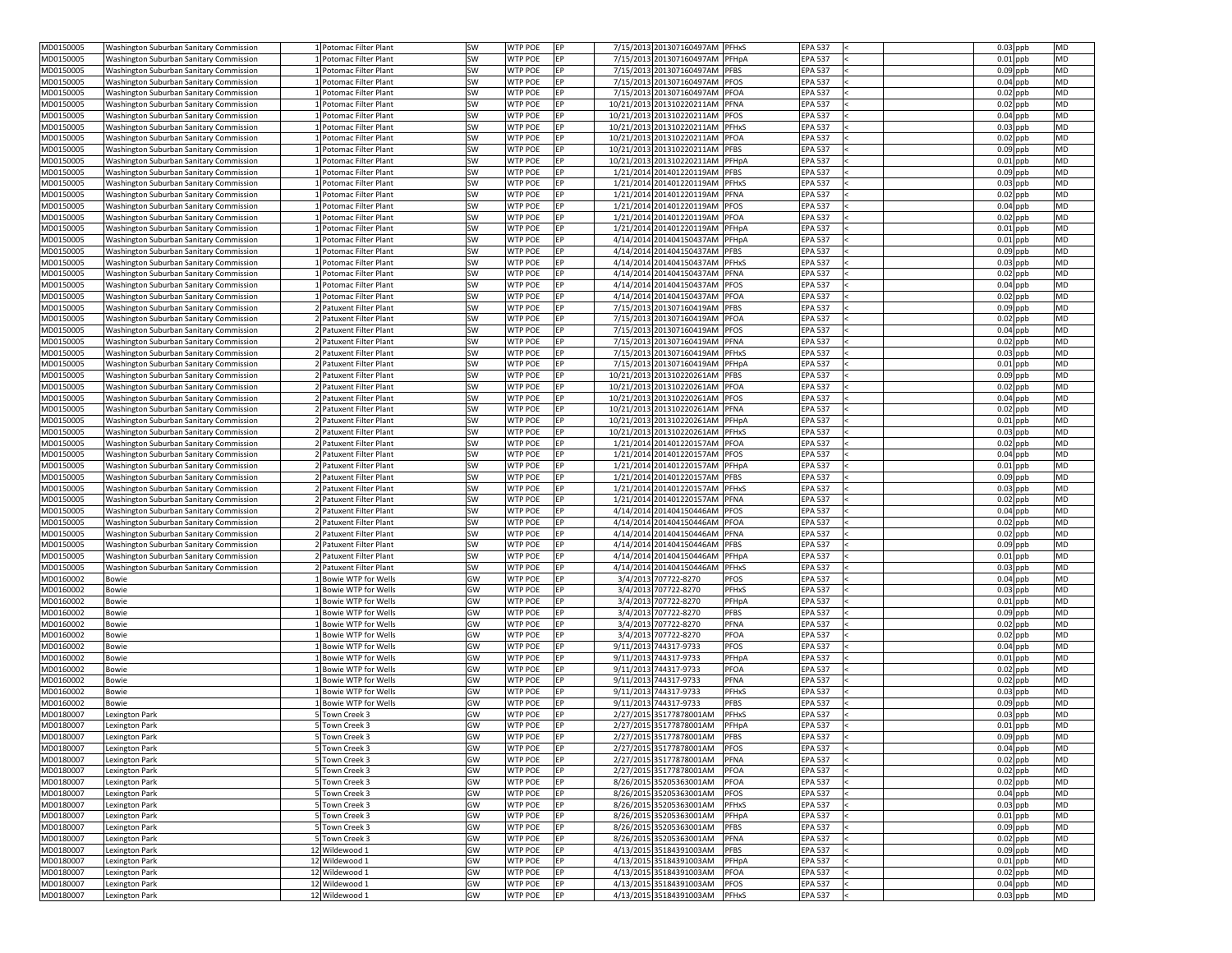| MD0180007 | <b>Lexington Park</b>               | 12 Wildewood 1                         | GW | <b>WTP POE</b> | <b>IEP</b> | 4/13/2015 35184391003AM  | <b>PFNA</b>  | <b>EPA 537</b> | $0.02$ ppb | <b>MD</b> |
|-----------|-------------------------------------|----------------------------------------|----|----------------|------------|--------------------------|--------------|----------------|------------|-----------|
| MD0180007 | Lexington Park                      | 12 Wildewood 1                         | GW | <b>WTP POE</b> | EP         | 8/26/2015 35205363003AM  | <b>PFOS</b>  | <b>EPA 537</b> | $0.04$ ppb | <b>MD</b> |
| MD0180007 | Lexington Park                      | 12 Wildewood 1                         | GW | WTP POE        | EP         | 8/26/2015 35205363003AM  | PFOA         | <b>EPA 537</b> | $0.02$ ppb | <b>MD</b> |
| MD0180007 | Lexington Park                      | 12 Wildewood 1                         | GW | <b>WTP POE</b> | EP         | 8/26/2015 35205363003AM  | <b>PFNA</b>  | <b>EPA 537</b> | $0.02$ ppb | <b>MD</b> |
| MD0180007 | Lexington Park                      | 12 Wildewood 1                         | GW | <b>WTP POE</b> | <b>FP</b>  | 8/26/2015 35205363003AM  | PFHxS        | <b>EPA 537</b> | $0.03$ ppb | <b>MD</b> |
| MD0180007 | Lexington Park                      | 12 Wildewood 1                         | GW | <b>WTP POE</b> | FP         | 8/26/2015 35205363003AM  | PFHpA        | <b>EPA 537</b> | $0.01$ ppb | <b>MD</b> |
| MD0180007 | Lexington Park                      | 12 Wildewood 1                         | GW | WTP POE        | FP.        | 8/26/2015 35205363003AM  | <b>PFBS</b>  | <b>EPA 537</b> | $0.09$ ppb | <b>MD</b> |
| MD0180007 | Lexington Park                      | 22 First Colony                        | GW | WTP POE        | EP         | 4/13/2015 35184391005AM  | <b>PFHxS</b> | <b>EPA 537</b> | $0.03$ ppb | <b>MD</b> |
| MD0180007 | Lexington Park                      | 22 First Colony                        | GW | <b>WTP POE</b> | EP         | 4/13/2015 35184391005AM  | PFNA         | <b>EPA 537</b> | $0.02$ ppb | MD        |
| MD0180007 | Lexington Park                      | 22 First Colony                        | GW | <b>WTP POE</b> | IEP.       | 4/13/2015 35184391005AM  | PFOA         | <b>EPA 537</b> | $0.02$ ppb | <b>MD</b> |
| MD0180007 | Lexington Park                      | 22 First Colony                        | GW | <b>WTP POE</b> | EP         | 4/13/2015 35184391005AM  | <b>PFOS</b>  | <b>EPA 537</b> | $0.04$ ppb | <b>MD</b> |
| MD0180007 | Lexington Park                      | 22 First Colony                        | GW | <b>WTP POE</b> | <b>IFP</b> | 4/13/2015 35184391005AM  | PFHpA        | <b>EPA 537</b> | $0.01$ ppb | <b>MD</b> |
| MD0180007 | Lexington Park                      | 22 First Colony                        | GW | WTP POE        | FP.        | 4/13/2015 35184391005AM  | <b>PFBS</b>  | <b>EPA 537</b> | $0.09$ ppb | MD        |
| MD0180007 | Lexington Park                      | 22 First Colony                        | GW | <b>WTP POE</b> | EP         | 8/26/2015 35205363005AM  | <b>PFOS</b>  | <b>EPA 537</b> | $0.04$ ppb | MD        |
| MD0180007 | Lexington Park                      | 22 First Colony                        | GW | <b>WTP POE</b> | IEP.       | 8/26/2015 35205363005AM  | PFOA         | <b>EPA 537</b> | $0.02$ ppb | <b>MD</b> |
| MD0180007 | Lexington Park                      | 22 First Colony                        | GW | <b>WTP POE</b> | EP         | 8/26/2015 35205363005AM  | <b>PFBS</b>  | <b>EPA 537</b> | $0.09$ ppb | <b>MD</b> |
| MD0180007 | Lexington Park                      | 22 First Colony                        | GW | <b>WTP POE</b> | EP         | 8/26/2015 35205363005AM  | <b>PFNA</b>  | <b>EPA 537</b> | $0.02$ ppb | <b>MD</b> |
| MD0180007 |                                     | 22 First Colony                        | GW | <b>WTP POE</b> |            | 8/26/2015 35205363005AM  | <b>PFHxS</b> | <b>EPA 537</b> | $0.03$ ppb | MD        |
|           | Lexington Park                      |                                        | GW | WTP POE        | EP<br>FP.  |                          |              |                |            | <b>MD</b> |
| MD0180007 | Lexington Park                      | 22 First Colony                        |    |                |            | 8/26/2015 35205363005AM  | PFHpA        | <b>EPA 537</b> | $0.01$ ppb |           |
| MD0180022 | Patuxent Naval Air Station (NAWCAD) | 1 Pump Station A (Wells 522 & 524)     | GW | WTP POE        | EP         | 12/15/2014 35168731001AM | <b>PFOS</b>  | <b>EPA 537</b> | $0.04$ ppb | <b>MD</b> |
| MD0180022 | Patuxent Naval Air Station (NAWCAD) | 1 Pump Station A (Wells 522 & 524)     | GW | <b>WTP POE</b> | EP         | 12/15/2014 35168731001AM | PFOA         | <b>EPA 537</b> | $0.02$ ppb | <b>MD</b> |
| MD0180022 | Patuxent Naval Air Station (NAWCAD) | 1 Pump Station A (Wells 522 & 524)     | GW | <b>WTP POE</b> | EP         | 12/15/2014 35168731001AM | <b>PFBS</b>  | <b>EPA 537</b> | $0.09$ ppb | <b>MD</b> |
| MD0180022 | Patuxent Naval Air Station (NAWCAD) | 1 Pump Station A (Wells 522 & 524)     | GW | <b>WTP POE</b> | EP         | 12/15/2014 35168731001AM | PFHpA        | <b>EPA 537</b> | $0.01$ ppb | <b>MD</b> |
| MD0180022 | Patuxent Naval Air Station (NAWCAD) | 1 Pump Station A (Wells 522 & 524)     | GW | <b>WTP POE</b> | EP         | 12/15/2014 35168731001AM | PFHxS        | <b>EPA 537</b> | $0.03$ ppb | <b>MD</b> |
| MD0180022 | Patuxent Naval Air Station (NAWCAD) | 1 Pump Station A (Wells 522 & 524)     | GW | <b>WTP POE</b> | EP         | 12/15/2014 35168731001AM | <b>PFNA</b>  | <b>EPA 537</b> | $0.02$ ppb | <b>MD</b> |
| MD0180022 | Patuxent Naval Air Station (NAWCAD) | 1 Pump Station A (Wells 522 & 524)     | GW | <b>WTP POE</b> | <b>EP</b>  | 6/30/2015 35195985001AM  | <b>PFBS</b>  | <b>EPA 537</b> | $0.09$ ppb | MD        |
| MD0180022 | Patuxent Naval Air Station (NAWCAD) | 1 Pump Station A (Wells 522 & 524)     | GW | <b>WTP POE</b> | IEP.       | 6/30/2015 35195985001AM  | <b>PFHxS</b> | <b>EPA 537</b> | $0.03$ ppb | <b>MD</b> |
| MD0180022 | Patuxent Naval Air Station (NAWCAD) | 1 Pump Station A (Wells 522 & 524)     | GW | <b>WTP POE</b> | EP         | 6/30/2015 35195985001AM  | PFNA         | <b>EPA 537</b> | $0.02$ ppb | <b>MD</b> |
| MD0180022 | Patuxent Naval Air Station (NAWCAD) | 1 Pump Station A (Wells 522 & 524)     | GW | <b>WTP POE</b> | EP         | 6/30/2015 35195985001AM  | <b>PFOS</b>  | <b>EPA 537</b> | $0.04$ ppb | <b>MD</b> |
| MD0180022 | Patuxent Naval Air Station (NAWCAD) | 1 Pump Station A (Wells 522 & 524)     | GW | <b>WTP POE</b> | EP         | 6/30/2015 35195985001AM  | <b>PFOA</b>  | <b>EPA 537</b> | $0.02$ ppb | <b>MD</b> |
| MD0180022 | Patuxent Naval Air Station (NAWCAD) | 1 Pump Station A (Wells 522 & 524)     | GW | <b>WTP POE</b> |            | 6/30/2015 35195985001AM  | PFHpA        | <b>EPA 537</b> | $0.01$ ppb | MD        |
| MD0180022 | Patuxent Naval Air Station (NAWCAD) | 2 Building 526 (Wells 530, 531 & 2276) | GW | <b>WTP POE</b> | <b>IEP</b> | 12/15/2014 35168731003AM | <b>PFBS</b>  | <b>EPA 537</b> | $0.09$ ppb | MD        |
| MD0180022 | Patuxent Naval Air Station (NAWCAD) | 2 Building 526 (Wells 530, 531 & 2276) | GW | <b>WTP POE</b> | EP         | 12/15/2014 35168731003AM | PFHpA        | <b>EPA 537</b> | $0.01$ ppb | <b>MD</b> |
| MD0180022 | Patuxent Naval Air Station (NAWCAD) | 2 Building 526 (Wells 530, 531 & 2276) | GW | <b>WTP POE</b> | EP         | 12/15/2014 35168731003AM | <b>PFHxS</b> | <b>EPA 537</b> | $0.03$ ppb | <b>MD</b> |
| MD0180022 | Patuxent Naval Air Station (NAWCAD) | 2 Building 526 (Wells 530, 531 & 2276) | GW | <b>WTP POE</b> | EP         | 12/15/2014 35168731003AM | PFNA         | <b>EPA 537</b> | $0.02$ ppb | <b>MD</b> |
| MD0180022 | Patuxent Naval Air Station (NAWCAD) | 2 Building 526 (Wells 530, 531 & 2276) | GW | <b>WTP POE</b> | <b>IEP</b> | 12/15/2014 35168731003AM | <b>PFOS</b>  | <b>EPA 537</b> | $0.04$ ppb | <b>MD</b> |
| MD0180022 | Patuxent Naval Air Station (NAWCAD) | 2 Building 526 (Wells 530, 531 & 2276) | GW | <b>WTP POE</b> | <b>FP</b>  | 12/15/2014 35168731003AM | PFOA         | <b>EPA 537</b> | $0.02$ ppb | MD        |
| MD0180022 | Patuxent Naval Air Station (NAWCAD) | 2 Building 526 (Wells 530, 531 & 2276) | GW | <b>WTP POE</b> | FP         | 6/30/2015 35195985003AM  | PFOA         | <b>EPA 537</b> | $0.02$ ppb | <b>MD</b> |
| MD0180022 | Patuxent Naval Air Station (NAWCAD) | 2 Building 526 (Wells 530, 531 & 2276) | GW | WTP POE        | EP         | 6/30/2015 35195985003AM  | PFHpA        | <b>EPA 537</b> | $0.01$ ppb | <b>MD</b> |
| MD0180022 | Patuxent Naval Air Station (NAWCAD) | 2 Building 526 (Wells 530, 531 & 2276) | GW | <b>WTP POE</b> | EP         | 6/30/2015 35195985003AM  | PFNA         | <b>EPA 537</b> | $0.02$ ppb | MD        |
| MD0180022 | Patuxent Naval Air Station (NAWCAD) | 2 Building 526 (Wells 530, 531 & 2276) | GW | <b>WTP POE</b> | IEP.       | 6/30/2015 35195985003AM  | <b>PFOS</b>  | <b>EPA 537</b> | $0.04$ ppb | <b>MD</b> |
| MD0180022 | Patuxent Naval Air Station (NAWCAD) | 2 Building 526 (Wells 530, 531 & 2276) | GW | <b>WTP POE</b> | EP         | 6/30/2015 35195985003AM  | <b>PFHxS</b> | <b>EPA 537</b> | $0.03$ ppb | <b>MD</b> |
| MD0180022 | Patuxent Naval Air Station (NAWCAD) | 2 Building 526 (Wells 530, 531 & 2276) | GW | <b>WTP POE</b> | EP         | 6/30/2015 35195985003AM  | <b>PFBS</b>  | <b>EPA 537</b> | $0.09$ ppb | <b>MD</b> |
| MD0180022 | Patuxent Naval Air Station (NAWCAD) | 3 Building 574 (Well 3A)               | GW | WTP POE        |            | 12/15/2014 35168731005AM | <b>PFHxS</b> | <b>EPA 537</b> | $0.03$ ppb | <b>MD</b> |
| MD0180022 | Patuxent Naval Air Station (NAWCAD) | 3 Building 574 (Well 3A)               | GW | <b>WTP POE</b> | EP         | 12/15/2014 35168731005AM | PFHpA        | <b>EPA 537</b> | $0.01$ ppb | <b>MD</b> |
|           |                                     |                                        | GW | <b>WTP POE</b> | <b>FP</b>  | 12/15/2014 35168731005AM | PFNA         | <b>EPA 537</b> | $0.02$ ppb | <b>MD</b> |
| MD0180022 | Patuxent Naval Air Station (NAWCAD) | 3 Building 574 (Well 3A)               |    |                |            |                          |              |                |            |           |
| MD0180022 | Patuxent Naval Air Station (NAWCAD) | 3 Building 574 (Well 3A)               | GW | <b>WTP POE</b> | EP         | 12/15/2014 35168731005AM | <b>PFOS</b>  | <b>EPA 537</b> | $0.04$ ppb | <b>MD</b> |
| MD0180022 | Patuxent Naval Air Station (NAWCAD) | 3 Building 574 (Well 3A)               | GW | <b>WTP POE</b> | EP         | 12/15/2014 35168731005AM | <b>PFBS</b>  | <b>EPA 537</b> | $0.09$ ppb | <b>MD</b> |
| MD0180022 | Patuxent Naval Air Station (NAWCAD) | 3 Building 574 (Well 3A)               | GW | <b>WTP POE</b> | EP         | 12/15/2014 35168731005AM | PFOA         | <b>EPA 537</b> | $0.02$ ppb | MD        |
| MD0180022 | Patuxent Naval Air Station (NAWCAD) | 3 Building 574 (Well 3A)               | GW | <b>WTP POE</b> | IFP.       | 6/30/2015 35195985005AM  | PFNA         | <b>EPA 537</b> | $0.02$ ppb | <b>MD</b> |
| MD0180022 | Patuxent Naval Air Station (NAWCAD) | 3 Building 574 (Well 3A)               | GW | <b>WTP POE</b> | EP         | 6/30/2015 35195985005AM  | <b>PFOS</b>  | <b>EPA 537</b> | $0.04$ ppb | <b>MD</b> |
| MD0180022 | Patuxent Naval Air Station (NAWCAD) | 3 Building 574 (Well 3A)               | GW | <b>WTP POE</b> | EP         | 6/30/2015 35195985005AM  | PFHxS        | <b>EPA 537</b> | $0.03$ ppb | <b>MD</b> |
| MD0180022 | Patuxent Naval Air Station (NAWCAD) | 3 Building 574 (Well 3A)               | GW | <b>WTP POE</b> | EP         | 6/30/2015 35195985005AM  | PFHpA        | <b>EPA 537</b> | $0.01$ ppb | <b>MD</b> |
| MD0180022 | Patuxent Naval Air Station (NAWCAD) | 3 Building 574 (Well 3A)               | GW | <b>WTP POE</b> | EP         | 6/30/2015 35195985005AM  | <b>PFBS</b>  | <b>EPA 537</b> | $0.09$ ppb | <b>MD</b> |
| MD0180022 | Patuxent Naval Air Station (NAWCAD) | 3 Building 574 (Well 3A)               | GW | <b>WTP POE</b> | EP         | 6/30/2015 35195985005AM  | PFOA         | <b>EPA 537</b> | $0.02$ ppb | <b>MD</b> |
| MD0180022 | Patuxent Naval Air Station (NAWCAD) | 4 Building 528 (1C, 2C & 4C)           | GW | WTP POE        | EP         | 12/15/2014 35168731007AM | PFOA         | <b>EPA 537</b> | $0.02$ ppb | <b>MD</b> |
| MD0180022 | Patuxent Naval Air Station (NAWCAD) | 4 Building 528 (1C, 2C & 4C)           | GW | <b>WTP POE</b> | EP         | 12/15/2014 35168731007AM | <b>PFOS</b>  | <b>EPA 537</b> | $0.04$ ppb | <b>MD</b> |
| MD0180022 | Patuxent Naval Air Station (NAWCAD) | 4 Building 528 (1C, 2C & 4C)           | GW | WTP POE        | EP         | 12/15/2014 35168731007AM | PFHpA        | <b>EPA 537</b> | $0.01$ ppb | <b>MD</b> |
| MD0180022 | Patuxent Naval Air Station (NAWCAD) | 4 Building 528 (1C, 2C & 4C)           | GW | <b>WTP POE</b> | EP         | 12/15/2014 35168731007AM | PFNA         | <b>EPA 537</b> | $0.02$ ppb | <b>MD</b> |
| MD0180022 | Patuxent Naval Air Station (NAWCAD) | 4 Building 528 (1C, 2C & 4C)           | GW | <b>WTP POE</b> | EP         | 12/15/2014 35168731007AM | <b>PFBS</b>  | <b>EPA 537</b> | $0.09$ ppb | <b>MD</b> |
| MD0180022 | Patuxent Naval Air Station (NAWCAD) | 4 Building 528 (1C, 2C & 4C)           | GW | <b>WTP POE</b> | EP         | 12/15/2014 35168731007AM | <b>PFHxS</b> | <b>EPA 537</b> | $0.03$ ppb | MD        |
| MD0180022 | Patuxent Naval Air Station (NAWCAD) | 4 Building 528 (1C, 2C & 4C)           | GW | <b>WTP POE</b> |            | 6/30/2015 35195985007AM  | PFNA         | <b>EPA 537</b> | $0.02$ ppb | <b>MD</b> |
| MD0180022 | Patuxent Naval Air Station (NAWCAD) | 4 Building 528 (1C, 2C & 4C)           | GW | <b>WTP POE</b> | EP         | 6/30/2015 35195985007AM  | PFBS         | <b>EPA 537</b> | $0.09$ ppb | MD        |
| MD0180022 | Patuxent Naval Air Station (NAWCAD) | 4 Building 528 (1C, 2C & 4C)           | GW | <b>WTP POE</b> | EP         | 6/30/2015 35195985007AM  | PFHxS        | <b>EPA 537</b> | $0.03$ ppb | <b>MD</b> |
| MD0180022 | Patuxent Naval Air Station (NAWCAD) | 4 Building 528 (1C, 2C & 4C)           | GW | <b>WTP POE</b> | EP         | 6/30/2015 35195985007AM  | <b>PFOA</b>  | <b>EPA 537</b> | $0.02$ ppb | <b>MD</b> |
| MD0180022 | Patuxent Naval Air Station (NAWCAD) | 4 Building 528 (1C, 2C & 4C)           | GW | <b>WTP POE</b> | EP         | 6/30/2015 35195985007AM  | PFHpA        | <b>EPA 537</b> | $0.01$ ppb | <b>MD</b> |
| MD0180022 | Patuxent Naval Air Station (NAWCAD) | 4 Building 528 (1C, 2C & 4C)           | GW | <b>WTP POE</b> | EP         | 6/30/2015 35195985007AM  | <b>PFOS</b>  | <b>EPA 537</b> | $0.04$ ppb | <b>MD</b> |
| MD0180022 | Patuxent Naval Air Station (NAWCAD) | 15 Building 583 (Well 3C)              | GW | <b>WTP POE</b> | EP         | 12/15/2014 35168731009AM | PFHpA        | <b>EPA 537</b> | $0.01$ ppb | <b>MD</b> |
| MD0180022 | Patuxent Naval Air Station (NAWCAD) | 15 Building 583 (Well 3C)              | GW | <b>WTP POE</b> | EP         | 12/15/2014 35168731009AM | PFHxS        | <b>EPA 537</b> | $0.03$ ppb | MD        |
| MD0180022 | Patuxent Naval Air Station (NAWCAD) | 15 Building 583 (Well 3C)              | GW | <b>WTP POE</b> | <b>IEP</b> | 12/15/2014 35168731009AM | <b>PFOS</b>  | <b>EPA 537</b> | $0.04$ ppb | MD        |
| MD0180022 | Patuxent Naval Air Station (NAWCAD) | 15 Building 583 (Well 3C)              | GW | <b>WTP POE</b> | EP         | 12/15/2014 35168731009AM | PFOA         | <b>EPA 537</b> | $0.02$ ppb | <b>MD</b> |
| MD0180022 | Patuxent Naval Air Station (NAWCAD) | 15 Building 583 (Well 3C)              | GW | <b>WTP POE</b> | EP         | 12/15/2014 35168731009AM | <b>PFBS</b>  | <b>EPA 537</b> | $0.09$ ppb | <b>MD</b> |
| MD0180022 | Patuxent Naval Air Station (NAWCAD) | 15 Building 583 (Well 3C)              | GW | <b>WTP POE</b> | EP         | 12/15/2014 35168731009AM | <b>PFNA</b>  | <b>EPA 537</b> | $0.02$ ppb | MD        |
| MD0180022 | Patuxent Naval Air Station (NAWCAD) | 15 Building 583 (Well 3C)              | GW | <b>WTP POE</b> | EP         | 6/30/2015 35195985009AM  | PFHpA        | <b>EPA 537</b> | $0.01$ ppb | <b>MD</b> |
|           |                                     |                                        |    | <b>WTP POE</b> |            | 6/30/2015 35195985009AM  | PFHxS        | <b>EPA 537</b> | $0.03$ ppb | <b>MD</b> |
| MD0180022 | Patuxent Naval Air Station (NAWCAD) | 15 Building 583 (Well 3C)              | GW |                | IEP.<br>EP |                          |              |                |            | <b>MD</b> |
| MD0180022 | Patuxent Naval Air Station (NAWCAD) | 15 Building 583 (Well 3C)              | GW | <b>WTP POE</b> |            | 6/30/2015 35195985009AM  | <b>PFBS</b>  | <b>EPA 537</b> | $0.09$ ppb |           |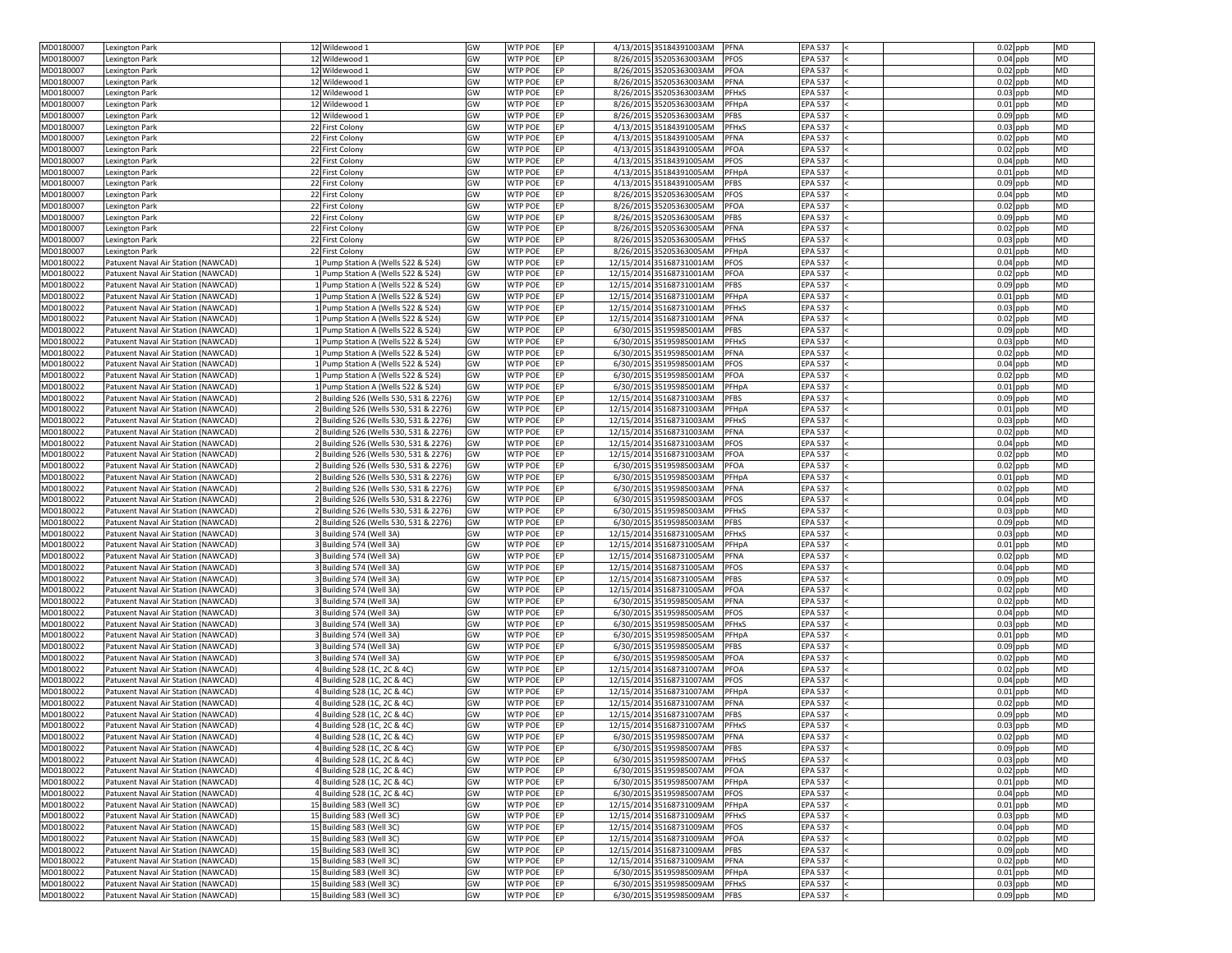| MD0180022              | Patuxent Naval Air Station (NAWCAD)                | 15 Building 583 (Well 3C)                                | GW       | <b>WTP POE</b>                   | EP        | 6/30/2015 35195985009AM                         | <b>PFOA</b><br><b>EPA 537</b>                                  | $0.02$ ppb               | MD              |
|------------------------|----------------------------------------------------|----------------------------------------------------------|----------|----------------------------------|-----------|-------------------------------------------------|----------------------------------------------------------------|--------------------------|-----------------|
| MD0180022              | Patuxent Naval Air Station (NAWCAD)                | 15 Building 583 (Well 3C)                                | GW       | <b>WTP POE</b>                   | <b>EP</b> | 6/30/2015 35195985009AM                         | <b>PFOS</b><br><b>EPA 537</b>                                  | $0.04$ ppb               | MD              |
| MD0180022              | Patuxent Naval Air Station (NAWCAD)                | 15 Building 583 (Well 3C)                                | GW       | <b>WTP POE</b>                   | <b>EP</b> | 6/30/2015 35195985009AM                         | <b>PFNA</b><br><b>EPA 537</b>                                  | $0.02$ ppb               | <b>MD</b>       |
| MD0180022              | Patuxent Naval Air Station (NAWCAD)                | 16 Building 587 (Well 5A)                                | GW       | <b>WTP POE</b>                   | <b>EP</b> | 12/15/2014 35168731011AM                        | <b>PFBS</b><br><b>EPA 537</b>                                  | $0.09$ ppb               | MD              |
| MD0180022              | Patuxent Naval Air Station (NAWCAD)                | 16 Building 587 (Well 5A)                                | GW       | <b>WTP POE</b>                   | EP        | 12/15/2014 35168731011AM                        | PFHpA<br><b>EPA 537</b>                                        | $0.01$ ppb               | <b>MD</b>       |
| MD0180022              | Patuxent Naval Air Station (NAWCAD)                | 16 Building 587 (Well 5A)                                | GW       | <b>WTP POE</b>                   | EP        | 12/15/2014 35168731011AM                        | PFHxS<br><b>EPA 537</b>                                        | $0.03$ ppb               | MD              |
| MD0180022              | Patuxent Naval Air Station (NAWCAD)                | 16 Building 587 (Well 5A)                                | GW       | <b>WTP POE</b>                   | EP        | 12/15/2014 35168731011AM                        | <b>EPA 537</b><br><b>PFNA</b>                                  | $0.02$ ppb               | <b>MD</b>       |
| MD0180022              | Patuxent Naval Air Station (NAWCAD)                | 16 Building 587 (Well 5A)                                | GW       | <b>WTP POE</b>                   | <b>EP</b> | 12/15/2014 35168731011AM                        | <b>PFOS</b><br><b>EPA 537</b>                                  | $0.04$ ppb               | MD              |
| MD0180022              | Patuxent Naval Air Station (NAWCAD)                | 16 Building 587 (Well 5A)                                | GW       | <b>WTP POE</b>                   | EP        | 12/15/2014 35168731011AM                        | PFOA<br><b>EPA 537</b>                                         | $0.02$ ppb               | <b>MD</b>       |
| MD0180022              | Patuxent Naval Air Station (NAWCAD)                | 16 Building 587 (Well 5A)                                | GW       | <b>WTP POE</b>                   | EP        | 6/30/2015 35195985011AM                         | <b>PFBS</b><br><b>EPA 537</b>                                  | $0.09$ ppb               | <b>MD</b>       |
| MD0180022              | Patuxent Naval Air Station (NAWCAD)                | 16 Building 587 (Well 5A)                                | GW       | <b>WTP POE</b>                   | EP        | 6/30/2015 35195985011AM                         | <b>EPA 537</b><br>PFHpA                                        | $0.01$ ppb               | MD              |
| MD0180022              | Patuxent Naval Air Station (NAWCAD)                | 16 Building 587 (Well 5A)                                | GW       | <b>WTP POE</b>                   | EP        | 6/30/2015 35195985011AM                         | <b>PFNA</b><br><b>EPA 537</b>                                  | $0.02$ ppb               | <b>MD</b>       |
| MD0180022              | Patuxent Naval Air Station (NAWCAD)                | 16 Building 587 (Well 5A)                                | GW       | <b>WTP POE</b>                   | EP.       | 6/30/2015 35195985011AM                         | <b>PFOS</b><br><b>EPA 537</b>                                  | $0.04$ ppb               | MD              |
| MD0180022              | Patuxent Naval Air Station (NAWCAD)                | 16 Building 587 (Well 5A)                                | GW       | <b>WTP POE</b>                   | EP        | 6/30/2015 35195985011AM                         | <b>PFOA</b><br><b>EPA 537</b>                                  | $0.02$ ppb               | <b>MD</b>       |
|                        |                                                    | 16 Building 587 (Well 5A)                                |          | <b>WTP POE</b>                   | <b>EP</b> |                                                 | <b>PFHxS</b><br><b>EPA 537</b>                                 | $0.03$ ppb               | <b>MD</b>       |
| MD0180022              | Patuxent Naval Air Station (NAWCAD)                |                                                          | GW       |                                  |           | 6/30/2015 35195985011AM                         |                                                                |                          |                 |
| MD0180022              | Patuxent Naval Air Station (NAWCAD)                | 17 Building 527 (Well 6B)                                | GW       | <b>WTP POE</b>                   | <b>EP</b> | 12/15/2014 35168731013AM                        | PFHxS<br><b>EPA 537</b>                                        | $0.03$ ppb               | <b>MD</b>       |
| MD0180022              | Patuxent Naval Air Station (NAWCAD)                | 17 Building 527 (Well 6B)                                | GW       | <b>WTP POE</b>                   | <b>EP</b> | 12/15/2014 35168731013AM                        | <b>PFOA</b><br><b>EPA 537</b>                                  | $0.02$ ppb               | <b>MD</b>       |
| MD0180022              | Patuxent Naval Air Station (NAWCAD)                | 17 Building 527 (Well 6B)                                | GW       | <b>WTP POE</b>                   | EP        | 12/15/2014 35168731013AM                        | PFNA<br><b>EPA 537</b>                                         | $0.02$ ppb               | MD              |
| MD0180022              | Patuxent Naval Air Station (NAWCAD)                | 17 Building 527 (Well 6B)                                | GW       | <b>WTP POE</b>                   | EP        | 12/15/2014 35168731013AM                        | <b>PFOS</b><br><b>EPA 537</b>                                  | $0.04$ ppb               | <b>MD</b>       |
| MD0180022              | Patuxent Naval Air Station (NAWCAD)                | 17 Building 527 (Well 6B)                                | GW       | <b>WTP POE</b>                   | EP.       | 12/15/2014 35168731013AM                        | <b>PFBS</b><br><b>EPA 537</b>                                  | $0.09$ ppb               | MD              |
| MD0180022              | Patuxent Naval Air Station (NAWCAD)                | 17 Building 527 (Well 6B)                                | GW       | <b>WTP POE</b>                   | EP        | 12/15/2014 35168731013AM                        | PFHpA<br><b>EPA 537</b>                                        | $0.01$ ppb               | <b>MD</b>       |
| MD0180022              | Patuxent Naval Air Station (NAWCAD)                | 17 Building 527 (Well 6B)                                | GW       | <b>WTP POE</b>                   | <b>EP</b> | 6/29/2016 35252205005AM                         | <b>PFOS</b><br><b>EPA 537</b>                                  | $0.04$ ppb               | <b>MD</b>       |
| MD0180022              | Patuxent Naval Air Station (NAWCAD)                | 17 Building 527 (Well 6B)                                | GW       | <b>WTP POE</b>                   | EP        | 6/29/2016 35252205005AM                         | <b>PFOA</b><br><b>EPA 537</b>                                  | $0.02$ ppb               | <b>MD</b>       |
| MD0180022              | Patuxent Naval Air Station (NAWCAD)                | 17 Building 527 (Well 6B)                                | GW       | <b>WTP POE</b>                   | <b>EP</b> | 6/29/2016 35252205005AM                         | <b>PFBS</b><br><b>EPA 537</b>                                  | $0.09$ ppb               | <b>MD</b>       |
| MD0180022              | Patuxent Naval Air Station (NAWCAD)                | 17 Building 527 (Well 6B)                                | GW       | <b>WTP POE</b>                   | EP        | 6/29/2016 35252205005AM                         | PFHxS<br><b>EPA 537</b>                                        | $0.03$ ppb               | MD              |
| MD0180022              | Patuxent Naval Air Station (NAWCAD)                | 17 Building 527 (Well 6B)                                | GW       | <b>WTP POE</b>                   | EP        | 6/29/2016 35252205005AM                         | <b>PFNA</b><br><b>EPA 537</b>                                  | $0.02$ ppb               | <b>MD</b>       |
| MD0180022              | Patuxent Naval Air Station (NAWCAD)                | 17 Building 527 (Well 6B)                                | GW       | <b>WTP POE</b>                   | <b>EP</b> | 6/29/2016 35252205005AM                         | PFHpA<br><b>EPA 537</b>                                        | $0.01$ ppb               | <b>MD</b>       |
| MD0180022              | Patuxent Naval Air Station (NAWCAD)                | 18 Building 532 (Well 532B - 1P)                         | GW       | <b>WTP POE</b>                   | <b>EP</b> | 12/15/2014 35168731015AM                        | PFHxS<br><b>EPA 537</b>                                        | $0.03$ ppb               | <b>MD</b>       |
| MD0180022              | Patuxent Naval Air Station (NAWCAD)                | 18 Building 532 (Well 532B - 1P)                         | GW       | <b>WTP POE</b>                   | <b>EP</b> | 12/15/2014 35168731015AM                        | <b>PFOS</b><br><b>EPA 537</b>                                  | $0.04$ ppb               | <b>MD</b>       |
| MD0180022              | Patuxent Naval Air Station (NAWCAD)                | 18 Building 532 (Well 532B - 1P)                         | GW       | <b>WTP POE</b>                   | <b>EP</b> | 12/15/2014 35168731015AM                        | <b>EPA 537</b><br><b>PFNA</b>                                  | $0.02$ ppb               | <b>MD</b>       |
|                        |                                                    |                                                          |          |                                  |           |                                                 |                                                                |                          |                 |
| MD0180022              | Patuxent Naval Air Station (NAWCAD)                | 18 Building 532 (Well 532B - 1P)                         | GW       | <b>WTP POE</b>                   |           | 12/15/2014 35168731015AM                        | <b>EPA 537</b><br>PFHpA                                        | $0.01$ ppb               | MD              |
| MD0180022              | Patuxent Naval Air Station (NAWCAD)                | 18 Building 532 (Well 532B - 1P)                         | GW       | <b>WTP POE</b>                   | <b>EP</b> | 12/15/2014 35168731015AM                        | <b>PFBS</b><br><b>EPA 537</b>                                  | $0.09$ ppb               | MD              |
| MD0180022              | Patuxent Naval Air Station (NAWCAD)                | 18 Building 532 (Well 532B - 1P)                         | GW       | <b>WTP POE</b>                   | EP        | 12/15/2014 35168731015AM                        | PFOA<br><b>EPA 537</b>                                         | $0.02$ ppb               | <b>MD</b>       |
| MD0180022              | Patuxent Naval Air Station (NAWCAD)                | 18 Building 532 (Well 532B - 1P)                         | GW       | <b>WTP POE</b>                   | EP        | 6/29/2016 35252205001AM                         | <b>PFOS</b><br><b>EPA 537</b>                                  | $0.04$ ppb               | MD              |
| MD0180022              | Patuxent Naval Air Station (NAWCAD)                | 18 Building 532 (Well 532B - 1P)                         | GW       | <b>WTP POE</b>                   | <b>EP</b> | 6/29/2016 35252205001AM                         | <b>PFBS</b><br><b>EPA 537</b>                                  | $0.09$ ppb               | MD              |
| MD0180022              | Patuxent Naval Air Station (NAWCAD)                | 18 Building 532 (Well 532B - 1P)                         | GW       | <b>WTP POE</b>                   | EP        | 6/29/2016 35252205001AM                         | <b>EPA 537</b><br>PFHpA                                        | $0.01$ ppb               | <b>MD</b>       |
| MD0180022              | Patuxent Naval Air Station (NAWCAD)                | 18 Building 532 (Well 532B - 1P)                         | GW       | <b>WTP POE</b>                   | <b>EP</b> | 6/29/2016 35252205001AM                         | <b>PFNA</b><br><b>EPA 537</b>                                  | $0.02$ ppb               | MD              |
| MD0180022              | Patuxent Naval Air Station (NAWCAD)                | 18 Building 532 (Well 532B - 1P)                         | GW       | <b>WTP POE</b>                   | EP        | 6/29/2016 35252205001AM                         | PFOA<br><b>EPA 537</b>                                         | $0.02$ ppb               | <b>MD</b>       |
| MD0180022              | Patuxent Naval Air Station (NAWCAD)                | 18 Building 532 (Well 532B - 1P)                         | GW       | <b>WTP POE</b>                   | EP        | 6/29/2016 35252205001AM                         | <b>PFHxS</b><br><b>EPA 537</b>                                 | $0.03$ ppb               | MD              |
| MD0180022              | Patuxent Naval Air Station (NAWCAD)                | 19 Building 584 (Well 4A)                                | GW       | <b>WTP POE</b>                   | EP        | 12/15/2014 35168731017AM                        | <b>EPA 537</b><br>PFHpA                                        | $0.01$ ppb               | <b>MD</b>       |
| MD0180022              | Patuxent Naval Air Station (NAWCAD)                | 19 Building 584 (Well 4A)                                | GW       | <b>WTP POE</b>                   | EP        | 12/15/2014 35168731017AM                        | <b>EPA 537</b><br>PFNA                                         | $0.02$ ppb               | MD              |
| MD0180022              | Patuxent Naval Air Station (NAWCAD)                | 19 Building 584 (Well 4A)                                | GW       | <b>WTP POE</b>                   | EP        | 12/15/2014 35168731017AM                        | <b>PFOS</b><br><b>EPA 537</b>                                  | $0.04$ ppb               | MD              |
| MD0180022              | Patuxent Naval Air Station (NAWCAD)                | 19 Building 584 (Well 4A)                                | GW       | <b>WTP POE</b>                   | EP        | 12/15/2014 35168731017AM                        | PFOA<br><b>EPA 537</b>                                         | $0.02$ ppb               | MD              |
| MD0180022              | Patuxent Naval Air Station (NAWCAD)                | 19 Building 584 (Well 4A)                                | GW       | <b>WTP POE</b>                   | EP.       | 12/15/2014 35168731017AM                        | <b>PFBS</b><br><b>EPA 537</b>                                  | $0.09$ ppb               | MD              |
| MD0180022              | Patuxent Naval Air Station (NAWCAD)                | 19 Building 584 (Well 4A)                                | GW       | <b>WTP POE</b>                   | EP        | 12/15/2014 35168731017AM                        | <b>EPA 537</b><br>PFHxS                                        | $0.03$ ppb               | <b>MD</b>       |
|                        |                                                    |                                                          |          |                                  |           |                                                 |                                                                |                          |                 |
| MD0180022              | Patuxent Naval Air Station (NAWCAD)                | 19 Building 584 (Well 4A)                                | GW       | <b>WTP POE</b>                   | <b>EP</b> | 6/30/2015 35195985013AM                         | <b>PFOS</b><br><b>EPA 537</b>                                  | $0.04$ ppb               | MD              |
| MD0180022              | Patuxent Naval Air Station (NAWCAD)                | 19 Building 584 (Well 4A)                                | GW       | <b>WTP POE</b>                   | <b>EP</b> | 6/30/2015 35195985013AM                         | <b>PFHxS</b><br><b>EPA 537</b>                                 | $0.03$ ppb               | <b>MD</b>       |
| MD0180022              | Patuxent Naval Air Station (NAWCAD)                | 19 Building 584 (Well 4A)                                | GW       | <b>WTP POE</b>                   | EP        | 6/30/2015 35195985013AM                         | PFHpA<br><b>EPA 537</b>                                        | $0.01$ ppb               | <b>MD</b>       |
| MD0180022              | Patuxent Naval Air Station (NAWCAD)                | 19 Building 584 (Well 4A)                                | GW       | <b>WTP POE</b>                   | EP        | 6/30/2015 35195985013AM                         | <b>PFBS</b><br><b>EPA 537</b>                                  | $0.09$ ppb               | MD              |
| MD0180022              | Patuxent Naval Air Station (NAWCAD)                | 19 Building 584 (Well 4A)                                | GW       | <b>WTP POE</b>                   | EP        | 6/30/2015 35195985013AM                         | <b>PFNA</b><br><b>EPA 537</b>                                  | $0.02$ ppb               | MD              |
| MD0180022              | Patuxent Naval Air Station (NAWCAD)                | 19 Building 584 (Well 4A)                                | GW       | <b>WTP POE</b>                   | <b>EP</b> | 6/30/2015 35195985013AM                         | <b>PFOA</b><br><b>EPA 537</b>                                  | $0.02$ ppb               | MD              |
| MD0180022              | Patuxent Naval Air Station (NAWCAD)                | 21 Building 529 (Well 1B)                                | GW       | <b>WTP POE</b>                   | EP        | 12/15/2014 35168731019AM                        | <b>PFOS</b><br><b>EPA 537</b>                                  | $0.04$ ppb               | <b>MD</b>       |
| MD0180022              | Patuxent Naval Air Station (NAWCAD)                | 21 Building 529 (Well 1B)                                | GW       | <b>WTP POE</b>                   | EP        | 12/15/2014 35168731019AM                        | <b>PFNA</b><br><b>EPA 537</b>                                  | $0.02$ ppb               | <b>MD</b>       |
| MD0180022              | Patuxent Naval Air Station (NAWCAD)                | 21 Building 529 (Well 1B)                                | GW       | <b>WTP POE</b>                   | <b>EP</b> | 12/15/2014 35168731019AM                        | <b>PFHxS</b><br><b>EPA 537</b>                                 | $0.03$ ppb               | MD              |
| MD0180022              | Patuxent Naval Air Station (NAWCAD)                | 21 Building 529 (Well 1B)                                | GW       | <b>WTP POE</b>                   | <b>EP</b> | 12/15/2014 35168731019AM                        | <b>EPA 537</b><br>PFHpA                                        | $0.01$ ppb               | <b>MD</b>       |
| MD0180022              | Patuxent Naval Air Station (NAWCAD)                | 21 Building 529 (Well 1B)                                | GW       | <b>WTP POE</b>                   | EP        | 12/15/2014 35168731019AM                        | PFOA<br><b>EPA 537</b>                                         | $0.02$ ppb               | MD              |
| MD0180022              | Patuxent Naval Air Station (NAWCAD)                | 21 Building 529 (Well 1B)                                | GW       | <b>WTP POE</b>                   | EP        | 12/15/2014 35168731019AM                        | <b>PFBS</b><br><b>EPA 537</b>                                  | $0.09$ ppb               | <b>MD</b>       |
| MD0180022              | Patuxent Naval Air Station (NAWCAD)                | 21 Building 529 (Well 1B)                                | GW       | <b>WTP POE</b>                   | <b>EP</b> | 6/30/2015 35195985015AM                         | PFOA<br><b>EPA 537</b>                                         | $0.02$ ppb               | <b>MD</b>       |
| MD0180022              | Patuxent Naval Air Station (NAWCAD)                | 21 Building 529 (Well 1B)                                | GW       | <b>WTP POE</b>                   | <b>EP</b> | 6/30/2015 35195985015AM                         | <b>PFNA</b><br><b>EPA 537</b>                                  | $0.02$ ppb               | <b>MD</b>       |
| MD0180022              | Patuxent Naval Air Station (NAWCAD)                | 21 Building 529 (Well 1B)                                | GW       | <b>WTP POE</b>                   | <b>EP</b> | 6/30/2015 35195985015AM                         | <b>EPA 537</b><br><b>PFOS</b>                                  | $0.04$ ppb               | MD              |
| MD0180022              | Patuxent Naval Air Station (NAWCAD)                | 21 Building 529 (Well 1B)                                | GW       | <b>WTP POE</b>                   | <b>EP</b> | 6/30/2015 35195985015AM                         | <b>PFHxS</b><br><b>EPA 537</b>                                 | $0.03$ ppb               | MD              |
| MD0180022              | Patuxent Naval Air Station (NAWCAD)                | 21 Building 529 (Well 1B)                                | GW       | <b>WTP POE</b>                   |           | 6/30/2015 35195985015AM                         | <b>EPA 537</b><br><b>PFBS</b>                                  | $0.09$ ppb               | <b>MD</b>       |
|                        |                                                    |                                                          |          |                                  |           | 6/30/2015 35195985015AM                         |                                                                |                          |                 |
| MD0180022              | Patuxent Naval Air Station (NAWCAD)                | 21 Building 529 (Well 1B)                                | GW       | <b>WTP POE</b>                   | EP        |                                                 | PFHpA<br><b>EPA 537</b>                                        | $0.01$ ppb               | MD              |
| MD0200003              | <b>Easton Utilities</b>                            | 1 Electric Plant (Well 6)                                | GW       | <b>WTP POE</b>                   | EP        | 1/7/2014 1401145-001E                           | <b>EPA 537</b><br><b>PFNA</b>                                  | $0.02$ ppb               | <b>MD</b>       |
| MD0200003              | <b>Easton Utilities</b>                            | 1 Electric Plant (Well 6)                                | GW       | <b>WTP POE</b>                   | EP        | 1/7/2014 1401145-001E                           | <b>EPA 537</b><br><b>PFHxS</b>                                 | $0.03$ ppb               | <b>MD</b>       |
| MD0200003              | <b>Easton Utilities</b>                            | 1 Electric Plant (Well 6)                                | GW       | <b>WTP POE</b>                   | EP        | 1/7/2014 1401145-001E                           | <b>EPA 537</b><br>PFOA                                         | $0.02$ ppb               | <b>MD</b>       |
| MD0200003              | <b>Easton Utilities</b>                            | 1 Electric Plant (Well 6)                                | GW       | <b>WTP POE</b>                   | EP        | 1/7/2014 1401145-001E                           | <b>PFBS</b><br><b>EPA 537</b>                                  | $0.09$ ppb               | <b>MD</b>       |
| MD0200003              | <b>Easton Utilities</b>                            | 1 Electric Plant (Well 6)                                | GW       | <b>WTP POE</b>                   | EP        | 1/7/2014 1401145-001E                           | <b>PFOS</b><br><b>EPA 537</b>                                  | $0.04$ ppb               | MD              |
| MD0200003              | <b>Easton Utilities</b>                            | 1 Electric Plant (Well 6)                                | GW       | <b>WTP POE</b>                   | EP        | 1/7/2014 1401145-001E                           | <b>EPA 537</b><br>PFHpA                                        | $0.01$ ppb               | <b>MD</b>       |
| MD0200003              | <b>Easton Utilities</b>                            | Electric Plant (Well 6)                                  | GW       | <b>WTP POE</b>                   | EP        | 7/14/2014 1407512-001E                          | <b>PFOS</b><br><b>EPA 537</b>                                  | $0.04$ ppb               | MD              |
| MD0200003              | <b>Easton Utilities</b>                            | LElectric Plant (Well 6)                                 | GW       | <b>WTP POE</b>                   | EP        | 7/14/2014 1407512-001E                          | PFOA<br><b>EPA 537</b>                                         | $0.02$ ppb               | <b>MD</b>       |
| MD0200003              | <b>Easton Utilities</b>                            | 1 Electric Plant (Well 6)                                | GW       | <b>WTP POE</b>                   | EP        | 7/14/2014 1407512-001E                          | <b>EPA 537</b><br><b>PFHxS</b>                                 | $0.03$ ppb               | <b>MD</b>       |
| MD0200003              | <b>Easton Utilities</b>                            | 1 Electric Plant (Well 6)                                | GW       | <b>WTP POE</b>                   | EP        | 7/14/2014 1407512-001E                          | <b>EPA 537</b><br>PFHpA                                        | $0.01$ ppb               | <b>MD</b>       |
| MD0200003              | <b>Easton Utilities</b>                            | 1 Electric Plant (Well 6)                                | GW       | <b>WTP POE</b>                   | EP        | 7/14/2014 1407512-001E                          | <b>EPA 537</b><br><b>PFNA</b>                                  | $0.02$ ppb               | <b>MD</b>       |
|                        |                                                    |                                                          |          |                                  |           |                                                 |                                                                |                          |                 |
|                        |                                                    |                                                          |          |                                  |           |                                                 |                                                                |                          |                 |
| MD0200003<br>MD0200003 | <b>Easton Utilities</b><br><b>Easton Utilities</b> | 1 Electric Plant (Well 6)<br>5 Glebe WTP (Wells 11 & 12) | GW<br>GW | <b>WTP POE</b><br><b>WTP POE</b> | EP<br>EP  | 7/14/2014 1407512-001E<br>1/7/2014 1401146-001F | <b>PFBS</b><br><b>EPA 537</b><br><b>PFBS</b><br><b>EPA 537</b> | $0.09$ ppb<br>$0.09$ ppb | <b>MD</b><br>MD |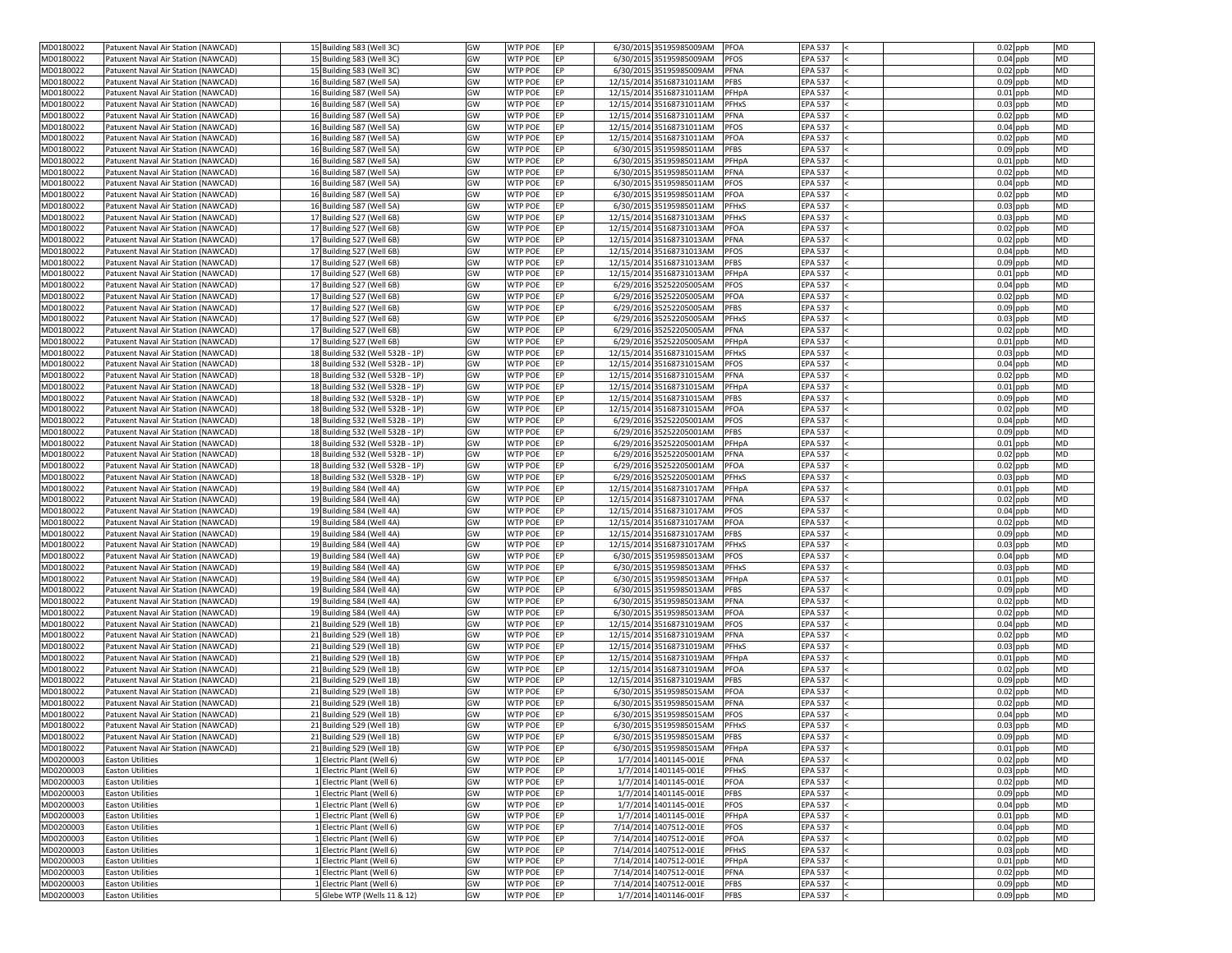| MD0200003 | <b>Easton Utilities</b>      | 5 Glebe WTP (Wells 11 & 12) | GW        | <b>WTP POE</b><br><b>IEP</b> |                   | 1/7/2014 1401146-001F   | <b>PFOS</b><br><b>EPA 537</b>  | $0.04$ ppb | <b>MD</b> |
|-----------|------------------------------|-----------------------------|-----------|------------------------------|-------------------|-------------------------|--------------------------------|------------|-----------|
| MD0200003 | <b>Easton Utilities</b>      | 5 Glebe WTP (Wells 11 & 12) | GW        | <b>WTP POE</b><br>EP         |                   | 1/7/2014 1401146-001F   | PFOA<br><b>EPA 537</b>         | $0.02$ ppb | <b>MD</b> |
| MD0200003 | <b>Easton Utilities</b>      | 5 Glebe WTP (Wells 11 & 12) | GW        | <b>WTP POE</b><br>EP         |                   | 1/7/2014 1401146-001F   | PFNA<br><b>EPA 537</b>         | $0.02$ ppb | <b>MD</b> |
| MD0200003 | <b>Easton Utilities</b>      | 5 Glebe WTP (Wells 11 & 12) | GW        | <b>WTP POE</b><br>EP         |                   | 1/7/2014 1401146-001F   | <b>EPA 537</b><br>PFHpA        | $0.01$ ppb | <b>MD</b> |
| MD0200003 | <b>Easton Utilities</b>      | 5 Glebe WTP (Wells 11 & 12) | GW        | <b>WTP POE</b><br><b>EP</b>  |                   | 1/7/2014 1401146-001F   | PFHxS<br><b>EPA 537</b>        | $0.03$ ppb | <b>MD</b> |
| MD0200003 | <b>Easton Utilities</b>      | 5 Glebe WTP (Wells 11 & 12) | GW        | <b>WTP POE</b><br><b>EP</b>  |                   | 7/14/2014 1407513-001F  | PFNA<br><b>EPA 537</b>         | $0.02$ ppb | <b>MD</b> |
| MD0200003 | <b>Easton Utilities</b>      | 5 Glebe WTP (Wells 11 & 12) | GW        | <b>WTP POE</b><br><b>EP</b>  |                   | 7/14/2014 1407513-001F  | <b>PFOA</b><br><b>EPA 537</b>  | $0.02$ ppb | <b>MD</b> |
| MD0200003 | <b>Easton Utilities</b>      | 5 Glebe WTP (Wells 11 & 12) | GW        | <b>WTP POE</b><br>EP         |                   | 7/14/2014 1407513-001F  | PFHpA<br><b>EPA 537</b>        | $0.01$ ppb | <b>MD</b> |
| MD0200003 | <b>Easton Utilities</b>      | 5 Glebe WTP (Wells 11 & 12) | GW        | <b>WTP POE</b><br>EP         |                   | 7/14/2014 1407513-001F  | <b>EPA 537</b><br><b>PFHxS</b> | $0.03$ ppb | <b>MD</b> |
|           |                              |                             |           |                              |                   |                         |                                |            |           |
| MD0200003 | <b>Easton Utilities</b>      | 5 Glebe WTP (Wells 11 & 12) | GW        | <b>WTP POE</b><br><b>EP</b>  |                   | 7/14/2014 1407513-001F  | <b>PFBS</b><br><b>EPA 537</b>  | $0.09$ ppb | <b>MD</b> |
| MD0200003 | <b>Easton Utilities</b>      | 5 Glebe WTP (Wells 11 & 12) | GW        | <b>WTP POE</b><br>EP         |                   | 7/14/2014 1407513-001F  | <b>PFOS</b><br><b>EPA 537</b>  | $0.04$ ppb | <b>MD</b> |
| MD0210010 | City of Hagerstown           | 1 R.C. Willson Filter Plant | SW        | <b>WTP POE</b><br><b>IEP</b> |                   | 8/7/2013 K1308154-001   | <b>PFHxS</b><br><b>EPA 537</b> | $0.03$ ppb | <b>MD</b> |
| MD0210010 | City of Hagerstown           | R.C. Willson Filter Plant   | SW        | <b>WTP POE</b><br><b>IEP</b> |                   | 8/7/2013 K1308154-001   | PFOA<br><b>EPA 537</b>         | $0.02$ ppb | <b>MD</b> |
| MD0210010 | City of Hagerstown           | R.C. Willson Filter Plant   | SW        | <b>WTP POE</b><br>EP         |                   | 8/7/2013 K1308154-001   | <b>PFNA</b><br><b>EPA 537</b>  | $0.02$ ppb | <b>MD</b> |
| MD0210010 | City of Hagerstown           | 1R.C. Willson Filter Plant  | SW        | <b>WTP POE</b><br><b>EP</b>  |                   | 8/7/2013 K1308154-001   | PFHpA<br><b>EPA 537</b>        | $0.01$ ppb | <b>MD</b> |
| MD0210010 | City of Hagerstown           | 1 R.C. Willson Filter Plant | SW        | <b>WTP POE</b><br>EP         |                   | 8/7/2013 K1308154-001   | <b>PFOS</b><br><b>EPA 537</b>  | $0.04$ ppb | <b>MD</b> |
| MD0210010 | City of Hagerstown           | 1R.C. Willson Filter Plant  | SW        | <b>WTP POE</b><br>EP         |                   | 8/7/2013 K1308154-001   | <b>PFBS</b><br><b>EPA 537</b>  | $0.09$ ppb | <b>MD</b> |
| MD0210010 | City of Hagerstown           | R.C. Willson Filter Plant   | SW        | <b>WTP POE</b><br>EP         |                   | 11/19/2013 K1313001-001 | <b>PFBS</b><br><b>EPA 537</b>  | $0.09$ ppb | <b>MD</b> |
| MD0210010 | City of Hagerstown           | LR.C. Willson Filter Plant  | SW        | <b>WTP POE</b><br><b>IEP</b> |                   | 11/19/2013 K1313001-001 | <b>PFNA</b><br><b>EPA 537</b>  | $0.02$ ppb | <b>MD</b> |
| MD0210010 | City of Hagerstown           | R.C. Willson Filter Plant   | SW        | <b>WTP POE</b><br>EP         |                   | 11/19/2013 K1313001-001 | <b>PFOS</b><br><b>EPA 537</b>  | $0.04$ ppb | <b>MD</b> |
| MD0210010 | City of Hagerstown           | LR.C. Willson Filter Plant  | SW        | <b>WTP POE</b><br>EP         |                   | 11/19/2013 K1313001-001 | <b>PFHxS</b><br><b>EPA 537</b> | $0.03$ ppb | <b>MD</b> |
| MD0210010 | City of Hagerstown           | LR.C. Willson Filter Plant  | SW        | <b>WTP POE</b><br>EP         |                   | 11/19/2013 K1313001-001 | <b>EPA 537</b><br>PFHpA        | $0.01$ ppb | <b>MD</b> |
| MD0210010 | City of Hagerstown           | R.C. Willson Filter Plant   | SW        | <b>WTP POE</b><br>EP         |                   | 11/19/2013 K1313001-001 | <b>PFOA</b><br><b>EPA 537</b>  | $0.02$ ppb | <b>MD</b> |
| MD0210010 | City of Hagerstown           | 1 R.C. Willson Filter Plant | SW        | <b>WTP POE</b><br><b>IEP</b> |                   | 2/25/2014 K1402219-001  | PFOA<br><b>EPA 537</b>         | $0.02$ ppb | <b>MD</b> |
| MD0210010 | City of Hagerstown           | R.C. Willson Filter Plant   | SW        | <b>WTP POE</b><br>EP         |                   | 2/25/2014 K1402219-001  | <b>PFOS</b><br><b>EPA 537</b>  | $0.04$ ppb | <b>MD</b> |
| MD0210010 | City of Hagerstown           | 1R.C. Willson Filter Plant  | SW        | <b>WTP POE</b><br>EP         |                   | 2/25/2014 K1402219-001  | <b>PFNA</b><br><b>EPA 537</b>  | $0.02$ ppb | <b>MD</b> |
| MD0210010 | City of Hagerstown           | 1 R.C. Willson Filter Plant | SW        | <b>WTP POE</b><br><b>IEP</b> |                   | 2/25/2014 K1402219-001  | <b>PFBS</b><br><b>EPA 537</b>  | $0.09$ ppb | <b>MD</b> |
| MD0210010 | City of Hagerstown           | R.C. Willson Filter Plant   | SW        | <b>WTP POE</b><br>EP         |                   | 2/25/2014 K1402219-001  | <b>PFHxS</b><br><b>EPA 537</b> | $0.03$ ppb | <b>MD</b> |
| MD0210010 | City of Hagerstown           | 1R.C. Willson Filter Plant  | <b>SW</b> | <b>WTP POE</b><br>EP         |                   | 2/25/2014 K1402219-001  | PFHpA<br><b>EPA 537</b>        | $0.01$ ppb | <b>MD</b> |
| MD0210010 | City of Hagerstown           | 1R.C. Willson Filter Plant  | SW        | <b>WTP POE</b><br>EP         |                   | 5/14/2014 K1405027-001  | <b>EPA 537</b><br>PFHpA        | $0.01$ ppb | <b>MD</b> |
| MD0210010 | City of Hagerstown           | 1 R.C. Willson Filter Plant | SW        | <b>WTP POE</b><br>IEP.       |                   | 5/14/2014 K1405027-001  | <b>PFBS</b><br><b>EPA 537</b>  | $0.09$ ppb | <b>MD</b> |
| MD0210010 | City of Hagerstown           | 1 R.C. Willson Filter Plant | <b>SW</b> | <b>WTP POE</b><br><b>IEP</b> |                   | 5/14/2014 K1405027-001  | <b>PFHxS</b><br><b>EPA 537</b> | $0.03$ ppb | <b>MD</b> |
| MD0210010 | City of Hagerstown           | 1R.C. Willson Filter Plant  | SW        | <b>WTP POE</b><br><b>EP</b>  |                   | 5/14/2014 K1405027-001  | <b>PFOS</b><br><b>EPA 537</b>  | $0.04$ ppb | <b>MD</b> |
| MD0210010 | City of Hagerstown           | 1 R.C. Willson Filter Plant | SW        | <b>WTP POE</b><br>EP         |                   | 5/14/2014 K1405027-001  | <b>PFOA</b><br><b>EPA 537</b>  | $0.02$ ppb | <b>MD</b> |
| MD0210010 | City of Hagerstown           | LR.C. Willson Filter Plant  | SW        | <b>WTP POE</b><br>EP         |                   | 5/14/2014 K1405027-001  | <b>PFNA</b><br><b>EPA 537</b>  | $0.02$ ppb | <b>MD</b> |
| MD0220004 | Salisbury                    | L Park WTP                  | GW        | <b>WTP POE</b><br>EP         |                   | 7/24/2013 K1307522-001  | <b>PFBS</b><br><b>EPA 537</b>  | $0.09$ ppb | <b>MD</b> |
| MD0220004 | Salisbury                    | Park WTP                    | GW        | <b>WTP POE</b><br><b>IEP</b> |                   | 7/24/2013 K1307522-001  | <b>PFOA</b><br><b>EPA 537</b>  | $0.02$ ppb | <b>MD</b> |
| MD0220004 | Salisbury                    | Park WTP                    | GW        | <b>WTP POE</b><br><b>EP</b>  |                   | 7/24/2013 K1307522-001  | PFHpA<br><b>EPA 537</b>        | $0.01$ ppb | <b>MD</b> |
| MD0220004 | Salisbury                    | Park WTP                    | GW        | <b>WTP POE</b><br><b>IEP</b> |                   | 7/24/2013 K1307522-001  | <b>PFHxS</b><br><b>EPA 537</b> | $0.03$ ppb | <b>MD</b> |
| MD0220004 | Salisbury                    | Park WTP                    | GW        | <b>WTP POE</b><br>EP         |                   | 7/24/2013 K1307522-001  | <b>EPA 537</b><br><b>PFNA</b>  | $0.02$ ppb | <b>MD</b> |
| MD0220004 | Salisbury                    | Park WTP                    | GW        | <b>WTP POE</b><br><b>EP</b>  |                   | 7/24/2013 K1307522-001  | <b>PFOS</b><br><b>EPA 537</b>  | $0.04$ ppb | <b>MD</b> |
| MD0220004 | Salisbury                    | Park WTP                    | GW        | <b>WTP POE</b><br>EP         |                   | 1/15/2014 K1400565-001  | <b>PFOA</b><br><b>EPA 537</b>  | $0.02$ ppb | <b>MD</b> |
| MD0220004 | Salisbury                    | 1 Park WTP                  | GW        | <b>WTP POE</b><br><b>IEP</b> |                   | 1/15/2014 K1400565-001  | <b>PFBS</b><br><b>EPA 537</b>  | $0.09$ ppb | <b>MD</b> |
| MD0220004 | Salisbury                    | Park WTP                    | GW        | <b>WTP POE</b><br>IEP.       |                   | 1/15/2014 K1400565-001  | PFHpA<br><b>EPA 537</b>        | $0.01$ ppb | <b>MD</b> |
| MD0220004 | Salisbury                    | Park WTP                    | GW        | <b>WTP POE</b><br>EP         |                   | 1/15/2014 K1400565-001  | <b>PFHxS</b><br><b>EPA 537</b> | $0.03$ ppb | <b>MD</b> |
| MD0220004 | Salisbury                    | Park WTP                    | GW        | <b>WTP POE</b><br>EP         |                   | 1/15/2014 K1400565-001  | <b>EPA 537</b><br>PFNA         | $0.02$ ppb | <b>MD</b> |
| MD0220004 | Salisbury                    | Park WTP                    | GW        | <b>WTP POE</b><br>EP         |                   | 1/15/2014 K1400565-001  | <b>PFOS</b><br><b>EPA 537</b>  | $0.04$ ppb | <b>MD</b> |
| MD0220004 | Salisbury                    | 2 Paleo WTP                 | GW        | <b>WTP POE</b><br>EP         |                   | 7/24/2013 K1307522-003  | <b>PFNA</b><br><b>EPA 537</b>  | $0.02$ ppb | <b>MD</b> |
|           |                              |                             |           | <b>WTP POE</b>               |                   |                         | <b>PFHxS</b>                   |            | <b>MD</b> |
| MD0220004 | Salisbury                    | 2 Paleo WTP                 | GW        | EP                           |                   | 7/24/2013 K1307522-003  | <b>EPA 537</b>                 | $0.03$ ppb |           |
| MD0220004 | Salisbury                    | 2 Paleo WTP                 | GW        | <b>WTP POE</b><br><b>EP</b>  |                   | 7/24/2013 K1307522-003  | PFHpA<br><b>EPA 537</b>        | $0.01$ ppb | <b>MD</b> |
| MD0220004 | Salisbury                    | Paleo WTP                   | GW        | <b>WTP POE</b><br><b>IEP</b> |                   | 7/24/2013 K1307522-003  | <b>PFOA</b><br><b>EPA 537</b>  | $0.02$ ppb | <b>MD</b> |
| MD0220004 | Salisbury                    | 2 Paleo WTP                 | GW        | <b>WTP POE</b><br>EP         |                   | 7/24/2013 K1307522-003  | <b>PFOS</b><br><b>EPA 537</b>  | $0.04$ ppb | <b>MD</b> |
| MD0220004 | Salisbury                    | 2 Paleo WTP                 | GW        | <b>WTP POE</b><br>EP         |                   | 7/24/2013 K1307522-003  | <b>PFBS</b><br><b>EPA 537</b>  | $0.09$ ppb | <b>MD</b> |
| MD0220004 | Salisbury                    | 2 Paleo WTP                 | GW        | <b>WTP POE</b><br>EP         |                   | 1/15/2014 K1400565-003  | <b>PFOS</b><br><b>EPA 537</b>  | $0.04$ ppb | <b>MD</b> |
| MD0220004 | Salisbury                    | 2 Paleo WTP                 | GW        | <b>WTP POE</b><br><b>IEP</b> |                   | 1/15/2014 K1400565-003  | <b>PFBS</b><br><b>EPA 537</b>  | $0.09$ ppb | <b>MD</b> |
| MD0220004 | Salisbury                    | Paleo WTP                   | GW        | <b>WTP POE</b><br>IEP.       |                   | 1/15/2014 K1400565-003  | <b>PFHxS</b><br><b>EPA 537</b> | $0.03$ ppb | <b>MD</b> |
| MD0220004 | Salisbury                    | 2 Paleo WTP                 | GW        | <b>WTP POE</b><br>EP         |                   | 1/15/2014 K1400565-003  | PFHpA<br><b>EPA 537</b>        | $0.01$ ppb | <b>MD</b> |
| MD0220004 | Salisbury                    | 2 Paleo WTP                 | GW        | <b>WTP POE</b><br><b>IEP</b> |                   | 1/15/2014 K1400565-003  | <b>PFNA</b><br><b>EPA 537</b>  | $0.02$ ppb | <b>MD</b> |
| MD0220004 | Salisbury                    | 2 Paleo WTP                 | GW        | <b>WTP POE</b><br>EP         |                   | 1/15/2014 K1400565-003  | PFOA<br><b>EPA 537</b>         | $0.02$ ppb | <b>MD</b> |
| MD0220212 | Harbour Light Estates        | Well #3 Pumphouse           | GW        | <b>WTP POE</b><br><b>IEP</b> |                   | 6/9/2015 113649P        | <b>PFBS</b><br><b>EPA 537</b>  | $0.09$ ppb | <b>MD</b> |
| MD0220212 | Harbour Light Estates        | Well #3 Pumphouse           | GW        | <b>WTP POE</b><br>EP         |                   | 6/9/2015 113649P        | PFHpA<br><b>EPA 537</b>        | $0.01$ ppb | <b>MD</b> |
| MD0220212 | Harbour Light Estates        | 1 Well #3 Pumphouse         | GW        | <b>WTP POE</b><br>IEP.       |                   | 6/9/2015 113649P        | PFHxS<br><b>EPA 537</b>        | $0.03$ ppb | <b>MD</b> |
| MD0220212 | <b>Harbour Light Estates</b> | 1 Well #3 Pumphouse         | GW        | <b>WTP POE</b><br>EP         |                   | 6/9/2015 113649P        | <b>EPA 537</b><br><b>PFNA</b>  | $0.02$ ppb | <b>MD</b> |
| MD0220212 | <b>Harbour Light Estates</b> | Well #3 Pumphouse           | GW        | EP<br><b>WTP POE</b>         |                   | 6/9/2015 113649P        | <b>PFOS</b><br><b>EPA 537</b>  | $0.04$ ppb | <b>MD</b> |
| MD0220212 | <b>Harbour Light Estates</b> | 1 Well #3 Pumphouse         | GW        | <b>WTP POE</b><br>EP         |                   | 6/9/2015 113649P        | PFOA<br><b>EPA 537</b>         | $0.02$ ppb | <b>MD</b> |
| MD0220212 | Harbour Light Estates        | Well #3 Pumphouse           | GW        | <b>WTP POE</b><br>EP         | 12/7/2015 116276P |                         | <b>PFBS</b><br><b>EPA 537</b>  | $0.09$ ppb | <b>MD</b> |
| MD0220212 | Harbour Light Estates        | Well #3 Pumphouse           | GW        | <b>WTP POE</b><br>EP         | 12/7/2015 116276P |                         | PFHpA<br><b>EPA 537</b>        | $0.01$ ppb | <b>MD</b> |
| MD0220212 | Harbour Light Estates        | Well #3 Pumphouse           | GW        | <b>WTP POE</b><br>EP         | 12/7/2015 116276P |                         | <b>PFHxS</b><br><b>EPA 537</b> | $0.03$ ppb | <b>MD</b> |
| MD0220212 | Harbour Light Estates        | Well #3 Pumphouse           | GW        | <b>WTP POE</b><br><b>IEP</b> | 12/7/2015 116276P |                         | PFNA<br><b>EPA 537</b>         | $0.02$ ppb | <b>MD</b> |
| MD0220212 | Harbour Light Estates        | Well #3 Pumphouse           | GW        | <b>WTP POE</b><br>EP         | 12/7/2015 116276P |                         | <b>PFOS</b><br><b>EPA 537</b>  | $0.04$ ppb | <b>MD</b> |
| MD0220212 | <b>Harbour Light Estates</b> | Well #3 Pumphouse           | GW        | <b>WTP POE</b><br>EP         | 12/7/2015 116276P |                         | <b>EPA 537</b><br><b>PFOA</b>  | $0.02$ ppb | <b>MD</b> |
| MD0230001 | Town of Berlin               | Williams St. STP            | GW        | <b>WTP POE</b><br>EP         | 4/15/2013 101042P |                         | <b>PFBS</b><br><b>EPA 537</b>  | $0.09$ ppb | <b>MD</b> |
| MD0230001 | Town of Berlin               | Williams St. STP            | GW        | EP<br><b>WTP POE</b>         | 4/15/2013 101042P |                         | PFHpA<br><b>EPA 537</b>        | $0.01$ ppb | <b>MD</b> |
| MD0230001 | Town of Berlin               | UWilliams St. STP           | GW        | EP<br><b>WTP POE</b>         | 4/15/2013 101042P |                         | PFHxS<br><b>EPA 537</b>        | $0.03$ ppb | <b>MD</b> |
| MD0230001 | Town of Berlin               | Williams St. STP            | GW        | <b>WTP POE</b><br>EP         | 4/15/2013 101042P |                         | PFNA<br><b>EPA 537</b>         | $0.02$ ppb | <b>MD</b> |
| MD0230001 | Town of Berlin               | 1 Williams St. STP          | GW        | <b>WTP POE</b><br>EP         | 4/15/2013 101042P |                         | <b>PFOS</b><br><b>EPA 537</b>  | $0.04$ ppb | <b>MD</b> |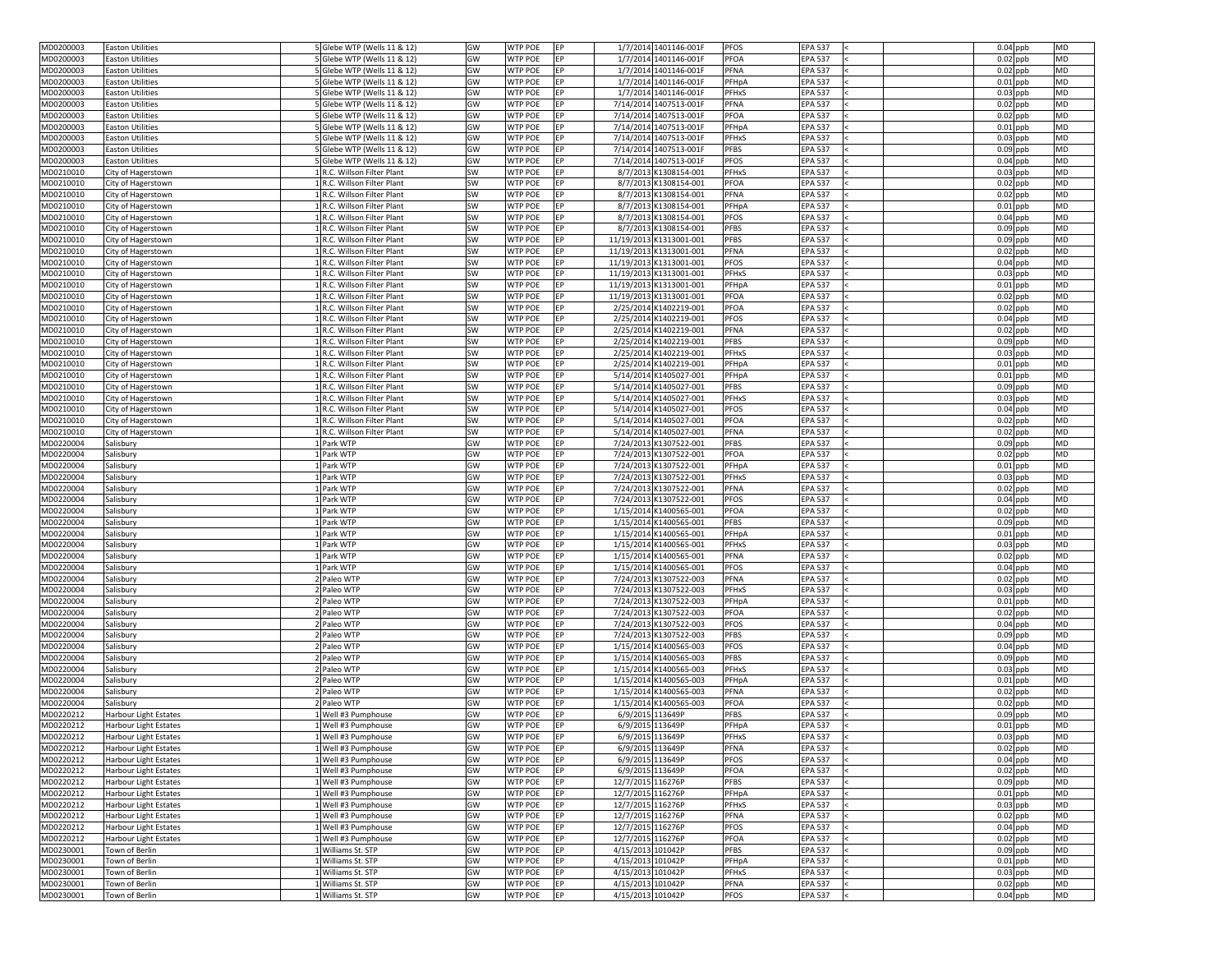| MD0230001                                                                  | Town of Berlin     | 1 Williams St. STP        | GW | <b>WTP POE</b><br>IEP.       | 4/15/2013 101042P  |                          | <b>PFOA</b><br><b>EPA 537</b>  | $0.02$ ppb<br><b>MD</b> |
|----------------------------------------------------------------------------|--------------------|---------------------------|----|------------------------------|--------------------|--------------------------|--------------------------------|-------------------------|
| MD0230001                                                                  | Town of Berlin     | 1 Williams St. STP        | GW | <b>WTP POE</b><br>EP         | 10/28/2013 102524P |                          | <b>PFBS</b><br><b>EPA 537</b>  | $0.09$ ppb<br><b>MD</b> |
| MD0230001                                                                  | Town of Berlin     | 1 Williams St. STP        | GW | <b>WTP POE</b><br><b>IEP</b> | 10/28/2013 102524P |                          | PFHpA<br><b>EPA 537</b>        | $0.01$ ppb<br><b>MD</b> |
| MD0230001                                                                  | Town of Berlin     | 1 Williams St. STP        | GW | <b>WTP POE</b><br>EP         | 10/28/2013 102524P |                          | <b>PFHxS</b><br><b>EPA 537</b> | $0.03$ ppb<br><b>MD</b> |
| MD0230001                                                                  | Town of Berlin     | 1 Williams St. STP        | GW | <b>WTP POE</b><br>IEP.       | 10/28/2013 102524P |                          | PFNA<br><b>EPA 537</b>         | $0.02$ ppb<br><b>MD</b> |
| MD0230001                                                                  | Town of Berlin     | L Williams St. STP        | GW | <b>WTP POE</b><br>FP.        | 10/28/2013 102524P |                          | <b>PFOS</b><br><b>EPA 537</b>  | $0.04$ ppb<br><b>MD</b> |
| MD0230001                                                                  | Town of Berlin     | 1 Williams St. STP        | GW | <b>WTP POE</b><br>FP.        | 10/28/2013 102524P |                          | <b>PFOA</b><br><b>EPA 537</b>  | <b>MD</b><br>$0.02$ ppb |
| MD0230001                                                                  | Town of Berlin     | 2 Franklin WTP (Well #2)  | GW | <b>WTP POE</b><br>IEP.       | 4/15/2013 101041P  |                          | <b>PFBS</b><br><b>EPA 537</b>  | <b>MD</b><br>$0.09$ ppb |
| MD0230001                                                                  | Town of Berlin     | 2 Franklin WTP (Well #2)  | GW | <b>WTP POE</b><br>EP         | 4/15/2013 101041P  |                          | PFHpA<br><b>EPA 537</b>        | $0.01$ ppb<br><b>MD</b> |
| MD0230001                                                                  | Town of Berlin     | 2 Franklin WTP (Well #2)  | GW | <b>WTP POE</b><br>IEP.       | 4/15/2013 101041P  |                          | PFHxS<br><b>EPA 537</b>        | $0.03$ ppb<br><b>MD</b> |
| MD0230001                                                                  | Town of Berlin     | 2 Franklin WTP (Well #2)  | GW | <b>WTP POE</b><br>EP         | 4/15/2013 101041P  |                          | <b>PFNA</b><br><b>EPA 537</b>  | $0.02$ ppb<br><b>MD</b> |
| MD0230001                                                                  | Town of Berlin     | 2 Franklin WTP (Well #2)  | GW | <b>WTP POE</b><br>IEP.       | 4/15/2013 101041P  |                          | <b>PFOS</b><br><b>EPA 537</b>  | $0.04$ ppb<br><b>MD</b> |
| MD0230001                                                                  | Town of Berlin     | 2 Franklin WTP (Well #2)  | GW | <b>WTP POE</b>               | 4/15/2013 101041P  |                          | <b>PFOA</b><br><b>EPA 537</b>  | $0.02$ ppb<br><b>MD</b> |
| MD0230001                                                                  | Town of Berlin     | 2 Franklin WTP (Well #2)  | GW | <b>WTP POE</b><br>EP         | 10/28/2013 102525P |                          | <b>PFBS</b><br><b>EPA 537</b>  | $0.09$ ppb<br><b>MD</b> |
| MD0230001                                                                  | Town of Berlin     | 2 Franklin WTP (Well #2)  | GW | <b>WTP POE</b><br>IEP.       | 10/28/2013 102525P |                          | PFHpA<br><b>EPA 537</b>        | $0.01$ ppb<br><b>MD</b> |
|                                                                            |                    |                           |    |                              |                    |                          |                                |                         |
| MD0230001                                                                  | Town of Berlin     | 2 Franklin WTP (Well #2)  | GW | <b>WTP POE</b><br>EP         | 10/28/2013 102525P |                          | <b>PFHxS</b><br><b>EPA 537</b> | $0.03$ ppb<br><b>MD</b> |
| MD0230001                                                                  | Town of Berlin     | 2 Franklin WTP (Well #2)  | GW | <b>WTP POE</b><br><b>IEP</b> | 10/28/2013 102525P |                          | PFNA<br><b>EPA 537</b>         | $0.02$ ppb<br><b>MD</b> |
| MD0230001                                                                  | Town of Berlin     | 2 Franklin WTP (Well #2)  | GW | <b>WTP POE</b><br>EP         | 10/28/2013 102525P |                          | <b>PFOS</b><br><b>EPA 537</b>  | $0.04$ ppb<br><b>MD</b> |
| MD0230001                                                                  | Town of Berlin     | 2 Franklin WTP (Well #2)  | GW | <b>WTP POE</b><br><b>FP</b>  | 10/28/2013 102525P |                          | <b>PFOA</b><br><b>EPA 537</b>  | $0.02$ ppb<br><b>MD</b> |
| MD0230003                                                                  | Ocean City         | 1 1400 St. Louis Ave. WTP | GW | WTP POE<br><b>IEP</b>        |                    | 3/3/2015 K1502457-001    | PFHpA<br><b>EPA 537</b>        | <b>MD</b><br>$0.01$ ppb |
| MD0230003                                                                  | Ocean City         | 1 1400 St. Louis Ave. WTP | GW | <b>WTP POE</b><br>EP         |                    | 3/3/2015 K1502457-001    | PFOA<br><b>EPA 537</b>         | $0.02$ ppb<br><b>MD</b> |
| MD0230003                                                                  | Ocean City         | 1 1400 St. Louis Ave. WTP | GW | <b>WTP POE</b><br><b>IEP</b> |                    | 3/3/2015 K1502457-001    | <b>PFOS</b><br><b>EPA 537</b>  | $0.04$ ppb<br><b>MD</b> |
| MD0230003                                                                  | Ocean City         | 1 1400 St. Louis Ave. WTP | GW | <b>WTP POE</b><br>EP         |                    | 3/3/2015 K1502457-001    | <b>PFNA</b><br><b>EPA 537</b>  | $0.02$ ppb<br><b>MD</b> |
| MD0230003                                                                  | Ocean City         | 1 1400 St. Louis Ave. WTP | GW | <b>WTP POE</b><br>IEP.       |                    | 3/3/2015 K1502457-001    | <b>PFBS</b><br><b>EPA 537</b>  | $0.09$ ppb<br><b>MD</b> |
| MD0230003                                                                  | Ocean City         | 1 1400 St. Louis Ave. WTP | GW | <b>WTP POE</b><br>IEP.       |                    | 3/3/2015 K1502457-001    | <b>PFHxS</b><br><b>EPA 537</b> | <b>MD</b><br>$0.03$ ppb |
| MD0230003                                                                  | Ocean City         | 1 1400 St. Louis Ave. WTP | GW | <b>WTP POE</b><br><b>IEP</b> |                    | 9/8/2015 K1510056-001    | PFOA<br><b>EPA 537</b>         | <b>MD</b><br>$0.02$ ppb |
| MD0230003                                                                  | Ocean City         | 1 1400 St. Louis Ave. WTP | GW | <b>WTP POE</b><br>IEP.       |                    | 9/8/2015 K1510056-001    | <b>PFOS</b><br><b>EPA 537</b>  | $0.04$ ppb<br><b>MD</b> |
| MD0230003                                                                  | Ocean City         | 1 1400 St. Louis Ave. WTP | GW | <b>WTP POE</b><br>EP         |                    | 9/8/2015 K1510056-001    | PFNA<br><b>EPA 537</b>         | $0.02$ ppb<br><b>MD</b> |
| MD0230003                                                                  | Ocean City         | 1 1400 St. Louis Ave. WTP | GW | <b>WTP POE</b><br>EP         |                    | 9/8/2015 K1510056-001    | <b>PFHxS</b><br><b>EPA 537</b> | $0.03$ ppb<br><b>MD</b> |
| MD0230003                                                                  | Ocean City         | 1 1400 St. Louis Ave. WTP | GW | <b>WTP POE</b><br>IEP.       |                    | 9/8/2015 K1510056-001    | <b>EPA 537</b><br>PFHpA        | $0.01$ ppb<br><b>MD</b> |
|                                                                            |                    |                           | GW | <b>WTP POE</b>               |                    |                          | <b>PFBS</b><br><b>EPA 537</b>  | <b>MD</b>               |
| MD0230003                                                                  | Ocean City         | 1 1400 St. Louis Ave. WTP |    |                              |                    | 9/8/2015 K1510056-001    |                                | $0.09$ ppb              |
| MD0230003                                                                  | Ocean City         | 3 Gorman Avenue WTP       | GW | <b>WTP POE</b><br>EP         |                    | 5/11/2015 K1505191-001   | PFHpA<br><b>EPA 537</b>        | $0.01$ ppb<br><b>MD</b> |
| MD0230003                                                                  | Ocean City         | 3 Gorman Avenue WTP       | GW | <b>WTP POE</b><br>EP         |                    | 5/11/2015 K1505191-001   | <b>PFOS</b><br><b>EPA 537</b>  | $0.04$ ppb<br><b>MD</b> |
| MD0230003                                                                  | Ocean City         | 3 Gorman Avenue WTP       | GW | <b>WTP POE</b><br>EP         |                    | 5/11/2015 K1505191-001   | <b>PFBS</b><br><b>EPA 537</b>  | $0.09$ ppb<br><b>MD</b> |
| MD0230003                                                                  | Ocean City         | 3 Gorman Avenue WTP       | GW | <b>WTP POE</b><br>EP         |                    | 5/11/2015 K1505191-001   | <b>PFHxS</b><br><b>EPA 537</b> | $0.03$ ppb<br><b>MD</b> |
| MD0230003                                                                  | Ocean City         | 3 Gorman Avenue WTP       | GW | <b>WTP POE</b><br>EP         |                    | 5/11/2015 K1505191-001   | <b>PFOA</b><br><b>EPA 537</b>  | $0.02$ ppb<br><b>MD</b> |
| MD0230003                                                                  | Ocean City         | 3 Gorman Avenue WTP       | GW | <b>WTP POE</b><br>IEP.       |                    | 5/11/2015 K1505191-001   | <b>PFNA</b><br><b>EPA 537</b>  | $0.02$ ppb<br><b>MD</b> |
| MD0230003                                                                  | Ocean City         | 3 Gorman Avenue WTP       | GW | <b>WTP POE</b><br>EP         |                    | 11/2/2015 K1512627-001   | <b>PFNA</b><br><b>EPA 537</b>  | <b>MD</b><br>$0.02$ ppb |
| MD0230003                                                                  | Ocean City         | 3 Gorman Avenue WTP       | GW | <b>WTP POE</b><br><b>IEP</b> |                    | 11/2/2015 K1512627-001   | PFHpA<br><b>EPA 537</b>        | $0.01$ ppb<br><b>MD</b> |
| MD0230003                                                                  | Ocean City         | 3 Gorman Avenue WTP       | GW | <b>WTP POE</b><br>EP         |                    | 11/2/2015 K1512627-001   | <b>PFOS</b><br><b>EPA 537</b>  | $0.04$ ppb<br><b>MD</b> |
| MD0230003                                                                  | Ocean City         | 3 Gorman Avenue WTP       | GW | <b>WTP POE</b><br>EP         |                    | 11/2/2015 K1512627-001   | <b>PFHxS</b><br><b>EPA 537</b> | $0.03$ ppb<br><b>MD</b> |
| MD0230003                                                                  | Ocean City         | 3 Gorman Avenue WTP       | GW | <b>WTP POE</b><br>EP         |                    | 11/2/2015 K1512627-001   | <b>PFBS</b><br><b>EPA 537</b>  | $0.09$ ppb<br><b>MD</b> |
| MD0230003                                                                  | Ocean City         | 3 Gorman Avenue WTP       | GW | <b>WTP POE</b><br>IEP.       |                    | 11/2/2015 K1512627-001   | <b>PFOA</b><br><b>EPA 537</b>  | $0.02$ ppb<br><b>MD</b> |
| MD0230005                                                                  | <b>Ocean Pines</b> | L Well 3 WTP              | GW | <b>WTP POE</b><br>IEP.       |                    | 11/13/2013 35116107001AM | <b>PFNA</b><br><b>EPA 537</b>  | $0.02$ ppb<br><b>MD</b> |
| MD0230005                                                                  | <b>Ocean Pines</b> | $1$ Well 3 WTP            | GW | <b>WTP POE</b><br>IEP.       |                    | 11/13/2013 35116107001AM | <b>EPA 537</b><br><b>PFOS</b>  | $0.04$ ppb<br><b>MD</b> |
| MD0230005                                                                  | <b>Ocean Pines</b> | L Well 3 WTP              | GW | <b>WTP POE</b><br>IFP.       |                    | 11/13/2013 35116107001AM | <b>PFOA</b><br><b>EPA 537</b>  | $0.02$ ppb<br><b>MD</b> |
|                                                                            |                    | L Well 3 WTP              | GW | <b>WTP POE</b><br>EP         |                    |                          |                                | <b>MD</b>               |
| MD0230005                                                                  | <b>Ocean Pines</b> |                           | GW |                              |                    | 11/13/2013 35116107001AM | PFHpA<br><b>EPA 537</b>        | $0.01$ ppb<br><b>MD</b> |
| MD0230005                                                                  | <b>Ocean Pines</b> | 1 Well 3 WTP              |    | <b>WTP POE</b><br>EP         |                    | 11/13/2013 35116107001AM | <b>PFBS</b><br><b>EPA 537</b>  | $0.09$ ppb              |
| MD0230005                                                                  | <b>Ocean Pines</b> | L Well 3 WTP              | GW | <b>WTP POE</b><br>EP         |                    | 11/13/2013 35116107001AM | <b>EPA 537</b><br><b>PFHxS</b> | $0.03$ ppb<br><b>MD</b> |
| MD0230005                                                                  | <b>Ocean Pines</b> | 1 Well 3 WTP              | GW | <b>WTP POE</b><br>IEP.       |                    | 5/15/2014 35138178001AM  | PFHxS<br><b>EPA 537</b>        | $0.03$ ppb<br><b>MD</b> |
| MD0230005                                                                  | <b>Ocean Pines</b> | L Well 3 WTP              | GW | <b>WTP POE</b><br><b>IEP</b> |                    | 5/15/2014 35138178001AM  | <b>EPA 537</b><br>PFHpA        | $0.01$ ppb<br><b>MD</b> |
| MD0230005                                                                  | <b>Ocean Pines</b> | L Well 3 WTP              | GW | <b>WTP POE</b><br>EP         |                    | 5/15/2014 35138178001AM  | <b>PFBS</b><br><b>EPA 537</b>  | $0.09$ ppb<br><b>MD</b> |
| MD0230005                                                                  | <b>Ocean Pines</b> | L Well 3 WTP              | GW | <b>WTP POE</b><br><b>IEP</b> |                    | 5/15/2014 35138178001AM  | <b>EPA 537</b><br>PFNA         | $0.02$ ppb<br><b>MD</b> |
| MD0230005                                                                  | <b>Ocean Pines</b> | L Well 3 WTP              | GW | <b>WTP POE</b><br>EP         |                    | 5/15/2014 35138178001AM  | <b>PFOS</b><br><b>EPA 537</b>  | $0.04$ ppb<br><b>MD</b> |
| MD0230005                                                                  | <b>Ocean Pines</b> | 1 Well 3 WTP              | GW | <b>WTP POE</b><br>IEP.       |                    | 5/15/2014 35138178001AM  | PFOA<br><b>EPA 537</b>         | $0.02$ ppb<br><b>MD</b> |
| MD0230005                                                                  | <b>Ocean Pines</b> | Well 4 WTP                | GW | WTP POE<br>IEP.              |                    | 11/13/2013 35116107005AM | <b>PFBS</b><br><b>EPA 537</b>  | $0.09$ ppb<br><b>MD</b> |
| MD0230005                                                                  | <b>Ocean Pines</b> | 2 Well 4 WTP              | GW | <b>WTP POE</b><br>EP         |                    | 11/13/2013 35116107005AM | PFOA<br><b>EPA 537</b>         | <b>MD</b><br>$0.02$ ppb |
| MD0230005                                                                  | <b>Ocean Pines</b> | 2 Well 4 WTP              | GW | <b>WTP POE</b><br>IEP.       |                    | 11/13/2013 35116107005AM | <b>EPA 537</b><br>PFHpA        | $0.01$ ppb<br><b>MD</b> |
| MD0230005                                                                  | <b>Ocean Pines</b> | 2 Well 4 WTP              | GW | <b>WTP POE</b><br>EP         |                    | 11/13/2013 35116107005AM | <b>EPA 537</b><br><b>PFNA</b>  | $0.02$ ppb<br><b>MD</b> |
| MD0230005                                                                  | <b>Ocean Pines</b> | 2 Well 4 WTP              | GW | <b>WTP POE</b><br><b>IEP</b> |                    | 11/13/2013 35116107005AM | <b>PFOS</b><br><b>EPA 537</b>  | $0.04$ ppb<br><b>MD</b> |
| MD0230005                                                                  | <b>Ocean Pines</b> | 2 Well 4 WTP              | GW | <b>WTP POE</b><br>IEP.       |                    | 11/13/2013 35116107005AM | PFHxS<br><b>EPA 537</b>        | $0.03$ ppb<br><b>MD</b> |
| MD0230005                                                                  | <b>Ocean Pines</b> | 2 Well 4 WTP              | GW | <b>WTP POE</b>               |                    | 5/14/2014 35138224001AM  | PFOA<br><b>EPA 537</b>         | $0.02$ ppb<br><b>MD</b> |
| MD0230005                                                                  | <b>Ocean Pines</b> | 2 Well 4 WTP              | GW | <b>WTP POE</b><br>EP         |                    | 5/14/2014 35138224001AM  | <b>EPA 537</b><br>PFNA         | $0.02$ ppb<br><b>MD</b> |
| MD0230005                                                                  | <b>Ocean Pines</b> | 2 Well 4 WTP              | GW | <b>WTP POE</b><br>EP         |                    | 5/14/2014 35138224001AM  | <b>EPA 537</b><br><b>PFOS</b>  | $0.04$ ppb<br><b>MD</b> |
| MD0230005                                                                  | <b>Ocean Pines</b> | 2 Well 4 WTP              | GW | <b>WTP POE</b><br>EP         |                    | 5/14/2014 35138224001AM  | <b>EPA 537</b><br>PFHxS        | $0.03$ ppb<br><b>MD</b> |
| MD0230005                                                                  | <b>Ocean Pines</b> | 2 Well 4 WTP              | GW | <b>WTP POE</b><br>EP         |                    | 5/14/2014 35138224001AM  | <b>EPA 537</b><br>PFHpA        | $0.01$ ppb<br><b>MD</b> |
| MD0230005                                                                  |                    | 2 Well 4 WTP              | GW |                              |                    | 5/14/2014 35138224001AM  |                                | <b>MD</b>               |
|                                                                            |                    |                           |    | <b>WTP POE</b><br>EP         |                    |                          | <b>PFBS</b><br><b>EPA 537</b>  | $0.09$ ppb              |
|                                                                            | <b>Ocean Pines</b> |                           |    |                              |                    |                          |                                |                         |
|                                                                            | <b>Ocean Pines</b> | 3 Well 5 WTP              | GW | <b>WTP POE</b><br>EP         |                    | 11/12/2013 35115905001AM | <b>EPA 537</b><br>PFHpA        | $0.01$ ppb<br><b>MD</b> |
|                                                                            | <b>Ocean Pines</b> | 3 Well 5 WTP              | GW | <b>WTP POE</b><br>EP         |                    | 11/12/2013 35115905001AM | <b>EPA 537</b><br>PFNA         | $0.02$ ppb<br><b>MD</b> |
|                                                                            | <b>Ocean Pines</b> | 3 Well 5 WTP              | GW | <b>WTP POE</b><br>EP         |                    | 11/12/2013 35115905001AM | <b>PFOS</b><br><b>EPA 537</b>  | $0.04$ ppb<br><b>MD</b> |
|                                                                            | <b>Ocean Pines</b> | 3 Well 5 WTP              | GW | <b>WTP POE</b><br>EP         |                    | 11/12/2013 35115905001AM | <b>EPA 537</b><br>PFHxS        | $0.03$ ppb<br><b>MD</b> |
|                                                                            | <b>Ocean Pines</b> | 3 Well 5 WTP              | GW | <b>WTP POE</b><br>EP         |                    | 11/12/2013 35115905001AM | <b>EPA 537</b><br><b>PFBS</b>  | $0.09$ ppb<br><b>MD</b> |
| MD0230005<br>MD0230005<br>MD0230005<br>MD0230005<br>MD0230005<br>MD0230005 | <b>Ocean Pines</b> | 3 Well 5 WTP              | GW | <b>WTP POE</b><br>EP         |                    | 11/12/2013 35115905001AM | <b>EPA 537</b><br>PFOA         | $0.02$ ppb<br><b>MD</b> |
| MD0230005                                                                  | <b>Ocean Pines</b> | 3 Well 5 WTP              | GW | <b>WTP POE</b><br>EP         |                    | 5/14/2014 35138176001AM  | PFOA<br><b>EPA 537</b>         | $0.02$ ppb<br><b>MD</b> |
| MD0230005                                                                  | <b>Ocean Pines</b> | 3 Well 5 WTP              | GW | <b>WTP POE</b><br>IEP.       |                    | 5/14/2014 35138176001AM  | <b>PFOS</b><br><b>EPA 537</b>  | $0.04$ ppb<br><b>MD</b> |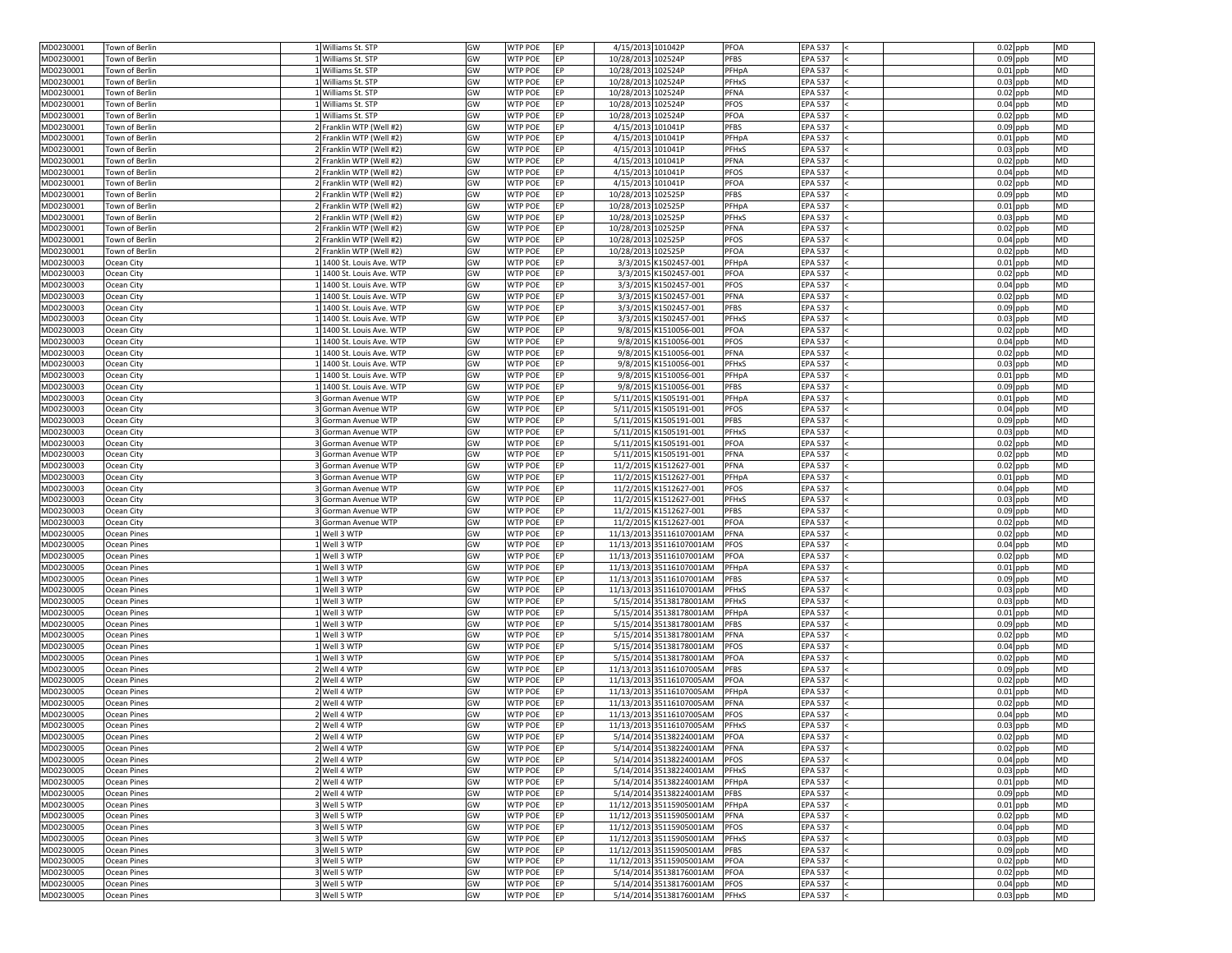| MD0230005                                                                                                                                                                          | <b>Ocean Pines</b>                             | 3 Well 5 WTP                                         | GW                     | <b>WTP POE</b><br><b>IEP</b>                     |                                       | 5/14/2014 35138176001AM                                    | PFHpA<br><b>EPA 537</b>                                        | $0.01$ ppb<br><b>MD</b>                            |
|------------------------------------------------------------------------------------------------------------------------------------------------------------------------------------|------------------------------------------------|------------------------------------------------------|------------------------|--------------------------------------------------|---------------------------------------|------------------------------------------------------------|----------------------------------------------------------------|----------------------------------------------------|
| MD0230005                                                                                                                                                                          | <b>Ocean Pines</b>                             | 3 Well 5 WTP                                         | GW                     | <b>WTP POE</b><br>EP                             |                                       | 5/14/2014 35138176001AM                                    | <b>EPA 537</b><br><b>PFBS</b>                                  | $0.09$ ppb<br><b>MD</b>                            |
| MD0230005                                                                                                                                                                          | <b>Ocean Pines</b>                             | 3 Well 5 WTP                                         | GW                     | <b>WTP POE</b><br>IEP.                           |                                       | 5/14/2014 35138176001AM                                    | PFNA<br><b>EPA 537</b>                                         | $0.02$ ppb<br><b>MD</b>                            |
| MD0230005                                                                                                                                                                          | <b>Ocean Pines</b>                             | Well 2 WTP                                           | GW                     | <b>WTP POE</b><br>EP                             |                                       | 11/12/2013 35115903001AM                                   | <b>PFNA</b><br><b>EPA 537</b>                                  | $0.02$ ppb<br><b>MD</b>                            |
| MD0230005                                                                                                                                                                          | <b>Ocean Pines</b>                             | 4Well 2 WTP                                          | GW                     | <b>WTP POE</b><br>EP                             |                                       | 11/12/2013 35115903001AM                                   | <b>EPA 537</b><br>PFHxS                                        | $0.03$ ppb<br><b>MD</b>                            |
| MD0230005                                                                                                                                                                          | <b>Ocean Pines</b>                             | I Well 2 WTP                                         | GW                     | <b>WTP POE</b><br>IEP.                           |                                       | 11/12/2013 35115903001AM                                   | <b>EPA 537</b><br>PFHpA                                        | $0.01$ ppb<br><b>MD</b>                            |
| MD0230005                                                                                                                                                                          | <b>Ocean Pines</b>                             | 4 Well 2 WTP                                         | GW                     | <b>WTP POE</b><br>EP                             |                                       | 11/12/2013 35115903001AM                                   | PFOA<br><b>EPA 537</b>                                         | <b>MD</b><br>$0.02$ ppb                            |
| MD0230005                                                                                                                                                                          | <b>Ocean Pines</b>                             | Well 2 WTP                                           | GW                     | <b>WTP POE</b><br>IFP.                           |                                       | 11/12/2013 35115903001AM                                   | <b>PFBS</b><br><b>EPA 537</b>                                  | <b>MD</b><br>$0.09$ ppb                            |
| MD0230005                                                                                                                                                                          | <b>Ocean Pines</b>                             | Well 2 WTP                                           | GW                     | <b>WTP POE</b><br>EP                             |                                       | 11/12/2013 35115903001AM                                   | <b>EPA 537</b><br><b>PFOS</b>                                  | $0.04$ ppb<br><b>MD</b>                            |
| MD0230005                                                                                                                                                                          | <b>Ocean Pines</b>                             | I Well 2 WTP                                         | GW                     | <b>WTP POE</b><br>EP                             |                                       | 5/14/2014 35138174001AM                                    | <b>EPA 537</b><br><b>PFBS</b>                                  | $0.09$ ppb<br><b>MD</b>                            |
| MD0230005                                                                                                                                                                          | <b>Ocean Pines</b>                             | Well 2 WTP                                           | GW                     | <b>WTP POE</b><br>EP                             |                                       | 5/14/2014 35138174001AM                                    | PFHpA<br><b>EPA 537</b>                                        | $0.01$ ppb<br><b>MD</b>                            |
| MD0230005<br>MD0230005                                                                                                                                                             | <b>Ocean Pines</b><br><b>Ocean Pines</b>       | 4 Well 2 WTP<br>Well 2 WTP                           | GW<br>GW               | <b>WTP POE</b><br>EP<br>WTP POE<br>IEP.          |                                       | 5/14/2014 35138174001AM<br>5/14/2014 35138174001AM         | PFHxS<br><b>EPA 537</b><br>PFNA<br><b>EPA 537</b>              | $0.03$ ppb<br><b>MD</b><br>$0.02$ ppb<br><b>MD</b> |
| MD0230005                                                                                                                                                                          | <b>Ocean Pines</b>                             | I Well 2 WTP                                         | GW                     | <b>WTP POE</b><br>EP                             |                                       | 5/14/2014 35138174001AM                                    | <b>PFOA</b><br><b>EPA 537</b>                                  | $0.02$ ppb<br><b>MD</b>                            |
| MD0230005                                                                                                                                                                          | <b>Ocean Pines</b>                             | Well 2 WTP                                           | GW                     | <b>WTP POE</b><br>IEP.                           |                                       | 5/14/2014 35138174001AM                                    | <b>PFOS</b><br><b>EPA 537</b>                                  | $0.04$ ppb<br><b>MD</b>                            |
| MD0230005                                                                                                                                                                          | <b>Ocean Pines</b>                             | 5 Well 10 WTP                                        | GW                     | <b>WTP POE</b><br>EP                             |                                       | 11/12/2013 35115909001AM                                   | PFHxS<br><b>EPA 537</b>                                        | $0.03$ ppb<br><b>MD</b>                            |
| MD0230005                                                                                                                                                                          | <b>Ocean Pines</b>                             | 5 Well 10 WTP                                        | GW                     | <b>WTP POE</b><br><b>IEP</b>                     |                                       | 11/12/2013 35115909001AM                                   | <b>PFBS</b><br><b>EPA 537</b>                                  | <b>MD</b><br>$0.09$ ppb                            |
| MD0230005                                                                                                                                                                          | <b>Ocean Pines</b>                             | 5 Well 10 WTP                                        | GW                     | <b>WTP POE</b><br>EP                             |                                       | 11/12/2013 35115909001AM                                   | <b>EPA 537</b><br>PFHpA                                        | $0.01$ ppb<br><b>MD</b>                            |
| MD0230005                                                                                                                                                                          | <b>Ocean Pines</b>                             | 5 Well 10 WTP                                        | GW                     | <b>WTP POE</b><br>IEP.                           |                                       | 11/12/2013 35115909001AM                                   | PFNA<br><b>EPA 537</b>                                         | $0.02$ ppb<br><b>MD</b>                            |
| MD0230005                                                                                                                                                                          | <b>Ocean Pines</b>                             | 5 Well 10 WTP                                        | GW                     | <b>WTP POE</b><br><b>FP</b>                      |                                       | 11/12/2013 35115909001AM                                   | <b>PFOS</b><br><b>EPA 537</b>                                  | $0.04$ ppb<br><b>MD</b>                            |
| MD0230005                                                                                                                                                                          | <b>Ocean Pines</b>                             | 5 Well 10 WTP                                        | GW                     | <b>WTP POE</b><br>EP                             |                                       | 11/12/2013 35115909001AM                                   | <b>PFOA</b><br><b>EPA 537</b>                                  | $0.02$ ppb<br><b>MD</b>                            |
| MD0230005                                                                                                                                                                          | <b>Ocean Pines</b>                             | 5 Well 10 WTP                                        | GW                     | <b>WTP POE</b><br>IEP.                           |                                       | 5/14/2014 35138218001AM                                    | PFHxS<br><b>EPA 537</b>                                        | $0.03$ ppb<br><b>MD</b>                            |
| MD0230005                                                                                                                                                                          | <b>Ocean Pines</b>                             | 5 Well 10 WTP                                        | GW                     | <b>WTP POE</b><br>EP                             |                                       | 5/14/2014 35138218001AM                                    | <b>EPA 537</b><br>PFHpA                                        | $0.01$ ppb<br><b>MD</b>                            |
| MD0230005                                                                                                                                                                          | <b>Ocean Pines</b>                             | 5 Well 10 WTP                                        | GW                     | <b>WTP POE</b><br>EP                             |                                       | 5/14/2014 35138218001AM                                    | PFOA<br><b>EPA 537</b>                                         | $0.02$ ppb<br><b>MD</b>                            |
| MD0230005                                                                                                                                                                          | <b>Ocean Pines</b>                             | 5 Well 10 WTP                                        | GW                     | <b>WTP POE</b><br>IEP.                           |                                       | 5/14/2014 35138218001AM                                    | <b>PFBS</b><br><b>EPA 537</b>                                  | $0.09$ ppb<br><b>MD</b>                            |
| MD0230005                                                                                                                                                                          | <b>Ocean Pines</b>                             | 5 Well 10 WTP                                        | GW                     | <b>WTP POE</b><br>EP                             |                                       | 5/14/2014 35138218001AM                                    | PFNA<br><b>EPA 537</b>                                         | <b>MD</b><br>$0.02$ ppb                            |
| MD0230005                                                                                                                                                                          | <b>Ocean Pines</b>                             | 5 Well 10 WTP                                        | GW                     | <b>WTP POE</b><br>EP                             |                                       | 5/14/2014 35138218001AM                                    | <b>PFOS</b><br><b>EPA 537</b>                                  | <b>MD</b><br>$0.04$ ppb                            |
| MD0230007                                                                                                                                                                          | Town of Snow Hill                              | L Ross Street WTP                                    | GW                     | <b>WTP POE</b><br>EP                             |                                       | 4/8/2014 106569P                                           | <b>PFBS</b><br><b>EPA 537</b>                                  | $0.09$ ppb<br><b>MD</b>                            |
| MD0230007                                                                                                                                                                          | Town of Snow Hill                              | 1 Ross Street WTP                                    | GW                     | <b>WTP POE</b><br>EP                             | 4/8/2014 106569P                      |                                                            | <b>EPA 537</b><br>PFHpA                                        | $0.01$ ppb<br><b>MD</b>                            |
| MD0230007                                                                                                                                                                          | Town of Snow Hill                              | 1 Ross Street WTP                                    | GW                     | <b>WTP POE</b><br>EP                             | 4/8/2014 106569P                      |                                                            | <b>PFHxS</b><br><b>EPA 537</b>                                 | $0.03$ ppb<br><b>MD</b>                            |
| MD0230007                                                                                                                                                                          | Town of Snow Hill                              | 1 Ross Street WTP                                    | GW                     | <b>WTP POE</b><br>IEP.                           |                                       | 4/8/2014 106569P                                           | PFNA<br><b>EPA 537</b>                                         | $0.02$ ppb<br><b>MD</b>                            |
| MD0230007<br>MD0230007                                                                                                                                                             | Town of Snow Hill<br>Town of Snow Hill         | 1 Ross Street WTP<br>1 Ross Street WTP               | GW<br>GW               | <b>WTP POE</b><br>IEP.<br><b>WTP POE</b><br>IEP. | 4/8/2014 106569P<br>4/8/2014 106569P  |                                                            | <b>PFOS</b><br><b>EPA 537</b><br><b>PFOA</b><br><b>EPA 537</b> | $0.04$ ppb<br><b>MD</b><br><b>MD</b><br>$0.02$ ppb |
| MD0230007                                                                                                                                                                          | Town of Snow Hill                              | L Ross Street WTP                                    | GW                     | <b>WTP POE</b><br>IEP.                           | 10/8/2014 109422P                     |                                                            | <b>PFBS</b><br><b>EPA 537</b>                                  | $0.09$ ppb<br><b>MD</b>                            |
| MD0230007                                                                                                                                                                          | Town of Snow Hill                              | I Ross Street WTP                                    | GW                     | <b>WTP POE</b><br>EP                             | 10/8/2014 109422P                     |                                                            | PFHpA<br><b>EPA 537</b>                                        | $0.01$ ppb<br><b>MD</b>                            |
| MD0230007                                                                                                                                                                          | Town of Snow Hill                              | 1 Ross Street WTP                                    | GW                     | <b>WTP POE</b><br>EP                             | 10/8/2014 109422P                     |                                                            | <b>PFHxS</b><br><b>EPA 537</b>                                 | $0.03$ ppb<br><b>MD</b>                            |
| MD0230007                                                                                                                                                                          | Town of Snow Hill                              | L Ross Street WTP                                    | GW                     | <b>WTP POE</b><br>EP                             | 10/8/2014 109422P                     |                                                            | <b>PFNA</b><br><b>EPA 537</b>                                  | $0.02$ ppb<br><b>MD</b>                            |
| MD0230007                                                                                                                                                                          | Town of Snow Hill                              | 1 Ross Street WTP                                    | GW                     | <b>WTP POE</b><br>IFP.                           | 10/8/2014 109422P                     |                                                            | <b>PFOS</b><br><b>EPA 537</b>                                  | <b>MD</b><br>$0.04$ ppb                            |
| MD0230007                                                                                                                                                                          | Town of Snow Hill                              | I Ross Street WTP                                    | GW                     | <b>WTP POE</b><br>FP.                            | 10/8/2014 109422P                     |                                                            | <b>PFOA</b><br><b>EPA 537</b>                                  | <b>MD</b><br>$0.02$ ppb                            |
| MD0230007                                                                                                                                                                          |                                                |                                                      |                        |                                                  |                                       |                                                            |                                                                |                                                    |
|                                                                                                                                                                                    | Town of Snow Hill                              | 2 Washington St. WTP                                 | GW                     | <b>WTP POE</b><br>EP                             | 4/8/2014 106570P                      |                                                            | <b>PFBS</b><br><b>EPA 537</b>                                  | $0.09$ ppb<br><b>MD</b>                            |
| MD0230007                                                                                                                                                                          | Town of Snow Hill                              | 2 Washington St. WTP                                 | GW                     | <b>WTP POE</b><br>EP                             | 4/8/2014 106570P                      |                                                            | PFHpA<br><b>EPA 537</b>                                        | $0.01$ ppb<br><b>MD</b>                            |
|                                                                                                                                                                                    | Town of Snow Hill                              | 2 Washington St. WTP                                 | GW                     | <b>WTP POE</b><br>EP                             | 4/8/2014 106570P                      |                                                            | <b>PFHxS</b><br><b>EPA 537</b>                                 | $0.03$ ppb<br><b>MD</b>                            |
| MD0230007<br>MD0230007                                                                                                                                                             | Town of Snow Hill                              | 2 Washington St. WTP                                 | GW                     | <b>WTP POE</b><br>EP                             | 4/8/2014 106570P                      |                                                            | <b>PFNA</b><br><b>EPA 537</b>                                  | <b>MD</b><br>$0.02$ ppb                            |
| MD0230007                                                                                                                                                                          | Town of Snow Hill                              | 2 Washington St. WTP                                 | GW                     | <b>WTP POE</b><br>IEP.                           | 4/8/2014 106570P                      |                                                            | <b>PFOS</b><br><b>EPA 537</b>                                  | $0.04$ ppb<br><b>MD</b>                            |
| MD0230007                                                                                                                                                                          | Town of Snow Hill                              | 2 Washington St. WTP                                 | GW                     | <b>WTP POE</b><br><b>IEP</b>                     | 4/8/2014 106570P                      |                                                            | <b>PFOA</b><br><b>EPA 537</b>                                  | $0.02$ ppb<br><b>MD</b>                            |
| MD0230007                                                                                                                                                                          | Town of Snow Hill                              | 2 Washington St. WTP                                 | GW                     | <b>WTP POE</b><br>EP                             | 10/14/2014 109423P                    |                                                            | <b>PFBS</b><br><b>EPA 537</b>                                  | $0.09$ ppb<br><b>MD</b>                            |
|                                                                                                                                                                                    | Town of Snow Hill                              | 2 Washington St. WTP                                 | GW                     | <b>WTP POE</b><br>EP                             | 10/14/2014 109423P                    |                                                            | PFHpA<br><b>EPA 537</b>                                        | $0.01$ ppb<br><b>MD</b>                            |
| MD0230007<br>MD0230007                                                                                                                                                             | Town of Snow Hill                              | 2 Washington St. WTP                                 | GW                     | <b>WTP POE</b><br>EP                             | 10/14/2014 109423P                    |                                                            | <b>PFHxS</b><br><b>EPA 537</b>                                 | <b>MD</b><br>$0.03$ ppb                            |
| MD0230007                                                                                                                                                                          | Town of Snow Hill                              | 2 Washington St. WTP                                 | GW                     | <b>WTP POE</b><br>EP                             | 10/14/2014 109423P                    |                                                            | <b>PFNA</b><br><b>EPA 537</b>                                  | <b>MD</b><br>$0.02$ ppb                            |
| MD0230007                                                                                                                                                                          | Town of Snow Hill                              | 2 Washington St. WTP                                 | GW                     | <b>WTP POE</b><br>EP                             | 10/14/2014 109423P                    |                                                            | <b>PFOS</b><br><b>EPA 537</b>                                  | $0.04$ ppb<br><b>MD</b>                            |
| MD0230007                                                                                                                                                                          | Town of Snow Hill                              | 2 Washington St. WTP                                 | GW                     | <b>WTP POE</b><br><b>FP</b>                      | 10/14/2014 109423P                    |                                                            | <b>PFOA</b><br><b>EPA 537</b>                                  | <b>MD</b><br>$0.02$ ppb                            |
| MD0230007                                                                                                                                                                          | Town of Snow Hill                              | 3 Colbourne Lane WTP                                 | GW                     | <b>WTP POE</b><br>EP                             | 4/8/2014 106571P                      |                                                            | <b>PFBS</b><br><b>EPA 537</b>                                  | $0.09$ ppb<br><b>MD</b>                            |
| MD0230007                                                                                                                                                                          | Town of Snow Hill                              | 3 Colbourne Lane WTP                                 | GW                     | <b>WTP POE</b><br>IEP.                           |                                       | 4/8/2014 106571P                                           | PFHpA<br><b>EPA 537</b>                                        | $0.01$ ppb<br><b>MD</b>                            |
| MD0230007                                                                                                                                                                          | Town of Snow Hill                              | 3 Colbourne Lane WTP                                 | GW                     | <b>WTP POE</b><br>EP                             | 4/8/2014 106571P                      |                                                            | <b>PFHxS</b><br><b>EPA 537</b>                                 | $0.03$ ppb<br><b>MD</b>                            |
| MD0230007                                                                                                                                                                          | Town of Snow Hill                              | 3 Colbourne Lane WTP                                 | GW                     | <b>WTP POE</b><br>EP                             |                                       | 4/8/2014 106571P                                           | <b>PFNA</b><br><b>EPA 537</b>                                  | <b>MD</b><br>$0.02$ ppb                            |
| MD0230007                                                                                                                                                                          | Town of Snow Hill                              | 3 Colbourne Lane WTP                                 | GW                     | <b>WTP POE</b><br>EP<br>EP                       |                                       | 4/8/2014 106571P                                           | <b>PFOS</b><br><b>EPA 537</b>                                  | $0.04$ ppb<br><b>MD</b><br><b>MD</b>               |
| MD0230007<br>MD0230007                                                                                                                                                             | Town of Snow Hill<br>Town of Snow Hill         | 3 Colbourne Lane WTP<br>3 Colbourne Lane WTP         | GW<br>GW               | <b>WTP POE</b><br><b>WTP POE</b><br>EP           | 4/8/2014 106571P<br>11/5/2014 109805R |                                                            | <b>PFOA</b><br><b>EPA 537</b><br><b>PFBS</b><br><b>EPA 537</b> | $0.02$ ppb<br><b>MD</b><br>$0.09$ ppb              |
|                                                                                                                                                                                    | Town of Snow Hill                              | 3 Colbourne Lane WTP                                 | GW                     | <b>WTP POE</b><br>EP                             | 11/5/2014 109805R                     |                                                            | <b>EPA 537</b><br>PFHpA                                        | <b>MD</b><br>$0.01$ ppb                            |
|                                                                                                                                                                                    | Town of Snow Hill                              | 3 Colbourne Lane WTP                                 | GW                     | <b>WTP POE</b><br>EP                             | 11/5/2014 109805R                     |                                                            | <b>PFHxS</b><br><b>EPA 537</b>                                 | $0.03$ ppb<br><b>MD</b>                            |
|                                                                                                                                                                                    | Town of Snow Hill                              | 3 Colbourne Lane WTP                                 | GW                     | <b>WTP POE</b><br>EP                             | 11/5/2014 109805R                     |                                                            | <b>PFNA</b><br><b>EPA 537</b>                                  | $0.02$ ppb<br><b>MD</b>                            |
|                                                                                                                                                                                    | Town of Snow Hill                              | 3 Colbourne Lane WTP                                 | GW                     | <b>WTP POE</b><br>IFP.                           | 11/5/2014 109805R                     |                                                            | <b>PFOS</b><br><b>EPA 537</b>                                  | $0.04$ ppb<br><b>MD</b>                            |
|                                                                                                                                                                                    | Town of Snow Hill                              | 3 Colbourne Lane WTP                                 | GW                     | <b>WTP POE</b><br>EP                             | 11/5/2014 109805R                     |                                                            | <b>PFOA</b><br><b>EPA 537</b>                                  | $0.02$ ppb<br><b>MD</b>                            |
|                                                                                                                                                                                    | <b>Baltimore City</b>                          | 1 Ashburton Filter Plant                             | SW                     | <b>WTP POE</b><br>EP                             |                                       | 2/2/2015 K1501252-001                                      | <b>PFBS</b><br><b>EPA 537</b>                                  | $0.09$ ppb<br><b>MD</b>                            |
|                                                                                                                                                                                    | <b>Baltimore City</b>                          | 1 Ashburton Filter Plant                             | <b>SW</b>              | <b>WTP POE</b><br>EP                             |                                       | 2/2/2015 K1501252-001                                      | PFHpA<br><b>EPA 537</b>                                        | $0.01$ ppb<br><b>MD</b>                            |
|                                                                                                                                                                                    | <b>Baltimore City</b>                          | 1 Ashburton Filter Plant                             | <b>SW</b>              | <b>WTP POE</b><br>EP                             |                                       | 2/2/2015 K1501252-001                                      | <b>PFHxS</b><br><b>EPA 537</b>                                 | $0.03$ ppb<br><b>MD</b>                            |
|                                                                                                                                                                                    | <b>Baltimore City</b>                          | 1 Ashburton Filter Plant                             | <b>SW</b>              | <b>WTP POE</b><br>EP                             |                                       | 2/2/2015 K1501252-001                                      | <b>EPA 537</b><br><b>PFNA</b>                                  | $0.02$ ppb<br><b>MD</b>                            |
|                                                                                                                                                                                    | <b>Baltimore City</b>                          | 1 Ashburton Filter Plant                             | SW                     | <b>WTP POE</b><br>EP                             |                                       | 2/2/2015 K1501252-001                                      | <b>EPA 537</b><br><b>PFOS</b>                                  | $0.04$ ppb<br><b>MD</b>                            |
|                                                                                                                                                                                    | <b>Baltimore City</b>                          | 1 Ashburton Filter Plant                             | SW                     | <b>WTP POE</b><br>IEP.                           |                                       | 2/2/2015 K1501252-001                                      | PFOA<br><b>EPA 537</b>                                         | $0.02$ ppb<br><b>MD</b>                            |
|                                                                                                                                                                                    | <b>Baltimore City</b>                          | 1 Ashburton Filter Plant                             | SW                     | <b>WTP POE</b><br>IEP.                           |                                       | 4/23/2015 K1504552-001AM                                   | PFOS<br><b>EPA 537</b>                                         | $0.04$ ppb<br><b>MD</b>                            |
|                                                                                                                                                                                    | <b>Baltimore City</b>                          | 1 Ashburton Filter Plant                             | <b>SW</b>              | <b>WTP POE</b><br>EP                             |                                       | 4/23/2015 K1504552-001AM                                   | <b>PFBS</b><br><b>EPA 537</b>                                  | $0.09$ ppb<br><b>MD</b>                            |
| MD0230007<br>MD0230007<br>MD0230007<br>MD0230007<br>MD0230007<br>MD0300002<br>MD0300002<br>MD0300002<br>MD0300002<br>MD0300002<br>MD0300002<br>MD0300002<br>MD0300002<br>MD0300002 | <b>Baltimore City</b>                          | 1 Ashburton Filter Plant                             | SW                     | <b>WTP POE</b><br>EP                             |                                       | 4/23/2015 K1504552-001AM                                   | PFHpA<br><b>EPA 537</b>                                        | $0.01$ ppb<br><b>MD</b>                            |
| MD0300002                                                                                                                                                                          | <b>Baltimore City</b>                          | 1 Ashburton Filter Plant                             | <b>SW</b>              | <b>WTP POE</b><br>EP                             |                                       | 4/23/2015 K1504552-001AM                                   | <b>EPA 537</b><br>PFHxS                                        | <b>MD</b><br>$0.03$ ppb                            |
| MD0300002                                                                                                                                                                          | <b>Baltimore City</b>                          | 1 Ashburton Filter Plant                             | <b>SW</b>              | <b>WTP POE</b><br>EP                             |                                       | 4/23/2015 K1504552-001AM PFNA                              | <b>EPA 537</b>                                                 | $0.02$ ppb<br><b>MD</b>                            |
| MD0300002<br>MD0300002                                                                                                                                                             | <b>Baltimore City</b><br><b>Baltimore City</b> | 1 Ashburton Filter Plant<br>1 Ashburton Filter Plant | <b>SW</b><br><b>SW</b> | <b>WTP POE</b><br>EP<br><b>WTP POE</b><br>EP     |                                       | 4/23/2015 K1504552-001AM<br>7/22/2015 K1508273-003AM PFHpA | PFOA<br><b>EPA 537</b><br><b>EPA 537</b>                       | $0.02$ ppb<br><b>MD</b><br><b>MD</b><br>$0.01$ ppb |